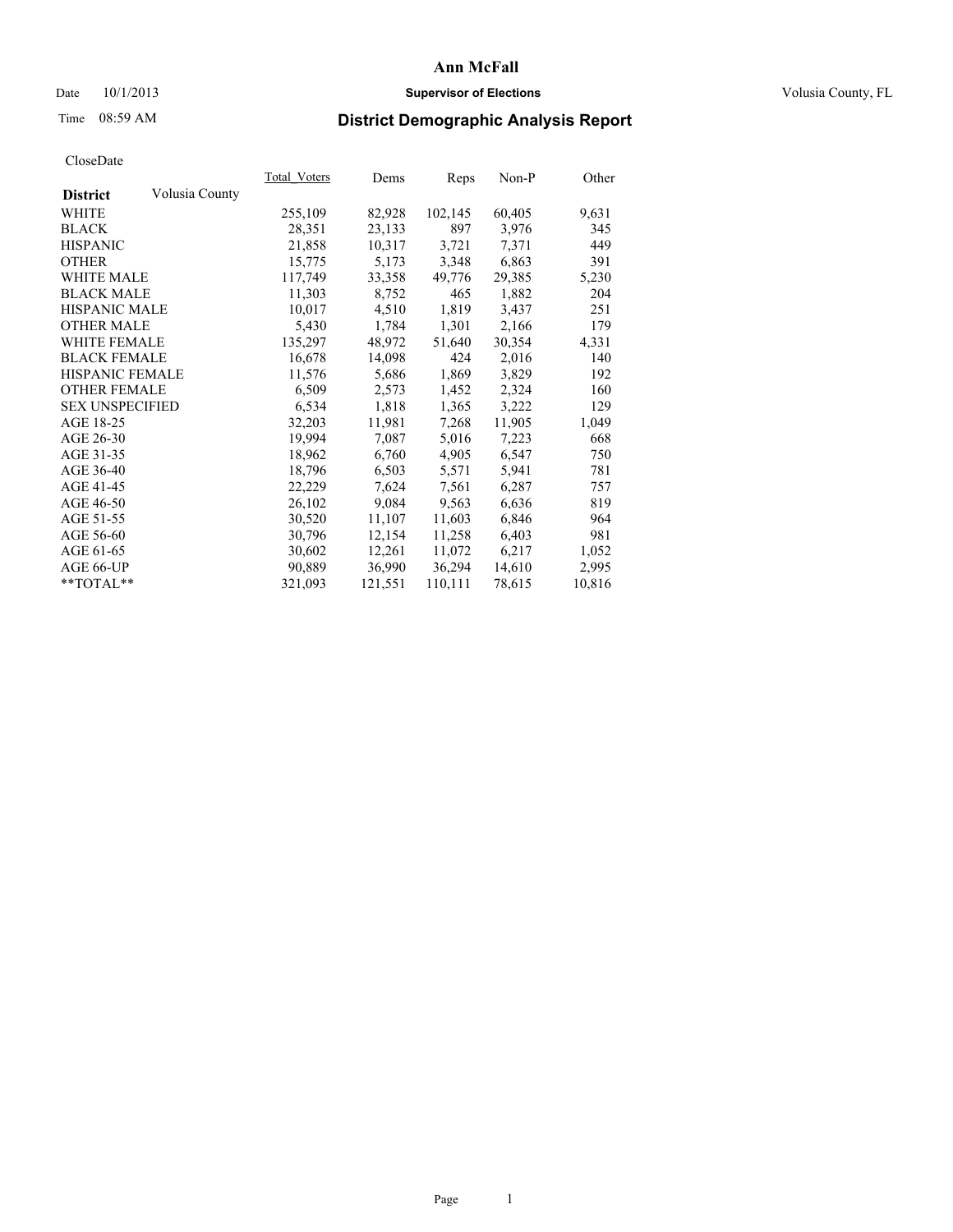## Date  $10/1/2013$  **Supervisor of Elections Supervisor of Elections** Volusia County, FL

# Time 08:59 AM **District Demographic Analysis Report**

|                        |                           | <b>Total Voters</b> | Dems   | Reps   | Non-P  | Other |
|------------------------|---------------------------|---------------------|--------|--------|--------|-------|
| <b>District</b>        | County Council District 1 |                     |        |        |        |       |
| WHITE                  |                           | 50,269              | 15,794 | 21,586 | 10,735 | 2,154 |
| <b>BLACK</b>           |                           | 4,622               | 3,775  | 159    | 623    | 65    |
| <b>HISPANIC</b>        |                           | 4,131               | 1,820  | 723    | 1,490  | 98    |
| <b>OTHER</b>           |                           | 2,960               | 898    | 739    | 1,236  | 87    |
| WHITE MALE             |                           | 22,916              | 6,258  | 10,340 | 5,164  | 1,154 |
| <b>BLACK MALE</b>      |                           | 1,819               | 1,416  | 73     | 290    | 40    |
| <b>HISPANIC MALE</b>   |                           | 1,786               | 740    | 347    | 655    | 44    |
| <b>OTHER MALE</b>      |                           | 1,014               | 322    | 274    | 382    | 36    |
| <b>WHITE FEMALE</b>    |                           | 26,971              | 9,437  | 11,089 | 5,459  | 986   |
| <b>BLACK FEMALE</b>    |                           | 2,749               | 2,320  | 82     | 323    | 24    |
| HISPANIC FEMALE        |                           | 2,290               | 1,052  | 369    | 817    | 52    |
| <b>OTHER FEMALE</b>    |                           | 1,146               | 419    | 287    | 408    | 32    |
| <b>SEX UNSPECIFIED</b> |                           | 1,291               | 323    | 346    | 586    | 36    |
| AGE 18-25              |                           | 6,148               | 1,905  | 1,651  | 2,344  | 248   |
| AGE 26-30              |                           | 3,657               | 1,169  | 1,035  | 1,318  | 135   |
| AGE 31-35              |                           | 3,727               | 1,233  | 1,114  | 1,219  | 161   |
| AGE 36-40              |                           | 3,617               | 1,159  | 1,200  | 1,070  | 188   |
| AGE 41-45              |                           | 4,404               | 1,412  | 1,633  | 1,185  | 174   |
| AGE 46-50              |                           | 4,994               | 1,609  | 2,055  | 1,149  | 181   |
| AGE 51-55              |                           | 5,747               | 1,994  | 2,391  | 1,159  | 203   |
| AGE 56-60              |                           | 5,753               | 2,198  | 2,276  | 1,073  | 206   |
| AGE 61-65              |                           | 5,941               | 2,365  | 2,313  | 1,013  | 250   |
| AGE 66-UP              |                           | 17,994              | 7,243  | 7,539  | 2,554  | 658   |
| **TOTAL**              |                           | 61,982              | 22,287 | 23,207 | 14,084 | 2,404 |
|                        |                           |                     |        |        |        |       |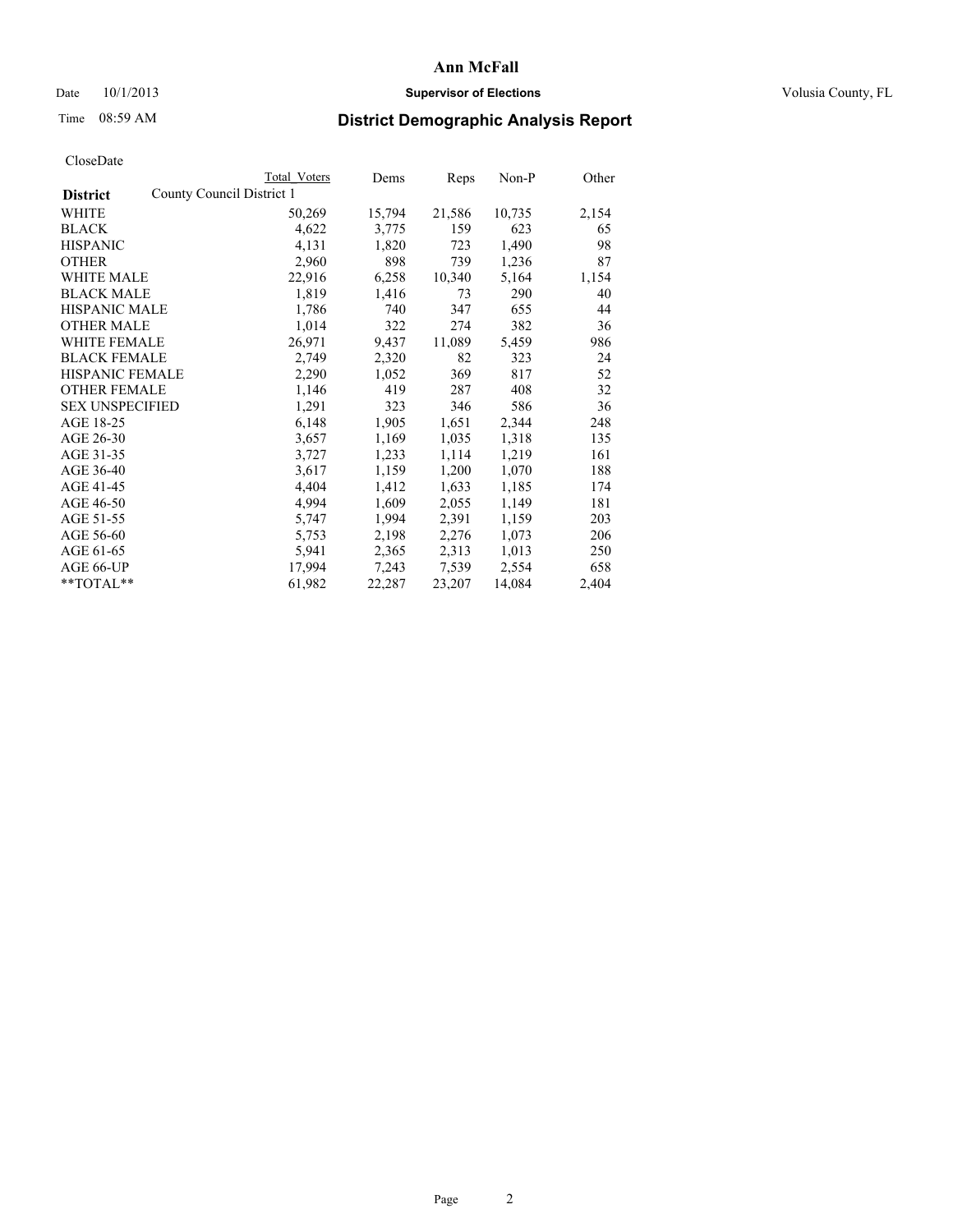## Date  $10/1/2013$  **Supervisor of Elections Supervisor of Elections** Volusia County, FL

# Time 08:59 AM **District Demographic Analysis Report**

|                                              | <b>Total Voters</b> | Dems   | <b>Reps</b> | Non-P  | Other |
|----------------------------------------------|---------------------|--------|-------------|--------|-------|
| County Council District 2<br><b>District</b> |                     |        |             |        |       |
| <b>WHITE</b>                                 | 48,184              | 16,543 | 18,047      | 11,775 | 1,819 |
| <b>BLACK</b>                                 | 10,546              | 8,811  | 251         | 1,397  | 87    |
| <b>HISPANIC</b>                              | 1,626               | 716    | 333         | 543    | 34    |
| <b>OTHER</b>                                 | 3,422               | 1,269  | 605         | 1,470  | 78    |
| <b>WHITE MALE</b>                            | 22,350              | 6,679  | 8,903       | 5,741  | 1,027 |
| <b>BLACK MALE</b>                            | 4,040               | 3,254  | 124         | 619    | 43    |
| <b>HISPANIC MALE</b>                         | 758                 | 315    | 158         | 261    | 24    |
| <b>OTHER MALE</b>                            | 1,138               | 406    | 228         | 467    | 37    |
| WHITE FEMALE                                 | 25,410              | 9,722  | 9,016       | 5,898  | 774   |
| <b>BLACK FEMALE</b>                          | 6,337               | 5,426  | 124         | 743    | 44    |
| HISPANIC FEMALE                              | 838                 | 390    | 171         | 267    | 10    |
| <b>OTHER FEMALE</b>                          | 1,504               | 655    | 282         | 536    | 31    |
| <b>SEX UNSPECIFIED</b>                       | 1,403               | 492    | 230         | 653    | 28    |
| AGE 18-25                                    | 7,404               | 3,806  | 1,165       | 2,253  | 180   |
| AGE 26-30                                    | 4,292               | 1,774  | 934         | 1,461  | 123   |
| AGE 31-35                                    | 3,607               | 1,503  | 792         | 1,184  | 128   |
| AGE 36-40                                    | 3,210               | 1,310  | 811         | 985    | 104   |
| AGE 41-45                                    | 3,771               | 1,526  | 1,064       | 1,068  | 113   |
| AGE 46-50                                    | 4,534               | 1,815  | 1,414       | 1,184  | 121   |
| AGE 51-55                                    | 5,661               | 2,361  | 1,882       | 1,251  | 167   |
| AGE 56-60                                    | 5,765               | 2,471  | 1,879       | 1,240  | 175   |
| AGE 61-65                                    | 6,142               | 2,531  | 2,016       | 1,391  | 204   |
| AGE 66-UP                                    | 19,392              | 8,242  | 7,279       | 3,168  | 703   |
| $*$ TOTAL $*$                                | 63,778              | 27,339 | 19,236      | 15,185 | 2,018 |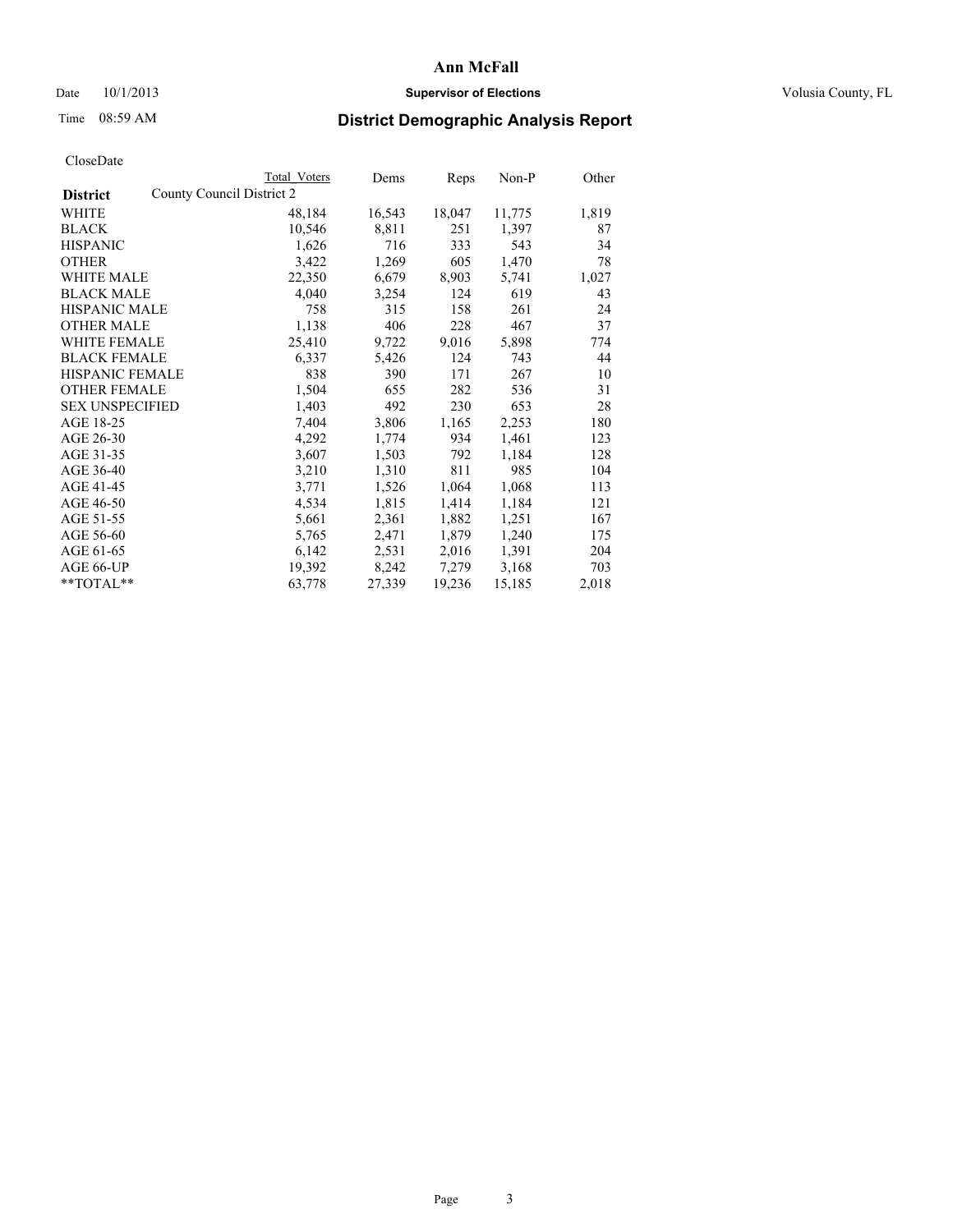## Date  $10/1/2013$  **Supervisor of Elections Supervisor of Elections** Volusia County, FL

# Time 08:59 AM **District Demographic Analysis Report**

|                                              | <b>Total Voters</b> | Dems   | Reps   | $Non-P$ | Other          |
|----------------------------------------------|---------------------|--------|--------|---------|----------------|
| County Council District 3<br><b>District</b> |                     |        |        |         |                |
| WHITE                                        | 63,517              | 20,587 | 25,334 | 15,603  | 1,993          |
| <b>BLACK</b>                                 | 1,974               | 1,610  | 73     | 271     | 20             |
| <b>HISPANIC</b>                              | 1,135               | 433    | 297    | 375     | 30             |
| <b>OTHER</b>                                 | 2,584               | 735    | 585    | 1,195   | 69             |
| WHITE MALE                                   | 29,465              | 8,317  | 12,463 | 7,609   | 1,076          |
| <b>BLACK MALE</b>                            | 862                 | 661    | 39     | 146     | 16             |
| <b>HISPANIC MALE</b>                         | 517                 | 177    | 134    | 190     | 16             |
| <b>OTHER MALE</b>                            | 887                 | 255    | 237    | 365     | 30             |
| <b>WHITE FEMALE</b>                          | 33,534              | 12,111 | 12,684 | 7,834   | 905            |
| <b>BLACK FEMALE</b>                          | 1,095               | 936    | 33     | 122     | $\overline{4}$ |
| <b>HISPANIC FEMALE</b>                       | 604                 | 250    | 160    | 181     | 13             |
| <b>OTHER FEMALE</b>                          | 1,051               | 380    | 256    | 383     | 32             |
| <b>SEX UNSPECIFIED</b>                       | 1,195               | 278    | 283    | 614     | 20             |
| AGE 18-25                                    | 5,415               | 1,508  | 1,521  | 2,200   | 186            |
| AGE 26-30                                    | 3,594               | 1,131  | 984    | 1,363   | 116            |
| AGE 31-35                                    | 3,517               | 999    | 1,037  | 1,359   | 122            |
| AGE 36-40                                    | 3,656               | 1,063  | 1,217  | 1,226   | 150            |
| AGE 41-45                                    | 4,587               | 1,362  | 1,719  | 1,386   | 120            |
| AGE 46-50                                    | 5,381               | 1,642  | 2,172  | 1,434   | 133            |
| AGE 51-55                                    | 6,752               | 2,152  | 2,807  | 1,596   | 197            |
| AGE 56-60                                    | 7,200               | 2,639  | 2,792  | 1,552   | 217            |
| AGE 61-65                                    | 7,195               | 2,741  | 2,747  | 1,487   | 220            |
| AGE 66-UP                                    | 21,913              | 8,128  | 9,293  | 3,841   | 651            |
| **TOTAL**                                    | 69,210              | 23,365 | 26,289 | 17,444  | 2,112          |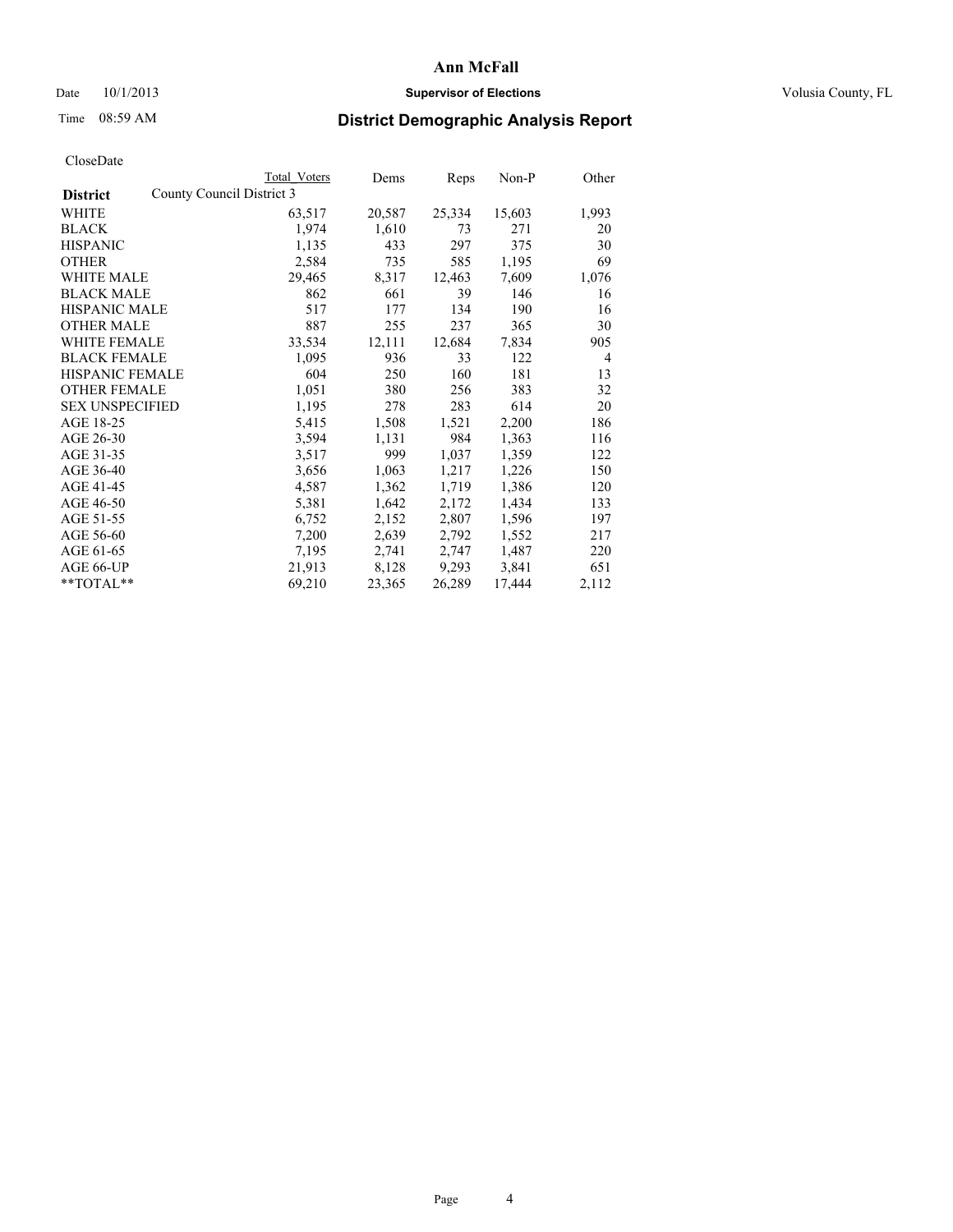## Date  $10/1/2013$  **Supervisor of Elections Supervisor of Elections** Volusia County, FL

# Time 08:59 AM **District Demographic Analysis Report**

|                        |                           | Total Voters | Dems   | Reps   | Non-P  | Other |
|------------------------|---------------------------|--------------|--------|--------|--------|-------|
| <b>District</b>        | County Council District 4 |              |        |        |        |       |
| WHITE                  |                           | 52,904       | 17,618 | 21,142 | 12,286 | 1,858 |
| <b>BLACK</b>           |                           | 5,984        | 4,908  | 172    | 828    | 76    |
| <b>HISPANIC</b>        |                           | 1,496        | 648    | 327    | 492    | 29    |
| <b>OTHER</b>           |                           | 3,269        | 1,077  | 751    | 1,365  | 76    |
| WHITE MALE             |                           | 24,255       | 7,046  | 10,226 | 5,992  | 991   |
| <b>BLACK MALE</b>      |                           | 2,296        | 1,769  | 88     | 394    | 45    |
| <b>HISPANIC MALE</b>   |                           | 651          | 253    | 161    | 217    | 20    |
| <b>OTHER MALE</b>      |                           | 1,171        | 369    | 298    | 465    | 39    |
| <b>WHITE FEMALE</b>    |                           | 28,254       | 10,470 | 10,778 | 6,155  | 851   |
| <b>BLACK FEMALE</b>    |                           | 3,624        | 3,087  | 84     | 422    | 31    |
| <b>HISPANIC FEMALE</b> |                           | 829          | 391    | 160    | 269    | 9     |
| <b>OTHER FEMALE</b>    |                           | 1,366        | 527    | 355    | 452    | 32    |
| <b>SEX UNSPECIFIED</b> |                           | 1,207        | 339    | 242    | 605    | 21    |
| AGE 18-25              |                           | 5,954        | 2,267  | 1,423  | 2,110  | 154   |
| AGE 26-30              |                           | 3,880        | 1,467  | 1,021  | 1,268  | 124   |
| AGE 31-35              |                           | 3,354        | 1,275  | 847    | 1,111  | 121   |
| AGE 36-40              |                           | 3,316        | 1,170  | 1,000  | 1,022  | 124   |
| AGE 41-45              |                           | 4,138        | 1,416  | 1,434  | 1,140  | 148   |
| AGE 46-50              |                           | 5,160        | 1,795  | 1,912  | 1,286  | 167   |
| AGE 51-55              |                           | 5,993        | 2,190  | 2,246  | 1,359  | 198   |
| AGE 56-60              |                           | 6,329        | 2,529  | 2,330  | 1,279  | 191   |
| AGE 61-65              |                           | 6,273        | 2,496  | 2,260  | 1,305  | 212   |
| AGE 66-UP              |                           | 19,256       | 7,646  | 7,919  | 3,091  | 600   |
| **TOTAL**              |                           | 63,653       | 24,251 | 22,392 | 14,971 | 2,039 |
|                        |                           |              |        |        |        |       |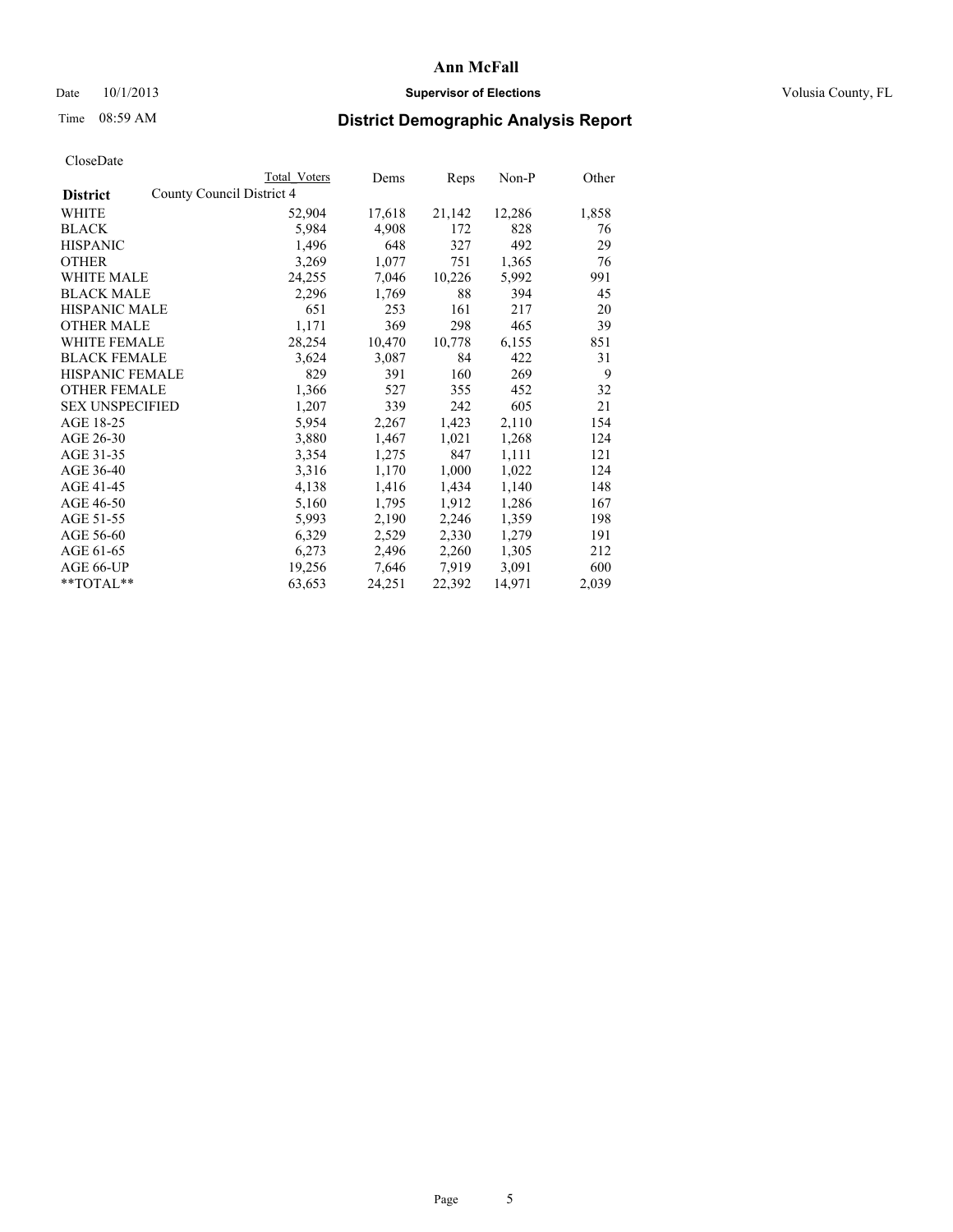## Date  $10/1/2013$  **Supervisor of Elections Supervisor of Elections** Volusia County, FL

# Time 08:59 AM **District Demographic Analysis Report**

|                                              | Total Voters | Dems   | Reps   | Non-P  | Other |
|----------------------------------------------|--------------|--------|--------|--------|-------|
| County Council District 5<br><b>District</b> |              |        |        |        |       |
| <b>WHITE</b>                                 | 40,235       | 12,386 | 16,036 | 10,006 | 1,807 |
| <b>BLACK</b>                                 | 5,225        | 4,029  | 242    | 857    | 97    |
| <b>HISPANIC</b>                              | 13,470       | 6,700  | 2,041  | 4,471  | 258   |
| <b>OTHER</b>                                 | 3,540        | 1,194  | 668    | 1,597  | 81    |
| WHITE MALE                                   | 18,763       | 5,058  | 7,844  | 4,879  | 982   |
| <b>BLACK MALE</b>                            | 2,286        | 1,652  | 141    | 433    | 60    |
| <b>HISPANIC MALE</b>                         | 6,305        | 3,025  | 1,019  | 2,114  | 147   |
| <b>OTHER MALE</b>                            | 1,220        | 432    | 264    | 487    | 37    |
| WHITE FEMALE                                 | 21,128       | 7,232  | 8,073  | 5,008  | 815   |
| <b>BLACK FEMALE</b>                          | 2,873        | 2,329  | 101    | 406    | 37    |
| HISPANIC FEMALE                              | 7,015        | 3,603  | 1,009  | 2,295  | 108   |
| <b>OTHER FEMALE</b>                          | 1,442        | 592    | 272    | 545    | 33    |
| <b>SEX UNSPECIFIED</b>                       | 1,438        | 386    | 264    | 764    | 24    |
| AGE 18-25                                    | 7,282        | 2,495  | 1,508  | 2,998  | 281   |
| AGE 26-30                                    | 4,571        | 1,546  | 1,042  | 1,813  | 170   |
| AGE 31-35                                    | 4,757        | 1,750  | 1,115  | 1,674  | 218   |
| AGE 36-40                                    | 4,997        | 1,801  | 1,343  | 1,638  | 215   |
| AGE 41-45                                    | 5,329        | 1,908  | 1,711  | 1,508  | 202   |
| AGE 46-50                                    | 6,033        | 2,223  | 2,010  | 1,583  | 217   |
| AGE 51-55                                    | 6,367        | 2,410  | 2,277  | 1,481  | 199   |
| AGE 56-60                                    | 5,749        | 2,317  | 1,981  | 1,259  | 192   |
| AGE 61-65                                    | 5,051        | 2,128  | 1,736  | 1,021  | 166   |
| AGE 66-UP                                    | 12,334       | 5,731  | 4,264  | 1,956  | 383   |
| $*$ TOTAL $*$                                | 62,470       | 24,309 | 18,987 | 16,931 | 2,243 |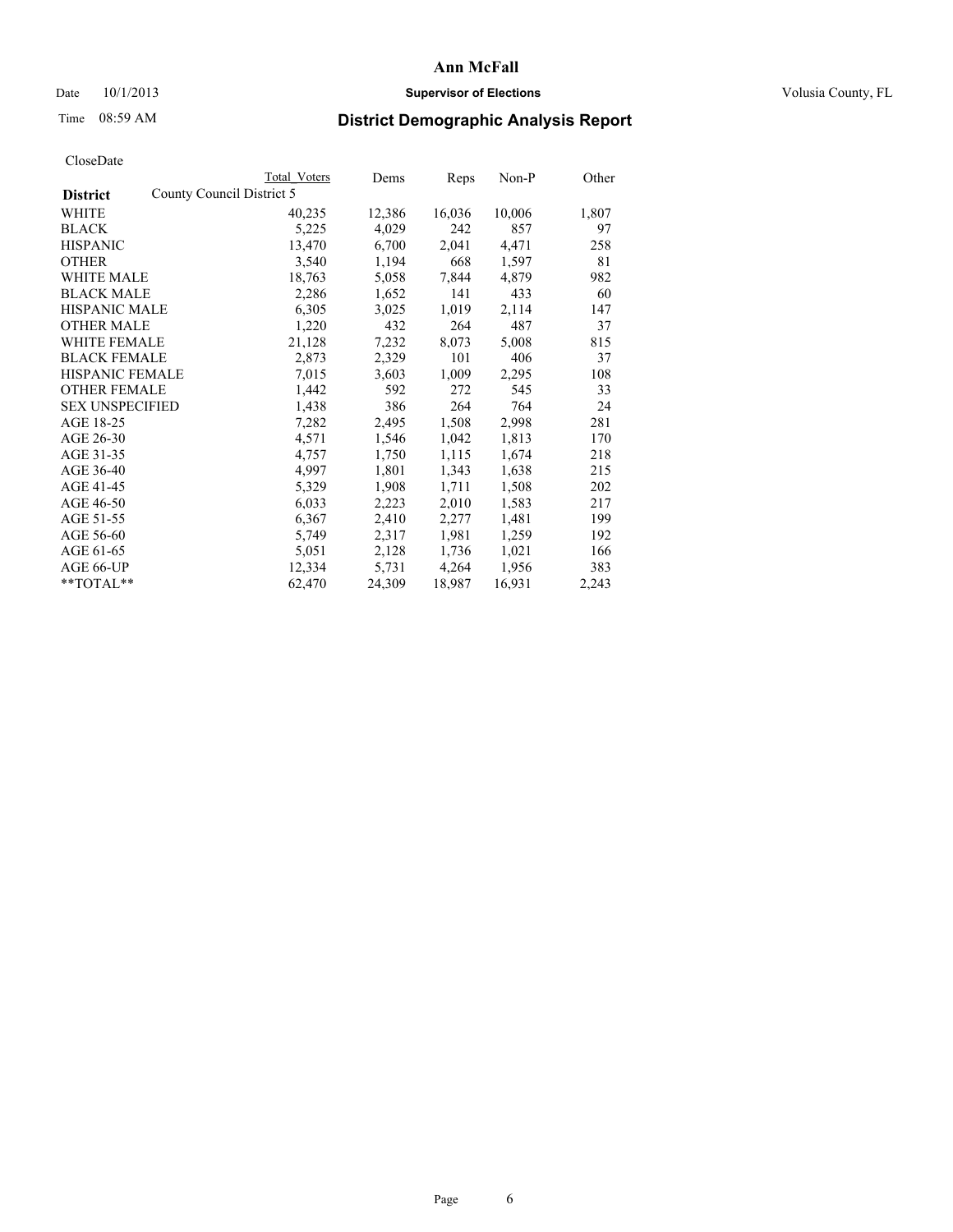## Date  $10/1/2013$  **Supervisor of Elections Supervisor of Elections** Volusia County, FL

# Time 08:59 AM **District Demographic Analysis Report**

|                        |                              | Total Voters | Dems | Reps           | Non-P | Other            |
|------------------------|------------------------------|--------------|------|----------------|-------|------------------|
| <b>District</b>        | Indigo Community Development |              |      |                |       |                  |
| WHITE                  |                              | 881          | 215  | 453            | 181   | 32               |
| <b>BLACK</b>           |                              | 91           | 68   | 8              | 14    | 1                |
| <b>HISPANIC</b>        |                              | 43           | 20   | 7              | 14    | 2                |
| <b>OTHER</b>           |                              | 87           | 23   | 29             | 35    | $\theta$         |
| WHITE MALE             |                              | 430          | 92   | 225            | 93    | 20               |
| <b>BLACK MALE</b>      |                              | 41           | 28   | 5              | 7     | 1                |
| <b>HISPANIC MALE</b>   |                              | 13           | 5    | $\overline{2}$ | 5     | 1                |
| <b>OTHER MALE</b>      |                              | 29           | 6    | 11             | 12    | $\theta$         |
| <b>WHITE FEMALE</b>    |                              | 443          | 122  | 225            | 85    | 11               |
| <b>BLACK FEMALE</b>    |                              | 50           | 40   | 3              | 7     | $\overline{0}$   |
| <b>HISPANIC FEMALE</b> |                              | 30           | 15   | 5              | 9     | 1                |
| <b>OTHER FEMALE</b>    |                              | 45           | 11   | 15             | 19    | $\theta$         |
| <b>SEX UNSPECIFIED</b> |                              | 21           | 7    | 6              | 7     | 1                |
| AGE 18-25              |                              | 78           | 16   | 29             | 28    | 5                |
| AGE 26-30              |                              | 98           | 24   | 40             | 31    | 3                |
| AGE 31-35              |                              | 91           | 26   | 29             | 34    | $\overline{c}$   |
| AGE 36-40              |                              | 73           | 24   | 31             | 16    | $\overline{2}$   |
| AGE 41-45              |                              | 72           | 21   | 34             | 17    | $\boldsymbol{0}$ |
| AGE 46-50              |                              | 82           | 22   | 40             | 15    | 5                |
| AGE 51-55              |                              | 104          | 35   | 53             | 15    | 1                |
| AGE 56-60              |                              | 117          | 43   | 57             | 16    | 1                |
| AGE 61-65              |                              | 132          | 41   | 58             | 28    | 5                |
| AGE 66-UP              |                              | 255          | 74   | 126            | 44    | 11               |
| **TOTAL**              |                              | 1,102        | 326  | 497            | 244   | 35               |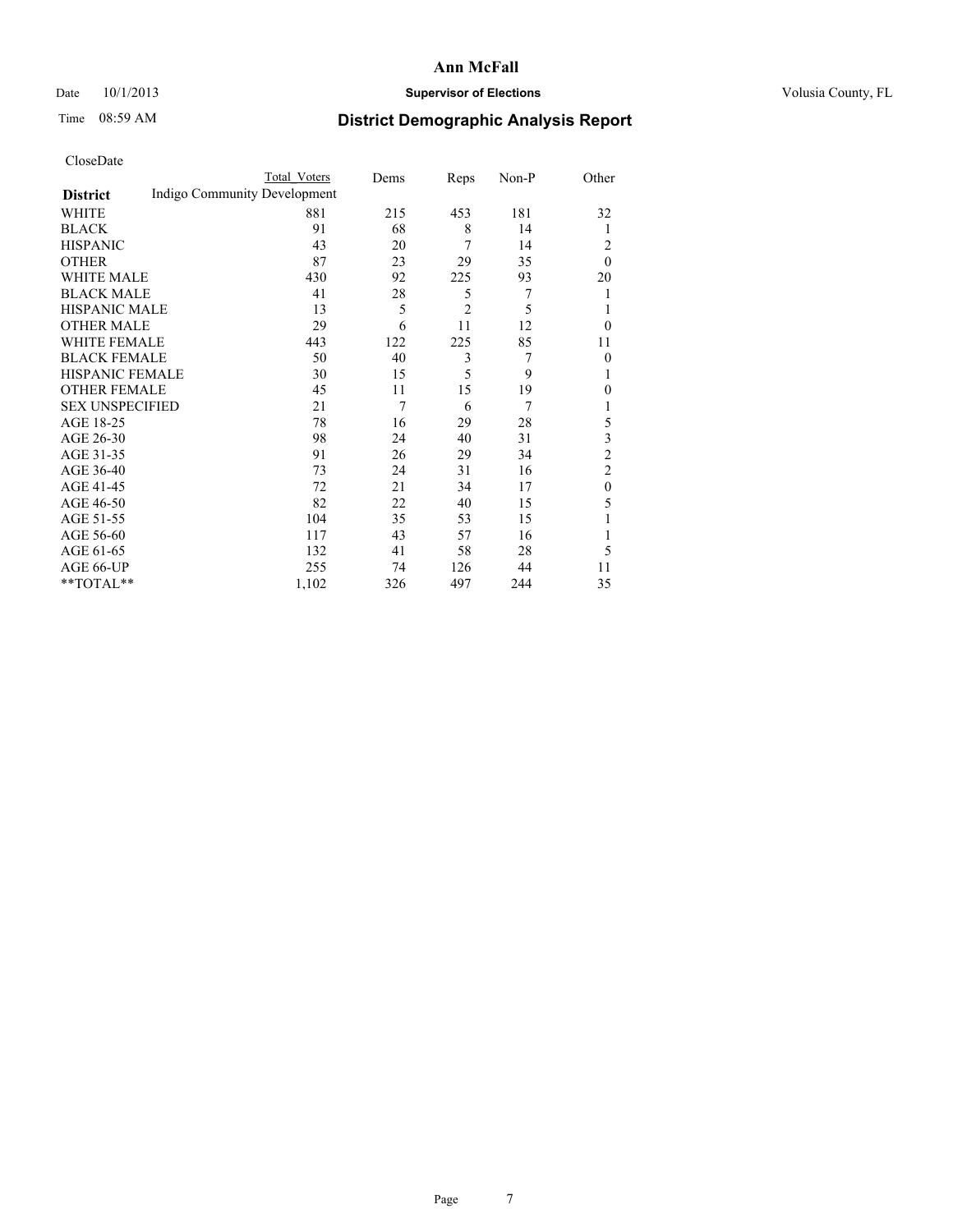## Date  $10/1/2013$  **Supervisor of Elections Supervisor of Elections** Volusia County, FL

# Time 08:59 AM **District Demographic Analysis Report**

| <b>Total Voters</b>      | Dems   | <b>Reps</b> | Non-P  | Other |
|--------------------------|--------|-------------|--------|-------|
| Congressional District 6 |        |             |        |       |
| 197,734                  | 65,540 | 78,618      | 46,511 | 7,065 |
| 22,297                   | 18,451 | 624         | 2,991  | 231   |
| 6,446                    | 2,738  | 1,325       | 2,224  | 159   |
| 11,207                   | 3,671  | 2,425       | 4,828  | 283   |
| 91,217                   | 26,369 | 38,355      | 22,655 | 3,838 |
| 8,684                    | 6,857  | 313         | 1,379  | 135   |
| 2,876                    | 1,140  | 615         | 1,029  | 92    |
| 3,839                    | 1,233  | 939         | 1,537  | 130   |
| 104,935                  | 38,704 | 39,711      | 23,347 | 3,173 |
| 13,317                   | 11,366 | 303         | 1,553  | 95    |
| 3,477                    | 1,561  | 692         | 1,160  | 64    |
| 4,672                    | 1,836  | 1,078       | 1,642  | 116   |
| 4,667                    | 1,334  | 986         | 2,252  | 95    |
| 23,090                   | 8,988  | 5,247       | 8,174  | 681   |
| 14,212                   | 5,186  | 3,607       | 4,964  | 455   |
| 12,879                   | 4,615  | 3,380       | 4,410  | 474   |
| 12,620                   | 4,344  | 3,838       | 3,922  | 516   |
| 15,364                   | 5,269  | 5,280       | 4,320  | 495   |
| 18,309                   | 6,333  | 6,840       | 4,604  | 532   |
| 22,219                   | 8,109  | 8,482       | 4,941  | 687   |
| 23,121                   | 9,173  | 8,478       | 4,743  | 727   |
| 23,651                   | 9,445  | 8,566       | 4,840  | 800   |
| 72,219                   | 28,938 | 29,274      | 11,636 | 2,371 |
| 237,684                  | 90,400 | 82,992      | 56,554 | 7,738 |
|                          |        |             |        |       |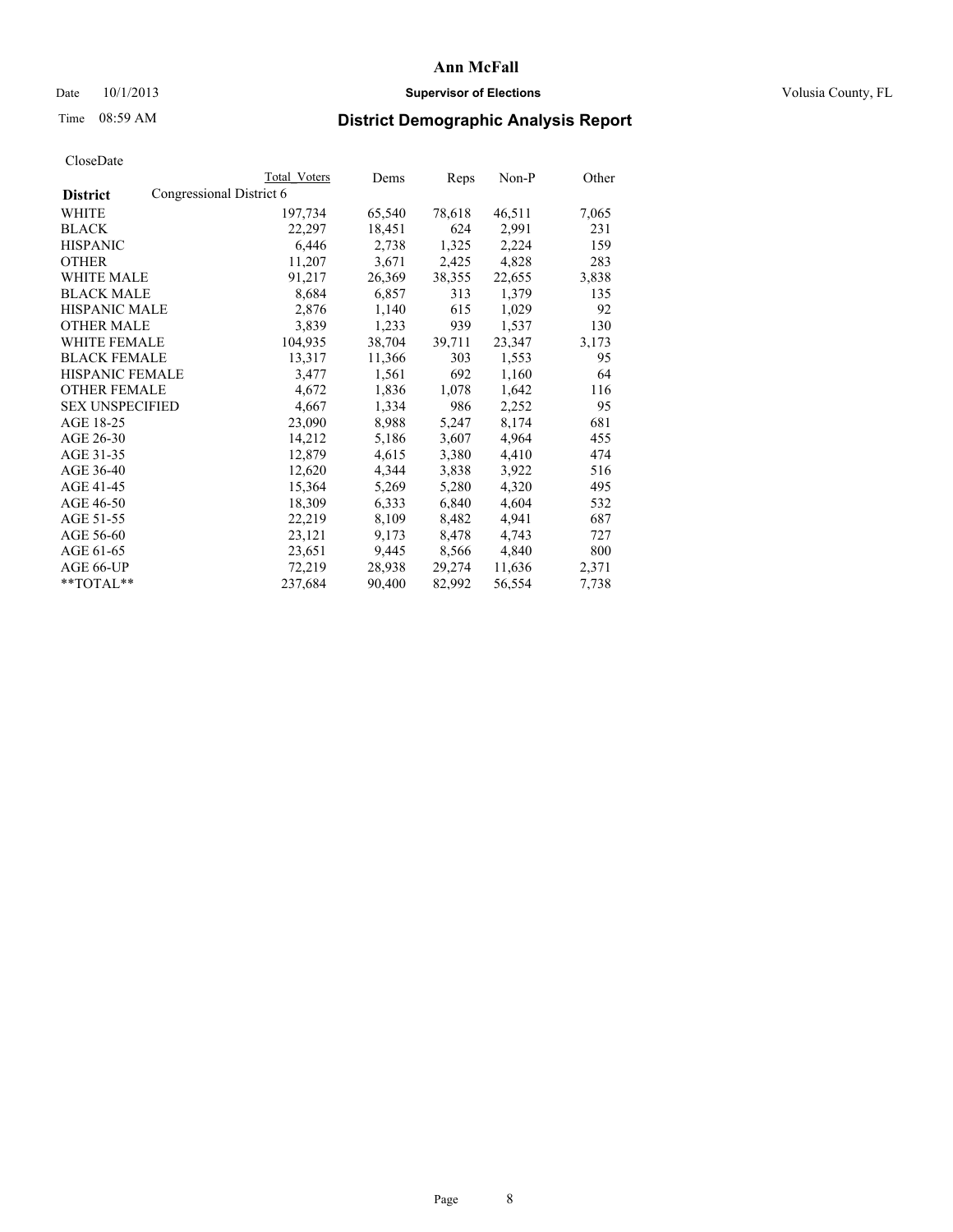## Date  $10/1/2013$  **Supervisor of Elections Supervisor of Elections** Volusia County, FL

# Time 08:59 AM **District Demographic Analysis Report**

|                                             | Total Voters | Dems   | Reps   | Non-P  | Other |
|---------------------------------------------|--------------|--------|--------|--------|-------|
| Congressional District 7<br><b>District</b> |              |        |        |        |       |
| WHITE                                       | 57,375       | 17,388 | 23,527 | 13,894 | 2,566 |
| <b>BLACK</b>                                | 6,054        | 4,682  | 273    | 985    | 114   |
| <b>HISPANIC</b>                             | 15,412       | 7,579  | 2,396  | 5,147  | 290   |
| <b>OTHER</b>                                | 4,568        | 1,502  | 923    | 2,035  | 108   |
| WHITE MALE                                  | 26,532       | 6,989  | 11,421 | 6,730  | 1,392 |
| <b>BLACK MALE</b>                           | 2,619        | 1,895  | 152    | 503    | 69    |
| <b>HISPANIC MALE</b>                        | 7,141        | 3,370  | 1,204  | 2,408  | 159   |
| <b>OTHER MALE</b>                           | 1,591        | 551    | 362    | 629    | 49    |
| WHITE FEMALE                                | 30,362       | 10,268 | 11,929 | 7,007  | 1,158 |
| <b>BLACK FEMALE</b>                         | 3,361        | 2,732  | 121    | 463    | 45    |
| <b>HISPANIC FEMALE</b>                      | 8,099        | 4,125  | 1,177  | 2,669  | 128   |
| <b>OTHER FEMALE</b>                         | 1,837        | 737    | 374    | 682    | 44    |
| <b>SEX UNSPECIFIED</b>                      | 1,867        | 484    | 379    | 970    | 34    |
| AGE 18-25                                   | 9,113        | 2,993  | 2,021  | 3,731  | 368   |
| AGE 26-30                                   | 5,782        | 1,901  | 1,409  | 2,259  | 213   |
| AGE 31-35                                   | 6,083        | 2,145  | 1,525  | 2,137  | 276   |
| AGE 36-40                                   | 6,176        | 2,159  | 1,733  | 2,019  | 265   |
| AGE 41-45                                   | 6,865        | 2,355  | 2,281  | 1,967  | 262   |
| AGE 46-50                                   | 7,793        | 2,751  | 2,723  | 2,032  | 287   |
| AGE 51-55                                   | 8,301        | 2,998  | 3,121  | 1,905  | 277   |
| AGE 56-60                                   | 7,675        | 2,981  | 2,780  | 1,660  | 254   |
| AGE 61-65                                   | 6,951        | 2,816  | 2,506  | 1,377  | 252   |
| AGE 66-UP                                   | 18,670       | 8,052  | 7,020  | 2,974  | 624   |
| **TOTAL**                                   | 83,409       | 31,151 | 27,119 | 22,061 | 3,078 |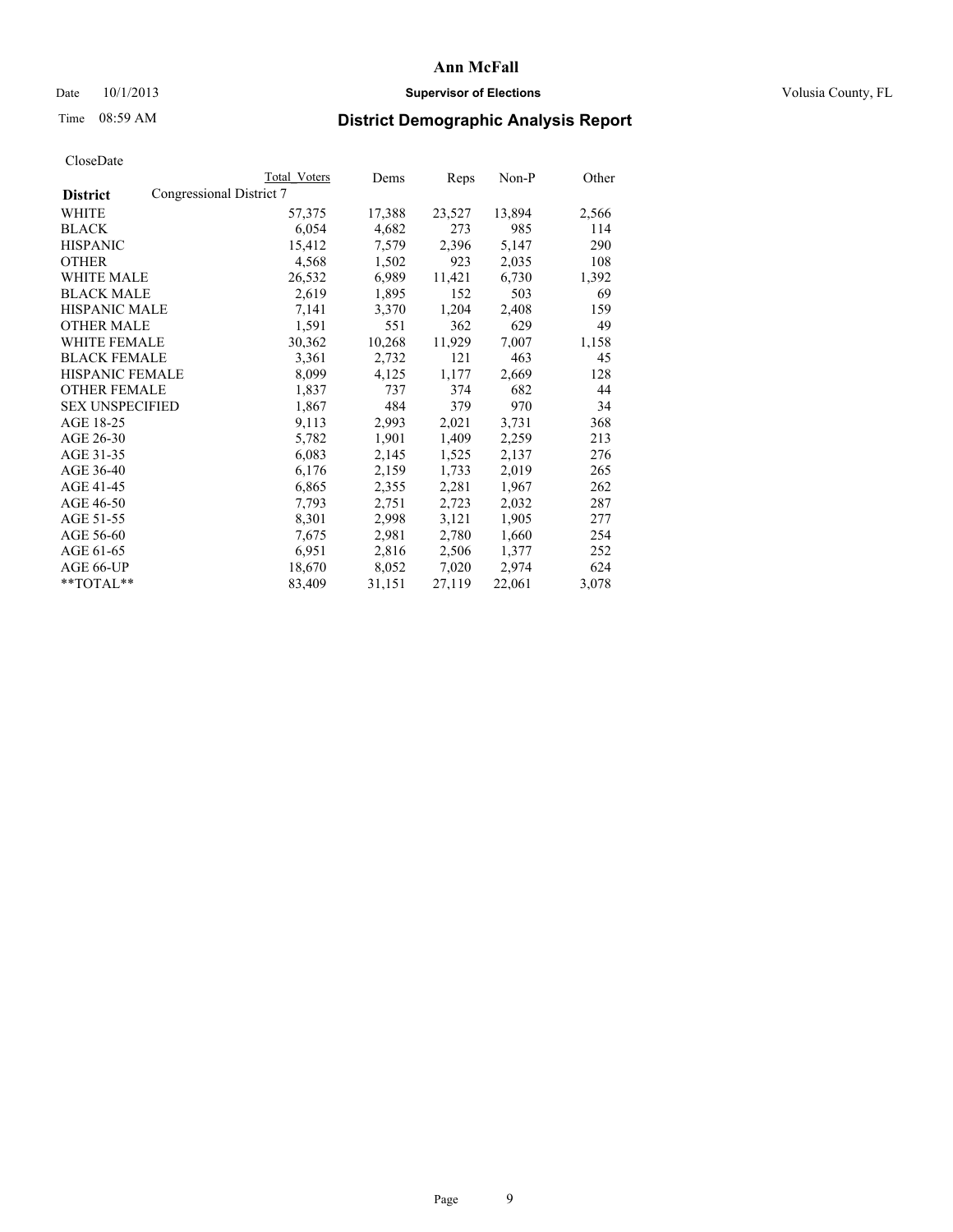# Date 10/1/2013 **Supervisor of Elections Supervisor of Elections** Volusia County, FL

# Time 08:59 AM **District Demographic Analysis Report**

|                        |                     | <b>Total Voters</b> | Dems     | Reps     | Non-P    | Other |
|------------------------|---------------------|---------------------|----------|----------|----------|-------|
| <b>District</b>        | Unincorporated Area |                     |          |          |          |       |
| <b>WHITE</b>           |                     | $\Omega$            | $\theta$ | $\theta$ | $\Omega$ | 0     |
| <b>BLACK</b>           |                     |                     |          | 0        | 0        |       |
| <b>HISPANIC</b>        |                     |                     |          | 0        | 0        |       |
| <b>OTHER</b>           |                     |                     |          |          |          |       |
| <b>WHITE MALE</b>      |                     |                     |          |          |          |       |
| <b>BLACK MALE</b>      |                     |                     |          |          |          |       |
| <b>HISPANIC MALE</b>   |                     |                     |          |          |          |       |
| <b>OTHER MALE</b>      |                     |                     |          |          |          |       |
| <b>WHITE FEMALE</b>    |                     |                     |          |          |          |       |
| <b>BLACK FEMALE</b>    |                     |                     |          | 0        |          | 0     |
| HISPANIC FEMALE        |                     |                     |          |          |          |       |
| <b>OTHER FEMALE</b>    |                     |                     |          |          |          |       |
| <b>SEX UNSPECIFIED</b> |                     |                     |          |          |          |       |
| AGE 18-25              |                     |                     |          |          |          |       |
| AGE 26-30              |                     |                     |          |          |          |       |
| AGE 31-35              |                     |                     |          |          |          |       |
| AGE 36-40              |                     |                     |          | 0        |          |       |
| AGE 41-45              |                     |                     |          |          |          |       |
| AGE 46-50              |                     |                     |          |          |          |       |
| AGE 51-55              |                     |                     |          |          |          |       |
| AGE 56-60              |                     |                     |          |          |          |       |
| AGE 61-65              |                     |                     |          |          |          |       |
| AGE 66-UP              |                     |                     |          |          |          |       |
| **TOTAL**              |                     |                     |          | 0        | 0        | 0     |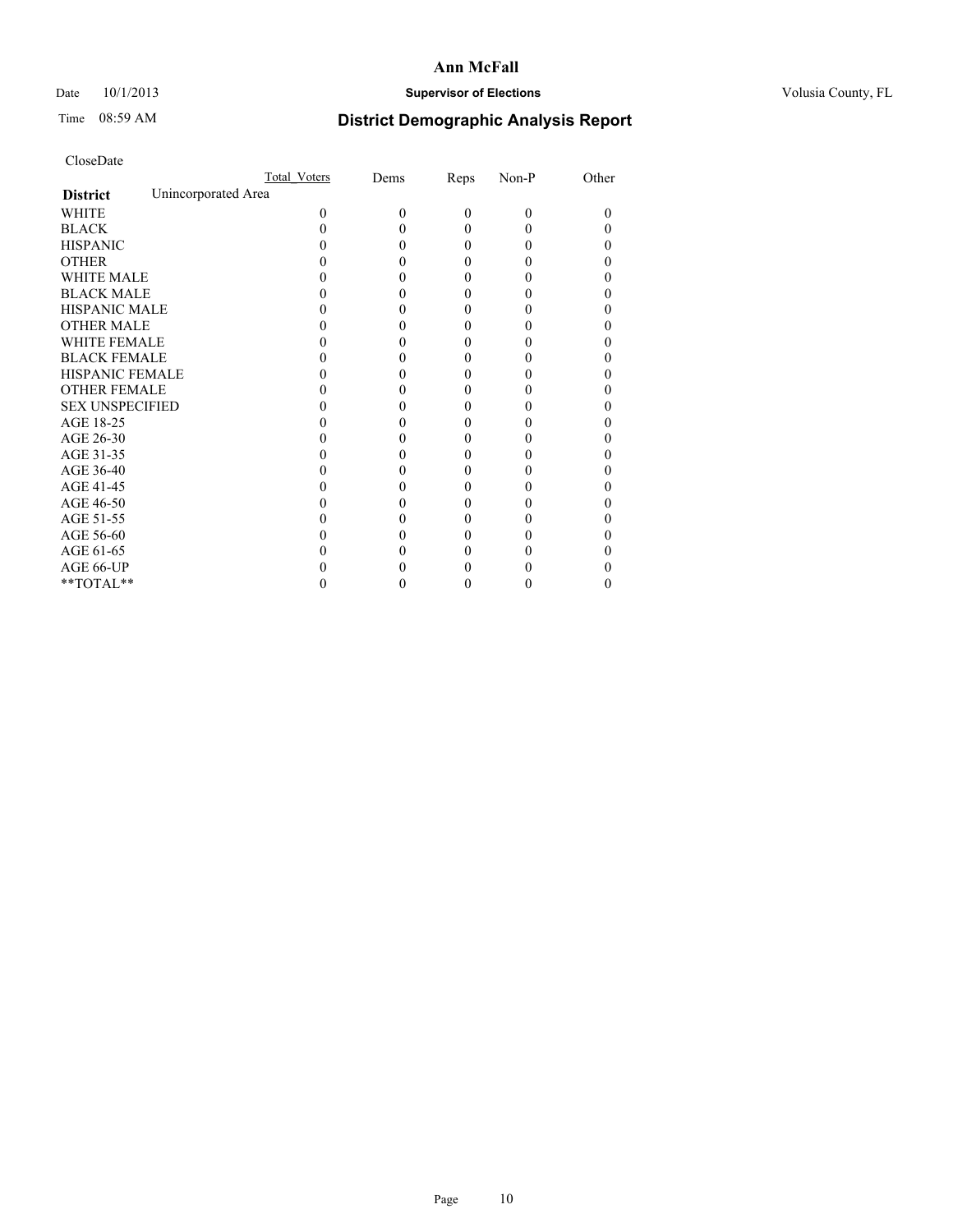## Date  $10/1/2013$  **Supervisor of Elections Supervisor of Elections** Volusia County, FL

# Time 08:59 AM **District Demographic Analysis Report**

|                        |               | Total Voters | Dems   | Reps  | Non-P | Other |
|------------------------|---------------|--------------|--------|-------|-------|-------|
| <b>District</b>        | Daytona Beach |              |        |       |       |       |
| <b>WHITE</b>           |               | 20,556       | 7,322  | 7,444 | 5,013 | 777   |
| <b>BLACK</b>           |               | 12,878       | 10,854 | 276   | 1,647 | 101   |
| <b>HISPANIC</b>        |               | 1,051        | 523    | 172   | 336   | 20    |
| <b>OTHER</b>           |               | 2,341        | 986    | 322   | 984   | 49    |
| <b>WHITE MALE</b>      |               | 9,822        | 3,050  | 3,803 | 2,494 | 475   |
| <b>BLACK MALE</b>      |               | 4,879        | 3,956  | 139   | 730   | 54    |
| <b>HISPANIC MALE</b>   |               | 482          | 222    | 81    | 164   | 15    |
| <b>OTHER MALE</b>      |               | 738          | 298    | 120   | 299   | 21    |
| <b>WHITE FEMALE</b>    |               | 10,572       | 4,210  | 3,603 | 2,462 | 297   |
| <b>BLACK FEMALE</b>    |               | 7,807        | 6,746  | 135   | 879   | 47    |
| HISPANIC FEMALE        |               | 556          | 297    | 90    | 164   | 5     |
| <b>OTHER FEMALE</b>    |               | 1,039        | 508    | 154   | 357   | 20    |
| <b>SEX UNSPECIFIED</b> |               | 931          | 398    | 89    | 431   | 13    |
| AGE 18-25              |               | 6,240        | 3,835  | 627   | 1,672 | 106   |
| AGE 26-30              |               | 3,040        | 1,565  | 506   | 894   | 75    |
| AGE 31-35              |               | 2,371        | 1,229  | 381   | 693   | 68    |
| AGE 36-40              |               | 2,002        | 1,029  | 380   | 553   | 40    |
| AGE 41-45              |               | 2,205        | 1,143  | 467   | 533   | 62    |
| AGE 46-50              |               | 2,585        | 1,352  | 560   | 611   | 62    |
| AGE 51-55              |               | 3,143        | 1,644  | 796   | 602   | 101   |
| AGE 56-60              |               | 3,137        | 1,652  | 813   | 590   | 82    |
| AGE 61-65              |               | 3,156        | 1,599  | 853   | 619   | 85    |
| AGE 66-UP              |               | 8,947        | 4,637  | 2,831 | 1,213 | 266   |
| $*$ $TOTAL**$          |               | 36,826       | 19,685 | 8,214 | 7,980 | 947   |
|                        |               |              |        |       |       |       |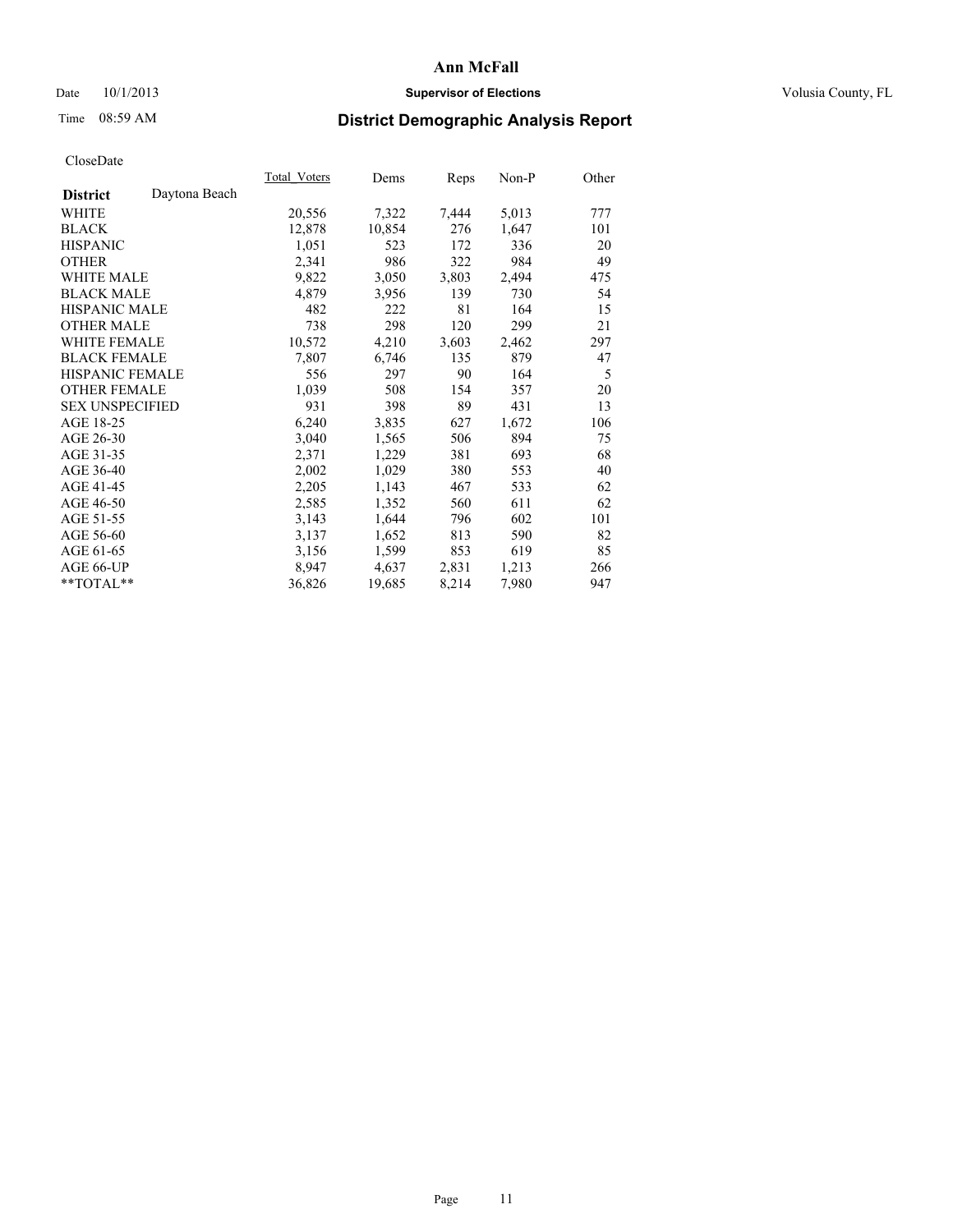# Date 10/1/2013 **Supervisor of Elections Supervisor of Elections** Volusia County, FL

# Time 08:59 AM **District Demographic Analysis Report**

|                        | <b>Total Voters</b>  | Dems | Reps  | Non-P | Other          |
|------------------------|----------------------|------|-------|-------|----------------|
| <b>District</b>        | Daytona Beach Shores |      |       |       |                |
| WHITE                  | 3,343                | 881  | 1,573 | 772   | 117            |
| <b>BLACK</b>           | 40                   | 22   | 4     | 12    | 2              |
| <b>HISPANIC</b>        | 67                   | 13   | 30    | 23    | 1              |
| <b>OTHER</b>           | 182                  | 49   | 61    | 66    | 6              |
| WHITE MALE             | 1,586                | 376  | 752   | 397   | 61             |
| <b>BLACK MALE</b>      | 18                   | 10   | 1     | 6     | 1              |
| <b>HISPANIC MALE</b>   | 32                   | 5    | 16    | 11    | $\mathbf{0}$   |
| <b>OTHER MALE</b>      | 69                   | 20   | 26    | 22    | 1              |
| WHITE FEMALE           | 1,724                | 497  | 805   | 369   | 53             |
| <b>BLACK FEMALE</b>    | 21                   | 12   | 3     | 5     | 1              |
| <b>HISPANIC FEMALE</b> | 34                   | 8    | 13    | 12    | 1              |
| <b>OTHER FEMALE</b>    | 87                   | 24   | 26    | 32    | 5              |
| <b>SEX UNSPECIFIED</b> | 61                   | 13   | 26    | 19    | 3              |
| AGE 18-25              | 114                  | 16   | 44    | 50    | 4              |
| AGE 26-30              | 102                  | 30   | 35    | 35    | $\overline{2}$ |
| AGE 31-35              | 83                   | 25   | 27    | 24    | $\overline{7}$ |
| AGE 36-40              | 93                   | 26   | 28    | 34    | 5              |
| AGE 41-45              | 119                  | 34   | 38    | 46    | 1              |
| AGE 46-50              | 178                  | 43   | 76    | 55    | 4              |
| AGE 51-55              | 263                  | 52   | 126   | 78    | 7              |
| AGE 56-60              | 312                  | 90   | 139   | 72    | 11             |
| AGE 61-65              | 448                  | 112  | 196   | 121   | 19             |
| AGE 66-UP              | 1,920                | 537  | 959   | 358   | 66             |
| **TOTAL**              | 3,632                | 965  | 1,668 | 873   | 126            |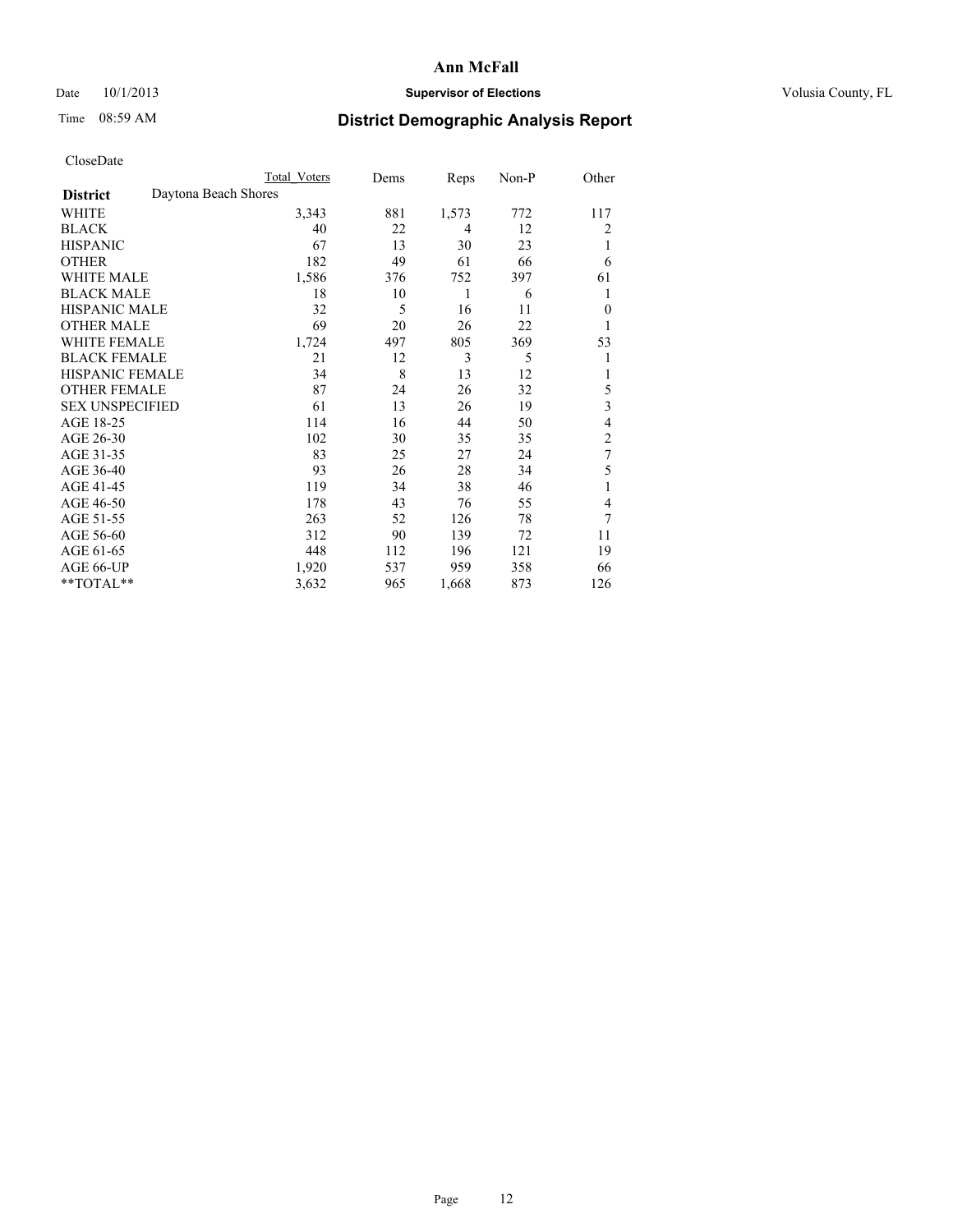# Date 10/1/2013 **Supervisor of Elections Supervisor of Elections** Volusia County, FL

# Time 08:59 AM **District Demographic Analysis Report**

|                        |        | Total Voters | Dems  | Reps  | Non-P | Other |
|------------------------|--------|--------------|-------|-------|-------|-------|
| <b>District</b>        | DeBary |              |       |       |       |       |
| WHITE                  |        | 11,460       | 3,107 | 5,349 | 2,522 | 482   |
| <b>BLACK</b>           |        | 442          | 340   | 24    | 66    | 12    |
| <b>HISPANIC</b>        |        | 867          | 370   | 220   | 261   | 16    |
| <b>OTHER</b>           |        | 707          | 205   | 185   | 301   | 16    |
| WHITE MALE             |        | 5,361        | 1,231 | 2,621 | 1,253 | 256   |
| <b>BLACK MALE</b>      |        | 204          | 142   | 8     | 46    | 8     |
| <b>HISPANIC MALE</b>   |        | 382          | 150   | 107   | 116   | 9     |
| <b>OTHER MALE</b>      |        | 230          | 65    | 70    | 89    | 6     |
| <b>WHITE FEMALE</b>    |        | 5,998        | 1,852 | 2,687 | 1,238 | 221   |
| <b>BLACK FEMALE</b>    |        | 232          | 193   | 16    | 19    | 4     |
| <b>HISPANIC FEMALE</b> |        | 474          | 215   | 112   | 140   | 7     |
| <b>OTHER FEMALE</b>    |        | 302          | 105   | 81    | 108   | 8     |
| <b>SEX UNSPECIFIED</b> |        | 293          | 69    | 76    | 141   | 7     |
| AGE 18-25              |        | 1,056        | 276   | 331   | 410   | 39    |
| AGE 26-30              |        | 702          | 175   | 251   | 249   | 27    |
| AGE 31-35              |        | 776          | 214   | 271   | 260   | 31    |
| AGE 36-40              |        | 788          | 215   | 291   | 247   | 35    |
| AGE 41-45              |        | 1,020        | 277   | 412   | 280   | 51    |
| AGE 46-50              |        | 1,203        | 325   | 544   | 285   | 49    |
| AGE 51-55              |        | 1,314        | 365   | 621   | 285   | 43    |
| AGE 56-60              |        | 1,373        | 433   | 622   | 274   | 44    |
| AGE 61-65              |        | 1,353        | 454   | 608   | 240   | 51    |
| AGE 66-UP              |        | 3,891        | 1,288 | 1,827 | 620   | 156   |
| **TOTAL**              |        | 13,476       | 4,022 | 5,778 | 3,150 | 526   |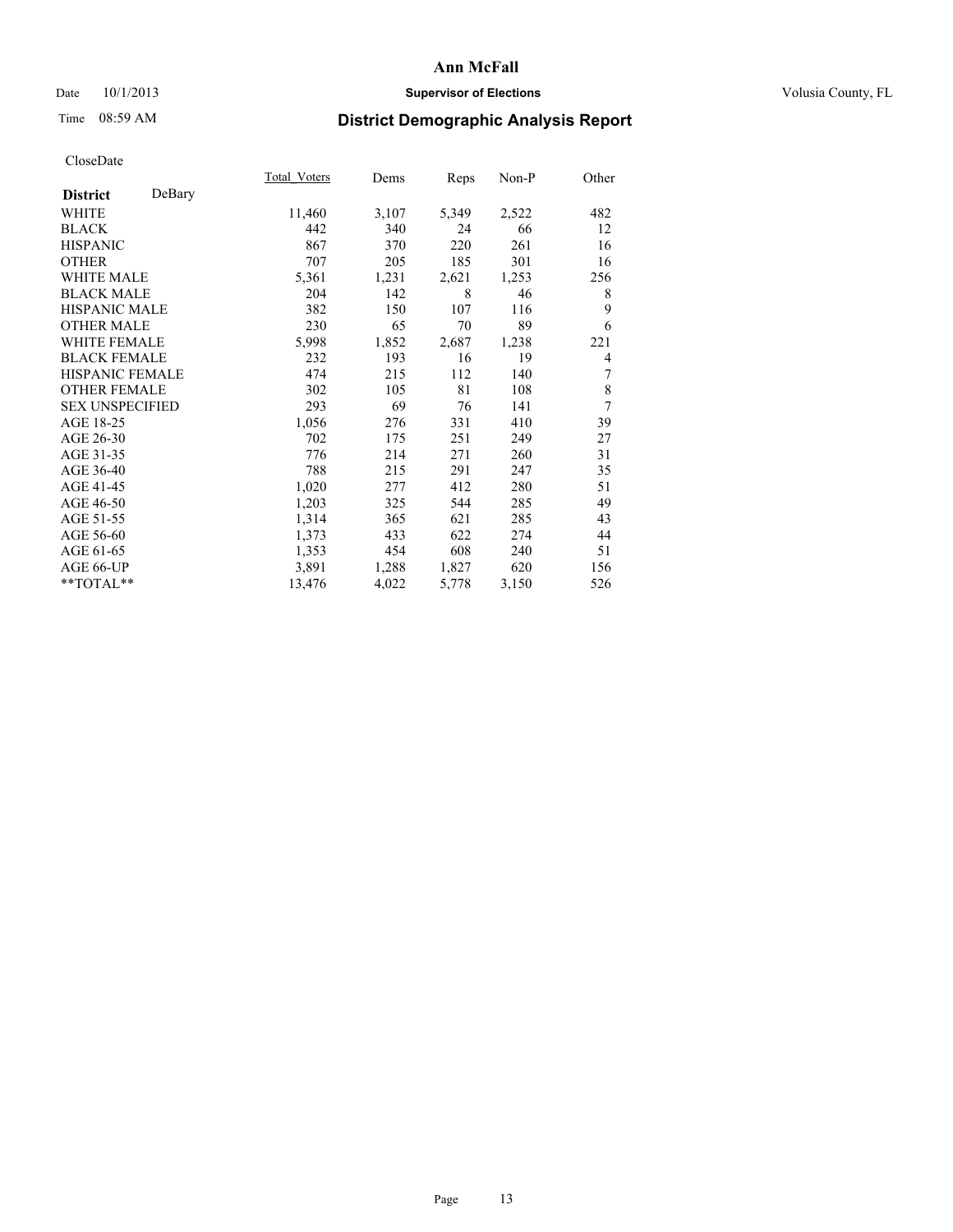# Date 10/1/2013 **Supervisor of Elections Supervisor of Elections** Volusia County, FL

# Time 08:59 AM **District Demographic Analysis Report**

|                        |        | Total Voters | Dems  | Reps  | $Non-P$ | Other |
|------------------------|--------|--------------|-------|-------|---------|-------|
| <b>District</b>        | DeLand |              |       |       |         |       |
| WHITE                  |        | 11,876       | 3,856 | 4,878 | 2,606   | 536   |
| <b>BLACK</b>           |        | 2,399        | 1,962 | 81    | 320     | 36    |
| <b>HISPANIC</b>        |        | 1,049        | 461   | 175   | 380     | 33    |
| <b>OTHER</b>           |        | 850          | 295   | 165   | 362     | 28    |
| <b>WHITE MALE</b>      |        | 5,192        | 1,473 | 2,224 | 1,227   | 268   |
| <b>BLACK MALE</b>      |        | 909          | 706   | 37    | 142     | 24    |
| <b>HISPANIC MALE</b>   |        | 422          | 175   | 80    | 153     | 14    |
| <b>OTHER MALE</b>      |        | 281          | 104   | 59    | 107     | 11    |
| <b>WHITE FEMALE</b>    |        | 6,601        | 2,363 | 2,623 | 1,350   | 265   |
| <b>BLACK FEMALE</b>    |        | 1,458        | 1,235 | 41    | 171     | 11    |
| <b>HISPANIC FEMALE</b> |        | 617          | 283   | 93    | 223     | 18    |
| <b>OTHER FEMALE</b>    |        | 342          | 136   | 64    | 129     | 13    |
| <b>SEX UNSPECIFIED</b> |        | 352          | 99    | 78    | 166     | 9     |
| AGE 18-25              |        | 2,014        | 775   | 435   | 738     | 66    |
| AGE 26-30              |        | 1,012        | 377   | 240   | 356     | 39    |
| AGE 31-35              |        | 1,019        | 389   | 275   | 309     | 46    |
| AGE 36-40              |        | 1,135        | 433   | 316   | 315     | 71    |
| AGE 41-45              |        | 1,178        | 459   | 375   | 308     | 36    |
| AGE 46-50              |        | 1,176        | 445   | 435   | 244     | 52    |
| AGE 51-55              |        | 1,309        | 563   | 450   | 255     | 41    |
| AGE 56-60              |        | 1,313        | 584   | 433   | 250     | 46    |
| AGE 61-65              |        | 1,400        | 628   | 472   | 241     | 59    |
| AGE 66-UP              |        | 4,618        | 1,921 | 1,868 | 652     | 177   |
| **TOTAL**              |        | 16,174       | 6,574 | 5,299 | 3,668   | 633   |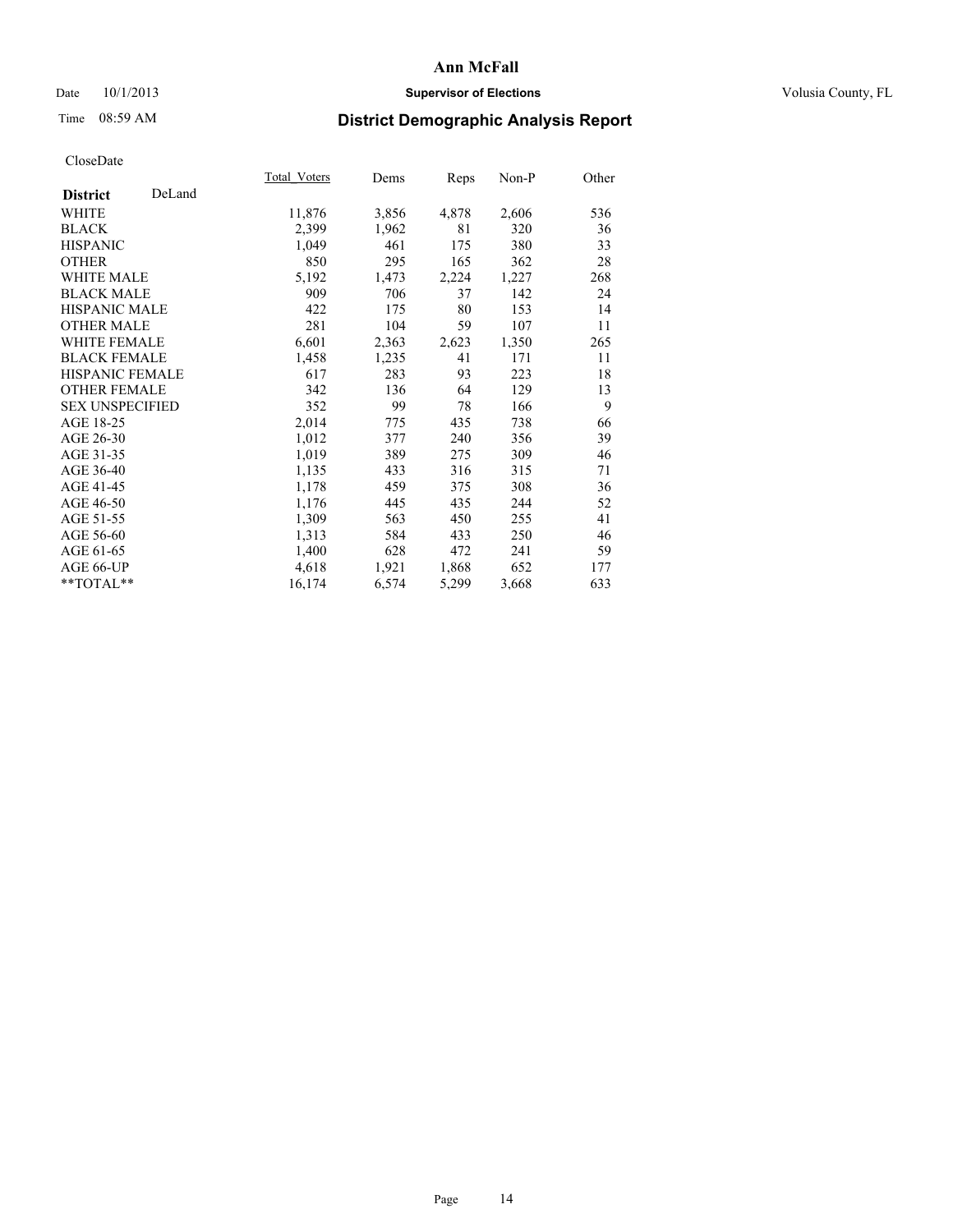# Date 10/1/2013 **Supervisor of Elections Supervisor of Elections** Volusia County, FL

# Time 08:59 AM **District Demographic Analysis Report**

|                        |         | <b>Total Voters</b> | Dems   | <b>Reps</b> | Non-P  | Other |
|------------------------|---------|---------------------|--------|-------------|--------|-------|
| <b>District</b>        | Deltona |                     |        |             |        |       |
| WHITE                  |         | 31,841              | 10,052 | 12,249      | 8,072  | 1,468 |
| <b>BLACK</b>           |         | 4,864               | 3,756  | 213         | 803    | 92    |
| <b>HISPANIC</b>        |         | 12,823              | 6,442  | 1,881       | 4,263  | 237   |
| <b>OTHER</b>           |         | 3,038               | 1,052  | 541         | 1,381  | 64    |
| WHITE MALE             |         | 14,749              | 4,110  | 5,956       | 3,891  | 792   |
| <b>BLACK MALE</b>      |         | 2,117               | 1,540  | 127         | 393    | 57    |
| <b>HISPANIC MALE</b>   |         | 5,989               | 2,901  | 942         | 2,013  | 133   |
| <b>OTHER MALE</b>      |         | 1,053               | 390    | 208         | 425    | 30    |
| WHITE FEMALE           |         | 16,829              | 5,866  | 6,203       | 4,092  | 668   |
| <b>BLACK FEMALE</b>    |         | 2,684               | 2,170  | 86          | 393    | 35    |
| <b>HISPANIC FEMALE</b> |         | 6,692               | 3,473  | 927         | 2,191  | 101   |
| <b>OTHER FEMALE</b>    |         | 1,233               | 519    | 219         | 468    | 27    |
| <b>SEX UNSPECIFIED</b> |         | 1,220               | 333    | 216         | 653    | 18    |
| AGE 18-25              |         | 6,367               | 2,254  | 1,218       | 2,649  | 246   |
| AGE 26-30              |         | 3,965               | 1,386  | 835         | 1,598  | 146   |
| AGE 31-35              |         | 4,141               | 1,570  | 914         | 1,472  | 185   |
| AGE 36-40              |         | 4,318               | 1,620  | 1,096       | 1,417  | 185   |
| AGE 41-45              |         | 4,466               | 1,673  | 1,358       | 1,273  | 162   |
| AGE 46-50              |         | 5,074               | 1,978  | 1,580       | 1,344  | 172   |
| AGE 51-55              |         | 5,264               | 2,095  | 1,777       | 1,233  | 159   |
| AGE 56-60              |         | 4,704               | 1,971  | 1,524       | 1,051  | 158   |
| AGE 61-65              |         | 4,116               | 1,835  | 1,300       | 845    | 136   |
| AGE 66-UP              |         | 10,151              | 4,920  | 3,282       | 1,637  | 312   |
| $*$ TOTAL $*$          |         | 52,566              | 21,302 | 14,884      | 14,519 | 1,861 |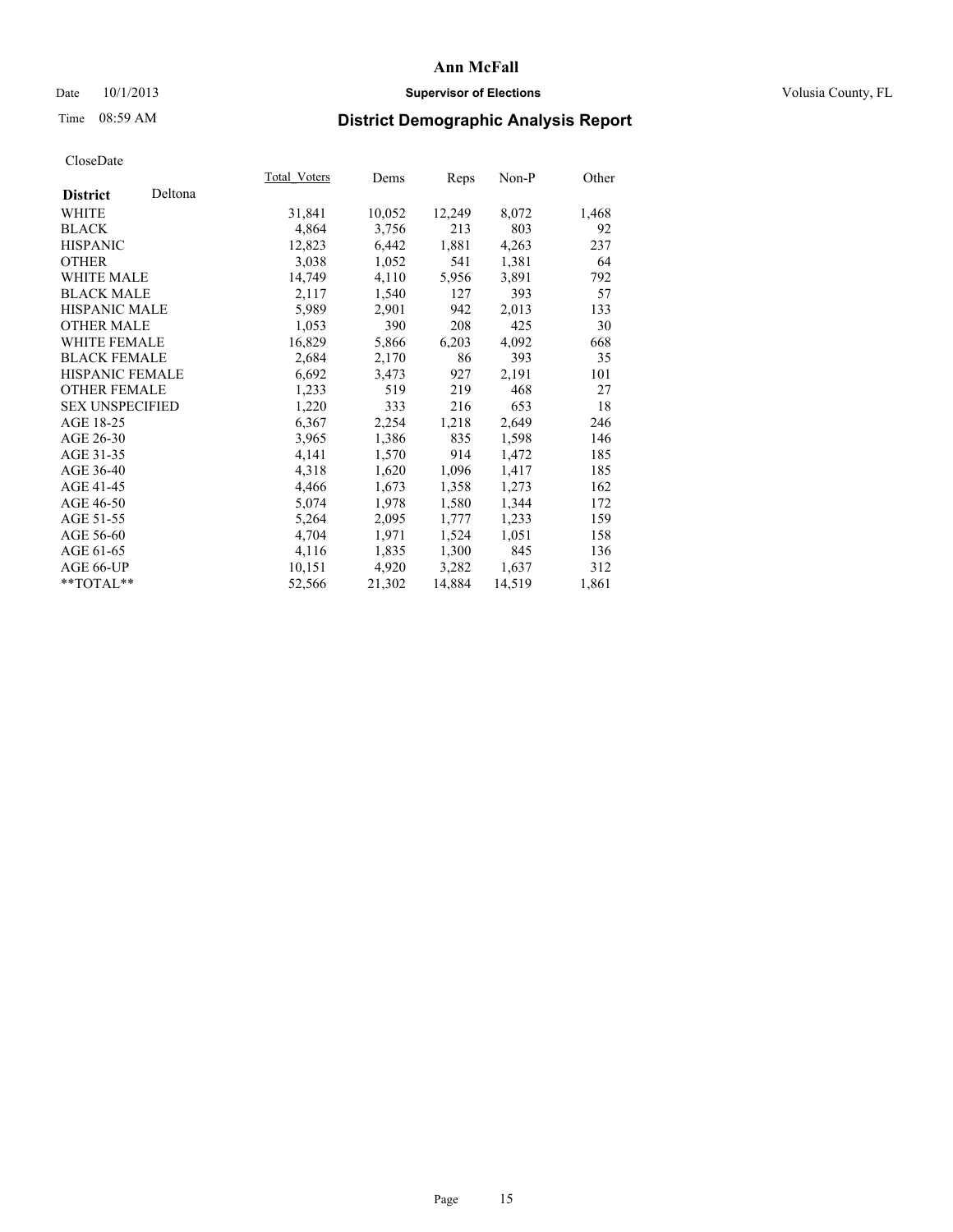# Date 10/1/2013 **Supervisor of Elections Supervisor of Elections** Volusia County, FL

# Time 08:59 AM **District Demographic Analysis Report**

|                        |           | Total Voters | Dems  | Reps  | Non-P | Other          |
|------------------------|-----------|--------------|-------|-------|-------|----------------|
| <b>District</b>        | Edgewater |              |       |       |       |                |
| WHITE                  |           | 12,861       | 4,617 | 4,378 | 3,501 | 365            |
| <b>BLACK</b>           |           | 288          | 217   | 14    | 55    | 2              |
| <b>HISPANIC</b>        |           | 189          | 80    | 43    | 60    | 6              |
| <b>OTHER</b>           |           | 437          | 140   | 82    | 210   | 5              |
| WHITE MALE             |           | 5,807        | 1,828 | 2,156 | 1,629 | 194            |
| <b>BLACK MALE</b>      |           | 130          | 92    | 9     | 27    | $\overline{2}$ |
| <b>HISPANIC MALE</b>   |           | 81           | 35    | 16    | 26    | 4              |
| <b>OTHER MALE</b>      |           | 137          | 48    | 35    | 52    | $\overline{2}$ |
| WHITE FEMALE           |           | 6,966        | 2,760 | 2,190 | 1,845 | 171            |
| <b>BLACK FEMALE</b>    |           | 155          | 123   | 5     | 27    | $\theta$       |
| <b>HISPANIC FEMALE</b> |           | 105          | 44    | 27    | 32    | $\overline{c}$ |
| <b>OTHER FEMALE</b>    |           | 177          | 67    | 39    | 68    | 3              |
| <b>SEX UNSPECIFIED</b> |           | 217          | 57    | 40    | 120   | $\theta$       |
| AGE 18-25              |           | 1,146        | 338   | 270   | 510   | 28             |
| AGE 26-30              |           | 811          | 247   | 199   | 342   | 23             |
| AGE 31-35              |           | 857          | 251   | 225   | 352   | 29             |
| AGE 36-40              |           | 866          | 273   | 245   | 318   | 30             |
| AGE 41-45              |           | 977          | 339   | 298   | 316   | 24             |
| AGE 46-50              |           | 1,037        | 372   | 366   | 278   | 21             |
| AGE 51-55              |           | 1,309        | 458   | 469   | 348   | 34             |
| AGE 56-60              |           | 1,389        | 521   | 490   | 343   | 35             |
| AGE 61-65              |           | 1,347        | 558   | 461   | 288   | 40             |
| AGE 66-UP              |           | 4,036        | 1,697 | 1,494 | 731   | 114            |
| **TOTAL**              |           | 13,775       | 5,054 | 4,517 | 3,826 | 378            |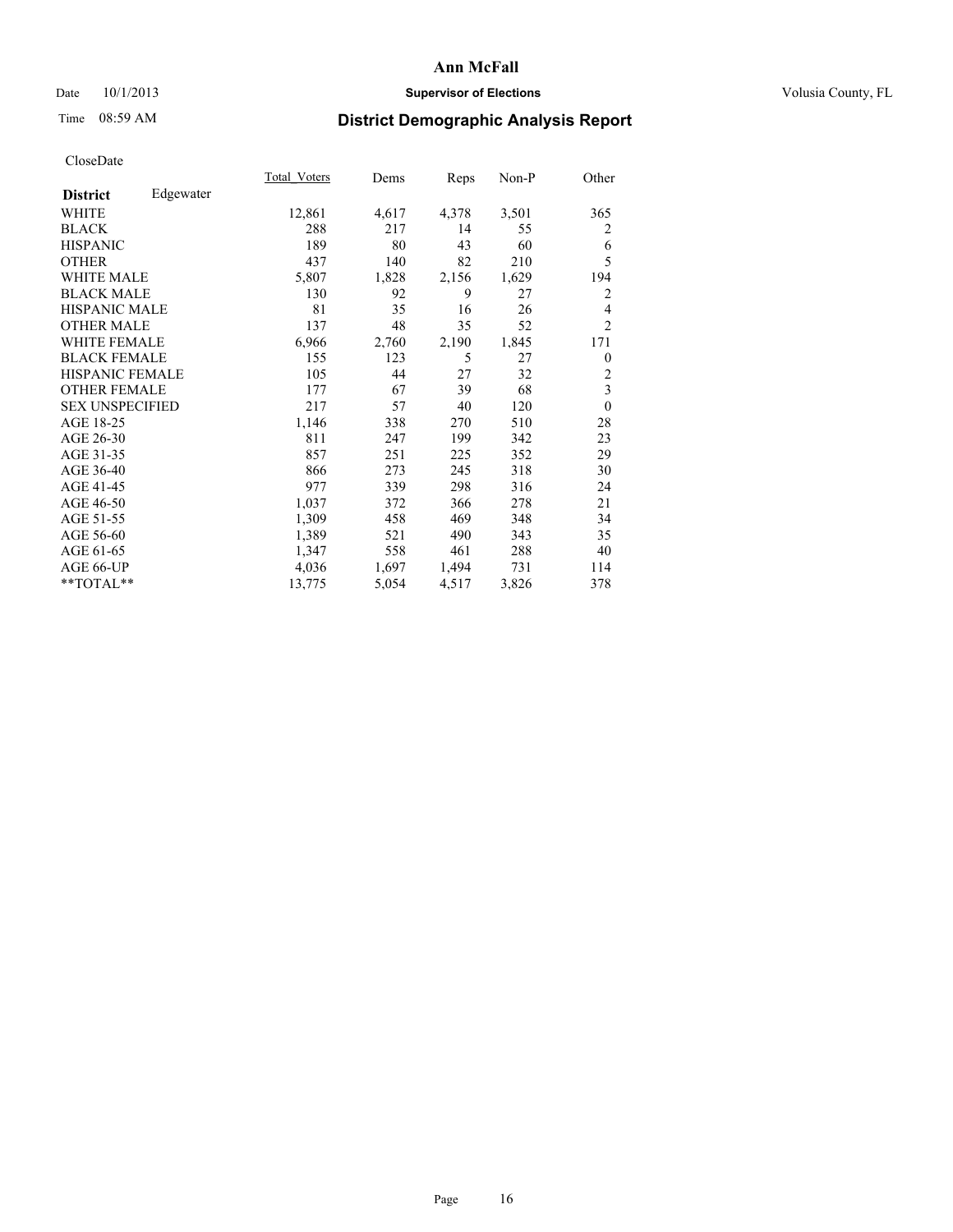# Date 10/1/2013 **Supervisor of Elections Supervisor of Elections** Volusia County, FL

# Time 08:59 AM **District Demographic Analysis Report**

|                        |            | Total Voters | Dems  | Reps  | Non-P | Other            |
|------------------------|------------|--------------|-------|-------|-------|------------------|
| <b>District</b>        | Holly Hill |              |       |       |       |                  |
| WHITE                  |            | 5,333        | 2,109 | 1,628 | 1,396 | 200              |
| <b>BLACK</b>           |            | 770          | 621   | 22    | 121   | 6                |
| <b>HISPANIC</b>        |            | 172          | 81    | 24    | 66    | 1                |
| <b>OTHER</b>           |            | 320          | 122   | 45    | 144   | 9                |
| <b>WHITE MALE</b>      |            | 2,426        | 851   | 789   | 686   | 100              |
| <b>BLACK MALE</b>      |            | 258          | 190   | 12    | 52    | 4                |
| HISPANIC MALE          |            | 68           | 27    | 13    | 28    | $\boldsymbol{0}$ |
| <b>OTHER MALE</b>      |            | 101          | 39    | 17    | 38    | 7                |
| <b>WHITE FEMALE</b>    |            | 2,864        | 1,244 | 827   | 695   | 98               |
| <b>BLACK FEMALE</b>    |            | 507          | 426   | 10    | 69    | $\overline{c}$   |
| <b>HISPANIC FEMALE</b> |            | 104          | 54    | 11    | 38    | 1                |
| <b>OTHER FEMALE</b>    |            | 131          | 61    | 26    | 43    | 1                |
| <b>SEX UNSPECIFIED</b> |            | 136          | 41    | 14    | 78    | 3                |
| AGE 18-25              |            | 636          | 267   | 111   | 246   | 12               |
| AGE 26-30              |            | 449          | 193   | 88    | 156   | 12               |
| AGE 31-35              |            | 413          | 191   | 72    | 133   | 17               |
| AGE 36-40              |            | 361          | 160   | 71    | 123   | 7                |
| AGE 41-45              |            | 459          | 184   | 111   | 148   | 16               |
| AGE 46-50              |            | 614          | 239   | 165   | 187   | 23               |
| AGE 51-55              |            | 700          | 281   | 205   | 176   | 38               |
| AGE 56-60              |            | 644          | 297   | 159   | 166   | 22               |
| AGE 61-65              |            | 592          | 272   | 159   | 142   | 19               |
| AGE 66-UP              |            | 1,727        | 849   | 578   | 250   | 50               |
| **TOTAL**              |            | 6,595        | 2,933 | 1,719 | 1,727 | 216              |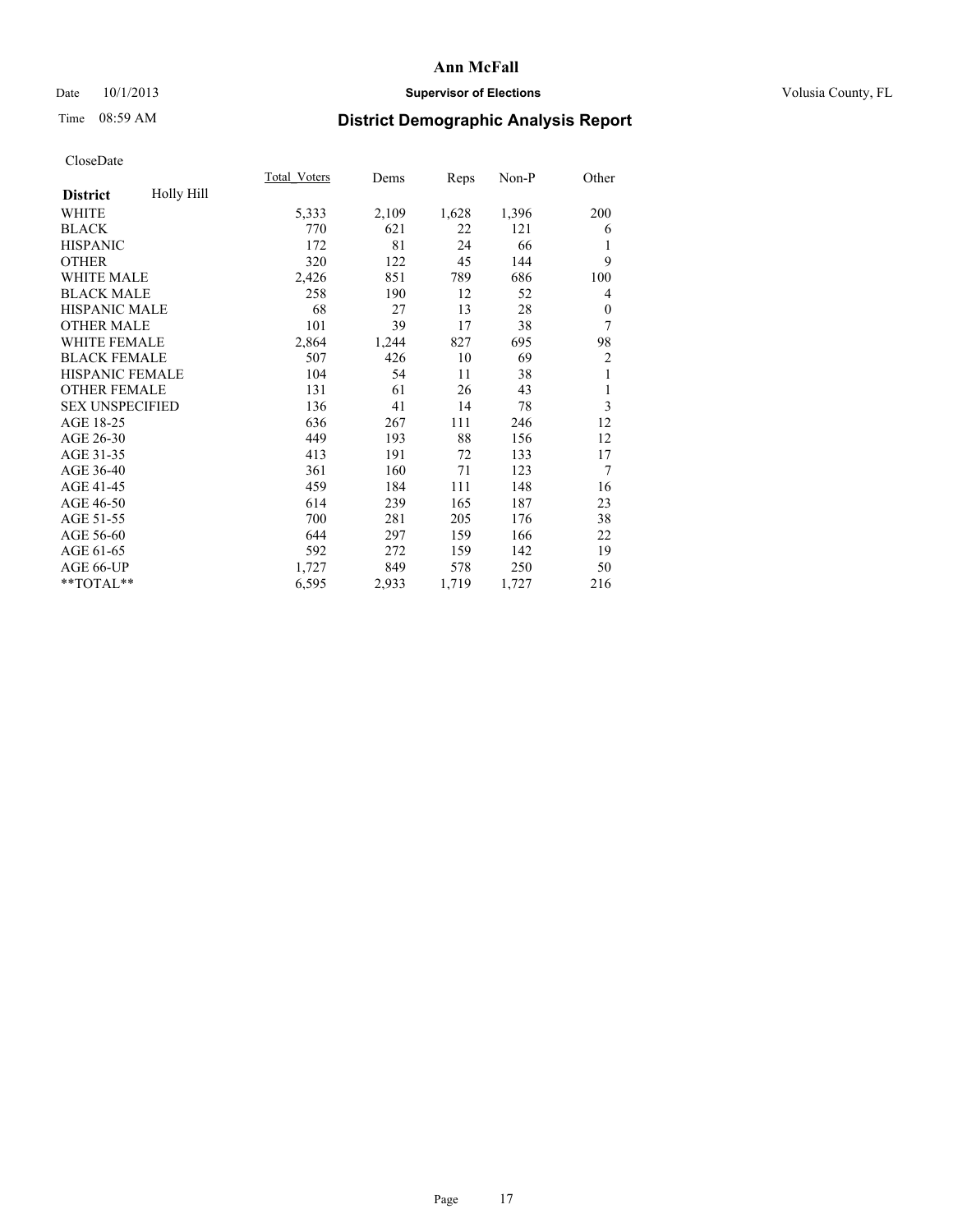# Date 10/1/2013 **Supervisor of Elections Supervisor of Elections** Volusia County, FL

# Time 08:59 AM **District Demographic Analysis Report**

|                        |            | Total Voters | Dems           | Reps         | Non-P          | Other          |
|------------------------|------------|--------------|----------------|--------------|----------------|----------------|
| <b>District</b>        | Lake Helen |              |                |              |                |                |
| <b>WHITE</b>           |            | 1,614        | 581            | 592          | 374            | 67             |
| <b>BLACK</b>           |            | 180          | 160            | 3            | 14             | 3              |
| <b>HISPANIC</b>        |            | 40           | 12             | 16           | 10             | 2              |
| <b>OTHER</b>           |            | 54           | 18             | 13           | 22             |                |
| WHITE MALE             |            | 732          | 231            | 289          | 177            | 35             |
| <b>BLACK MALE</b>      |            | 80           | 72             | 2            | 5              |                |
| <b>HISPANIC MALE</b>   |            | 14           | $\overline{4}$ | 6            | $\overline{4}$ | $\mathbf{0}$   |
| <b>OTHER MALE</b>      |            | 17           | 9              | $\mathbf{0}$ | 8              | $\theta$       |
| <b>WHITE FEMALE</b>    |            | 867          | 346            | 297          | 192            | 32             |
| <b>BLACK FEMALE</b>    |            | 98           | 86             | 1            | 9              | $\overline{c}$ |
| HISPANIC FEMALE        |            | 26           | 8              | 10           | 6              | $\overline{2}$ |
| <b>OTHER FEMALE</b>    |            | 22           | 8              | 5            | 8              | 1              |
| <b>SEX UNSPECIFIED</b> |            | 32           | 7              | 14           | 11             | $\mathbf{0}$   |
| AGE 18-25              |            | 166          | 54             | 44           | 61             | 7              |
| AGE 26-30              |            | 121          | 39             | 34           | 43             | 5              |
| AGE 31-35              |            | 110          | 40             | 27           | 39             | 4              |
| AGE 36-40              |            | 97           | 22             | 32           | 32             | 11             |
| AGE 41-45              |            | 147          | 57             | 41           | 39             | 10             |
| AGE 46-50              |            | 139          | 47             | 56           | 31             | 5              |
| AGE 51-55              |            | 216          | 82             | 90           | 36             | 8              |
| AGE 56-60              |            | 218          | 88             | 80           | 41             | 9              |
| AGE 61-65              |            | 187          | 93             | 56           | 33             | 5              |
| AGE 66-UP              |            | 487          | 249            | 164          | 65             | 9              |
| **TOTAL**              |            | 1,888        | 771            | 624          | 420            | 73             |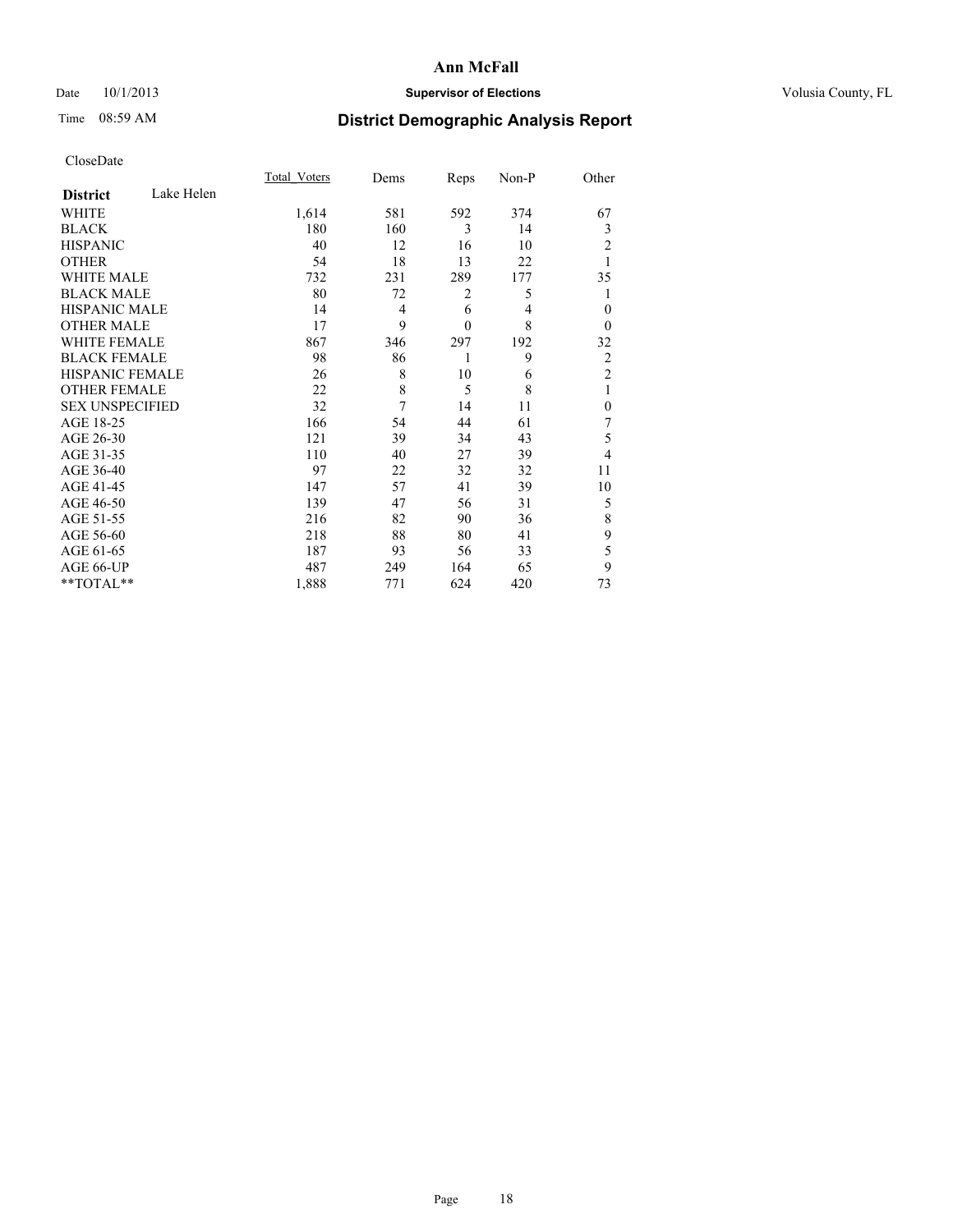## Date  $10/1/2013$  **Supervisor of Elections Supervisor of Elections** Volusia County, FL

# Time 08:59 AM **District Demographic Analysis Report**

|                                     | <b>Total Voters</b> | Dems  | Reps  | Non-P | Other          |
|-------------------------------------|---------------------|-------|-------|-------|----------------|
| New Smyrna Beach<br><b>District</b> |                     |       |       |       |                |
| WHITE                               | 15,819              | 5,019 | 6,532 | 3,803 | 465            |
| <b>BLACK</b>                        | 749                 | 628   | 18    | 95    | 8              |
| <b>HISPANIC</b>                     | 231                 | 81    | 70    | 74    | 6              |
| <b>OTHER</b>                        | 604                 | 162   | 138   | 290   | 14             |
| <b>WHITE MALE</b>                   | 7,267               | 1,970 | 3,147 | 1,893 | 257            |
| <b>BLACK MALE</b>                   | 313                 | 250   | 6     | 50    | 7              |
| <b>HISPANIC MALE</b>                | 113                 | 32    | 34    | 45    | $\overline{c}$ |
| <b>OTHER MALE</b>                   | 197                 | 52    | 53    | 89    | 3              |
| <b>WHITE FEMALE</b>                 | 8,432               | 3,006 | 3,343 | 1,876 | 207            |
| <b>BLACK FEMALE</b>                 | 431                 | 374   | 12    | 44    | 1              |
| HISPANIC FEMALE                     | 117                 | 49    | 36    | 28    | $\overline{4}$ |
| <b>OTHER FEMALE</b>                 | 242                 | 91    | 62    | 79    | 10             |
| <b>SEX UNSPECIFIED</b>              | 291                 | 66    | 65    | 158   | $\overline{2}$ |
| AGE 18-25                           | 1,120               | 344   | 275   | 464   | 37             |
| AGE 26-30                           | 880                 | 304   | 224   | 323   | 29             |
| AGE 31-35                           | 813                 | 222   | 241   | 323   | 27             |
| AGE 36-40                           | 821                 | 262   | 264   | 260   | 35             |
| AGE 41-45                           | 953                 | 291   | 341   | 298   | 23             |
| AGE 46-50                           | 1,115               | 336   | 468   | 288   | 23             |
| AGE 51-55                           | 1,547               | 506   | 622   | 371   | 48             |
| AGE 56-60                           | 1,773               | 661   | 662   | 397   | 53             |
| AGE 61-65                           | 1,894               | 678   | 750   | 416   | 50             |
| AGE 66-UP                           | 6,487               | 2,286 | 2,911 | 1,122 | 168            |
| $*$ $TOTAL**$                       | 17,403              | 5,890 | 6,758 | 4,262 | 493            |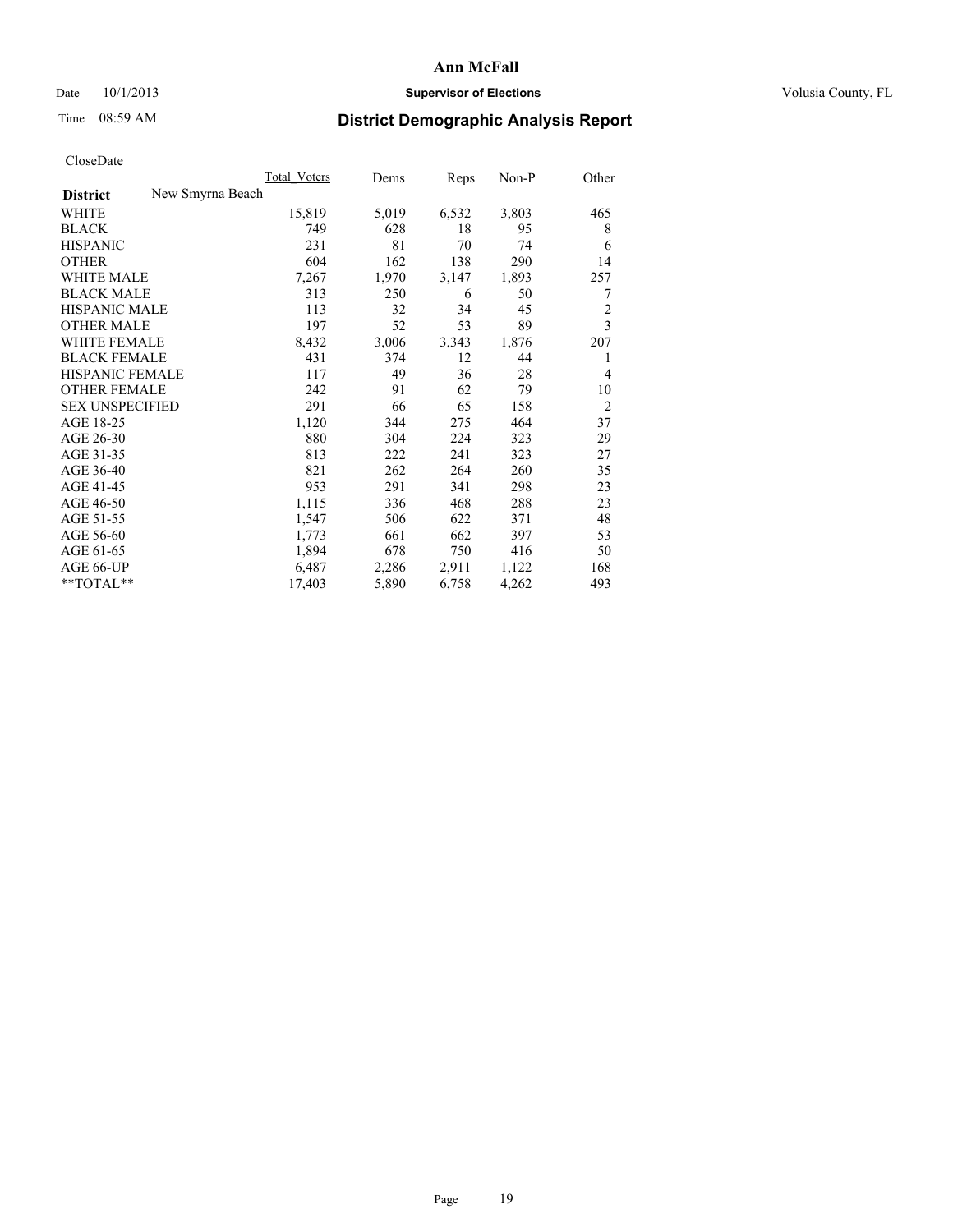# Date 10/1/2013 **Supervisor of Elections Supervisor of Elections** Volusia County, FL

# Time 08:59 AM **District Demographic Analysis Report**

|                        |          | <b>Total Voters</b> | Dems           | Reps           | Non-P          | Other          |
|------------------------|----------|---------------------|----------------|----------------|----------------|----------------|
| <b>District</b>        | Oak Hill |                     |                |                |                |                |
| WHITE                  |          | 1,105               | 390            | 416            | 273            | 26             |
| <b>BLACK</b>           |          | 173                 | 149            | 4              | 19             | 1              |
| <b>HISPANIC</b>        |          | 6                   | 3              | 2              | 1              | $\Omega$       |
| <b>OTHER</b>           |          | 33                  | 6              | 9              | 15             | 3              |
| WHITE MALE             |          | 562                 | 187            | 210            | 147            | 18             |
| <b>BLACK MALE</b>      |          | 73                  | 60             | 2              | 10             | 1              |
| <b>HISPANIC MALE</b>   |          | $\overline{2}$      | $\theta$       | $\overline{2}$ | $\theta$       | $\theta$       |
| <b>OTHER MALE</b>      |          | 14                  | $\overline{c}$ | 5              | 6              | 1              |
| <b>WHITE FEMALE</b>    |          | 535                 | 202            | 202            | 123            | 8              |
| <b>BLACK FEMALE</b>    |          | 99                  | 88             | $\overline{2}$ | 9              | $\theta$       |
| <b>HISPANIC FEMALE</b> |          | $\overline{4}$      | 3              | $\mathbf{0}$   | 1              | $\Omega$       |
| <b>OTHER FEMALE</b>    |          | 11                  | 4              | 3              | $\overline{2}$ | $\overline{c}$ |
| <b>SEX UNSPECIFIED</b> |          | 17                  | $\overline{c}$ | 5              | 10             | $\theta$       |
| AGE 18-25              |          | 92                  | 38             | 21             | 33             | $\theta$       |
| AGE 26-30              |          | 66                  | 24             | 14             | 27             |                |
| AGE 31-35              |          | 61                  | 24             | 19             | 17             |                |
| AGE 36-40              |          | 55                  | 20             | 15             | 17             | 3              |
| AGE 41-45              |          | 73                  | 29             | 21             | 20             | 3              |
| AGE 46-50              |          | 90                  | 34             | 31             | 22             | 3              |
| AGE 51-55              |          | 141                 | 60             | 46             | 34             |                |
| AGE 56-60              |          | 138                 | 64             | 46             | 23             | 5              |
| AGE 61-65              |          | 147                 | 67             | 41             | 37             | $\overline{2}$ |
| AGE 66-UP              |          | 454                 | 188            | 177            | 78             | 11             |
| **TOTAL**              |          | 1,317               | 548            | 431            | 308            | 30             |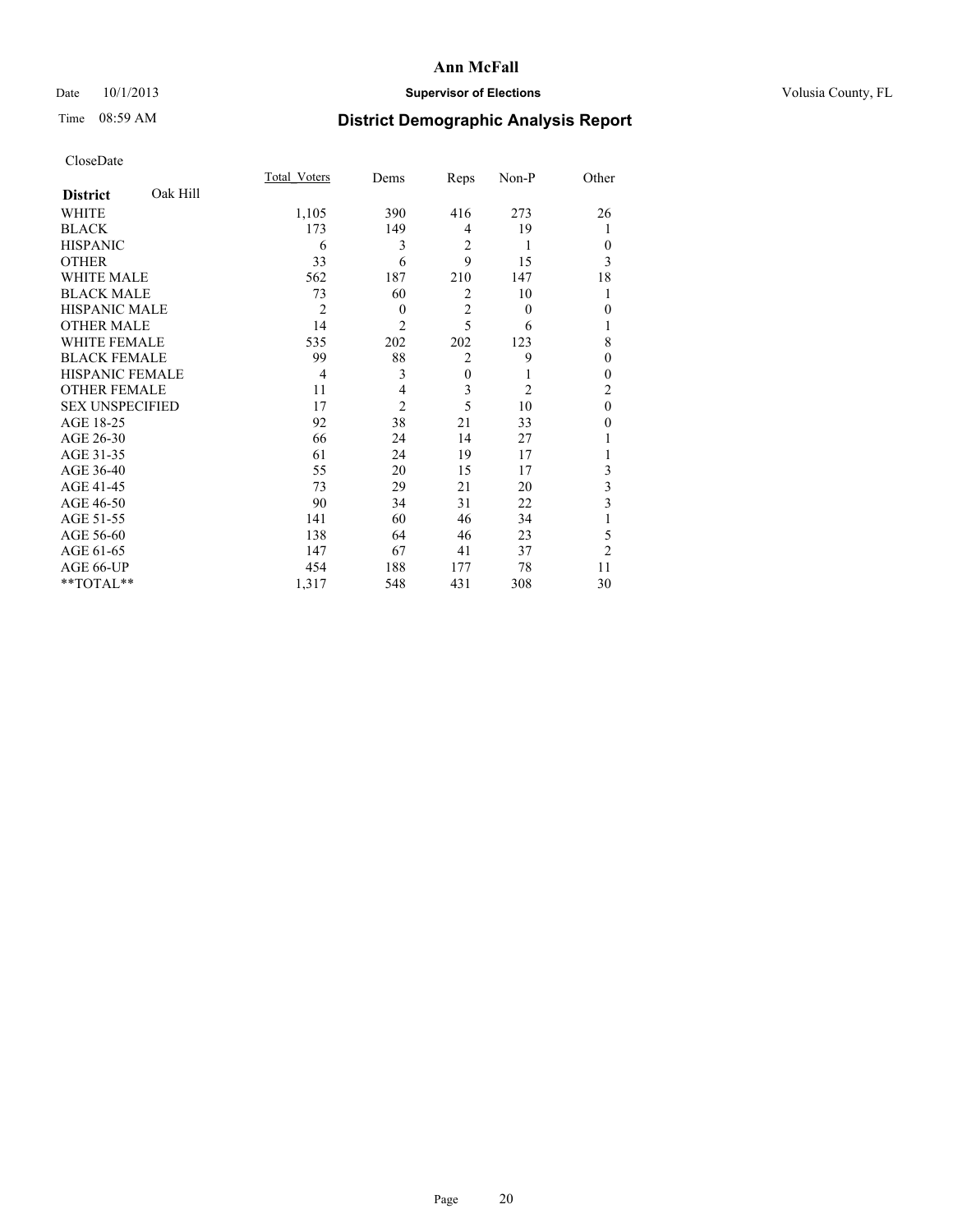# Date 10/1/2013 **Supervisor of Elections Supervisor of Elections** Volusia County, FL

# Time 08:59 AM **District Demographic Analysis Report**

|                        |             | Total Voters | Dems  | Reps  | $Non-P$ | Other          |
|------------------------|-------------|--------------|-------|-------|---------|----------------|
| <b>District</b>        | Orange City |              |       |       |         |                |
| WHITE                  |             | 5,030        | 1,595 | 2,053 | 1,164   | 218            |
| <b>BLACK</b>           |             | 370          | 297   | 11    | 57      | 5              |
| <b>HISPANIC</b>        |             | 803          | 392   | 118   | 280     | 13             |
| <b>OTHER</b>           |             | 291          | 94    | 62    | 126     | 9              |
| <b>WHITE MALE</b>      |             | 2,164        | 592   | 904   | 548     | 120            |
| <b>BLACK MALE</b>      |             | 140          | 105   | 7     | 26      | 2              |
| <b>HISPANIC MALE</b>   |             | 330          | 148   | 60    | 116     | 6              |
| <b>OTHER MALE</b>      |             | 104          | 38    | 26    | 37      | 3              |
| <b>WHITE FEMALE</b>    |             | 2,831        | 991   | 1,136 | 606     | 98             |
| <b>BLACK FEMALE</b>    |             | 227          | 189   | 4     | 31      | 3              |
| <b>HISPANIC FEMALE</b> |             | 467          | 242   | 57    | 161     | 7              |
| <b>OTHER FEMALE</b>    |             | 113          | 44    | 22    | 43      | 4              |
| <b>SEX UNSPECIFIED</b> |             | 118          | 29    | 28    | 59      | $\overline{2}$ |
| AGE 18-25              |             | 528          | 165   | 115   | 214     | 34             |
| AGE 26-30              |             | 358          | 143   | 81    | 128     | 6              |
| AGE 31-35              |             | 421          | 140   | 120   | 140     | 21             |
| AGE 36-40              |             | 344          | 100   | 111   | 125     | 8              |
| AGE 41-45              |             | 417          | 145   | 120   | 139     | 13             |
| AGE 46-50              |             | 460          | 161   | 144   | 140     | 15             |
| AGE 51-55              |             | 486          | 174   | 169   | 121     | 22             |
| AGE 56-60              |             | 528          | 216   | 174   | 127     | 11             |
| AGE 61-65              |             | 527          | 202   | 196   | 109     | 20             |
| AGE 66-UP              |             | 2,425        | 932   | 1,014 | 384     | 95             |
| **TOTAL**              |             | 6,494        | 2,378 | 2,244 | 1,627   | 245            |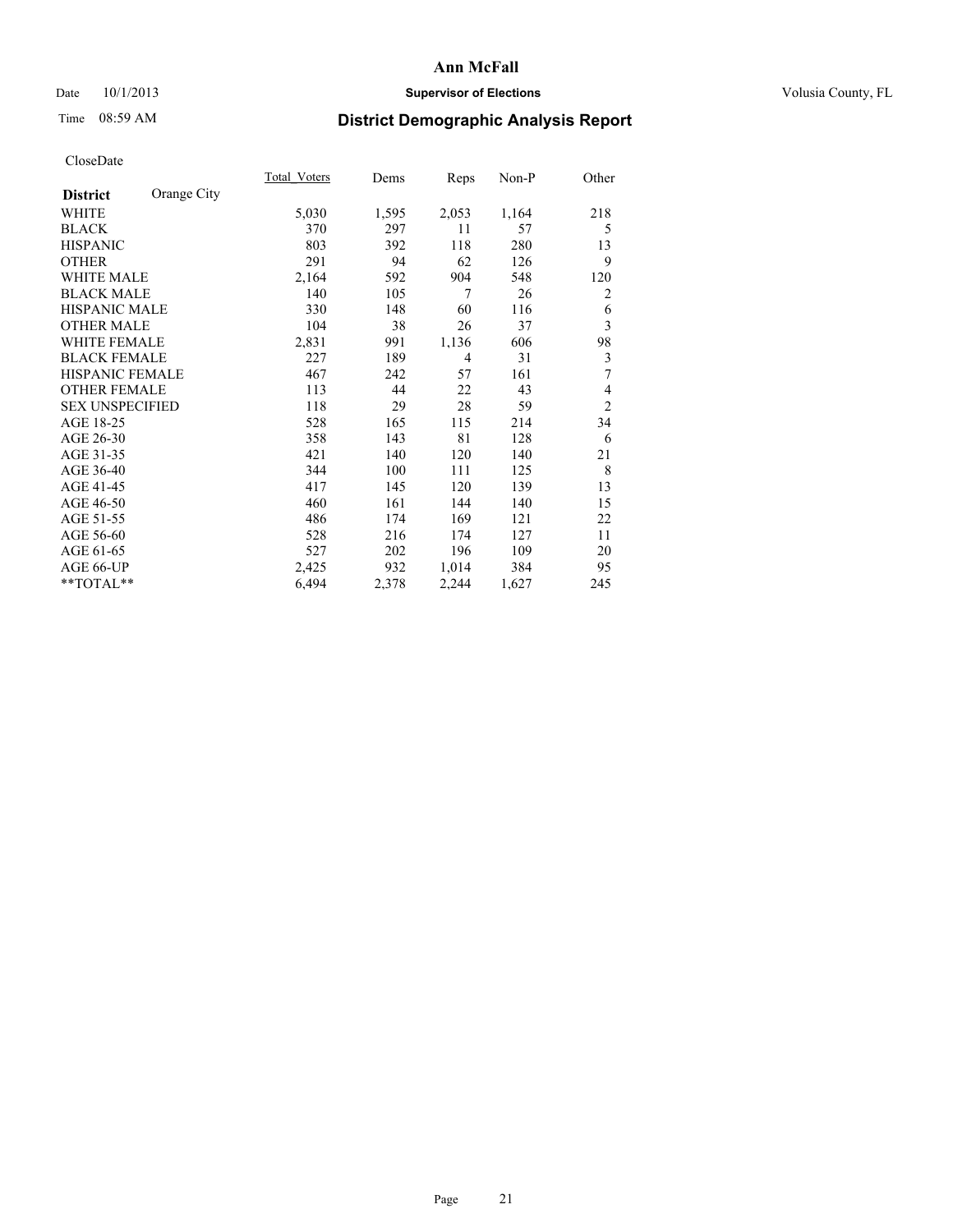# Date 10/1/2013 **Supervisor of Elections Supervisor of Elections** Volusia County, FL

# Time 08:59 AM **District Demographic Analysis Report**

|                        |              | <b>Total Voters</b> | Dems  | <b>Reps</b> | Non-P | Other          |
|------------------------|--------------|---------------------|-------|-------------|-------|----------------|
| <b>District</b>        | Ormond Beach |                     |       |             |       |                |
| WHITE                  |              | 25,602              | 8,347 | 10,858      | 5,556 | 841            |
| <b>BLACK</b>           |              | 836                 | 633   | 47          | 132   | 24             |
| <b>HISPANIC</b>        |              | 573                 | 233   | 150         | 179   | 11             |
| <b>OTHER</b>           |              | 1,442               | 453   | 369         | 584   | 36             |
| <b>WHITE MALE</b>      |              | 11,609              | 3,333 | 5,137       | 2,703 | 436            |
| <b>BLACK MALE</b>      |              | 367                 | 257   | 24          | 73    | 13             |
| <b>HISPANIC MALE</b>   |              | 255                 | 84    | 85          | 77    | 9              |
| <b>OTHER MALE</b>      |              | 546                 | 167   | 147         | 213   | 19             |
| <b>WHITE FEMALE</b>    |              | 13,814              | 4,964 | 5,670       | 2,784 | 396            |
| <b>BLACK FEMALE</b>    |              | 460                 | 371   | 23          | 55    | 11             |
| HISPANIC FEMALE        |              | 312                 | 147   | 63          | 100   | $\overline{2}$ |
| <b>OTHER FEMALE</b>    |              | 596                 | 218   | 171         | 192   | 15             |
| <b>SEX UNSPECIFIED</b> |              | 494                 | 125   | 104         | 254   | 11             |
| AGE 18-25              |              | 2,314               | 681   | 734         | 837   | 62             |
| AGE 26-30              |              | 1,492               | 456   | 498         | 490   | 48             |
| AGE 31-35              |              | 1,341               | 392   | 439         | 461   | 49             |
| AGE 36-40              |              | 1,409               | 403   | 502         | 430   | 74             |
| AGE 41-45              |              | 1,886               | 558   | 792         | 473   | 63             |
| AGE 46-50              |              | 2,330               | 668   | 1,027       | 569   | 66             |
| AGE 51-55              |              | 2,606               | 878   | 1,080       | 583   | 65             |
| AGE 56-60              |              | 2,875               | 1,032 | 1,205       | 552   | 86             |
| AGE 61-65              |              | 2,832               | 1,074 | 1,109       | 561   | 88             |
| AGE 66-UP              |              | 9,368               | 3,524 | 4,038       | 1,495 | 311            |
| $*$ $TOTAL**$          |              | 28,453              | 9,666 | 11,424      | 6,451 | 912            |
|                        |              |                     |       |             |       |                |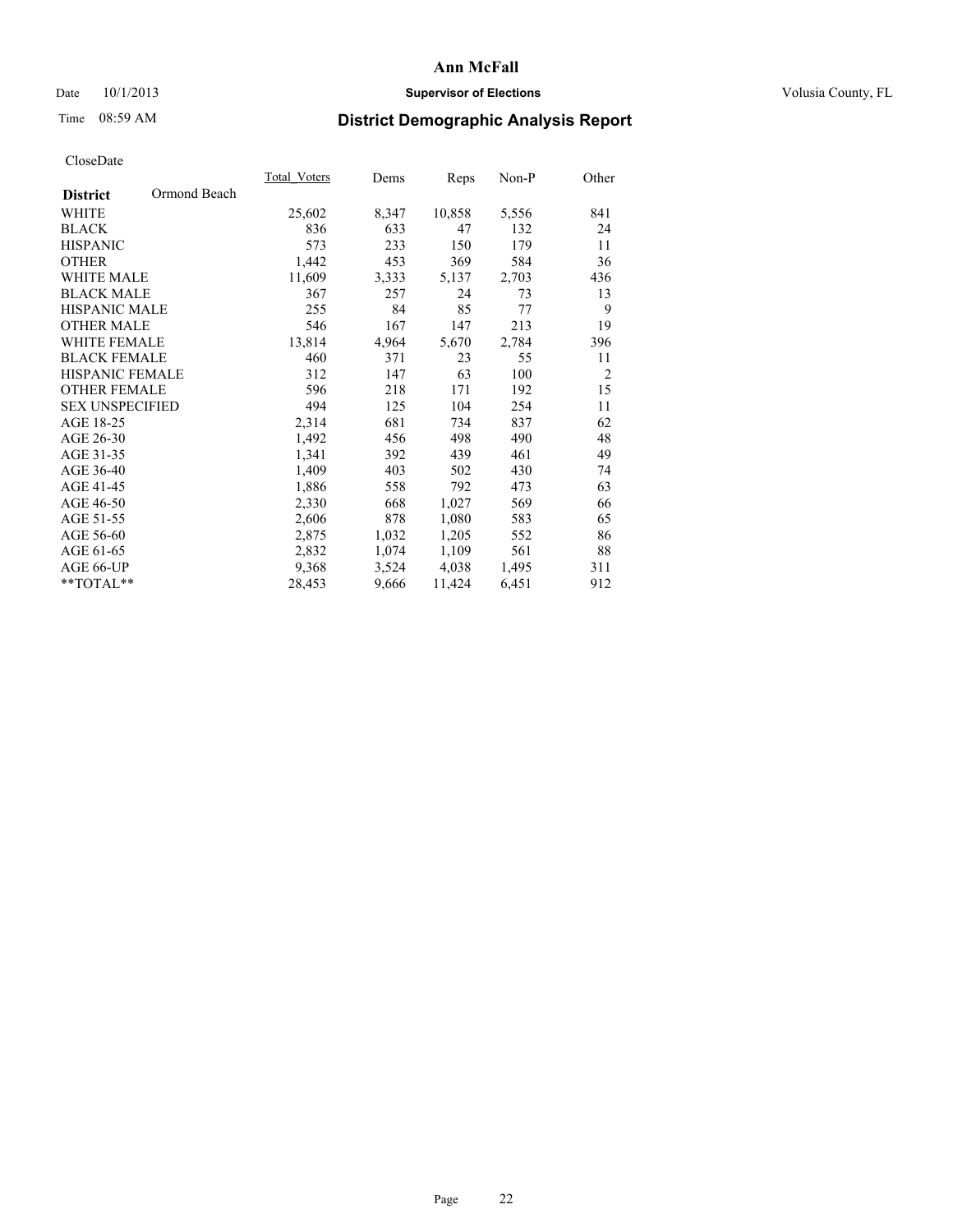# Date 10/1/2013 **Supervisor of Elections Supervisor of Elections** Volusia County, FL

# Time 08:59 AM **District Demographic Analysis Report**

|                        |         | Total Voters | Dems           | Reps           | Non-P          | Other          |
|------------------------|---------|--------------|----------------|----------------|----------------|----------------|
| <b>District</b>        | Pierson |              |                |                |                |                |
| WHITE                  |         | 538          | 198            | 237            | 89             | 14             |
| <b>BLACK</b>           |         | 49           | 42             | $\overline{2}$ | 5              | $\theta$       |
| <b>HISPANIC</b>        |         | 121          | 59             | 5              | 54             | 3              |
| <b>OTHER</b>           |         | 20           | 5              | 5              | 10             | $\theta$       |
| WHITE MALE             |         | 260          | 91             | 120            | 38             | 11             |
| <b>BLACK MALE</b>      |         | 21           | 17             | 1              | 3              | $\theta$       |
| <b>HISPANIC MALE</b>   |         | 52           | 31             | 1              | 19             | 1              |
| <b>OTHER MALE</b>      |         | 9            | 3              | $\overline{2}$ | 4              | 0              |
| WHITE FEMALE           |         | 274          | 106            | 115            | 50             | 3              |
| <b>BLACK FEMALE</b>    |         | 28           | 25             | 1              | $\overline{2}$ | $\mathbf{0}$   |
| <b>HISPANIC FEMALE</b> |         | 68           | 28             | $\overline{4}$ | 34             | $\overline{c}$ |
| <b>OTHER FEMALE</b>    |         | 5            | $\overline{c}$ | $\overline{2}$ | 1              | $\theta$       |
| <b>SEX UNSPECIFIED</b> |         | 11           | 1              | 3              | 7              | $\mathbf{0}$   |
| AGE 18-25              |         | 102          | 44             | 21             | 37             | $\theta$       |
| AGE 26-30              |         | 56           | 13             | 16             | 26             | 1              |
| AGE 31-35              |         | 51           | 14             | 16             | 19             | $\overline{c}$ |
| AGE 36-40              |         | 48           | 15             | 18             | 14             | 1              |
| AGE 41-45              |         | 48           | 17             | 17             | 12             | $\overline{c}$ |
| AGE 46-50              |         | 57           | 27             | 18             | 9              | 3              |
| AGE 51-55              |         | 69           | 29             | 26             | 11             | 3              |
| AGE 56-60              |         | 89           | 41             | 34             | 12             | $\overline{c}$ |
| AGE 61-65              |         | 49           | 21             | 24             | $\overline{4}$ | $\mathbf{0}$   |
| AGE 66-UP              |         | 159          | 83             | 59             | 14             | 3              |
| **TOTAL**              |         | 728          | 304            | 249            | 158            | 17             |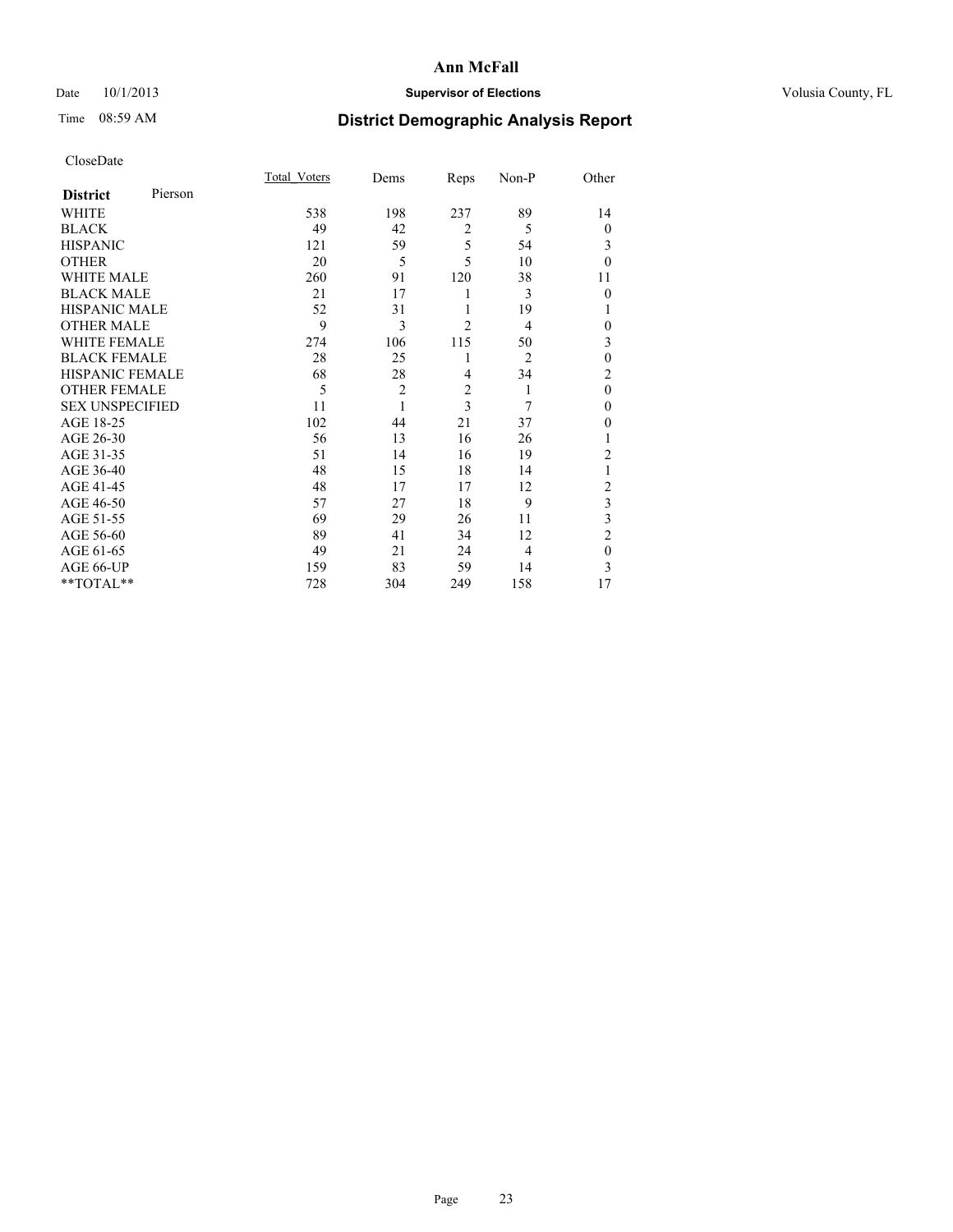# Date 10/1/2013 **Supervisor of Elections Supervisor of Elections** Volusia County, FL

# Time 08:59 AM **District Demographic Analysis Report**

|                        |             | Total Voters | Dems             | Reps             | Non-P          | Other          |
|------------------------|-------------|--------------|------------------|------------------|----------------|----------------|
| <b>District</b>        | Ponce Inlet |              |                  |                  |                |                |
| WHITE                  |             | 2,672        | 631              | 1,362            | 596            | 83             |
| <b>BLACK</b>           |             | 4            | 1                | 1                | $\overline{2}$ | $\theta$       |
| <b>HISPANIC</b>        |             | 40           | 11               | 19               | 10             | $\theta$       |
| <b>OTHER</b>           |             | 97           | 27               | 31               | 36             | 3              |
| WHITE MALE             |             | 1,273        | 256              | 668              | 307            | 42             |
| <b>BLACK MALE</b>      |             | 1            | $\boldsymbol{0}$ | $\boldsymbol{0}$ | 1              | $\overline{0}$ |
| <b>HISPANIC MALE</b>   |             | 16           | 6                | 6                | 4              | $\theta$       |
| <b>OTHER MALE</b>      |             | 34           | 8                | 14               | 9              | 3              |
| <b>WHITE FEMALE</b>    |             | 1,378        | 370              | 688              | 280            | 40             |
| <b>BLACK FEMALE</b>    |             | 3            |                  | 1                | 1              | $\theta$       |
| <b>HISPANIC FEMALE</b> |             | 24           | 5                | 13               | 6              | $\theta$       |
| <b>OTHER FEMALE</b>    |             | 46           | 15               | 13               | 18             | 0              |
| <b>SEX UNSPECIFIED</b> |             | 38           | 9                | 10               | 18             |                |
| AGE 18-25              |             | 138          | 29               | 48               | 55             | 6              |
| AGE 26-30              |             | 69           | 18               | 27               | 22             | $\overline{c}$ |
| AGE 31-35              |             | 79           | 15               | 31               | 31             | $\overline{c}$ |
| AGE 36-40              |             | 91           | 13               | 41               | 33             | 4              |
| AGE 41-45              |             | 108          | 20               | 50               | 35             | 3              |
| AGE 46-50              |             | 161          | 42               | 79               | 39             |                |
| AGE 51-55              |             | 250          | 48               | 137              | 62             | 3              |
| AGE 56-60              |             | 310          | 73               | 158              | 69             | 10             |
| AGE 61-65              |             | 390          | 95               | 177              | 99             | 19             |
| AGE 66-UP              |             | 1,217        | 317              | 665              | 199            | 36             |
| **TOTAL**              |             | 2,813        | 670              | 1,413            | 644            | 86             |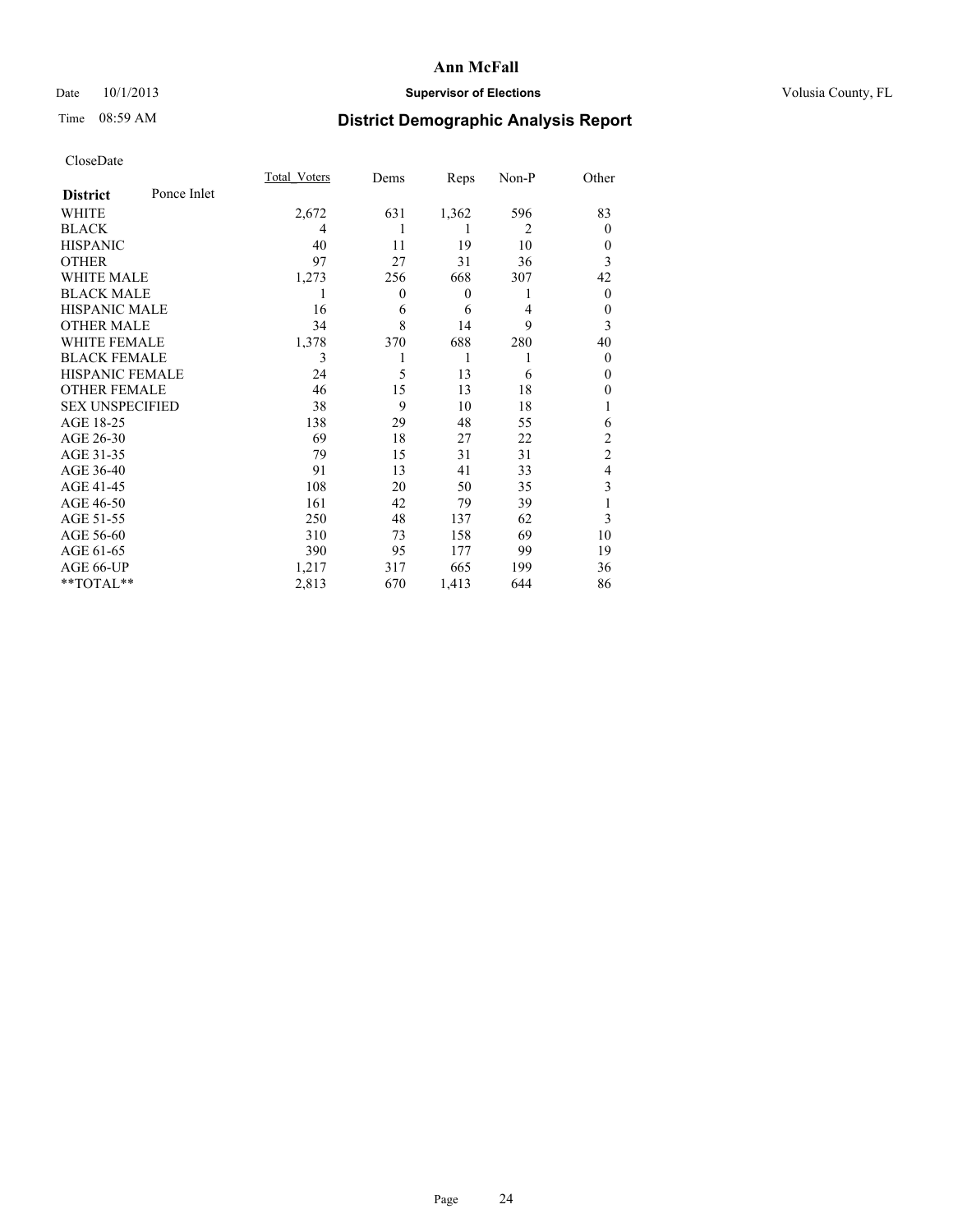# Date 10/1/2013 **Supervisor of Elections Supervisor of Elections** Volusia County, FL

# Time 08:59 AM **District Demographic Analysis Report**

|                        |             | Total Voters | Dems   | <b>Reps</b> | Non-P | Other |
|------------------------|-------------|--------------|--------|-------------|-------|-------|
| <b>District</b>        | Port Orange |              |        |             |       |       |
| WHITE                  |             | 33,850       | 11,115 | 13,038      | 8,456 | 1,241 |
| <b>BLACK</b>           |             | 1,044        | 808    | 55          | 160   | 21    |
| <b>HISPANIC</b>        |             | 970          | 380    | 216         | 348   | 26    |
| OTHER                  |             | 1,815        | 559    | 402         | 802   | 52    |
| <b>WHITE MALE</b>      |             | 15,395       | 4,397  | 6,308       | 4,037 | 653   |
| <b>BLACK MALE</b>      |             | 439          | 316    | 33          | 81    | 9     |
| <b>HISPANIC MALE</b>   |             | 439          | 165    | 99          | 160   | 15    |
| <b>OTHER MALE</b>      |             | 668          | 205    | 152         | 280   | 31    |
| WHITE FEMALE           |             | 18,109       | 6,620  | 6,608       | 4,312 | 569   |
| <b>BLACK FEMALE</b>    |             | 595          | 483    | 21          | 79    | 12    |
| HISPANIC FEMALE        |             | 515          | 210    | 113         | 181   | 11    |
| <b>OTHER FEMALE</b>    |             | 766          | 276    | 184         | 289   | 17    |
| <b>SEX UNSPECIFIED</b> |             | 753          | 190    | 193         | 347   | 23    |
| AGE 18-25              |             | 3,271        | 958    | 913         | 1,271 | 129   |
| AGE 26-30              |             | 2,306        | 724    | 645         | 861   | 76    |
| AGE 31-35              |             | 2,225        | 682    | 662         | 803   | 78    |
| AGE 36-40              |             | 2,141        | 654    | 711         | 674   | 102   |
| AGE 41-45              |             | 2,634        | 798    | 981         | 782   | 73    |
| AGE 46-50              |             | 3,055        | 936    | 1,175       | 842   | 102   |
| AGE 51-55              |             | 3,529        | 1,164  | 1,442       | 818   | 105   |
| AGE 56-60              |             | 3,556        | 1,302  | 1,369       | 772   | 113   |
| AGE 61-65              |             | 3,586        | 1,369  | 1,300       | 799   | 118   |
| AGE 66-UP              |             | 11,376       | 4,275  | 4,513       | 2,144 | 444   |
| **TOTAL**              |             | 37,679       | 12,862 | 13,711      | 9,766 | 1,340 |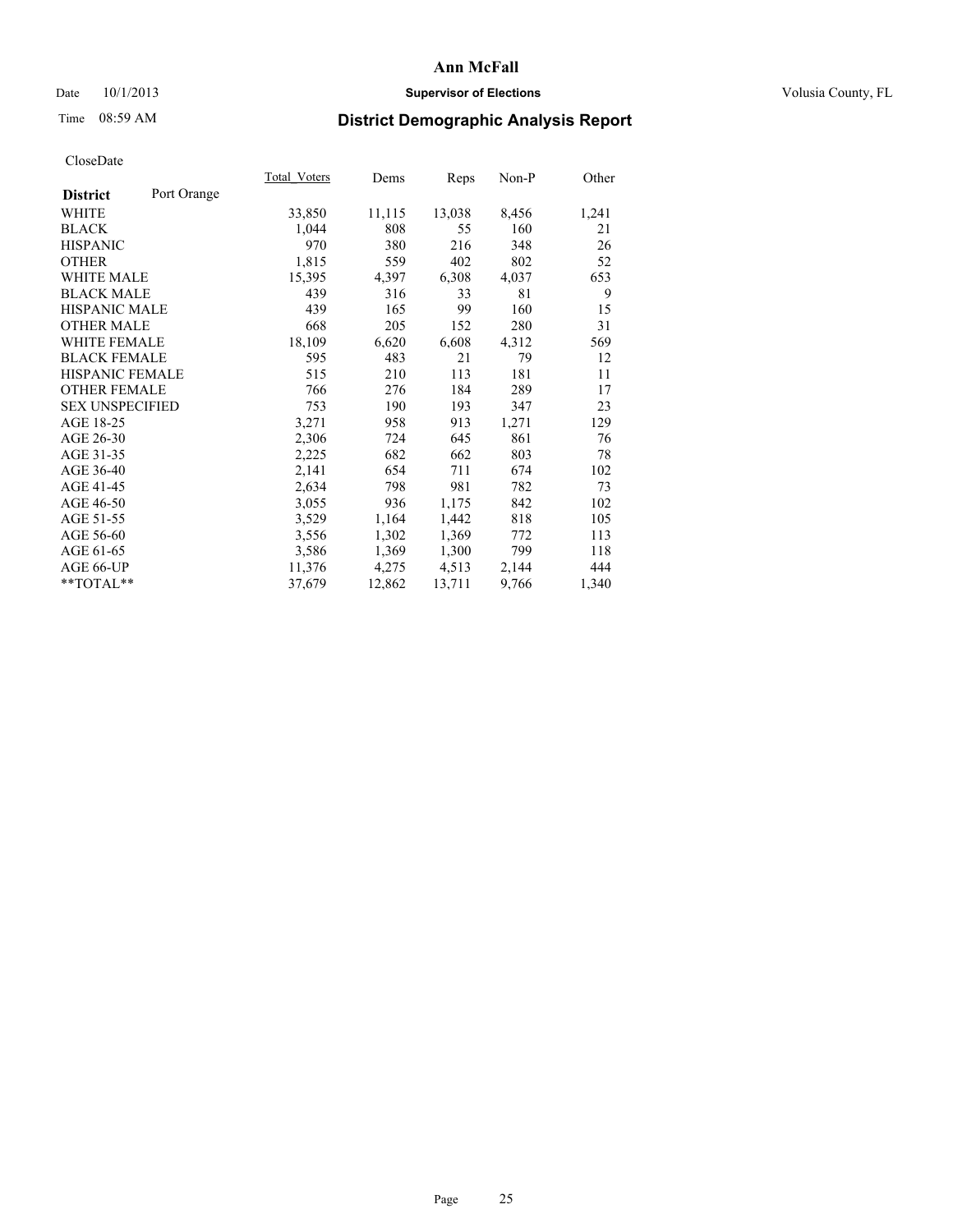# Date 10/1/2013 **Supervisor of Elections Supervisor of Elections** Volusia County, FL

# Time 08:59 AM **District Demographic Analysis Report**

|                        |               | Total Voters | Dems  | Reps  | $Non-P$ | Other          |
|------------------------|---------------|--------------|-------|-------|---------|----------------|
| <b>District</b>        | South Daytona |              |       |       |         |                |
| WHITE                  |               | 6,463        | 2,460 | 2,232 | 1,562   | 209            |
| <b>BLACK</b>           |               | 621          | 503   | 18    | 94      | 6              |
| <b>HISPANIC</b>        |               | 180          | 85    | 32    | 58      | 5              |
| <b>OTHER</b>           |               | 362          | 134   | 63    | 161     | 4              |
| WHITE MALE             |               | 2,945        | 966   | 1,102 | 750     | 127            |
| <b>BLACK MALE</b>      |               | 244          | 189   | 5     | 46      | 4              |
| <b>HISPANIC MALE</b>   |               | 89           | 37    | 17    | 31      | 4              |
| <b>OTHER MALE</b>      |               | 106          | 40    | 19    | 45      | $\overline{2}$ |
| WHITE FEMALE           |               | 3,473        | 1,474 | 1,118 | 799     | 82             |
| <b>BLACK FEMALE</b>    |               | 364          | 305   | 12    | 45      | $\overline{c}$ |
| <b>HISPANIC FEMALE</b> |               | 87           | 45    | 15    | 26      | 1              |
| <b>OTHER FEMALE</b>    |               | 161          | 70    | 33    | 56      | $\overline{c}$ |
| <b>SEX UNSPECIFIED</b> |               | 157          | 56    | 24    | 77      | $\mathbf{0}$   |
| AGE 18-25              |               | 703          | 265   | 161   | 259     | 18             |
| AGE 26-30              |               | 558          | 223   | 135   | 184     | 16             |
| AGE 31-35              |               | 471          | 190   | 99    | 160     | 22             |
| AGE 36-40              |               | 425          | 149   | 125   | 137     | 14             |
| AGE 41-45              |               | 559          | 237   | 155   | 155     | 12             |
| AGE 46-50              |               | 658          | 234   | 245   | 166     | 13             |
| AGE 51-55              |               | 781          | 316   | 261   | 182     | 22             |
| AGE 56-60              |               | 755          | 329   | 247   | 155     | 24             |
| AGE 61-65              |               | 758          | 323   | 237   | 169     | 29             |
| AGE 66-UP              |               | 1,958        | 916   | 680   | 308     | 54             |
| **TOTAL**              |               | 7,626        | 3,182 | 2,345 | 1,875   | 224            |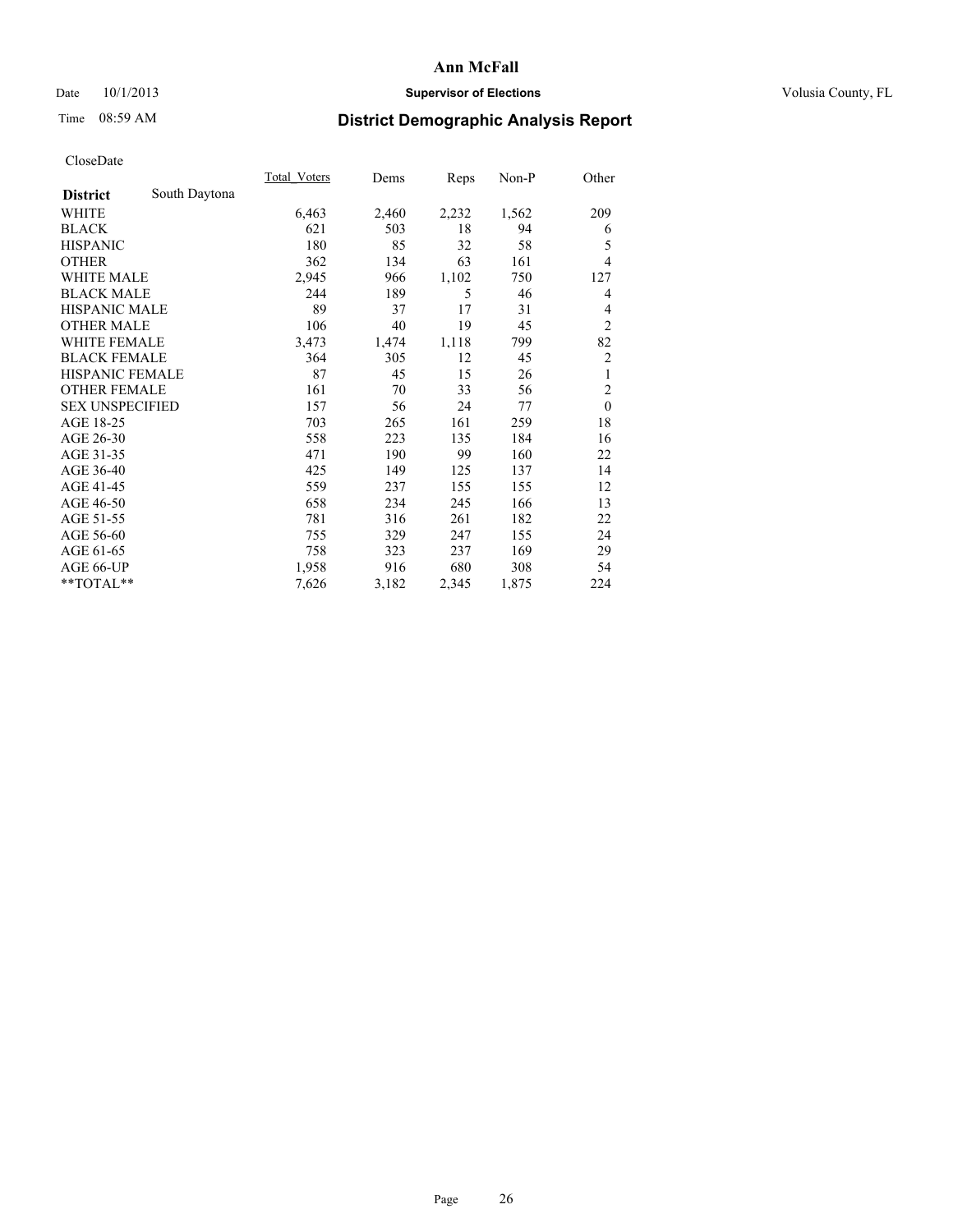# Date 10/1/2013 **Supervisor of Elections Supervisor of Elections** Volusia County, FL

# Time 08:59 AM **District Demographic Analysis Report**

|                        |               | Total Voters | Dems     | Reps | Non-P | Other |
|------------------------|---------------|--------------|----------|------|-------|-------|
| <b>District</b>        | Flagler Beach |              |          |      |       |       |
| <b>WHITE</b>           |               | 54           | 21       | 16   | 16    |       |
| <b>BLACK</b>           |               | 0            | $\Omega$ | 0    | 0     | 0     |
| <b>HISPANIC</b>        |               |              | 0        | 0    | 0     | 0     |
| <b>OTHER</b>           |               |              |          | 2    |       | 0     |
| <b>WHITE MALE</b>      |               | 24           | 8        | 7    | 8     |       |
| <b>BLACK MALE</b>      |               | 0            |          |      |       | 0     |
| <b>HISPANIC MALE</b>   |               |              |          |      |       | 0     |
| <b>OTHER MALE</b>      |               | 2            |          |      |       | 0     |
| <b>WHITE FEMALE</b>    |               | 30           | 13       | 9    | 8     | 0     |
| <b>BLACK FEMALE</b>    |               | 0            | $\Omega$ | 0    | 0     | 0     |
| HISPANIC FEMALE        |               |              | 0        |      |       | 0     |
| <b>OTHER FEMALE</b>    |               |              | 0        |      |       | 0     |
| <b>SEX UNSPECIFIED</b> |               |              | 0        |      |       | 0     |
| AGE 18-25              |               |              |          |      | 2     | 0     |
| AGE 26-30              |               |              |          | 0    | 0     | 0     |
| AGE 31-35              |               |              |          |      |       | 0     |
| AGE 36-40              |               |              | 0        | 0    |       | 0     |
| AGE 41-45              |               |              |          |      |       | 0     |
| AGE 46-50              |               |              |          | 0    |       | 0     |
| AGE 51-55              |               |              | 0        | 2    |       | 0     |
| AGE 56-60              |               |              | 0        | 3    | 0     | 0     |
| AGE 61-65              |               | 9            | 3        |      | 5     | 0     |
| AGE 66-UP              |               | 37           | 17       | 12   |       |       |
| **TOTAL**              |               | 57           | 22       | 18   | 16    |       |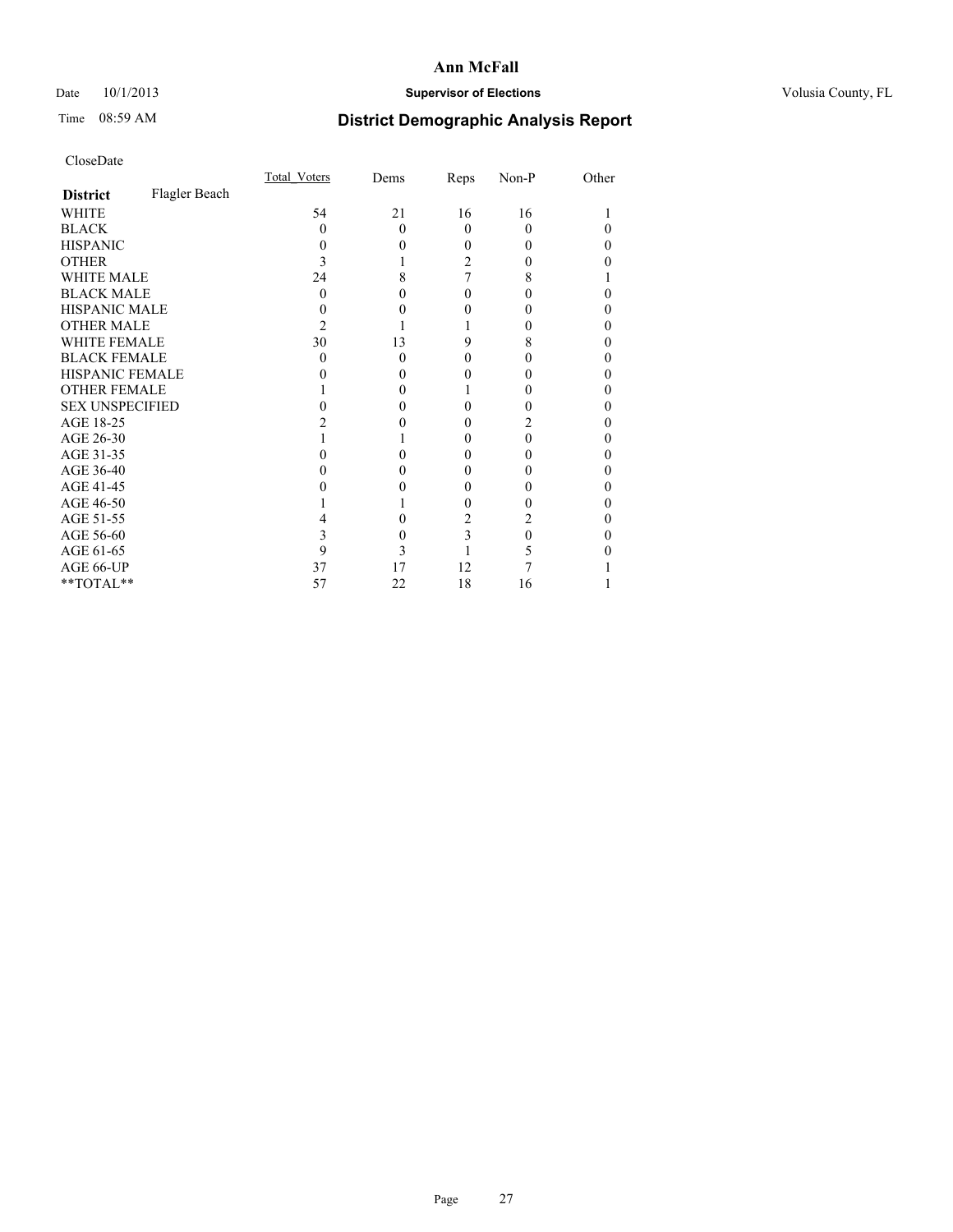## Date  $10/1/2013$  **Supervisor of Elections Supervisor of Elections** Volusia County, FL

# Time 08:59 AM **District Demographic Analysis Report**

| Total Voters | Dems   | Reps   | Non-P  | Other |
|--------------|--------|--------|--------|-------|
|              |        |        |        |       |
| 95,137       | 29,487 | 39,643 | 21,844 | 4,163 |
| 9,969        | 7,899  | 403    | 1,505  | 162   |
| 17,790       | 8,597  | 2,805  | 6,024  | 364   |
| 6,758        | 2,160  | 1,468  | 2,956  | 174   |
| 43,873       | 11,847 | 19,214 | 10,568 | 2,244 |
| 4,158        | 3,108  | 215    | 735    | 100   |
| 8,179        | 3,798  | 1,385  | 2,802  | 194   |
| 2,318        | 779    | 561    | 902    | 76    |
| 50,508       | 17,438 | 20,140 | 11,035 | 1,895 |
| 5,690        | 4,704  | 184    | 741    | 61    |
| 9,403        | 4,697  | 1,400  | 3,142  | 164   |
| 2,697        | 1,043  | 588    | 998    | 68    |
| 2,828        | 729    | 632    | 1,406  | 61    |
| 13,963       | 4,509  | 3,356  | 5,545  | 553   |
| 8,561        | 2,797  | 2,187  | 3,253  | 324   |
| 8,811        | 3,074  | 2,323  | 3,016  | 398   |
| 8,958        | 3,038  | 2,664  | 2,832  | 424   |
| 10,179       | 3,420  | 3,555  | 2,809  | 395   |
| 11,636       | 3,996  | 4,347  | 2,878  | 415   |
| 12,747       | 4,593  | 4,931  | 2,789  | 434   |
| 12,085       | 4,731  | 4,506  | 2,432  | 416   |
| 11,464       | 4,655  | 4,252  | 2,120  | 437   |
| 31,250       | 13,330 | 12,198 | 4,655  | 1,067 |
| 129,654      | 48,143 | 44,319 | 32,329 | 4,863 |
|              |        |        |        |       |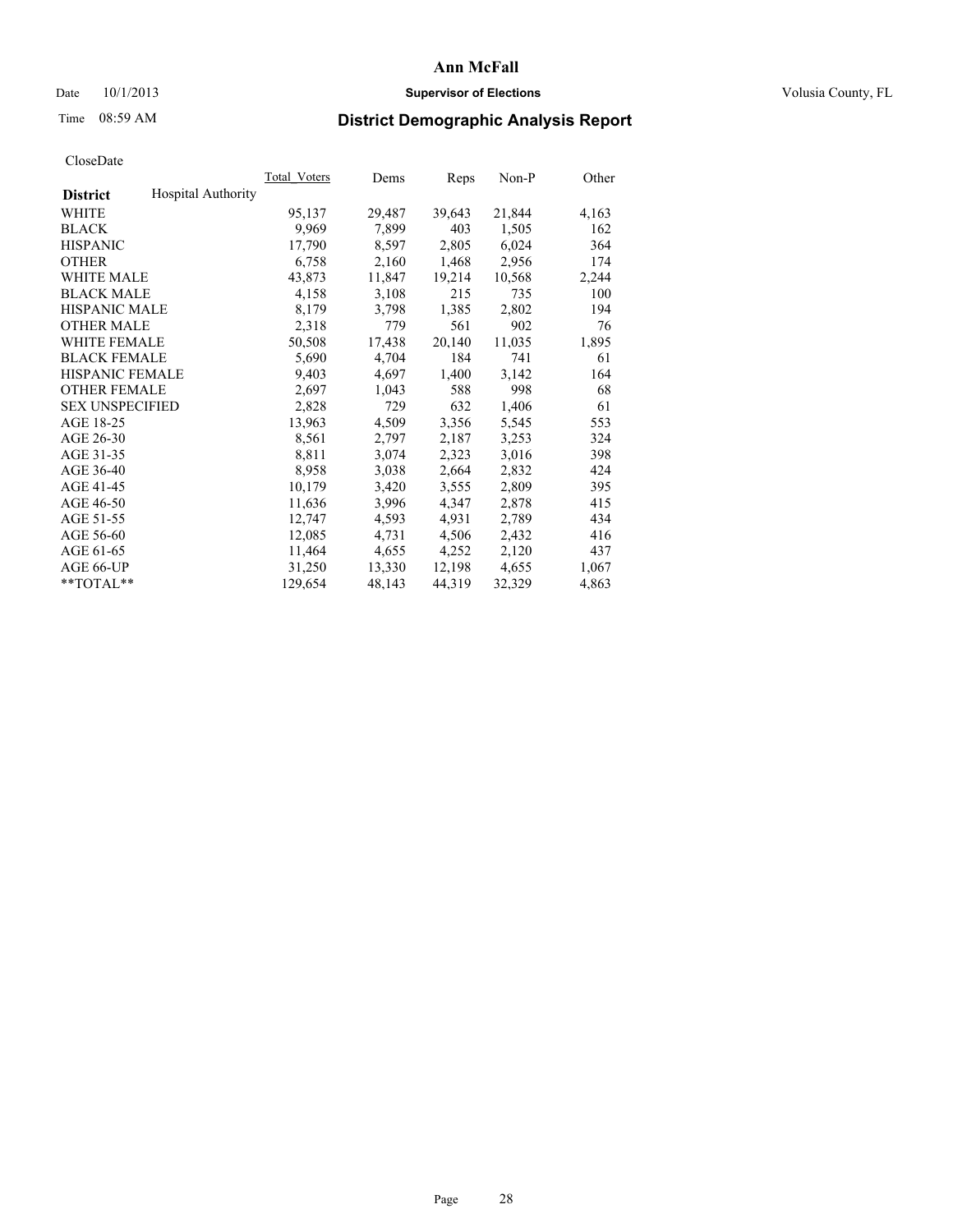## Date  $10/1/2013$  **Supervisor of Elections Supervisor of Elections** Volusia County, FL

# Time 08:59 AM **District Demographic Analysis Report**

|                                          | Total Voters | Dems  | <b>Reps</b> | Non-P | Other |
|------------------------------------------|--------------|-------|-------------|-------|-------|
| Florida House Seat 24<br><b>District</b> |              |       |             |       |       |
| WHITE                                    | 17,297       | 5,247 | 7,613       | 3,725 | 712   |
| <b>BLACK</b>                             | 431          | 346   | 20          | 56    | 9     |
| <b>HISPANIC</b>                          | 853          | 364   | 147         | 323   | 19    |
| <b>OTHER</b>                             | 847          | 212   | 274         | 335   | 26    |
| WHITE MALE                               | 8,038        | 2,107 | 3,710       | 1,829 | 392   |
| <b>BLACK MALE</b>                        | 195          | 149   | 14          | 26    | 6     |
| <b>HISPANIC MALE</b>                     | 388          | 165   | 59          | 153   | 11    |
| <b>OTHER MALE</b>                        | 298          | 71    | 109         | 105   | 13    |
| <b>WHITE FEMALE</b>                      | 9,116        | 3,108 | 3,841       | 1,850 | 317   |
| <b>BLACK FEMALE</b>                      | 233          | 194   | 6           | 30    | 3     |
| <b>HISPANIC FEMALE</b>                   | 449          | 191   | 86          | 164   | 8     |
| <b>OTHER FEMALE</b>                      | 324          | 101   | 112         | 104   | 7     |
| <b>SEX UNSPECIFIED</b>                   | 387          | 83    | 117         | 178   | 9     |
| AGE 18-25                                | 1,429        | 353   | 468         | 553   | 55    |
| AGE 26-30                                | 869          | 240   | 264         | 327   | 38    |
| AGE 31-35                                | 778          | 203   | 256         | 278   | 41    |
| AGE 36-40                                | 796          | 213   | 317         | 237   | 29    |
| AGE 41-45                                | 1,072        | 277   | 448         | 300   | 47    |
| AGE 46-50                                | 1,353        | 378   | 612         | 318   | 45    |
| AGE 51-55                                | 1,818        | 538   | 812         | 403   | 65    |
| AGE 56-60                                | 1,997        | 691   | 841         | 380   | 85    |
| AGE 61-65                                | 2,298        | 805   | 921         | 463   | 109   |
| AGE 66-UP                                | 7,018        | 2,471 | 3,115       | 1,180 | 252   |
| $*$ TOTAL $*$                            | 19,428       | 6,169 | 8,054       | 4,439 | 766   |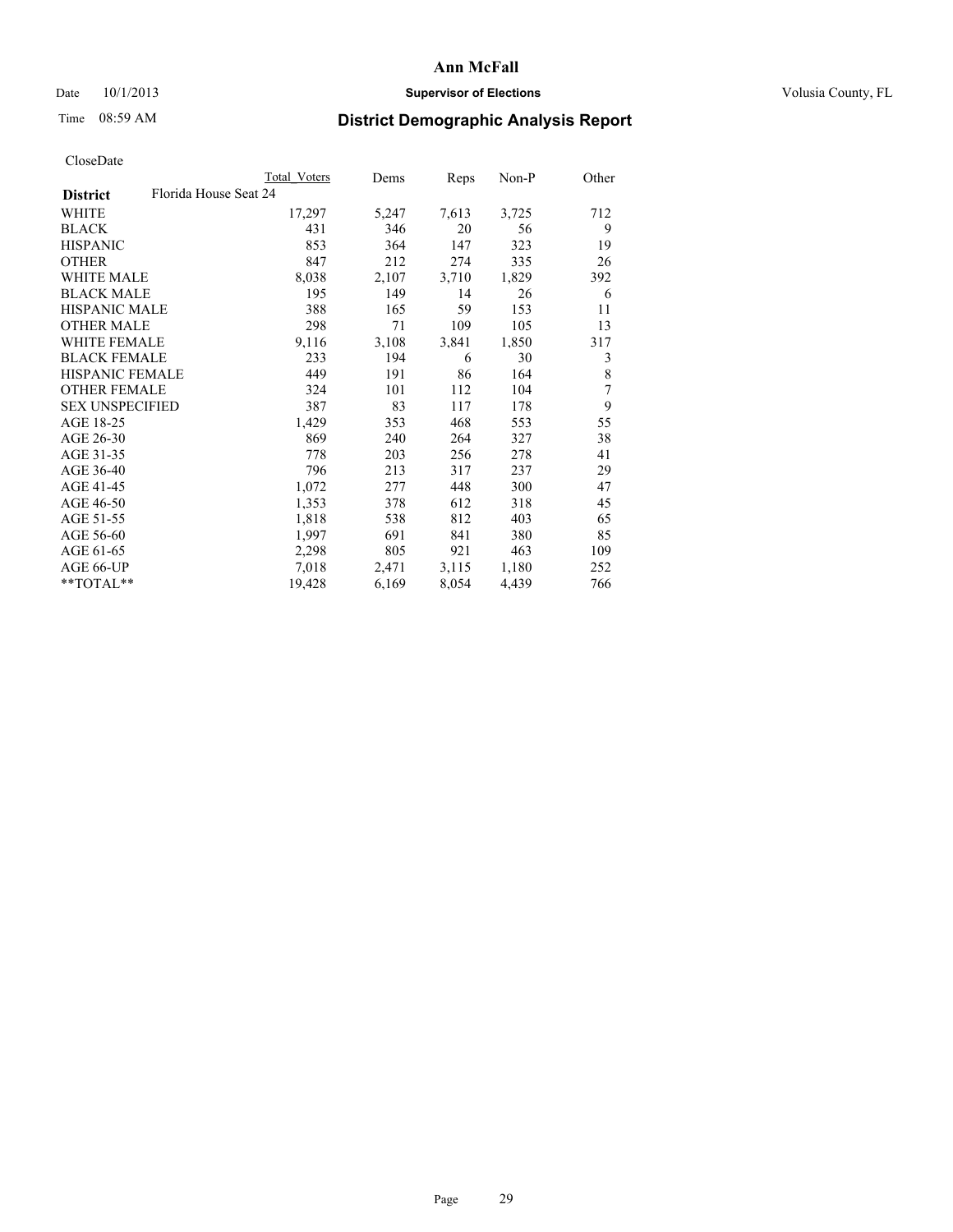## Date  $10/1/2013$  **Supervisor of Elections Supervisor of Elections** Volusia County, FL

# Time 08:59 AM **District Demographic Analysis Report**

|                                          | Total Voters | Dems   | Reps   | Non-P  | Other |
|------------------------------------------|--------------|--------|--------|--------|-------|
| Florida House Seat 25<br><b>District</b> |              |        |        |        |       |
| WHITE                                    | 100,988      | 32,597 | 41,240 | 23,761 | 3,390 |
| <b>BLACK</b>                             | 2,925        | 2,281  | 138    | 444    | 62    |
| <b>HISPANIC</b>                          | 2,240        | 863    | 580    | 747    | 50    |
| <b>OTHER</b>                             | 4,986        | 1,498  | 1,208  | 2,148  | 132   |
| <b>WHITE MALE</b>                        | 46,639       | 13,151 | 20,033 | 11,636 | 1,819 |
| <b>BLACK MALE</b>                        | 1,258        | 916    | 70     | 239    | 33    |
| <b>HISPANIC MALE</b>                     | 1,018        | 358    | 281    | 347    | 32    |
| <b>OTHER MALE</b>                        | 1,826        | 544    | 474    | 745    | 63    |
| WHITE FEMALE                             | 53,492       | 19,192 | 20,919 | 11,847 | 1,534 |
| <b>BLACK FEMALE</b>                      | 1,638        | 1,343  | 67     | 199    | 29    |
| <b>HISPANIC FEMALE</b>                   | 1,194        | 496    | 290    | 390    | 18    |
| <b>OTHER FEMALE</b>                      | 2,104        | 756    | 548    | 747    | 53    |
| <b>SEX UNSPECIFIED</b>                   | 1,970        | 483    | 484    | 950    | 53    |
| AGE 18-25                                | 8,520        | 2,433  | 2,523  | 3,263  | 301   |
| AGE 26-30                                | 5,972        | 1,843  | 1,754  | 2,178  | 197   |
| AGE 31-35                                | 5,511        | 1,646  | 1,683  | 1,995  | 187   |
| AGE 36-40                                | 5,545        | 1,626  | 1,880  | 1,796  | 243   |
| AGE 41-45                                | 7,014        | 2,081  | 2,659  | 2,060  | 214   |
| AGE 46-50                                | 8,569        | 2,545  | 3,535  | 2,244  | 245   |
| AGE 51-55                                | 10,441       | 3,380  | 4,357  | 2,409  | 295   |
| AGE 56-60                                | 11,185       | 3,992  | 4,473  | 2,378  | 342   |
| AGE 61-65                                | 11,504       | 4,236  | 4,425  | 2,484  | 359   |
| AGE 66-UP                                | 36,878       | 13,457 | 15,877 | 6,293  | 1,251 |
| $*$ TOTAL $*$                            | 111,139      | 37,239 | 43,166 | 27,100 | 3,634 |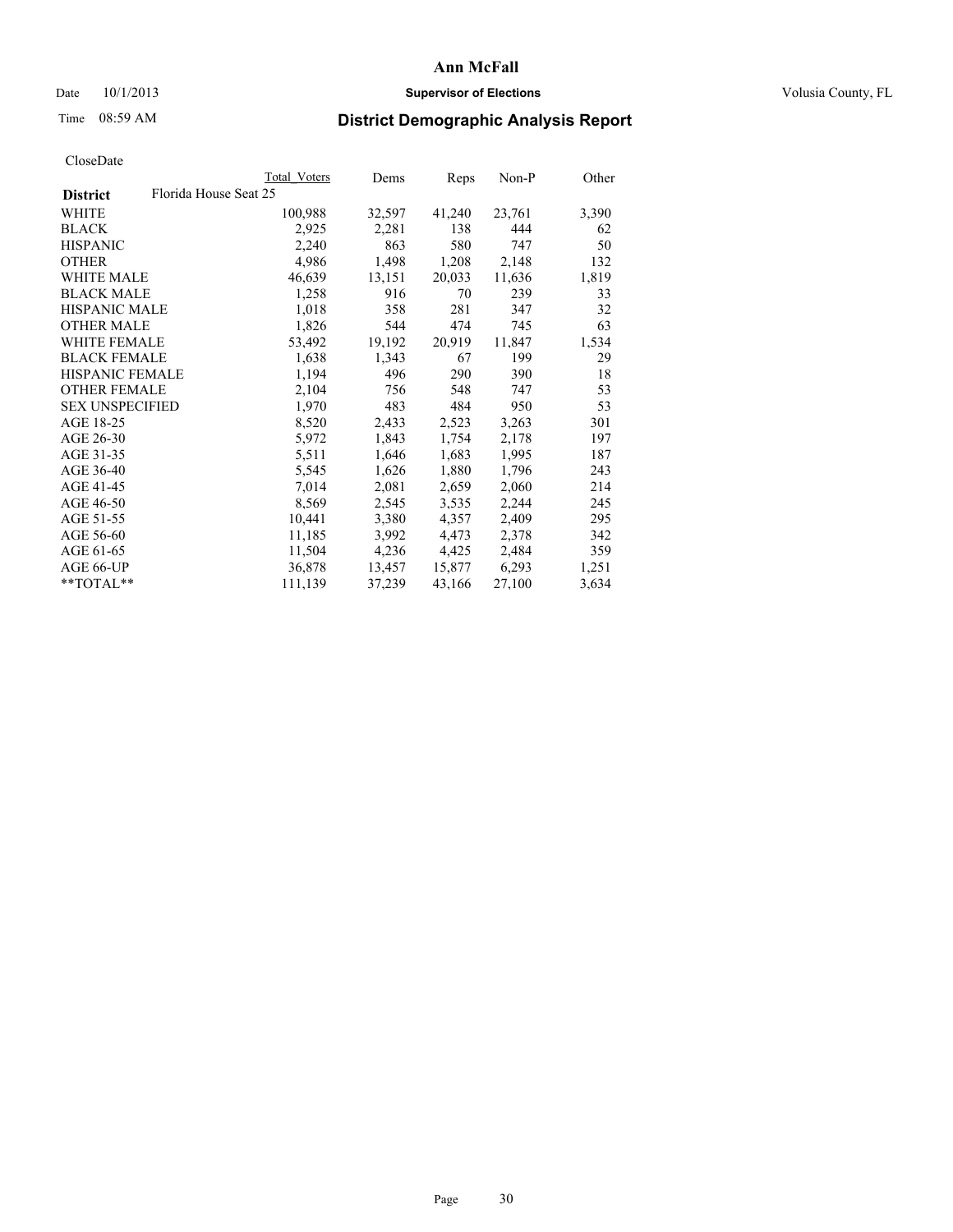## Date  $10/1/2013$  **Supervisor of Elections Supervisor of Elections** Volusia County, FL

# Time 08:59 AM **District Demographic Analysis Report**

|                        | Total Voters          | Dems   | Reps   | Non-P  | Other |
|------------------------|-----------------------|--------|--------|--------|-------|
| <b>District</b>        | Florida House Seat 26 |        |        |        |       |
| <b>WHITE</b>           | 63,732                | 22,072 | 24,117 | 14,993 | 2,550 |
| <b>BLACK</b>           | 18,651                | 15,587 | 458    | 2,446  | 160   |
| <b>HISPANIC</b>        | 3,549                 | 1,612  | 596    | 1,250  | 91    |
| <b>OTHER</b>           | 4,973                 | 1,855  | 865    | 2,142  | 111   |
| <b>WHITE MALE</b>      | 29,278                | 8,772  | 11,816 | 7,280  | 1,410 |
| <b>BLACK MALE</b>      | 7,101                 | 5,682  | 224    | 1,099  | 96    |
| <b>HISPANIC MALE</b>   | 1,564                 | 667    | 284    | 568    | 45    |
| <b>OTHER MALE</b>      | 1,590                 | 585    | 323    | 632    | 50    |
| WHITE FEMALE           | 33,977                | 13,150 | 12,140 | 7,560  | 1,127 |
| <b>BLACK FEMALE</b>    | 11,288                | 9,704  | 227    | 1,294  | 63    |
| HISPANIC FEMALE        | 1,932                 | 922    | 304    | 663    | 43    |
| <b>OTHER FEMALE</b>    | 2,061                 | 921    | 378    | 718    | 44    |
| <b>SEX UNSPECIFIED</b> | 2,114                 | 723    | 340    | 1,017  | 34    |
| AGE 18-25              | 12,057                | 5,893  | 1,976  | 3,885  | 303   |
| AGE 26-30              | 6,725                 | 2,908  | 1,433  | 2,179  | 205   |
| AGE 31-35              | 5,953                 | 2,603  | 1,279  | 1,845  | 226   |
| AGE 36-40              | 5,454                 | 2,268  | 1,390  | 1,589  | 207   |
| AGE 41-45              | 6,339                 | 2,593  | 1,829  | 1,704  | 213   |
| AGE 46-50              | 7,284                 | 3,032  | 2,277  | 1,750  | 225   |
| AGE 51-55              | 8,468                 | 3,658  | 2,752  | 1,761  | 297   |
| AGE 56-60              | 8,208                 | 3,840  | 2,548  | 1,567  | 253   |
| AGE 61-65              | 8,054                 | 3,682  | 2,593  | 1,498  | 281   |
| AGE 66-UP              | 22,363                | 10,649 | 7,959  | 3,053  | 702   |
| **TOTAL**              | 90,905                | 41,126 | 26,036 | 20,831 | 2,912 |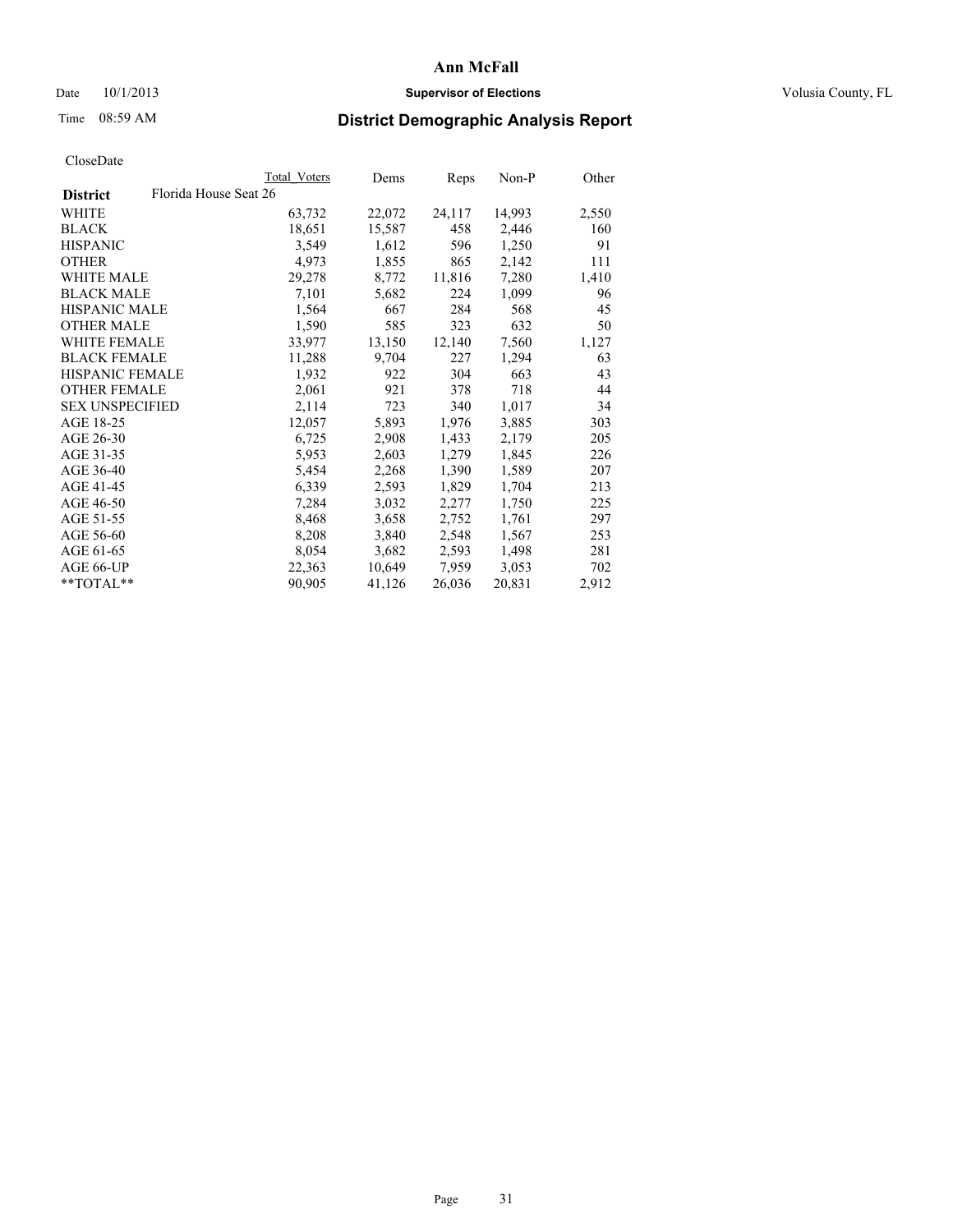## Date  $10/1/2013$  **Supervisor of Elections Supervisor of Elections** Volusia County, FL

# Time 08:59 AM **District Demographic Analysis Report**

|                                          | <b>Total Voters</b> | Dems   | Reps   | Non-P  | Other |
|------------------------------------------|---------------------|--------|--------|--------|-------|
| Florida House Seat 27<br><b>District</b> |                     |        |        |        |       |
| WHITE                                    | 73,092              | 23,012 | 29,175 | 17,926 | 2,979 |
| <b>BLACK</b>                             | 6,344               | 4,919  | 281    | 1,030  | 114   |
| <b>HISPANIC</b>                          | 15,216              | 7,478  | 2,398  | 5,051  | 289   |
| <b>OTHER</b>                             | 4,969               | 1,608  | 1,001  | 2,238  | 122   |
| WHITE MALE                               | 33,794              | 9,328  | 14,217 | 8,640  | 1,609 |
| <b>BLACK MALE</b>                        | 2,749               | 2,005  | 157    | 518    | 69    |
| <b>HISPANIC MALE</b>                     | 7,047               | 3,320  | 1,195  | 2,369  | 163   |
| <b>OTHER MALE</b>                        | 1,716               | 584    | 395    | 684    | 53    |
| <b>WHITE FEMALE</b>                      | 38,712              | 13,522 | 14,740 | 9,097  | 1,353 |
| <b>BLACK FEMALE</b>                      | 3,519               | 2,857  | 124    | 493    | 45    |
| <b>HISPANIC FEMALE</b>                   | 8,001               | 4,077  | 1,189  | 2,612  | 123   |
| <b>OTHER FEMALE</b>                      | 2,020               | 795    | 414    | 755    | 56    |
| <b>SEX UNSPECIFIED</b>                   | 2,063               | 529    | 424    | 1,077  | 33    |
| AGE 18-25                                | 10,197              | 3,302  | 2,301  | 4,204  | 390   |
| AGE 26-30                                | 6,428               | 2,096  | 1,565  | 2,539  | 228   |
| AGE 31-35                                | 6,720               | 2,308  | 1,687  | 2,429  | 296   |
| AGE 36-40                                | 7,001               | 2,396  | 1,984  | 2,319  | 302   |
| AGE 41-45                                | 7,804               | 2,673  | 2,625  | 2,223  | 283   |
| AGE 46-50                                | 8,896               | 3,129  | 3,139  | 2,324  | 304   |
| AGE 51-55                                | 9,793               | 3,531  | 3,682  | 2,273  | 307   |
| AGE 56-60                                | 9,406               | 3,631  | 3,396  | 2,078  | 301   |
| AGE 61-65                                | 8,746               | 3,538  | 3,133  | 1,772  | 303   |
| AGE 66-UP                                | 24,630              | 10,413 | 9,343  | 4,084  | 790   |
| **TOTAL**                                | 99,621              | 37,017 | 32,855 | 26,245 | 3,504 |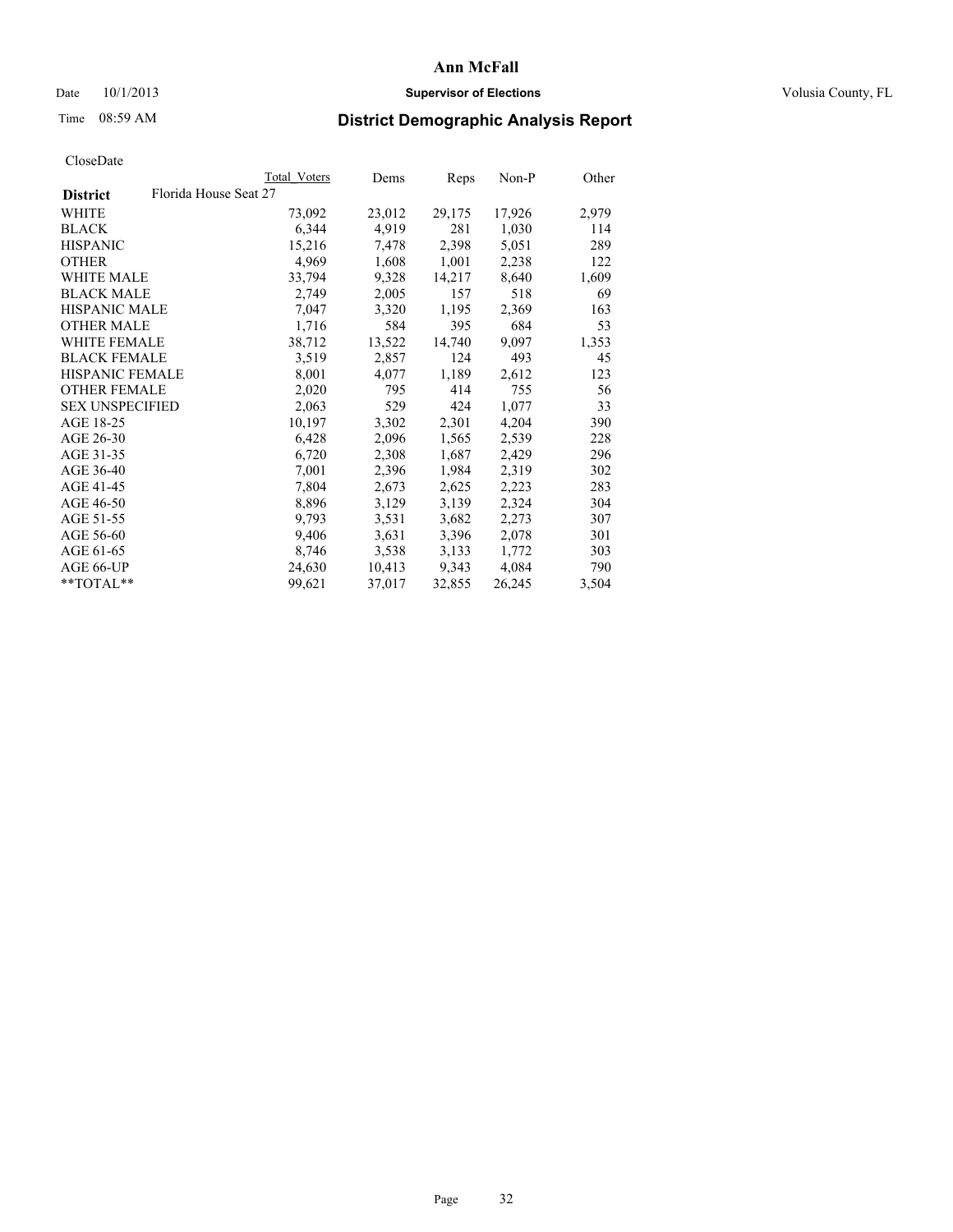## Date  $10/1/2013$  **Supervisor of Elections Supervisor of Elections** Volusia County, FL

# Time 08:59 AM **District Demographic Analysis Report**

| <b>Total Voters</b>     | Dems   | Reps   | Non-P  | Other |
|-------------------------|--------|--------|--------|-------|
| School Board District 1 |        |        |        |       |
| 52,640                  | 16,327 | 22,693 | 11,377 | 2,243 |
| 4,690                   | 3,820  | 168    | 637    | 65    |
| 4,236                   | 1,850  | 785    | 1,498  | 103   |
| 3,131                   | 963    | 767    | 1,313  | 88    |
| 24,096                  | 6,463  | 10,930 | 5,505  | 1,198 |
| 1,853                   | 1,439  | 73     | 302    | 39    |
| 1,850                   | 759    | 377    | 668    | 46    |
| 1,056                   | 340    | 283    | 398    | 35    |
| 28,131                  | 9,760  | 11,594 | 5,747  | 1,030 |
| 2,780                   | 2,340  | 91     | 324    | 25    |
| 2,333                   | 1,066  | 400    | 812    | 55    |
| 1,239                   | 452    | 309    | 443    | 35    |
| 1,359                   | 341    | 356    | 626    | 36    |
| 6,337                   | 1,973  | 1,694  | 2,414  | 256   |
| 3,866                   | 1,221  | 1,119  | 1,378  | 148   |
| 4,002                   | 1,334  | 1,199  | 1,297  | 172   |
| 3,925                   | 1,239  | 1,308  | 1,180  | 198   |
| 4,752                   | 1,506  | 1,763  | 1,294  | 189   |
| 5,327                   | 1,691  | 2,199  | 1,236  | 201   |
| 6,087                   | 2,085  | 2,539  | 1,247  | 216   |
| 6,094                   | 2,300  | 2,426  | 1,155  | 213   |
| 6,151                   | 2,400  | 2,446  | 1,055  | 250   |
| 18,156                  | 7,211  | 7,720  | 2,569  | 656   |
| 64,697                  | 22,960 | 24,413 | 14,825 | 2,499 |
|                         |        |        |        |       |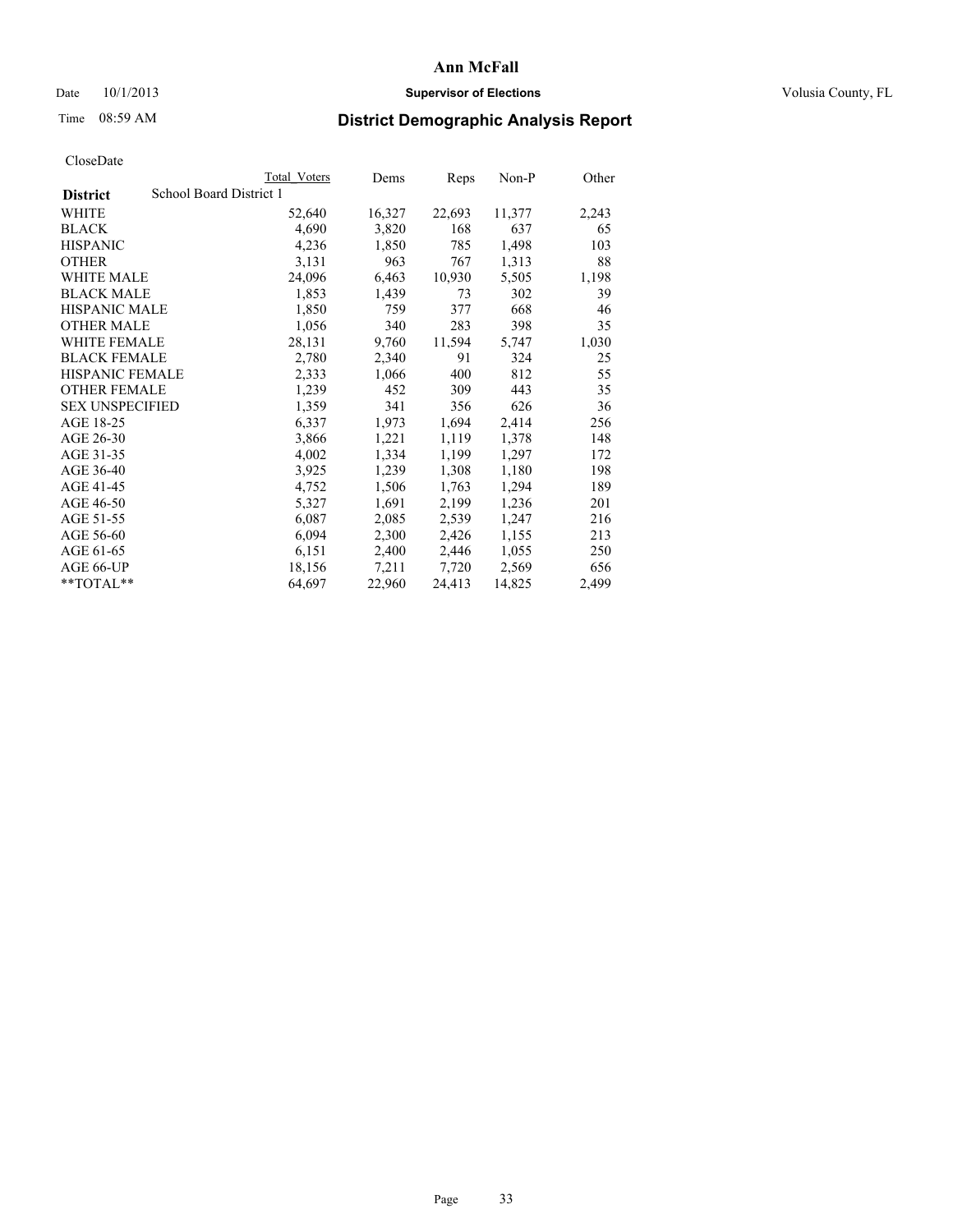# Date 10/1/2013 **Supervisor of Elections Supervisor of Elections** Volusia County, FL

# Time 08:59 AM **District Demographic Analysis Report**

|                                            | Total Voters | Dems   | Reps   | Non-P  | Other |
|--------------------------------------------|--------------|--------|--------|--------|-------|
| School Board District 2<br><b>District</b> |              |        |        |        |       |
| WHITE                                      | 45,092       | 15,605 | 16,676 | 11,127 | 1,684 |
| <b>BLACK</b>                               | 11,803       | 9,853  | 273    | 1,579  | 98    |
| <b>HISPANIC</b>                            | 1,642        | 736    | 326    | 548    | 32    |
| <b>OTHER</b>                               | 3,415        | 1,305  | 571    | 1,461  | 78    |
| WHITE MALE                                 | 21,019       | 6,323  | 8,290  | 5,453  | 953   |
| <b>BLACK MALE</b>                          | 4,461        | 3,581  | 133    | 697    | 50    |
| <b>HISPANIC MALE</b>                       | 770          | 321    | 157    | 269    | 23    |
| <b>OTHER MALE</b>                          | 1,122        | 409    | 212    | 464    | 37    |
| WHITE FEMALE                               | 23,672       | 9,139  | 8,268  | 5,548  | 717   |
| <b>BLACK FEMALE</b>                        | 7,157        | 6,130  | 137    | 842    | 48    |
| <b>HISPANIC FEMALE</b>                     | 842          | 404    | 165    | 264    | 9     |
| <b>OTHER FEMALE</b>                        | 1,495        | 675    | 265    | 526    | 29    |
| <b>SEX UNSPECIFIED</b>                     | 1,414        | 517    | 219    | 652    | 26    |
| AGE 18-25                                  | 7,900        | 4,160  | 1,164  | 2,394  | 182   |
| AGE 26-30                                  | 4,410        | 1,914  | 902    | 1,465  | 129   |
| AGE 31-35                                  | 3,555        | 1,557  | 727    | 1,148  | 123   |
| AGE 36-40                                  | 3,124        | 1,315  | 748    | 960    | 101   |
| AGE 41-45                                  | 3,623        | 1,522  | 969    | 1,016  | 116   |
| AGE 46-50                                  | 4,476        | 1,865  | 1,335  | 1,164  | 112   |
| AGE 51-55                                  | 5,585        | 2,394  | 1,790  | 1,231  | 170   |
| AGE 56-60                                  | 5,564        | 2,456  | 1,772  | 1,165  | 171   |
| AGE 61-65                                  | 5,864        | 2,482  | 1,882  | 1,313  | 187   |
| AGE 66-UP                                  | 17,851       | 7,834  | 6,557  | 2,859  | 601   |
| **TOTAL**                                  | 61,952       | 27,499 | 17,846 | 14,715 | 1,892 |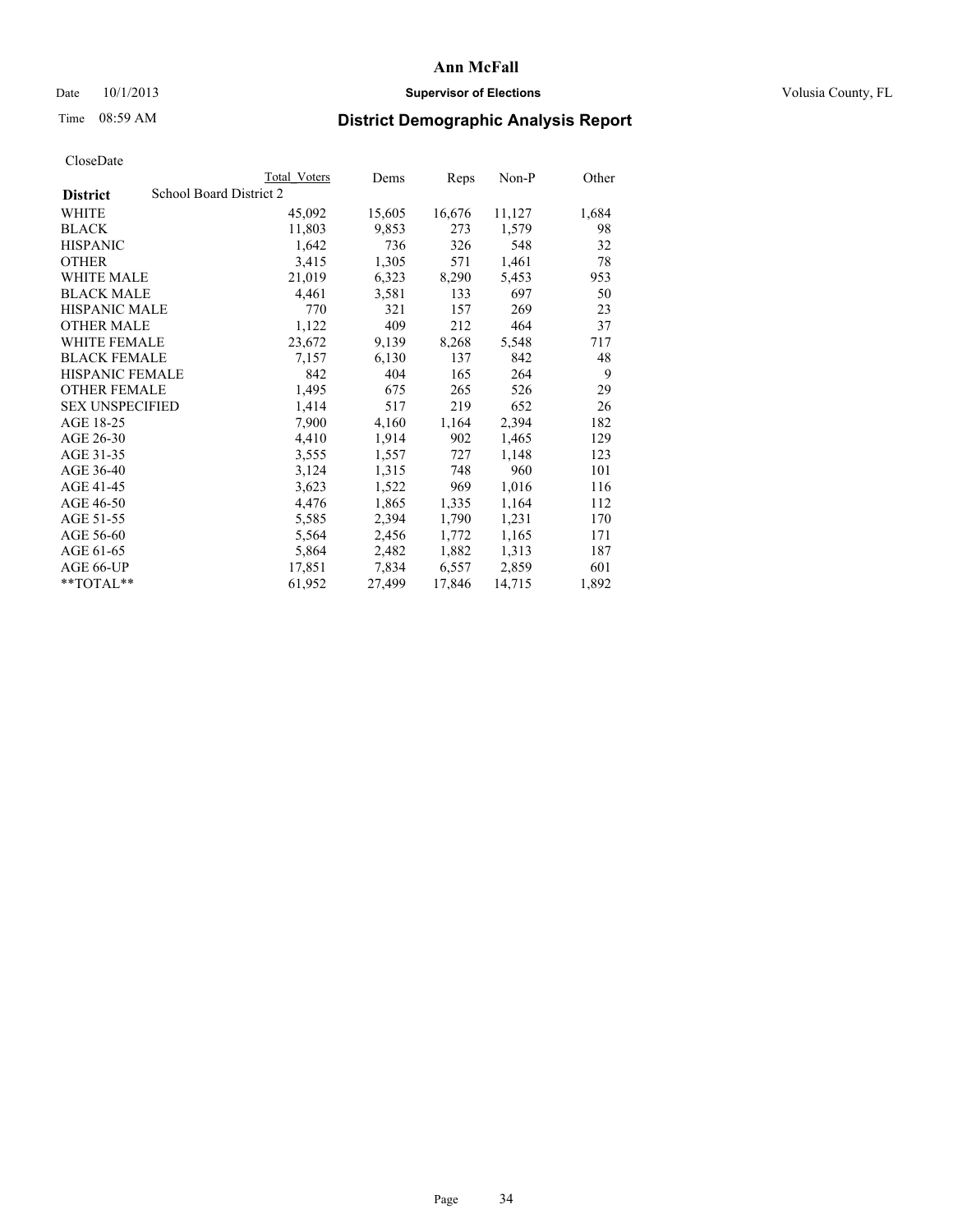# Date 10/1/2013 **Supervisor of Elections Supervisor of Elections** Volusia County, FL

# Time 08:59 AM **District Demographic Analysis Report**

|                        |                         | <b>Total Voters</b> | Dems   | Reps   | Non-P  | Other |
|------------------------|-------------------------|---------------------|--------|--------|--------|-------|
| <b>District</b>        | School Board District 3 |                     |        |        |        |       |
| WHITE                  |                         | 64,301              | 20,961 | 25,591 | 15,738 | 2,011 |
| <b>BLACK</b>           |                         | 1,982               | 1,621  | 75     | 262    | 24    |
| <b>HISPANIC</b>        |                         | 1,105               | 423    | 286    | 366    | 30    |
| <b>OTHER</b>           |                         | 2,614               | 738    | 601    | 1,205  | 70    |
| <b>WHITE MALE</b>      |                         | 29,721              | 8,449  | 12,533 | 7,645  | 1,094 |
| <b>BLACK MALE</b>      |                         | 870                 | 670    | 41     | 142    | 17    |
| <b>HISPANIC MALE</b>   |                         | 503                 | 178    | 128    | 181    | 16    |
| <b>OTHER MALE</b>      |                         | 906                 | 261    | 241    | 373    | 31    |
| WHITE FEMALE           |                         | 34,052              | 12,358 | 12,870 | 7.924  | 900   |
| <b>BLACK FEMALE</b>    |                         | 1,094               | 936    | 33     | 118    | 7     |
| <b>HISPANIC FEMALE</b> |                         | 589                 | 240    | 155    | 180    | 14    |
| <b>OTHER FEMALE</b>    |                         | 1,071               | 378    | 269    | 392    | 32    |
| <b>SEX UNSPECIFIED</b> |                         | 1,196               | 273    | 283    | 616    | 24    |
| AGE 18-25              |                         | 5,294               | 1,517  | 1,458  | 2,137  | 182   |
| AGE 26-30              |                         | 3,583               | 1,135  | 972    | 1,372  | 104   |
| AGE 31-35              |                         | 3,540               | 1,008  | 1,061  | 1,353  | 118   |
| AGE 36-40              |                         | 3,631               | 1,089  | 1,210  | 1,191  | 141   |
| AGE 41-45              |                         | 4,568               | 1,392  | 1,680  | 1,387  | 109   |
| AGE 46-50              |                         | 5,208               | 1,606  | 2,083  | 1,386  | 133   |
| AGE 51-55              |                         | 6,558               | 2,106  | 2,734  | 1,540  | 178   |
| AGE 56-60              |                         | 7,169               | 2,612  | 2,768  | 1,580  | 209   |
| AGE 61-65              |                         | 7,284               | 2,770  | 2,762  | 1,532  | 220   |
| AGE 66-UP              |                         | 23,167              | 8,508  | 9,825  | 4,093  | 741   |
| $*$ TOTAL $*$          |                         | 70,002              | 23,743 | 26,553 | 17,571 | 2,135 |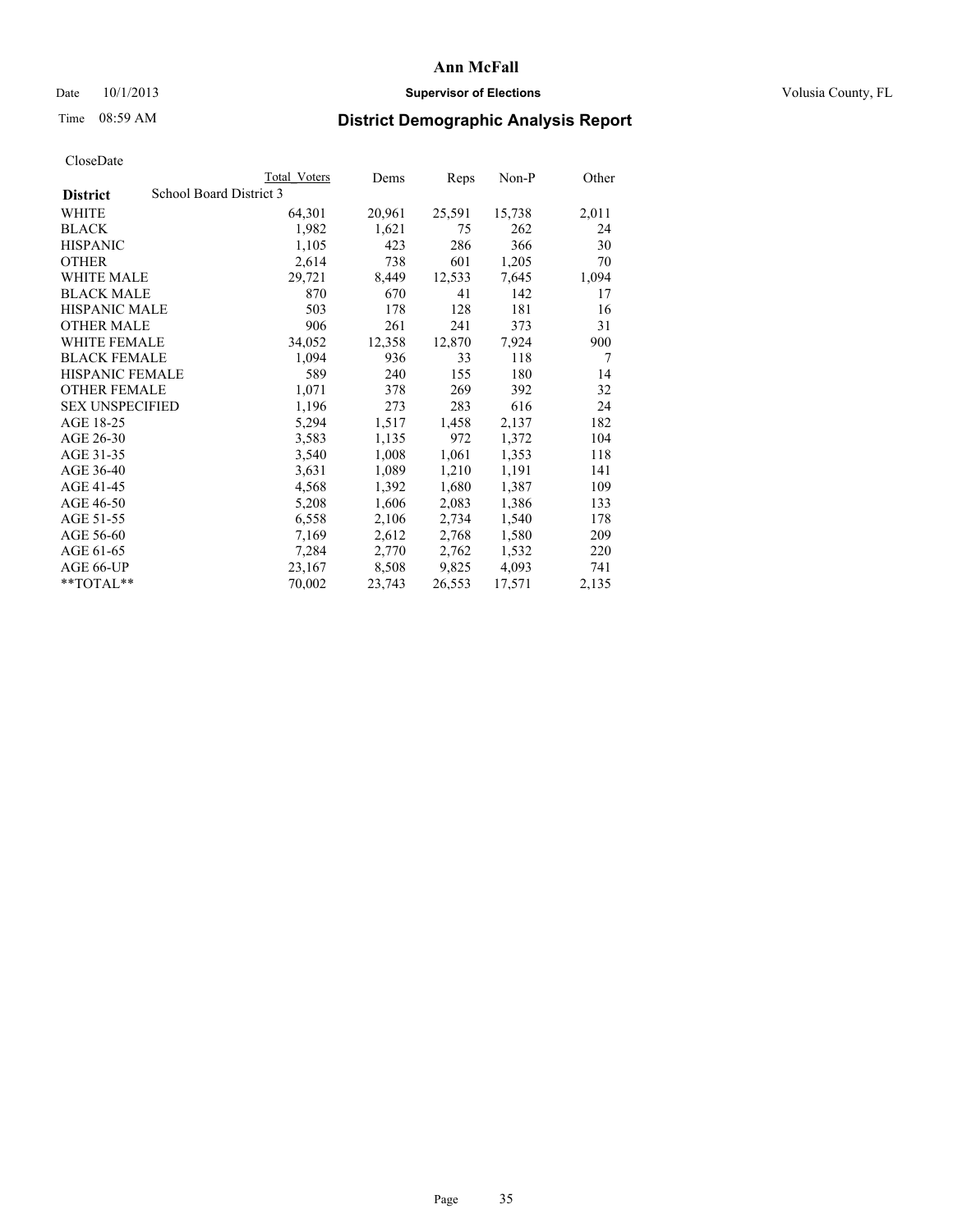## Date  $10/1/2013$  **Supervisor of Elections Supervisor of Elections** Volusia County, FL

# Time 08:59 AM **District Demographic Analysis Report**

|                        |                         | Total Voters | Dems   | <b>Reps</b> | Non-P  | Other |
|------------------------|-------------------------|--------------|--------|-------------|--------|-------|
| <b>District</b>        | School Board District 4 |              |        |             |        |       |
| <b>WHITE</b>           |                         | 54,685       | 18,186 | 21,951      | 12,595 | 1,953 |
| <b>BLACK</b>           |                         | 4,724        | 3,861  | 152         | 647    | 64    |
| <b>HISPANIC</b>        |                         | 1,613        | 691    | 342         | 551    | 29    |
| <b>OTHER</b>           |                         | 3,220        | 1,022  | 771         | 1,351  | 76    |
| <b>WHITE MALE</b>      |                         | 25,021       | 7,266  | 10,567      | 6,143  | 1,045 |
| <b>BLACK MALE</b>      |                         | 1,868        | 1,432  | 82          | 314    | 40    |
| <b>HISPANIC MALE</b>   |                         | 693          | 271    | 164         | 238    | 20    |
| <b>OTHER MALE</b>      |                         | 1,161        | 350    | 310         | 461    | 40    |
| WHITE FEMALE           |                         | 29,263       | 10,815 | 11,244      | 6,311  | 893   |
| <b>BLACK FEMALE</b>    |                         | 2,810        | 2,390  | 70          | 326    | 24    |
| HISPANIC FEMALE        |                         | 900          | 412    | 172         | 307    | 9     |
| <b>OTHER FEMALE</b>    |                         | 1,333        | 504    | 356         | 442    | 31    |
| <b>SEX UNSPECIFIED</b> |                         | 1,193        | 320    | 251         | 602    | 20    |
| AGE 18-25              |                         | 5,532        | 1,909  | 1,448       | 2,024  | 151   |
| AGE 26-30              |                         | 3,705        | 1,308  | 1,032       | 1,245  | 120   |
| AGE 31-35              |                         | 3,275        | 1,178  | 861         | 1,114  | 122   |
| AGE 36-40              |                         | 3,308        | 1,118  | 1,030       | 1,029  | 131   |
| AGE 41-45              |                         | 4,177        | 1,376  | 1,494       | 1,150  | 157   |
| AGE 46-50              |                         | 5,207        | 1,740  | 1,987       | 1,313  | 167   |
| AGE 51-55              |                         | 6,112        | 2,164  | 2,352       | 1,397  | 199   |
| AGE 56-60              |                         | 6,438        | 2,522  | 2,408       | 1,308  | 200   |
| AGE 61-65              |                         | 6,446        | 2,532  | 2,350       | 1,339  | 225   |
| AGE 66-UP              |                         | 20,042       | 7.913  | 8,254       | 3,225  | 650   |
| $*$ TOTAL $*$          |                         | 64,242       | 23,760 | 23,216      | 15,144 | 2,122 |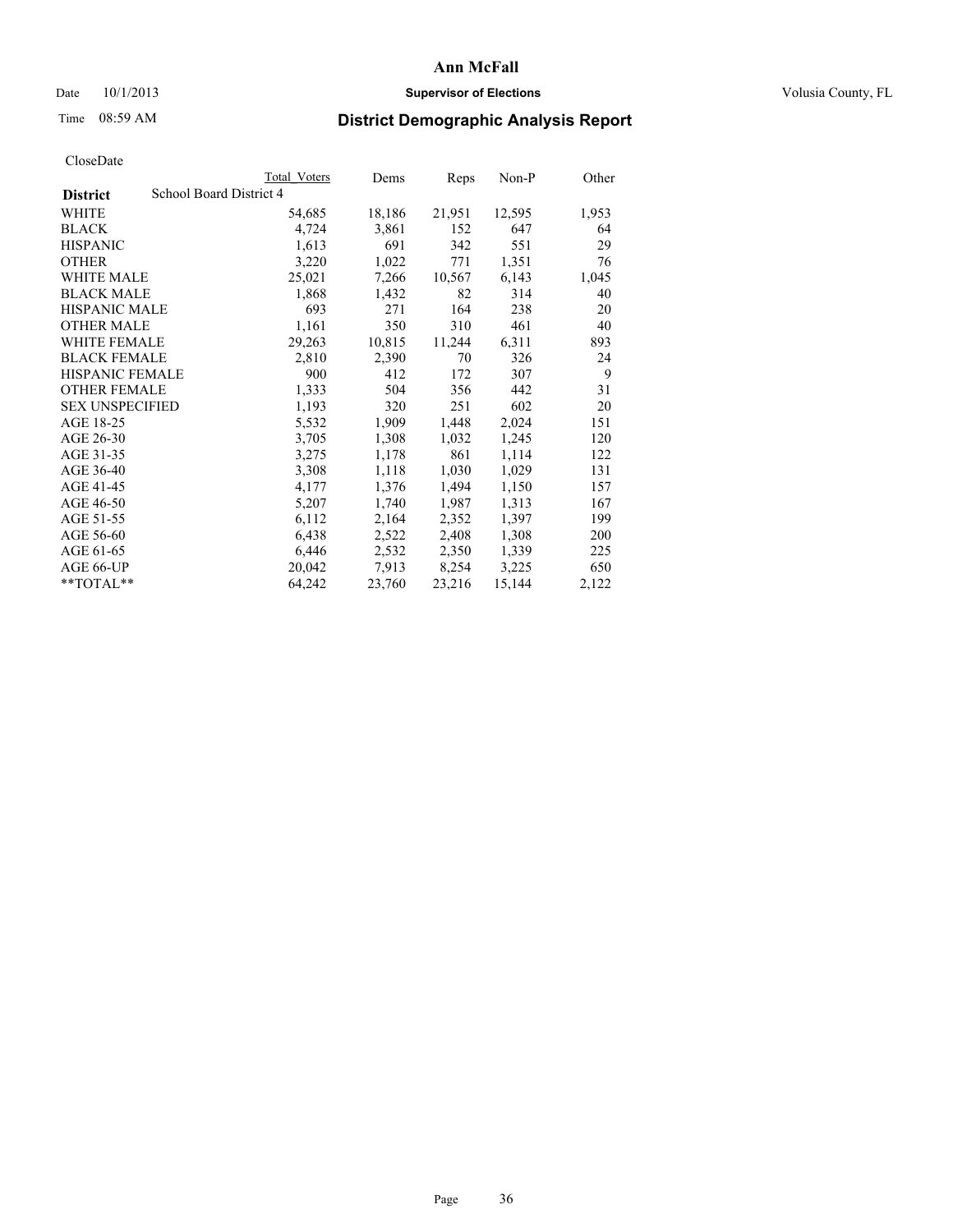### Date  $10/1/2013$  **Supervisor of Elections Supervisor of Elections** Volusia County, FL

# Time 08:59 AM **District Demographic Analysis Report**

|                        | <b>Total Voters</b>     | Dems   | Reps   | Non-P  | Other |
|------------------------|-------------------------|--------|--------|--------|-------|
| <b>District</b>        | School Board District 5 |        |        |        |       |
| <b>WHITE</b>           | 38,391                  | 11,849 | 15,234 | 9,568  | 1,740 |
| <b>BLACK</b>           | 5,152                   | 3,978  | 229    | 851    | 94    |
| <b>HISPANIC</b>        | 13,262                  | 6,617  | 1,982  | 4,408  | 255   |
| <b>OTHER</b>           | 3,395                   | 1,145  | 638    | 1,533  | 79    |
| <b>WHITE MALE</b>      | 17,892                  | 4,857  | 7.456  | 4,639  | 940   |
| <b>BLACK MALE</b>      | 2,251                   | 1,630  | 136    | 427    | 58    |
| <b>HISPANIC MALE</b>   | 6,201                   | 2,981  | 993    | 2,081  | 146   |
| <b>OTHER MALE</b>      | 1,185                   | 424    | 255    | 470    | 36    |
| WHITE FEMALE           | 20,179                  | 6,900  | 7,664  | 4,824  | 791   |
| <b>BLACK FEMALE</b>    | 2,837                   | 2,302  | 93     | 406    | 36    |
| HISPANIC FEMALE        | 6,912                   | 3,564  | 977    | 2,266  | 105   |
| <b>OTHER FEMALE</b>    | 1,371                   | 564    | 253    | 521    | 33    |
| <b>SEX UNSPECIFIED</b> | 1,372                   | 367    | 256    | 726    | 23    |
| AGE 18-25              | 7,140                   | 2,422  | 1,504  | 2,936  | 278   |
| AGE 26-30              | 4,430                   | 1,509  | 991    | 1,763  | 167   |
| AGE 31-35              | 4,590                   | 1,683  | 1,057  | 1,635  | 215   |
| AGE 36-40              | 4,808                   | 1,742  | 1,275  | 1,581  | 210   |
| AGE 41-45              | 5,109                   | 1,828  | 1,655  | 1,440  | 186   |
| AGE 46-50              | 5,884                   | 2,182  | 1,959  | 1,537  | 206   |
| AGE 51-55              | 6,178                   | 2,358  | 2,188  | 1,431  | 201   |
| AGE 56-60              | 5,531                   | 2,264  | 1,884  | 1,195  | 188   |
| AGE 61-65              | 4,857                   | 2,077  | 1,632  | 978    | 170   |
| AGE 66-UP              | 11,673                  | 5,524  | 3.938  | 1,864  | 347   |
| **TOTAL**              | 60,200                  | 23,589 | 18,083 | 16,360 | 2,168 |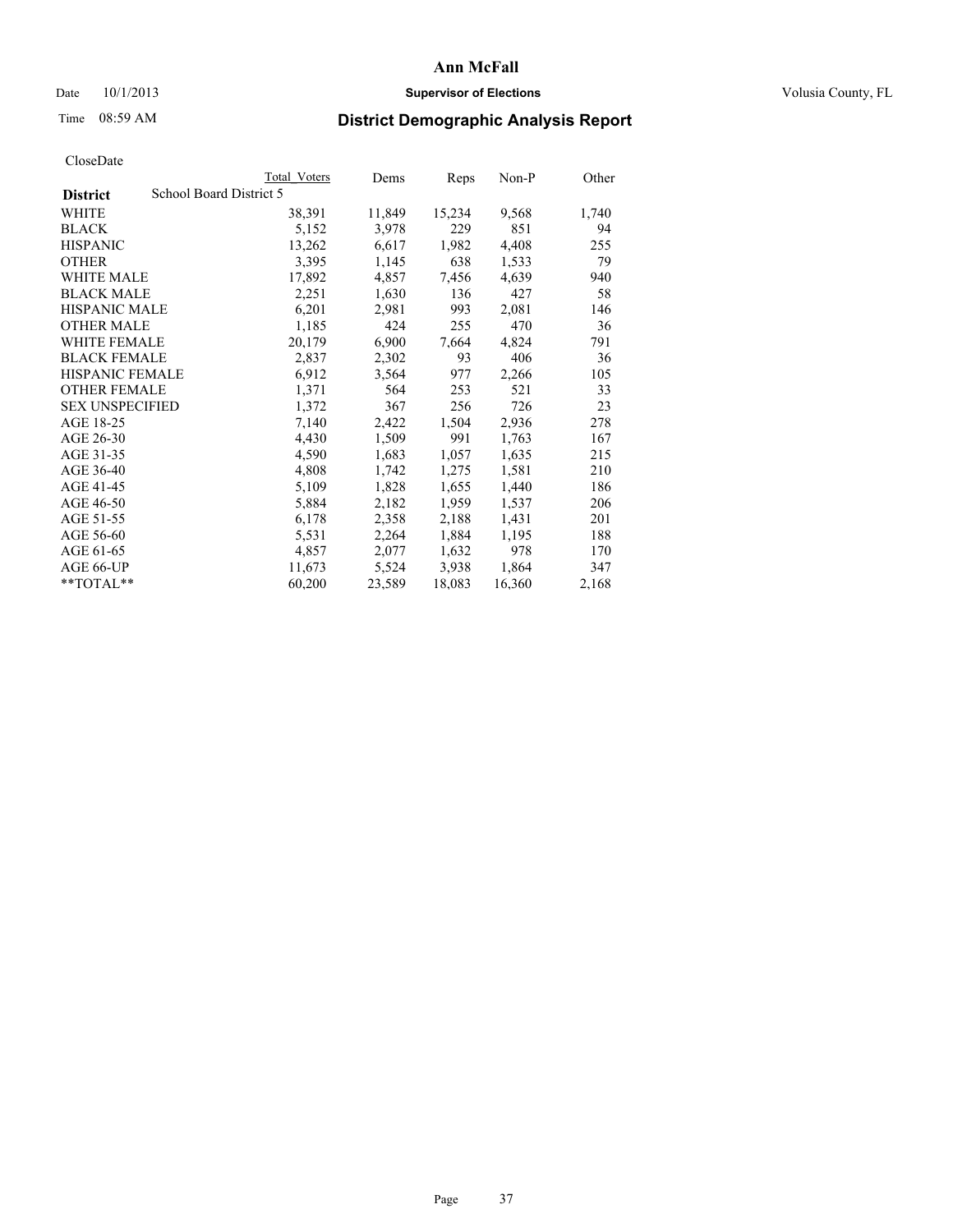### Date  $10/1/2013$  **Supervisor of Elections Supervisor of Elections** Volusia County, FL

# Time 08:59 AM **District Demographic Analysis Report**

|                                          | Total Voters | Dems   | Reps   | Non-P  | Other          |
|------------------------------------------|--------------|--------|--------|--------|----------------|
| Florida Senate Seat 6<br><b>District</b> |              |        |        |        |                |
| WHITE                                    | 55,922       | 18,920 | 22,068 | 12,975 | 1,959          |
| <b>BLACK</b>                             | 10,885       | 9,073  | 270    | 1,431  | 111            |
| <b>HISPANIC</b>                          | 1,653        | 737    | 351    | 532    | 33             |
| <b>OTHER</b>                             | 3,905        | 1,398  | 795    | 1,633  | 79             |
| WHITE MALE                               | 25,733       | 7,629  | 10,704 | 6,341  | 1,059          |
| <b>BLACK MALE</b>                        | 4,154        | 3,298  | 133    | 663    | 60             |
| <b>HISPANIC MALE</b>                     | 724          | 289    | 166    | 243    | 26             |
| <b>OTHER MALE</b>                        | 1,331        | 461    | 314    | 516    | 40             |
| WHITE FEMALE                             | 29,767       | 11,170 | 11,220 | 6,492  | 885            |
| <b>BLACK FEMALE</b>                      | 6,571        | 5,648  | 137    | 735    | 51             |
| <b>HISPANIC FEMALE</b>                   | 914          | 444    | 179    | 284    | $\overline{7}$ |
| <b>OTHER FEMALE</b>                      | 1,654        | 699    | 380    | 540    | 35             |
| <b>SEX UNSPECIFIED</b>                   | 1,517        | 490    | 251    | 757    | 19             |
| AGE 18-25                                | 8,273        | 4,047  | 1,476  | 2,577  | 173            |
| AGE 26-30                                | 4,545        | 1,896  | 1,076  | 1,448  | 125            |
| AGE 31-35                                | 3,794        | 1,555  | 885    | 1,219  | 135            |
| AGE 36-40                                | 3,726        | 1,430  | 1,047  | 1,124  | 125            |
| AGE 41-45                                | 4,595        | 1,711  | 1,490  | 1,238  | 156            |
| AGE 46-50                                | 5,716        | 2,150  | 1,983  | 1,402  | 181            |
| AGE 51-55                                | 6,712        | 2,650  | 2,371  | 1,473  | 218            |
| AGE 56-60                                | 6,947        | 2,922  | 2,425  | 1,394  | 206            |
| AGE 61-65                                | 6,913        | 2,920  | 2,353  | 1,417  | 223            |
| AGE 66-UP                                | 21,144       | 8,847  | 8,378  | 3,279  | 640            |
| **TOTAL**                                | 72,365       | 30,128 | 23,484 | 16,571 | 2,182          |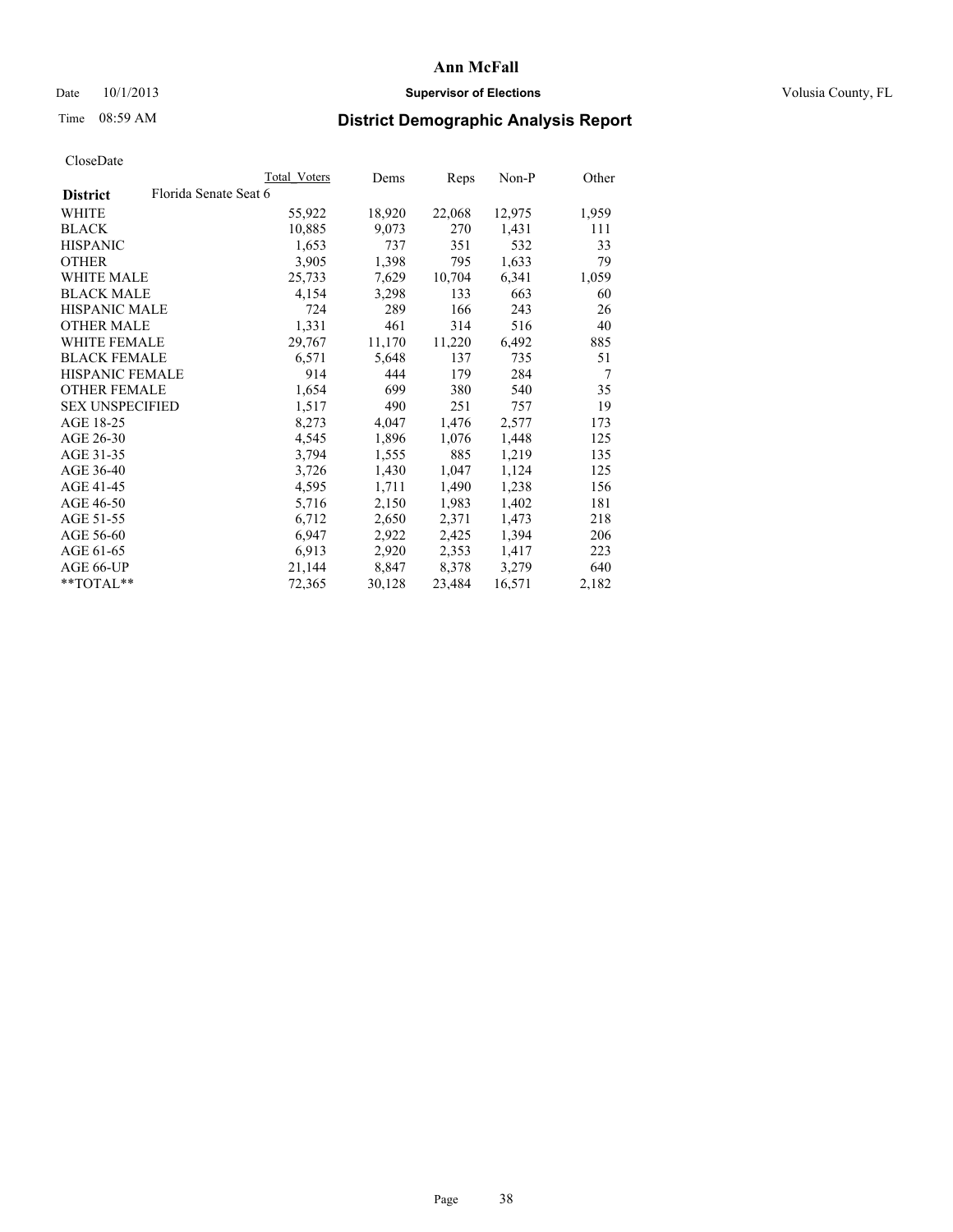### Date  $10/1/2013$  **Supervisor of Elections Supervisor of Elections** Volusia County, FL

# Time 08:59 AM **District Demographic Analysis Report**

|                                          | Total Voters | Dems   | <b>Reps</b> | Non-P  | Other |
|------------------------------------------|--------------|--------|-------------|--------|-------|
| Florida Senate Seat 8<br><b>District</b> |              |        |             |        |       |
| WHITE                                    | 176,305      | 57,621 | 69,811      | 42,153 | 6,720 |
| <b>BLACK</b>                             | 15,703       | 12,695 | 532         | 2,272  | 204   |
| <b>HISPANIC</b>                          | 15,954       | 7,539  | 2,652       | 5,444  | 319   |
| <b>OTHER</b>                             | 10,206       | 3,247  | 2,151       | 4,530  | 278   |
| <b>WHITE MALE</b>                        | 81,274       | 23,155 | 34,016      | 20,432 | 3,671 |
| <b>BLACK MALE</b>                        | 6,355        | 4,881  | 287         | 1,063  | 124   |
| <b>HISPANIC MALE</b>                     | 7,328        | 3,325  | 1,285       | 2,537  | 181   |
| <b>OTHER MALE</b>                        | 3,516        | 1,136  | 827         | 1,428  | 125   |
| WHITE FEMALE                             | 93,598       | 34,045 | 35,295      | 21,257 | 3,001 |
| <b>BLACK FEMALE</b>                      | 9,157        | 7,673  | 237         | 1,168  | 79    |
| <b>HISPANIC FEMALE</b>                   | 8,438        | 4,126  | 1,344       | 2,836  | 132   |
| <b>OTHER FEMALE</b>                      | 4,177        | 1,611  | 909         | 1,546  | 111   |
| <b>SEX UNSPECIFIED</b>                   | 4,325        | 1,150  | 946         | 2,132  | 97    |
| AGE 18-25                                | 20,949       | 7,047  | 5,003       | 8,131  | 768   |
| AGE 26-30                                | 13,539       | 4,608  | 3,385       | 5,070  | 476   |
| AGE 31-35                                | 13,181       | 4,605  | 3,401       | 4,652  | 523   |
| AGE 36-40                                | 13,009       | 4,424  | 3,889       | 4,123  | 573   |
| AGE 41-45                                | 15,173       | 5,155  | 5,136       | 4,389  | 493   |
| AGE 46-50                                | 17,524       | 6,025  | 6,449       | 4,527  | 523   |
| AGE 51-55                                | 20,664       | 7,445  | 7,898       | 4,682  | 639   |
| AGE 56-60                                | 20,919       | 8,185  | 7,642       | 4,408  | 684   |
| AGE 61-65                                | 20,855       | 8,295  | 7,554       | 4,266  | 740   |
| AGE 66-UP                                | 62,355       | 25,313 | 24,789      | 10,151 | 2,102 |
| $*$ TOTAL $*$                            | 218,168      | 81,102 | 75,146      | 54,399 | 7,521 |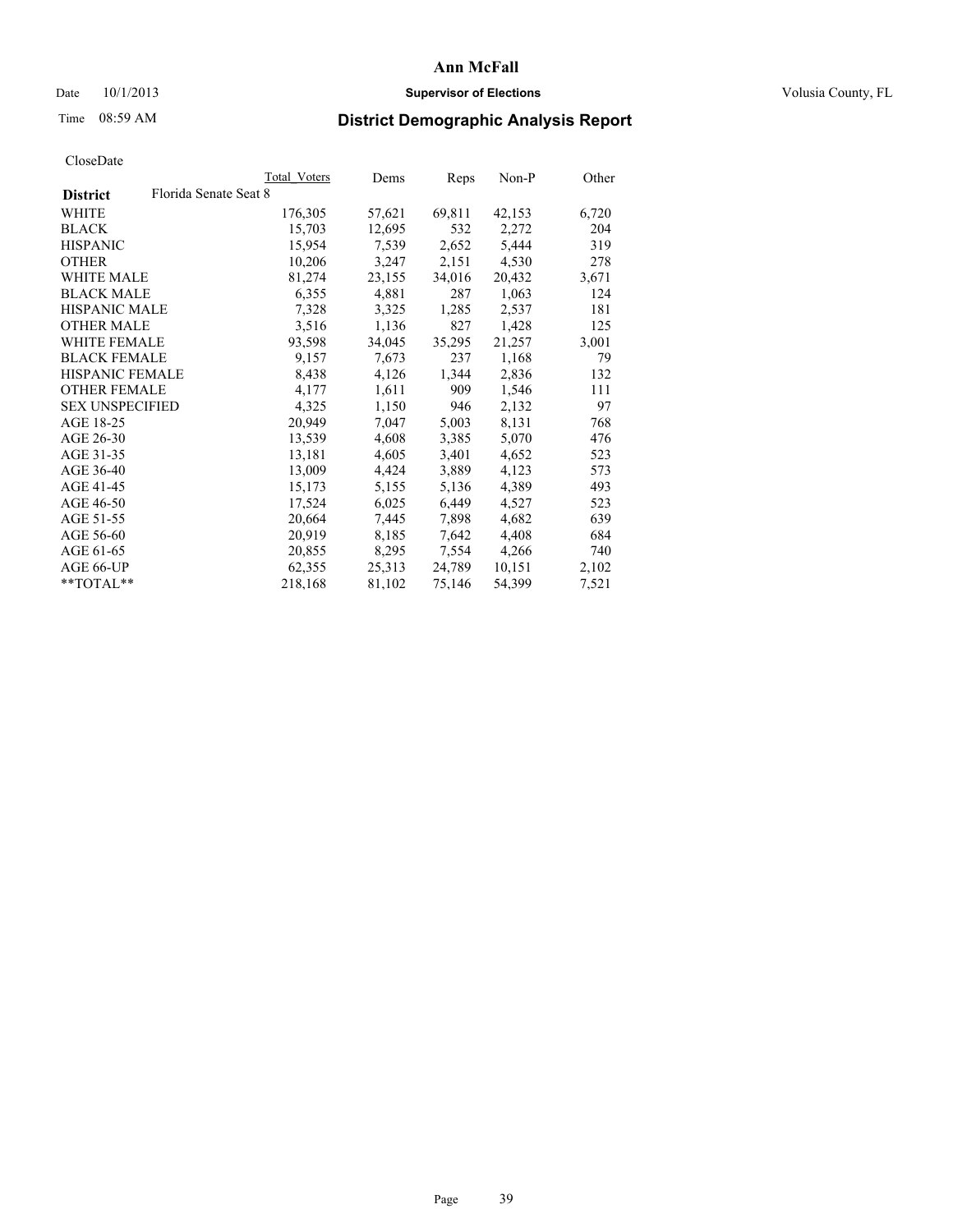### Date  $10/1/2013$  **Supervisor of Elections Supervisor of Elections** Volusia County, FL

# Time 08:59 AM **District Demographic Analysis Report**

|                        | Total Voters           | Dems   | Reps   | Non-P | Other |
|------------------------|------------------------|--------|--------|-------|-------|
| <b>District</b>        | Florida Senate Seat 10 |        |        |       |       |
| WHITE                  | 22,882                 | 6,387  | 10,266 | 5,277 | 952   |
| <b>BLACK</b>           | 1,763                  | 1,365  | 95     | 273   | 30    |
| <b>HISPANIC</b>        | 4,251                  | 2,041  | 718    | 1,395 | 97    |
| <b>OTHER</b>           | 1,664                  | 528    | 402    | 700   | 34    |
| <b>WHITE MALE</b>      | 10,742                 | 2,574  | 5,056  | 2,612 | 500   |
| <b>BLACK MALE</b>      | 794                    | 573    | 45     | 156   | 20    |
| <b>HISPANIC MALE</b>   | 1,965                  | 896    | 368    | 657   | 44    |
| <b>OTHER MALE</b>      | 583                    | 187    | 160    | 222   | 14    |
| WHITE FEMALE           | 11,932                 | 3,757  | 5,125  | 2,605 | 445   |
| <b>BLACK FEMALE</b>    | 950                    | 777    | 50     | 113   | 10    |
| <b>HISPANIC FEMALE</b> | 2,224                  | 1,116  | 346    | 709   | 53    |
| <b>OTHER FEMALE</b>    | 678                    | 263    | 163    | 238   | 14    |
| <b>SEX UNSPECIFIED</b> | 692                    | 178    | 168    | 333   | 13    |
| AGE 18-25              | 2,981                  | 887    | 789    | 1,197 | 108   |
| AGE 26-30              | 1,910                  | 583    | 555    | 705   | 67    |
| AGE 31-35              | 1,987                  | 600    | 619    | 676   | 92    |
| AGE 36-40              | 2,061                  | 649    | 635    | 694   | 83    |
| AGE 41-45              | 2,461                  | 758    | 935    | 660   | 108   |
| AGE 46-50              | 2,862                  | 909    | 1,131  | 707   | 115   |
| AGE 51-55              | 3,144                  | 1,012  | 1,334  | 691   | 107   |
| AGE 56-60              | 2,930                  | 1,047  | 1,191  | 601   | 91    |
| AGE 61-65              | 2,834                  | 1,046  | 1,165  | 534   | 89    |
| AGE 66-UP              | 7,390                  | 2,830  | 3,127  | 1,180 | 253   |
| **TOTAL**              | 30,560                 | 10,321 | 11,481 | 7,645 | 1,113 |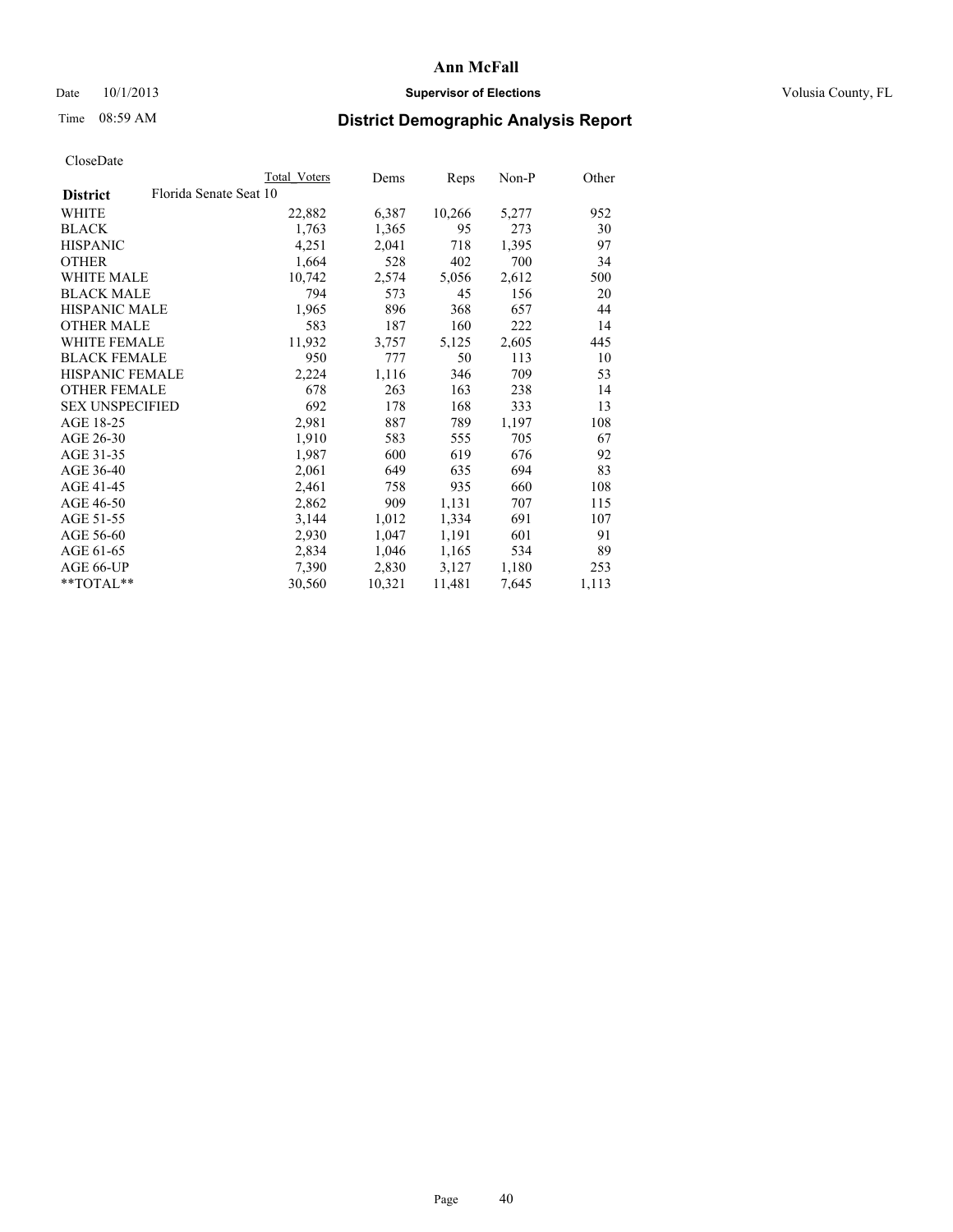### Date 10/1/2013 **Supervisor of Elections Supervisor of Elections** Volusia County, FL

# Time 08:59 AM **District Demographic Analysis Report**

|                                         | <b>Total Voters</b> | Dems  | Reps  | Non-P | Other          |
|-----------------------------------------|---------------------|-------|-------|-------|----------------|
| Daytona Beach Zone 1<br><b>District</b> |                     |       |       |       |                |
| WHITE                                   | 4,348               | 1,604 | 1,521 | 1,054 | 169            |
| <b>BLACK</b>                            | 1,118               | 910   | 26    | 173   | 9              |
| <b>HISPANIC</b>                         | 182                 | 79    | 40    | 60    | 3              |
| <b>OTHER</b>                            | 368                 | 138   | 67    | 151   | 12             |
| <b>WHITE MALE</b>                       | 2,034               | 656   | 756   | 527   | 95             |
| <b>BLACK MALE</b>                       | 453                 | 354   | 16    | 76    | 7              |
| HISPANIC MALE                           | 80                  | 28    | 21    | 29    | $\overline{c}$ |
| <b>OTHER MALE</b>                       | 128                 | 43    | 26    | 53    | 6              |
| <b>WHITE FEMALE</b>                     | 2,283               | 938   | 756   | 516   | 73             |
| <b>BLACK FEMALE</b>                     | 657                 | 550   | 10    | 95    | $\overline{c}$ |
| <b>HISPANIC FEMALE</b>                  | 96                  | 49    | 18    | 28    | 1              |
| <b>OTHER FEMALE</b>                     | 167                 | 81    | 30    | 52    | 4              |
| <b>SEX UNSPECIFIED</b>                  | 118                 | 32    | 21    | 62    | 3              |
| AGE 18-25                               | 769                 | 396   | 107   | 251   | 15             |
| AGE 26-30                               | 425                 | 193   | 77    | 143   | 12             |
| AGE 31-35                               | 328                 | 148   | 62    | 104   | 14             |
| AGE 36-40                               | 296                 | 124   | 65    | 96    | 11             |
| AGE 41-45                               | 371                 | 154   | 104   | 98    | 15             |
| AGE 46-50                               | 433                 | 174   | 133   | 113   | 13             |
| AGE 51-55                               | 517                 | 219   | 168   | 107   | 23             |
| AGE 56-60                               | 556                 | 227   | 176   | 134   | 19             |
| AGE 61-65                               | 561                 | 263   | 164   | 124   | 10             |
| AGE 66-UP                               | 1,760               | 833   | 598   | 268   | 61             |
| **TOTAL**                               | 6,016               | 2,731 | 1,654 | 1,438 | 193            |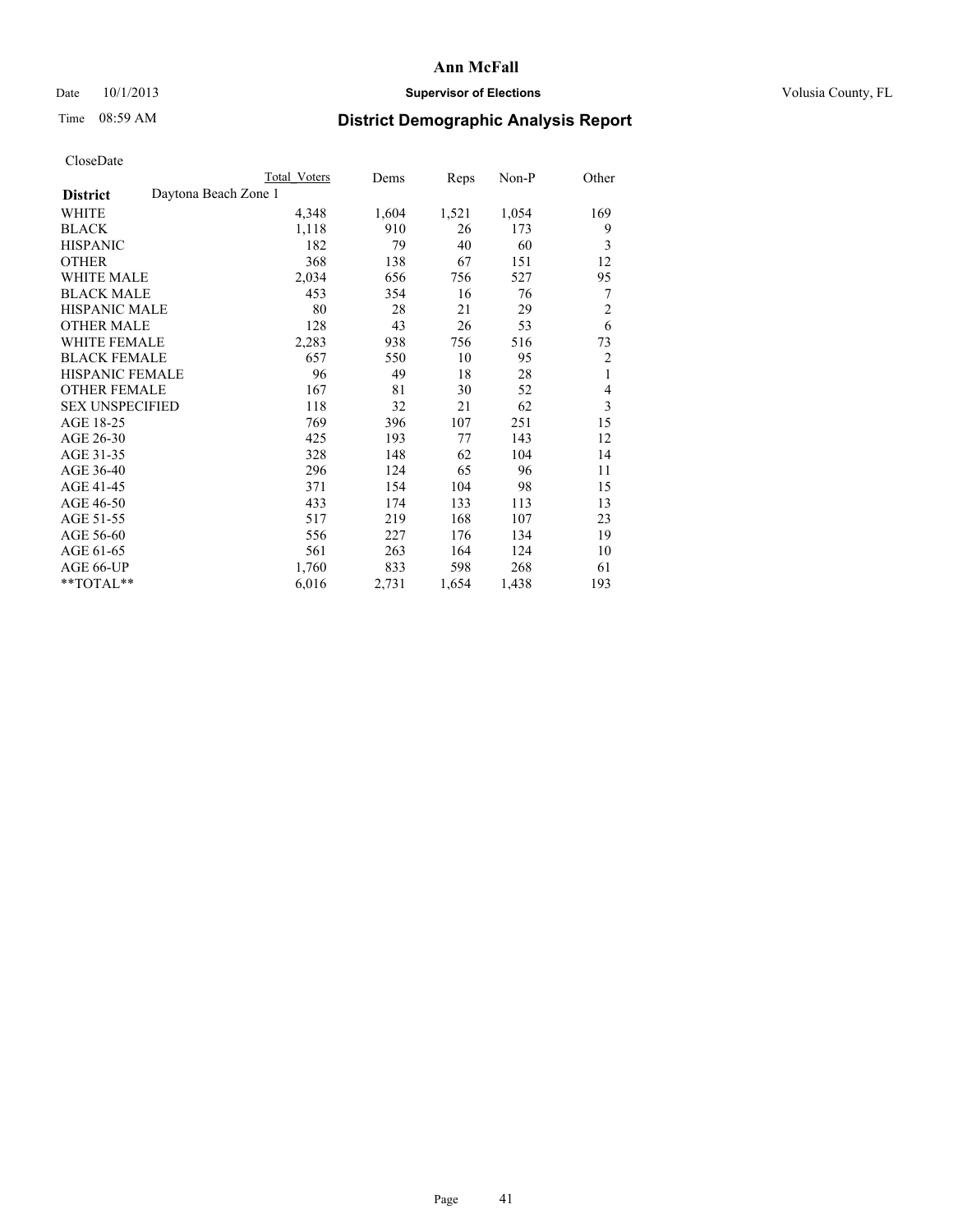### Date 10/1/2013 **Supervisor of Elections Supervisor of Elections** Volusia County, FL

## Time 08:59 AM **District Demographic Analysis Report**

|                                         | <b>Total Voters</b> | Dems  | Reps  | Non-P | Other          |
|-----------------------------------------|---------------------|-------|-------|-------|----------------|
| Daytona Beach Zone 2<br><b>District</b> |                     |       |       |       |                |
| <b>WHITE</b>                            | 3,984               | 1,524 | 1,392 | 927   | 141            |
| <b>BLACK</b>                            | 1,377               | 1,151 | 31    | 184   | 11             |
| <b>HISPANIC</b>                         | 141                 | 62    | 26    | 49    | 4              |
| <b>OTHER</b>                            | 322                 | 136   | 51    | 129   | 6              |
| WHITE MALE                              | 1,932               | 680   | 713   | 454   | 85             |
| <b>BLACK MALE</b>                       | 529                 | 416   | 13    | 96    | 4              |
| HISPANIC MALE                           | 76                  | 34    | 10    | 28    | 4              |
| <b>OTHER MALE</b>                       | 102                 | 40    | 16    | 44    | $\overline{2}$ |
| WHITE FEMALE                            | 2,013               | 825   | 669   | 463   | 56             |
| <b>BLACK FEMALE</b>                     | 837                 | 726   | 18    | 86    | 7              |
| <b>HISPANIC FEMALE</b>                  | 64                  | 27    | 16    | 21    | $\mathbf{0}$   |
| <b>OTHER FEMALE</b>                     | 162                 | 78    | 31    | 49    | 4              |
| <b>SEX UNSPECIFIED</b>                  | 109                 | 47    | 14    | 48    | $\mathbf{0}$   |
| AGE 18-25                               | 591                 | 319   | 88    | 165   | 19             |
| AGE 26-30                               | 399                 | 188   | 78    | 124   | 9              |
| AGE 31-35                               | 317                 | 152   | 55    | 101   | 9              |
| AGE 36-40                               | 308                 | 147   | 64    | 90    | 7              |
| AGE 41-45                               | 353                 | 163   | 79    | 101   | 10             |
| AGE 46-50                               | 482                 | 217   | 125   | 125   | 15             |
| AGE 51-55                               | 626                 | 293   | 180   | 130   | 23             |
| AGE 56-60                               | 570                 | 284   | 152   | 119   | 15             |
| AGE 61-65                               | 563                 | 292   | 138   | 120   | 13             |
| AGE 66-UP                               | 1,615               | 818   | 541   | 214   | 42             |
| **TOTAL**                               | 5,824               | 2,873 | 1,500 | 1,289 | 162            |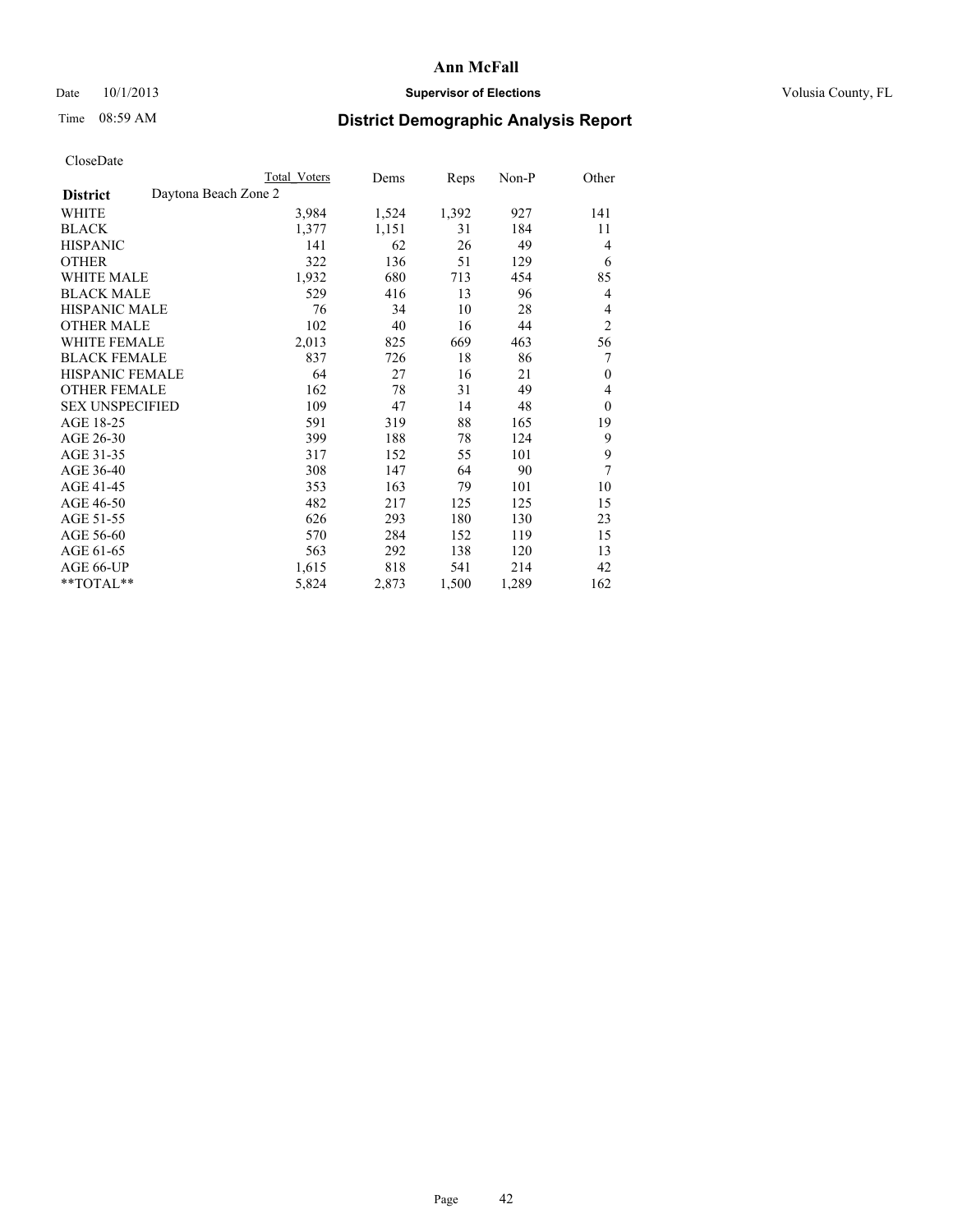### Date  $10/1/2013$  **Supervisor of Elections Supervisor of Elections** Volusia County, FL

# Time 08:59 AM **District Demographic Analysis Report**

|                        |                      | <b>Total Voters</b> | Dems  | Reps  | Non-P | Other          |
|------------------------|----------------------|---------------------|-------|-------|-------|----------------|
| <b>District</b>        | Daytona Beach Zone 3 |                     |       |       |       |                |
| WHITE                  |                      | 3,359               | 1,295 | 987   | 938   | 139            |
| <b>BLACK</b>           |                      | 1,851               | 1,565 | 34    | 243   | 9              |
| <b>HISPANIC</b>        |                      | 154                 | 85    | 23    | 44    | $\overline{2}$ |
| <b>OTHER</b>           |                      | 479                 | 203   | 41    | 224   | 11             |
| WHITE MALE             |                      | 1,703               | 574   | 538   | 497   | 94             |
| <b>BLACK MALE</b>      |                      | 513                 | 438   | 14    | 58    | 3              |
| <b>HISPANIC MALE</b>   |                      | 79                  | 43    | 11    | 23    | $\overline{c}$ |
| <b>OTHER MALE</b>      |                      | 110                 | 46    | 17    | 43    | $\overline{4}$ |
| <b>WHITE FEMALE</b>    |                      | 1,624               | 712   | 443   | 424   | 45             |
| <b>BLACK FEMALE</b>    |                      | 1,295               | 1,098 | 20    | 171   | 6              |
| HISPANIC FEMALE        |                      | 74                  | 42    | 12    | 20    | $\mathbf{0}$   |
| <b>OTHER FEMALE</b>    |                      | 211                 | 115   | 14    | 78    | 4              |
| <b>SEX UNSPECIFIED</b> |                      | 234                 | 80    | 16    | 135   | 3              |
| AGE 18-25              |                      | 1,657               | 1,191 | 77    | 375   | 14             |
| AGE 26-30              |                      | 397                 | 190   | 50    | 142   | 15             |
| AGE 31-35              |                      | 276                 | 121   | 45    | 99    | 11             |
| AGE 36-40              |                      | 245                 | 112   | 39    | 88    | 6              |
| AGE 41-45              |                      | 251                 | 107   | 56    | 81    | 7              |
| AGE 46-50              |                      | 342                 | 151   | 76    | 110   | 5              |
| AGE 51-55              |                      | 452                 | 202   | 115   | 119   | 16             |
| AGE 56-60              |                      | 523                 | 267   | 131   | 109   | 16             |
| AGE 61-65              |                      | 509                 | 226   | 145   | 122   | 16             |
| AGE 66-UP              |                      | 1,191               | 581   | 351   | 204   | 55             |
| **TOTAL**              |                      | 5,843               | 3,148 | 1,085 | 1,449 | 161            |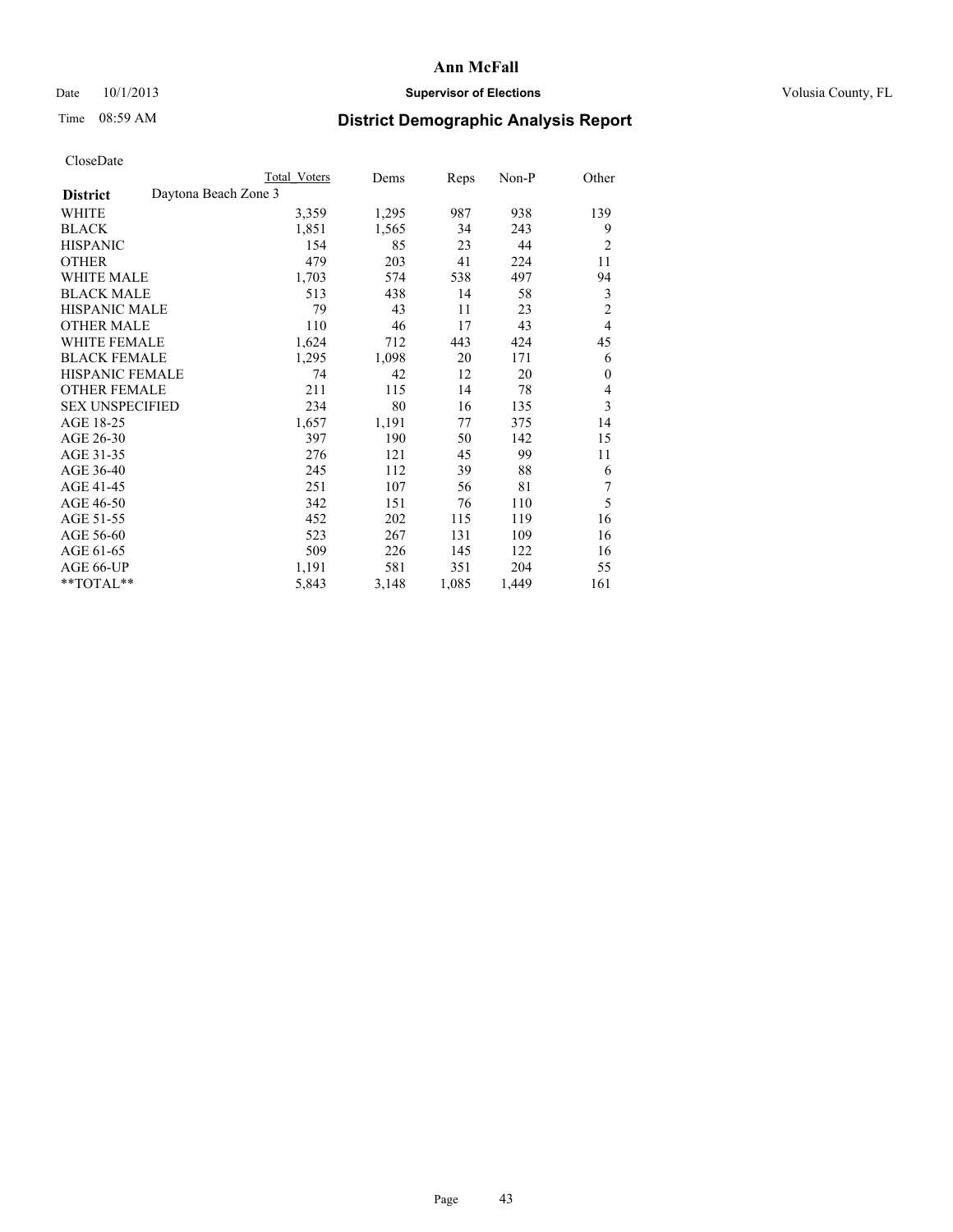### Date 10/1/2013 **Supervisor of Elections Supervisor of Elections** Volusia County, FL

## Time 08:59 AM **District Demographic Analysis Report**

|                                         | <b>Total Voters</b> | Dems  | Reps  | Non-P | Other          |
|-----------------------------------------|---------------------|-------|-------|-------|----------------|
| Daytona Beach Zone 4<br><b>District</b> |                     |       |       |       |                |
| WHITE                                   | 5,772               | 1,735 | 2,559 | 1,275 | 203            |
| <b>BLACK</b>                            | 921                 | 731   | 23    | 155   | 12             |
| <b>HISPANIC</b>                         | 227                 | 110   | 40    | 73    | $\overline{4}$ |
| <b>OTHER</b>                            | 395                 | 103   | 99    | 184   | 9              |
| WHITE MALE                              | 2,683               | 677   | 1,264 | 620   | 122            |
| <b>BLACK MALE</b>                       | 377                 | 285   | 18    | 67    | 7              |
| HISPANIC MALE                           | 89                  | 40    | 18    | 28    | 3              |
| <b>OTHER MALE</b>                       | 136                 | 30    | 39    | 64    | $\mathfrak{Z}$ |
| <b>WHITE FEMALE</b>                     | 3,050               | 1,043 | 1,285 | 644   | 78             |
| <b>BLACK FEMALE</b>                     | 535                 | 438   | 5     | 87    | 5              |
| <b>HISPANIC FEMALE</b>                  | 137                 | 70    | 22    | 44    | 1              |
| <b>OTHER FEMALE</b>                     | 194                 | 58    | 45    | 86    | 5              |
| <b>SEX UNSPECIFIED</b>                  | 114                 | 38    | 25    | 47    | $\overline{4}$ |
| AGE 18-25                               | 837                 | 362   | 182   | 269   | 24             |
| AGE 26-30                               | 606                 | 212   | 181   | 195   | 18             |
| AGE 31-35                               | 503                 | 194   | 138   | 157   | 14             |
| AGE 36-40                               | 398                 | 151   | 135   | 107   | 5              |
| AGE 41-45                               | 433                 | 154   | 149   | 120   | 10             |
| AGE 46-50                               | 420                 | 155   | 139   | 116   | 10             |
| AGE 51-55                               | 551                 | 208   | 216   | 108   | 19             |
| AGE 56-60                               | 584                 | 211   | 244   | 115   | 14             |
| AGE 61-65                               | 698                 | 236   | 280   | 150   | 32             |
| AGE 66-UP                               | 2,285               | 796   | 1,057 | 350   | 82             |
| **TOTAL**                               | 7,315               | 2,679 | 2,721 | 1,687 | 228            |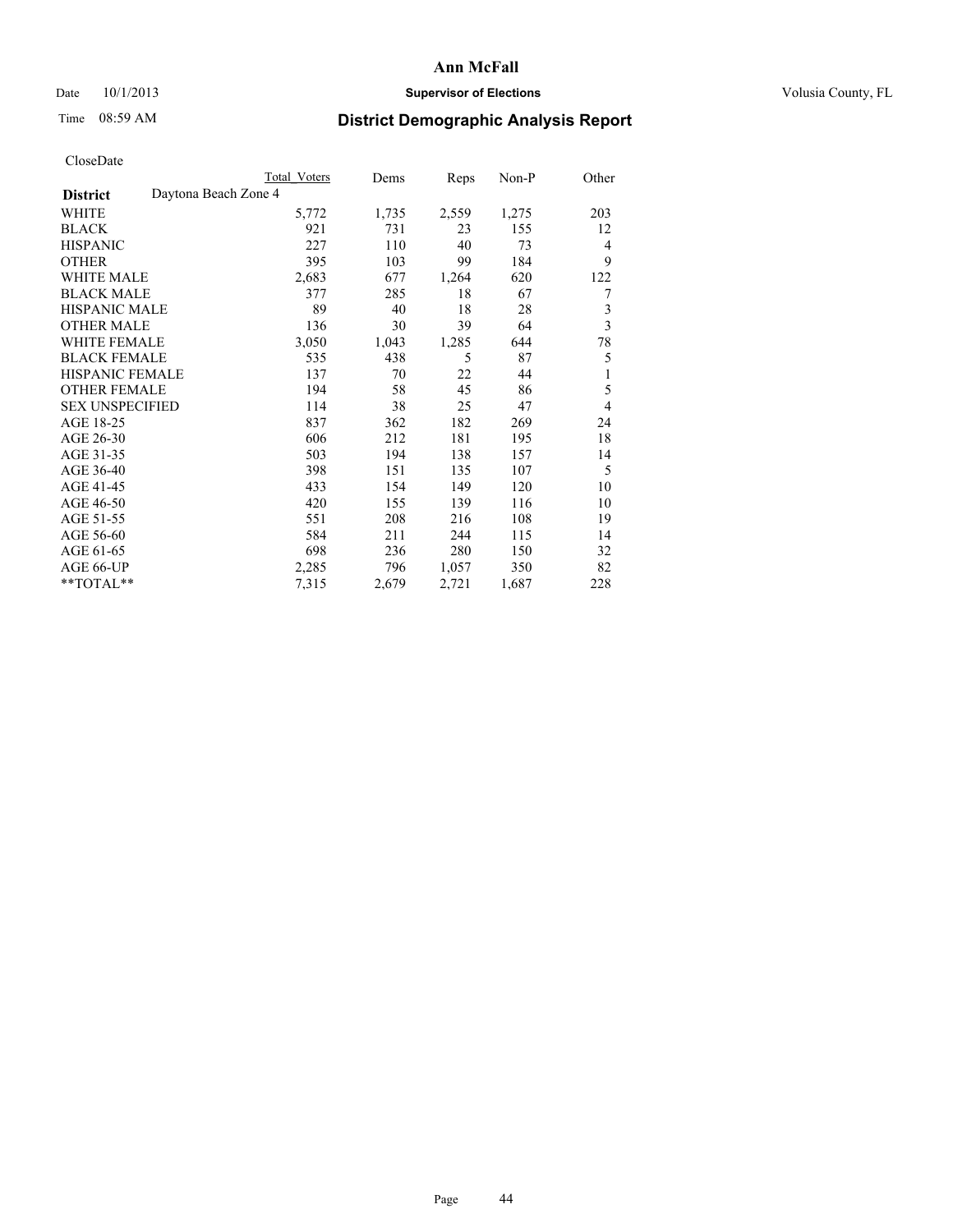### Date 10/1/2013 **Supervisor of Elections Supervisor of Elections** Volusia County, FL

# Time 08:59 AM **District Demographic Analysis Report**

|                                         | Total Voters | Dems  | <b>Reps</b> | Non-P | Other          |
|-----------------------------------------|--------------|-------|-------------|-------|----------------|
| Daytona Beach Zone 5<br><b>District</b> |              |       |             |       |                |
| WHITE                                   | 1,943        | 716   | 640         | 516   | 71             |
| <b>BLACK</b>                            | 3,834        | 3,286 | 78          | 436   | 34             |
| <b>HISPANIC</b>                         | 179          | 99    | 23          | 52    | 5              |
| <b>OTHER</b>                            | 404          | 209   | 39          | 149   | 7              |
| <b>WHITE MALE</b>                       | 896          | 286   | 338         | 231   | 41             |
| <b>BLACK MALE</b>                       | 1,403        | 1,152 | 32          | 197   | 22             |
| <b>HISPANIC MALE</b>                    | 80           | 41    | 13          | 22    | 4              |
| <b>OTHER MALE</b>                       | 120          | 66    | 6           | 44    | 4              |
| <b>WHITE FEMALE</b>                     | 1,037        | 426   | 301         | 280   | 30             |
| <b>BLACK FEMALE</b>                     | 2,383        | 2,093 | 46          | 232   | 12             |
| <b>HISPANIC FEMALE</b>                  | 99           | 58    | 10          | 30    | 1              |
| <b>OTHER FEMALE</b>                     | 179          | 95    | 27          | 55    | $\overline{2}$ |
| <b>SEX UNSPECIFIED</b>                  | 163          | 93    | 7           | 62    | 1              |
| AGE 18-25                               | 1,137        | 732   | 94          | 291   | 20             |
| AGE 26-30                               | 677          | 442   | 67          | 156   | 12             |
| AGE 31-35                               | 519          | 334   | 50          | 124   | 11             |
| AGE 36-40                               | 433          | 277   | 52          | 97    | 7              |
| AGE 41-45                               | 457          | 316   | 45          | 85    | 11             |
| AGE 46-50                               | 529          | 369   | 65          | 85    | 10             |
| AGE 51-55                               | 517          | 369   | 65          | 72    | 11             |
| AGE 56-60                               | 484          | 351   | 65          | 56    | 12             |
| AGE 61-65                               | 461          | 317   | 75          | 61    | 8              |
| AGE 66-UP                               | 1,146        | 803   | 202         | 126   | 15             |
| **TOTAL**                               | 6,360        | 4,310 | 780         | 1,153 | 117            |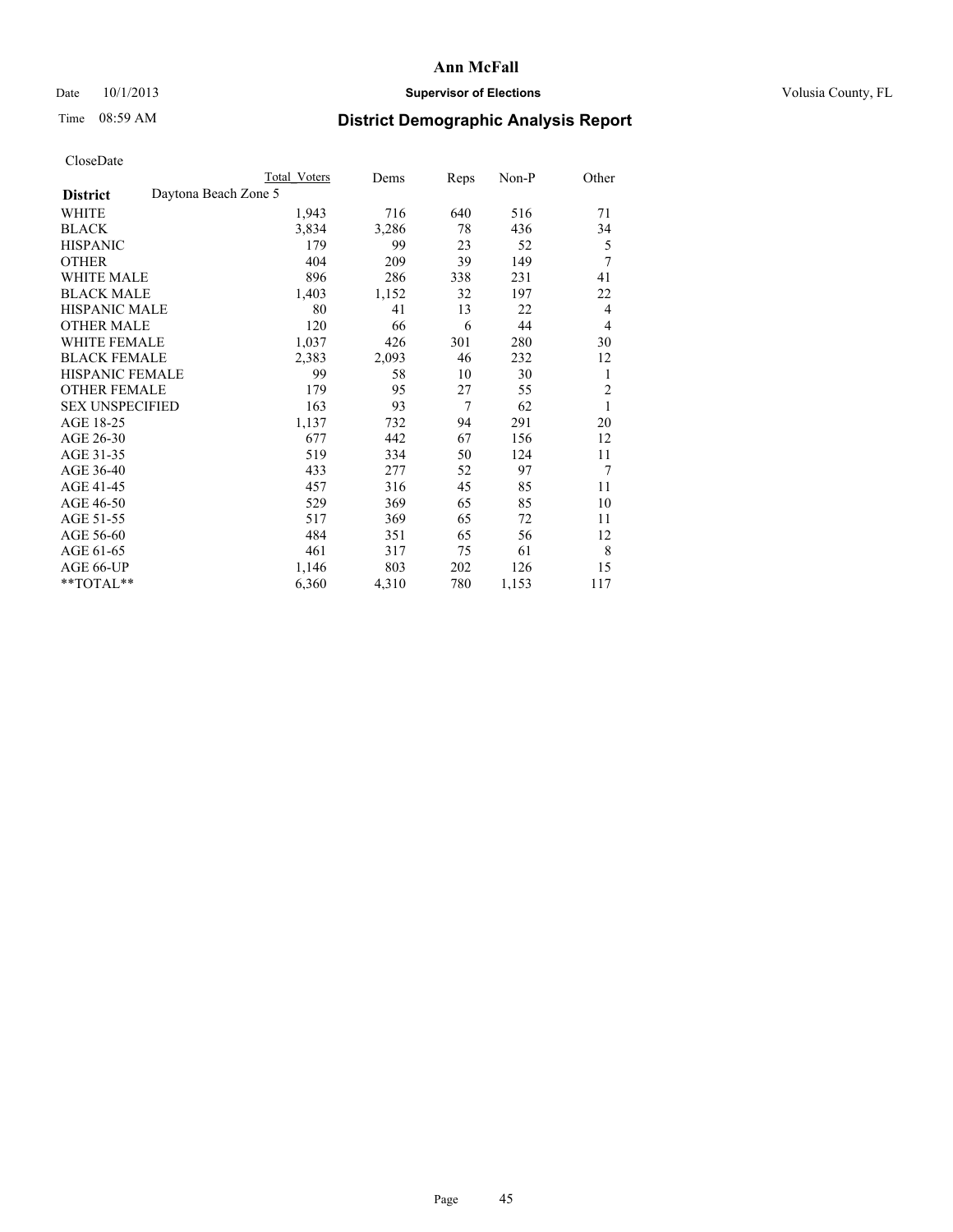### Date 10/1/2013 **Supervisor of Elections Supervisor of Elections** Volusia County, FL

# Time 08:59 AM **District Demographic Analysis Report**

|                        |                      | Total Voters | Dems  | Reps | Non-P | Other          |
|------------------------|----------------------|--------------|-------|------|-------|----------------|
| <b>District</b>        | Daytona Beach Zone 6 |              |       |      |       |                |
| WHITE                  |                      | 1,150        | 448   | 345  | 303   | 54             |
| <b>BLACK</b>           |                      | 3,777        | 3,211 | 84   | 456   | 26             |
| <b>HISPANIC</b>        |                      | 168          | 88    | 20   | 58    | 2              |
| <b>OTHER</b>           |                      | 373          | 197   | 25   | 147   | $\overline{4}$ |
| <b>WHITE MALE</b>      |                      | 574          | 177   | 194  | 165   | 38             |
| <b>BLACK MALE</b>      |                      | 1,604        | 1,311 | 46   | 236   | 11             |
| <b>HISPANIC MALE</b>   |                      | 78           | 36    | 8    | 34    | $\theta$       |
| <b>OTHER MALE</b>      |                      | 142          | 73    | 16   | 51    | 2              |
| <b>WHITE FEMALE</b>    |                      | 565          | 266   | 149  | 135   | 15             |
| <b>BLACK FEMALE</b>    |                      | 2,100        | 1,841 | 36   | 208   | 15             |
| <b>HISPANIC FEMALE</b> |                      | 86           | 51    | 12   | 21    | $\overline{2}$ |
| <b>OTHER FEMALE</b>    |                      | 126          | 81    | 7    | 37    | 1              |
| <b>SEX UNSPECIFIED</b> |                      | 193          | 108   | 6    | 77    | $\overline{2}$ |
| AGE 18-25              |                      | 1,249        | 835   | 79   | 321   | 14             |
| AGE 26-30              |                      | 536          | 340   | 53   | 134   | 9              |
| AGE 31-35              |                      | 428          | 280   | 31   | 108   | 9              |
| AGE 36-40              |                      | 322          | 218   | 25   | 75    | 4              |
| AGE 41-45              |                      | 340          | 249   | 34   | 48    | 9              |
| AGE 46-50              |                      | 379          | 286   | 22   | 62    | 9              |
| AGE 51-55              |                      | 480          | 353   | 52   | 66    | 9              |
| AGE 56-60              |                      | 420          | 312   | 45   | 57    | 6              |
| AGE 61-65              |                      | 364          | 265   | 51   | 42    | 6              |
| AGE 66-UP              |                      | 950          | 806   | 82   | 51    | 11             |
| **TOTAL**              |                      | 5,468        | 3,944 | 474  | 964   | 86             |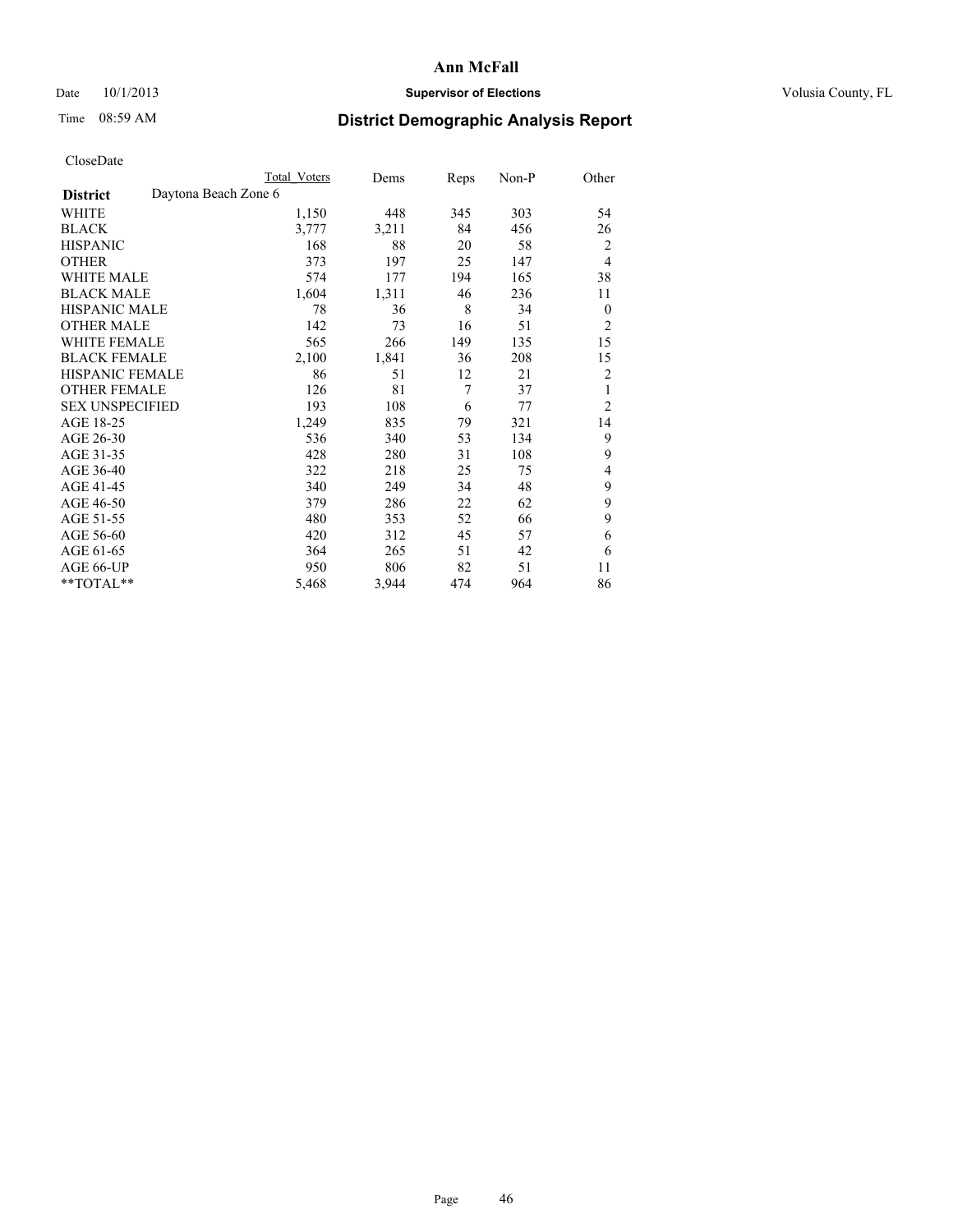### Date 10/1/2013 **Supervisor of Elections Supervisor of Elections** Volusia County, FL

## Time 08:59 AM **District Demographic Analysis Report**

|                        | <b>Total Voters</b>  | Dems | Reps  | Non-P | Other          |
|------------------------|----------------------|------|-------|-------|----------------|
| <b>District</b>        | Daytona Beach Shores |      |       |       |                |
| WHITE                  | 3,343                | 881  | 1,573 | 772   | 117            |
| <b>BLACK</b>           | 40                   | 22   | 4     | 12    | 2              |
| <b>HISPANIC</b>        | 67                   | 13   | 30    | 23    | 1              |
| <b>OTHER</b>           | 182                  | 49   | 61    | 66    | 6              |
| <b>WHITE MALE</b>      | 1,586                | 376  | 752   | 397   | 61             |
| <b>BLACK MALE</b>      | 18                   | 10   | 1     | 6     | 1              |
| <b>HISPANIC MALE</b>   | 32                   | 5    | 16    | 11    | $\theta$       |
| <b>OTHER MALE</b>      | 69                   | 20   | 26    | 22    | 1              |
| <b>WHITE FEMALE</b>    | 1,724                | 497  | 805   | 369   | 53             |
| <b>BLACK FEMALE</b>    | 21                   | 12   | 3     | 5     | 1              |
| <b>HISPANIC FEMALE</b> | 34                   | 8    | 13    | 12    | 1              |
| <b>OTHER FEMALE</b>    | 87                   | 24   | 26    | 32    | 5              |
| <b>SEX UNSPECIFIED</b> | 61                   | 13   | 26    | 19    | 3              |
| AGE 18-25              | 114                  | 16   | 44    | 50    | 4              |
| AGE 26-30              | 102                  | 30   | 35    | 35    | $\overline{c}$ |
| AGE 31-35              | 83                   | 25   | 27    | 24    | $\overline{7}$ |
| AGE 36-40              | 93                   | 26   | 28    | 34    | 5              |
| AGE 41-45              | 119                  | 34   | 38    | 46    |                |
| AGE 46-50              | 178                  | 43   | 76    | 55    | 4              |
| AGE 51-55              | 263                  | 52   | 126   | 78    | 7              |
| AGE 56-60              | 312                  | 90   | 139   | 72    | 11             |
| AGE 61-65              | 448                  | 112  | 196   | 121   | 19             |
| AGE 66-UP              | 1,920                | 537  | 959   | 358   | 66             |
| **TOTAL**              | 3,632                | 965  | 1,668 | 873   | 126            |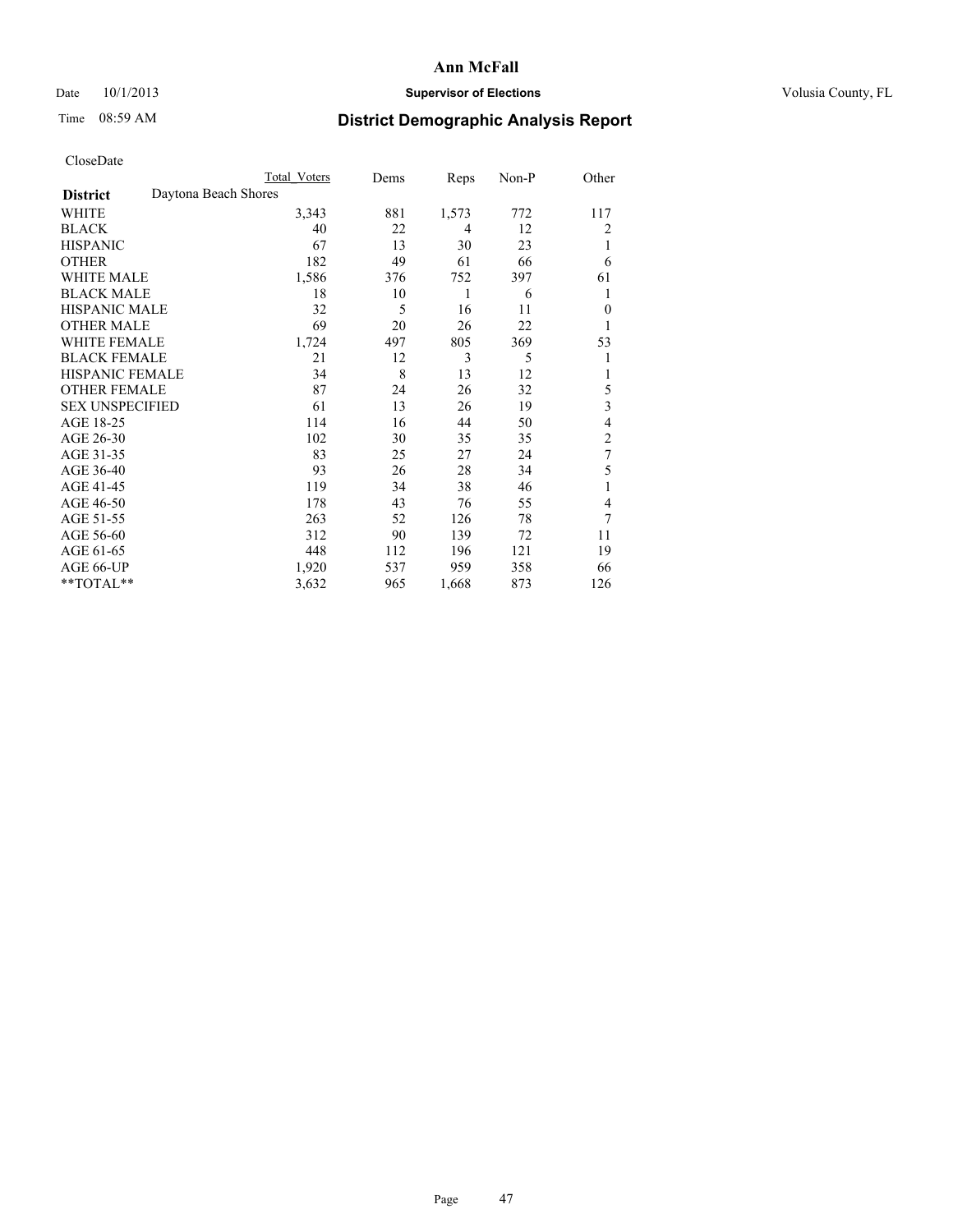### Date  $10/1/2013$  **Supervisor of Elections Supervisor of Elections** Volusia County, FL

## Time 08:59 AM **District Demographic Analysis Report**

|                           | Total Voters | Dems  | Reps  | Non-P | Other |
|---------------------------|--------------|-------|-------|-------|-------|
| DeBary<br><b>District</b> |              |       |       |       |       |
| <b>WHITE</b>              | 11,460       | 3,107 | 5,349 | 2,522 | 482   |
| <b>BLACK</b>              | 442          | 340   | 24    | 66    | 12    |
| <b>HISPANIC</b>           | 867          | 370   | 220   | 261   | 16    |
| <b>OTHER</b>              | 707          | 205   | 185   | 301   | 16    |
| <b>WHITE MALE</b>         | 5,361        | 1,231 | 2,621 | 1,253 | 256   |
| <b>BLACK MALE</b>         | 204          | 142   | 8     | 46    | 8     |
| HISPANIC MALE             | 382          | 150   | 107   | 116   | 9     |
| <b>OTHER MALE</b>         | 230          | 65    | 70    | 89    | 6     |
| <b>WHITE FEMALE</b>       | 5,998        | 1,852 | 2,687 | 1,238 | 221   |
| <b>BLACK FEMALE</b>       | 232          | 193   | 16    | 19    | 4     |
| <b>HISPANIC FEMALE</b>    | 474          | 215   | 112   | 140   | 7     |
| <b>OTHER FEMALE</b>       | 302          | 105   | 81    | 108   | 8     |
| <b>SEX UNSPECIFIED</b>    | 293          | 69    | 76    | 141   | 7     |
| AGE 18-25                 | 1,056        | 276   | 331   | 410   | 39    |
| AGE 26-30                 | 702          | 175   | 251   | 249   | 27    |
| AGE 31-35                 | 776          | 214   | 271   | 260   | 31    |
| AGE 36-40                 | 788          | 215   | 291   | 247   | 35    |
| AGE 41-45                 | 1,020        | 277   | 412   | 280   | 51    |
| AGE 46-50                 | 1,203        | 325   | 544   | 285   | 49    |
| AGE 51-55                 | 1,314        | 365   | 621   | 285   | 43    |
| AGE 56-60                 | 1,373        | 433   | 622   | 274   | 44    |
| AGE 61-65                 | 1,353        | 454   | 608   | 240   | 51    |
| AGE 66-UP                 | 3,891        | 1,288 | 1,827 | 620   | 156   |
| **TOTAL**                 | 13,476       | 4,022 | 5,778 | 3,150 | 526   |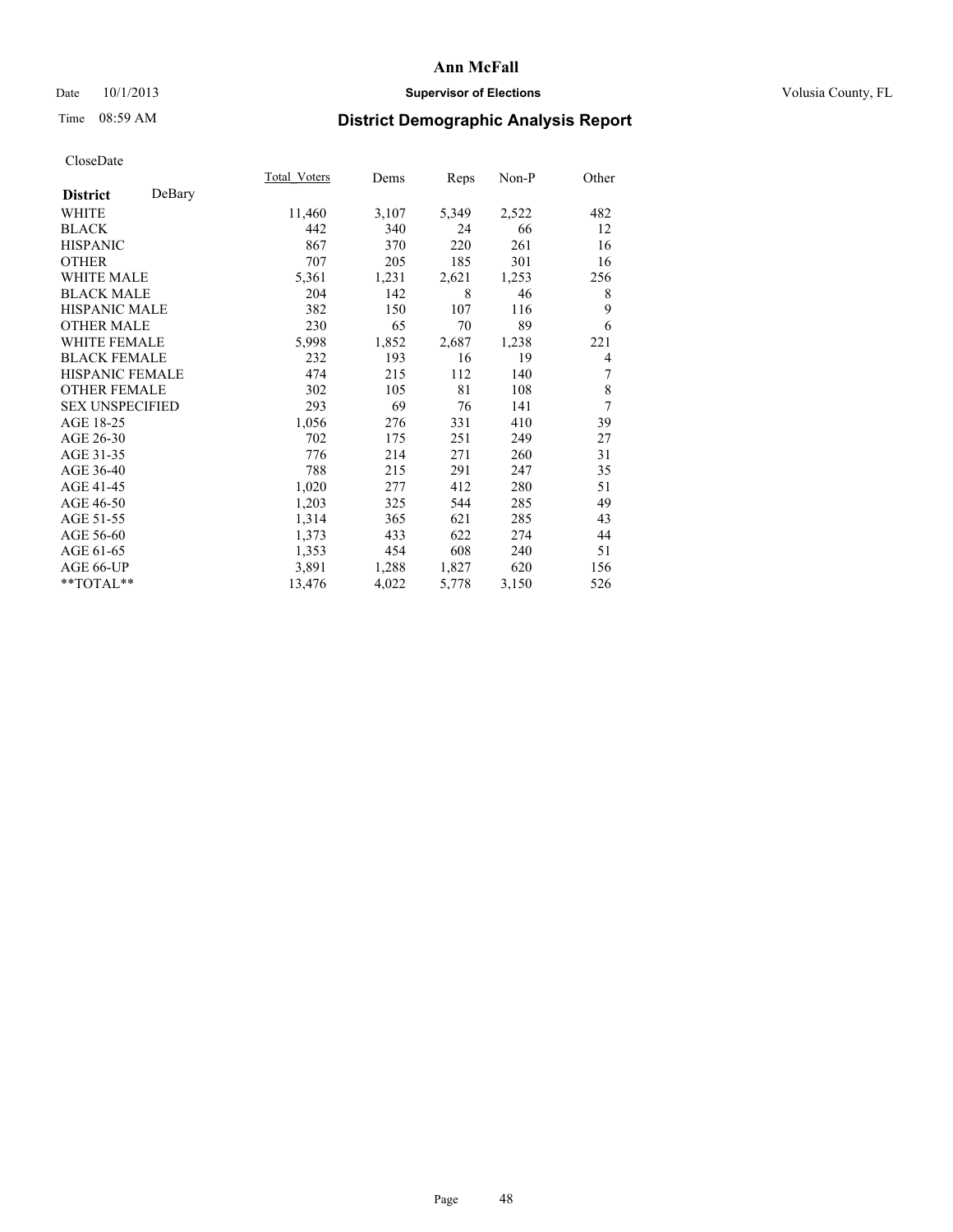### Date  $10/1/2013$  **Supervisor of Elections Supervisor of Elections** Volusia County, FL

# Time 08:59 AM **District Demographic Analysis Report**

|                        |        | Total Voters | Dems  | Reps  | Non-P | Other |
|------------------------|--------|--------------|-------|-------|-------|-------|
| <b>District</b>        | DeLand |              |       |       |       |       |
| WHITE                  |        | 11,876       | 3,856 | 4,878 | 2,606 | 536   |
| <b>BLACK</b>           |        | 2,399        | 1,962 | 81    | 320   | 36    |
| <b>HISPANIC</b>        |        | 1,049        | 461   | 175   | 380   | 33    |
| <b>OTHER</b>           |        | 850          | 295   | 165   | 362   | 28    |
| WHITE MALE             |        | 5,192        | 1,473 | 2,224 | 1,227 | 268   |
| <b>BLACK MALE</b>      |        | 909          | 706   | 37    | 142   | 24    |
| <b>HISPANIC MALE</b>   |        | 422          | 175   | 80    | 153   | 14    |
| <b>OTHER MALE</b>      |        | 281          | 104   | 59    | 107   | 11    |
| <b>WHITE FEMALE</b>    |        | 6,601        | 2,363 | 2,623 | 1,350 | 265   |
| <b>BLACK FEMALE</b>    |        | 1,458        | 1,235 | 41    | 171   | 11    |
| HISPANIC FEMALE        |        | 617          | 283   | 93    | 223   | 18    |
| <b>OTHER FEMALE</b>    |        | 342          | 136   | 64    | 129   | 13    |
| <b>SEX UNSPECIFIED</b> |        | 352          | 99    | 78    | 166   | 9     |
| AGE 18-25              |        | 2,014        | 775   | 435   | 738   | 66    |
| AGE 26-30              |        | 1,012        | 377   | 240   | 356   | 39    |
| AGE 31-35              |        | 1,019        | 389   | 275   | 309   | 46    |
| AGE 36-40              |        | 1,135        | 433   | 316   | 315   | 71    |
| AGE 41-45              |        | 1,178        | 459   | 375   | 308   | 36    |
| AGE 46-50              |        | 1,176        | 445   | 435   | 244   | 52    |
| AGE 51-55              |        | 1,309        | 563   | 450   | 255   | 41    |
| AGE 56-60              |        | 1,313        | 584   | 433   | 250   | 46    |
| AGE 61-65              |        | 1,400        | 628   | 472   | 241   | 59    |
| AGE 66-UP              |        | 4,618        | 1,921 | 1,868 | 652   | 177   |
| $*$ TOTAL $*$          |        | 16,174       | 6,574 | 5,299 | 3,668 | 633   |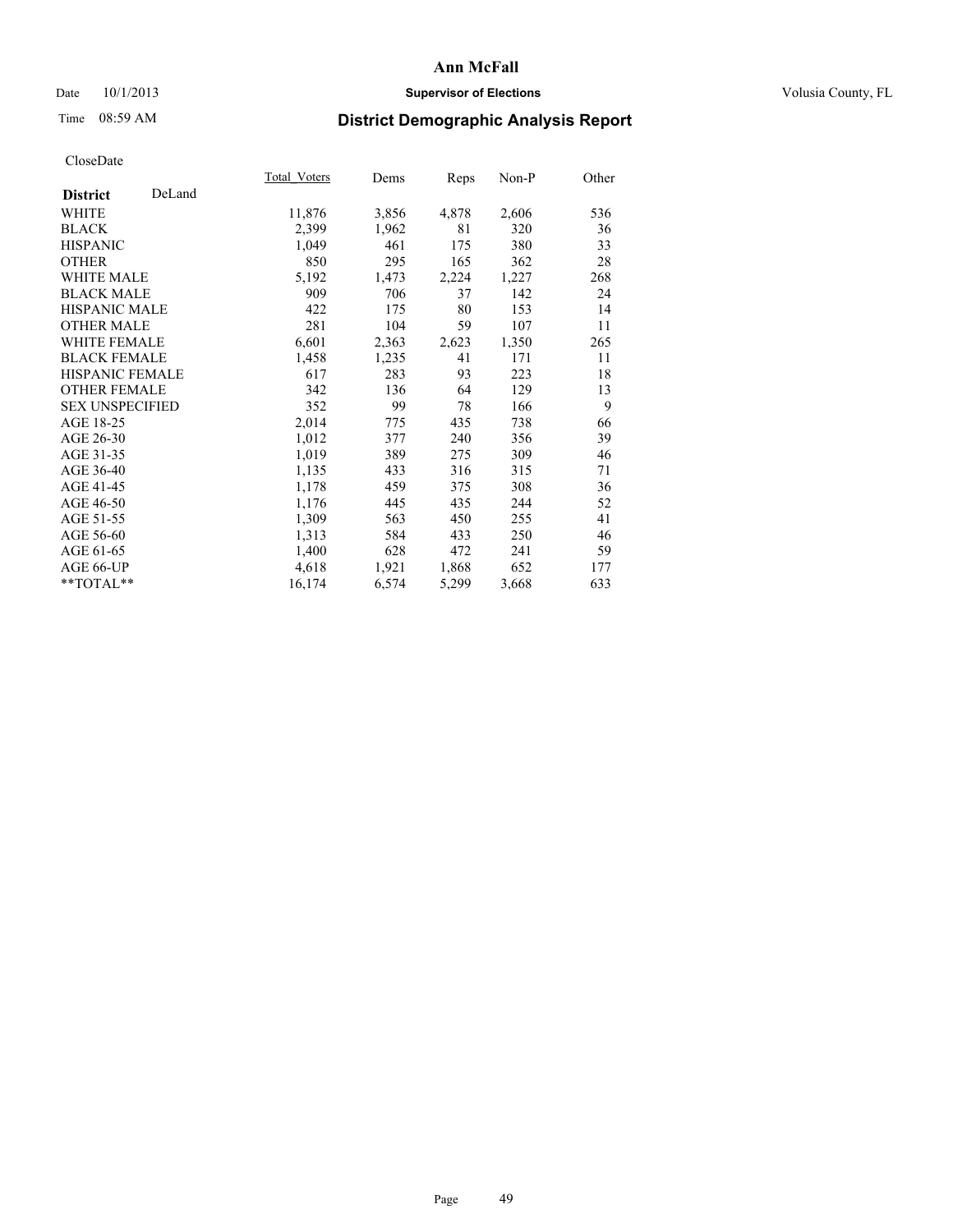### Date 10/1/2013 **Supervisor of Elections Supervisor of Elections** Volusia County, FL

# Time 08:59 AM **District Demographic Analysis Report**

|                                   | Total Voters | Dems  | <b>Reps</b> | Non-P | Other          |
|-----------------------------------|--------------|-------|-------------|-------|----------------|
| Deltona Zone 1<br><b>District</b> |              |       |             |       |                |
| WHITE                             | 4,737        | 1,538 | 1,700       | 1,271 | 228            |
| <b>BLACK</b>                      | 931          | 715   | 40          | 158   | 18             |
| <b>HISPANIC</b>                   | 2,000        | 1,030 | 264         | 679   | 27             |
| <b>OTHER</b>                      | 507          | 169   | 85          | 241   | 12             |
| <b>WHITE MALE</b>                 | 2,226        | 634   | 832         | 634   | 126            |
| <b>BLACK MALE</b>                 | 407          | 290   | 23          | 81    | 13             |
| <b>HISPANIC MALE</b>              | 921          | 466   | 125         | 317   | 13             |
| <b>OTHER MALE</b>                 | 167          | 57    | 35          | 69    | 6              |
| <b>WHITE FEMALE</b>               | 2,472        | 894   | 856         | 621   | 101            |
| <b>BLACK FEMALE</b>               | 516          | 421   | 17          | 73    | 5              |
| HISPANIC FEMALE                   | 1,054        | 551   | 137         | 352   | 14             |
| <b>OTHER FEMALE</b>               | 209          | 83    | 35          | 86    | 5              |
| <b>SEX UNSPECIFIED</b>            | 203          | 56    | 29          | 116   | $\overline{2}$ |
| AGE 18-25                         | 1,127        | 426   | 188         | 467   | 46             |
| AGE 26-30                         | 695          | 240   | 154         | 278   | 23             |
| AGE 31-35                         | 775          | 330   | 157         | 262   | 26             |
| AGE 36-40                         | 726          | 281   | 164         | 256   | 25             |
| AGE 41-45                         | 748          | 279   | 220         | 219   | 30             |
| AGE 46-50                         | 821          | 327   | 252         | 217   | 25             |
| AGE 51-55                         | 805          | 333   | 259         | 188   | 25             |
| AGE 56-60                         | 696          | 297   | 216         | 152   | 31             |
| AGE 61-65                         | 594          | 292   | 153         | 128   | 21             |
| AGE 66-UP                         | 1,188        | 647   | 326         | 182   | 33             |
| **TOTAL**                         | 8,175        | 3,452 | 2,089       | 2,349 | 285            |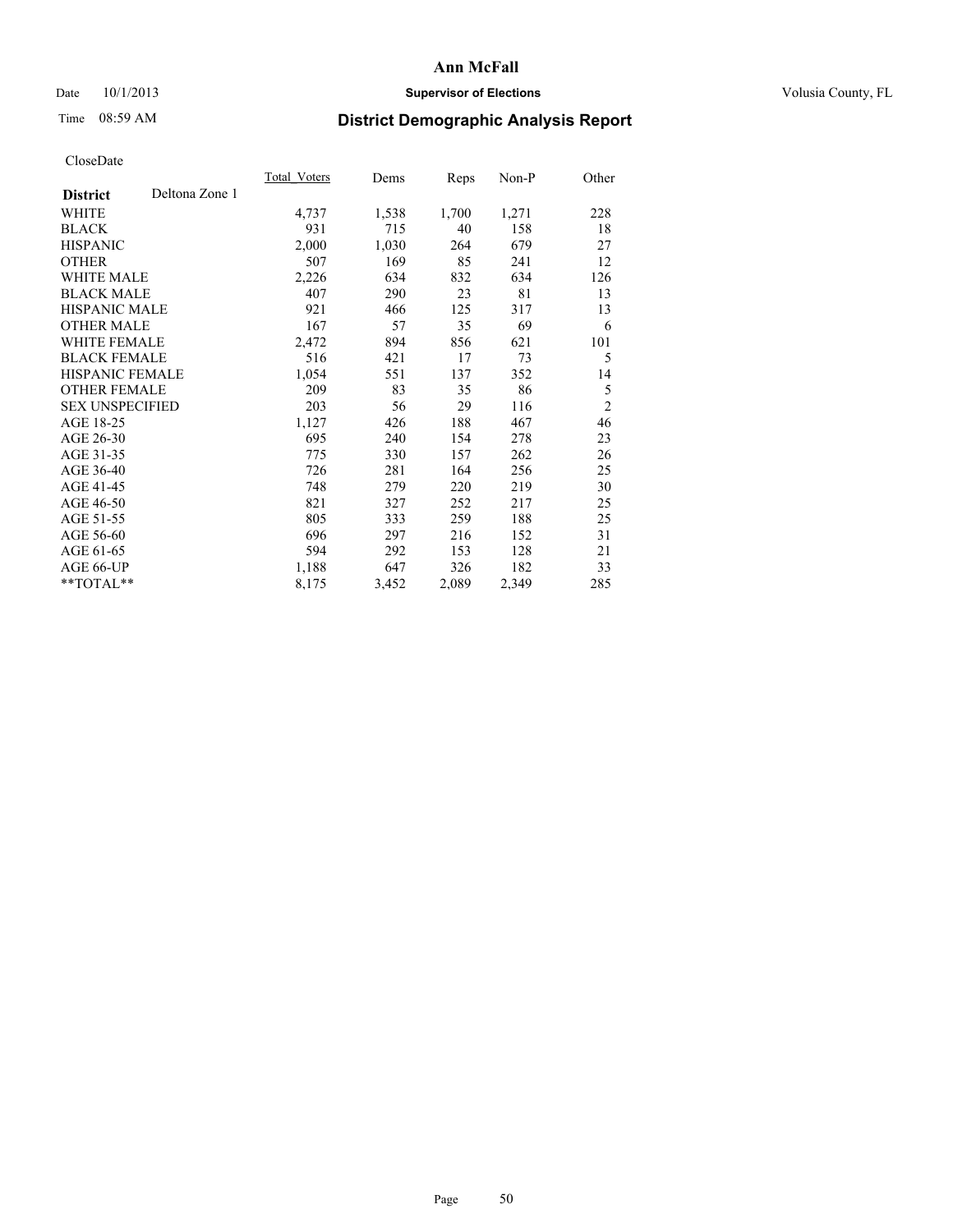### Date 10/1/2013 **Supervisor of Elections Supervisor of Elections** Volusia County, FL

# Time 08:59 AM **District Demographic Analysis Report**

|                                   | Total Voters | Dems  | <b>Reps</b> | Non-P | Other          |
|-----------------------------------|--------------|-------|-------------|-------|----------------|
| Deltona Zone 2<br><b>District</b> |              |       |             |       |                |
| WHITE                             | 5,956        | 1,823 | 2,392       | 1,477 | 264            |
| <b>BLACK</b>                      | 767          | 594   | 37          | 118   | 18             |
| <b>HISPANIC</b>                   | 2,105        | 1,036 | 362         | 677   | 30             |
| <b>OTHER</b>                      | 516          | 189   | 88          | 224   | 15             |
| <b>WHITE MALE</b>                 | 2,723        | 737   | 1,137       | 713   | 136            |
| <b>BLACK MALE</b>                 | 343          | 242   | 28          | 63    | 10             |
| <b>HISPANIC MALE</b>              | 998          | 480   | 178         | 323   | 17             |
| <b>OTHER MALE</b>                 | 185          | 75    | 28          | 74    | 8              |
| <b>WHITE FEMALE</b>               | 3,189        | 1,074 | 1,244       | 743   | 128            |
| <b>BLACK FEMALE</b>               | 410          | 342   | 9           | 51    | 8              |
| <b>HISPANIC FEMALE</b>            | 1,085        | 548   | 179         | 347   | 11             |
| <b>OTHER FEMALE</b>               | 213          | 93    | 40          | 73    | 7              |
| <b>SEX UNSPECIFIED</b>            | 198          | 51    | 36          | 109   | $\overline{2}$ |
| AGE 18-25                         | 1,011        | 339   | 217         | 405   | 50             |
| AGE 26-30                         | 679          | 242   | 161         | 249   | 27             |
| AGE 31-35                         | 675          | 233   | 165         | 252   | 25             |
| AGE 36-40                         | 725          | 261   | 190         | 233   | 41             |
| AGE 41-45                         | 775          | 283   | 231         | 237   | 24             |
| AGE 46-50                         | 914          | 312   | 298         | 275   | 29             |
| AGE 51-55                         | 900          | 359   | 323         | 195   | 23             |
| AGE 56-60                         | 863          | 346   | 307         | 186   | 24             |
| AGE 61-65                         | 772          | 329   | 259         | 158   | 26             |
| AGE 66-UP                         | 2,030        | 938   | 728         | 306   | 58             |
| **TOTAL**                         | 9,344        | 3,642 | 2,879       | 2,496 | 327            |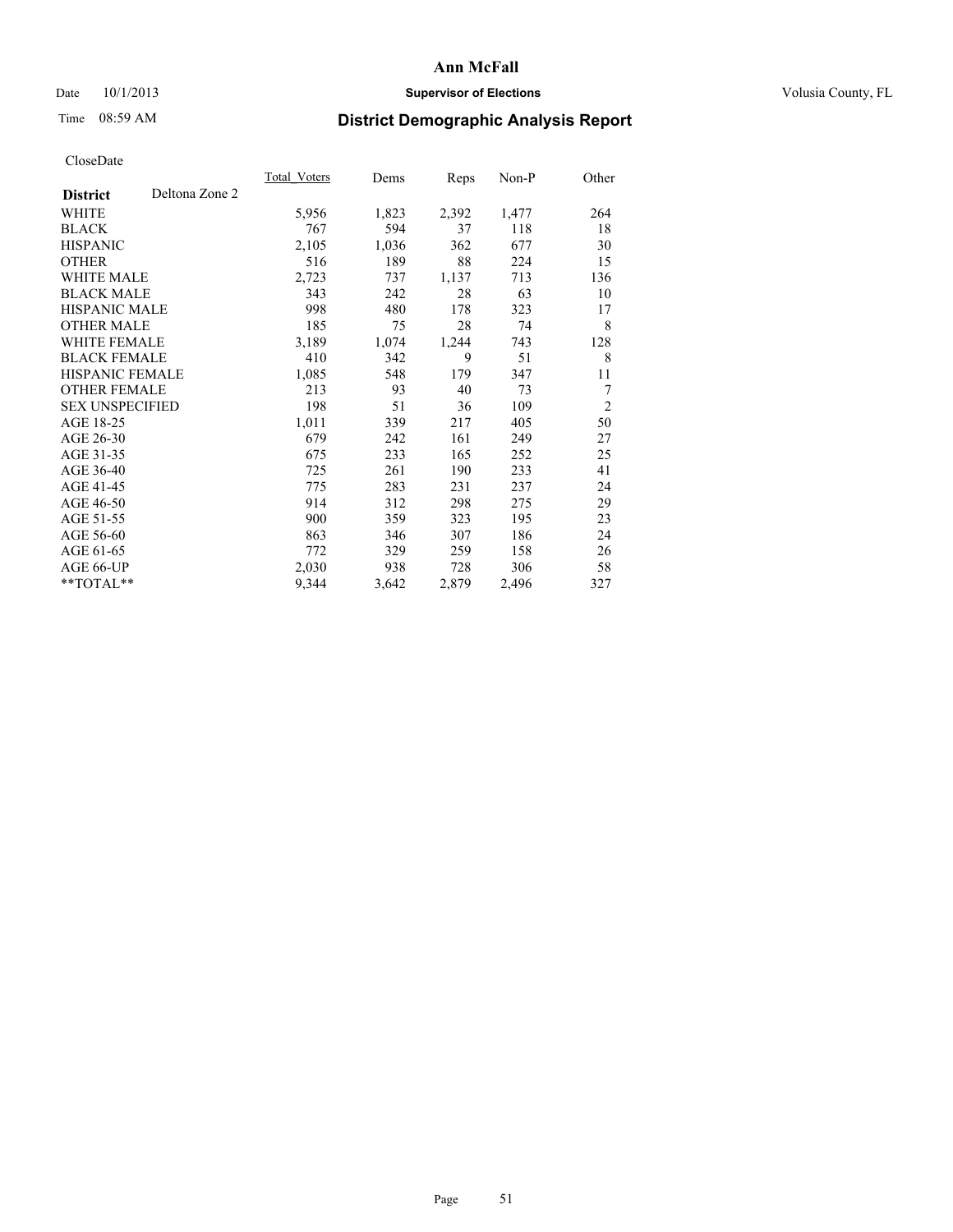### Date 10/1/2013 **Supervisor of Elections Supervisor of Elections** Volusia County, FL

# Time 08:59 AM **District Demographic Analysis Report**

|                                   | Total Voters | Dems  | <b>Reps</b> | Non-P | Other          |
|-----------------------------------|--------------|-------|-------------|-------|----------------|
| Deltona Zone 3<br><b>District</b> |              |       |             |       |                |
| WHITE                             | 5,021        | 1,586 | 1,881       | 1,334 | 220            |
| <b>BLACK</b>                      | 694          | 540   | 23          | 120   | 11             |
| <b>HISPANIC</b>                   | 2,308        | 1,155 | 355         | 745   | 53             |
| <b>OTHER</b>                      | 509          | 194   | 81          | 230   | 4              |
| <b>WHITE MALE</b>                 | 2,295        | 645   | 903         | 627   | 120            |
| <b>BLACK MALE</b>                 | 306          | 222   | 14          | 62    | 8              |
| <b>HISPANIC MALE</b>              | 1,072        | 523   | 182         | 341   | 26             |
| <b>OTHER MALE</b>                 | 179          | 68    | 28          | 81    | $\overline{2}$ |
| <b>WHITE FEMALE</b>               | 2,679        | 924   | 967         | 691   | 97             |
| <b>BLACK FEMALE</b>               | 380          | 313   | 9           | 55    | 3              |
| <b>HISPANIC FEMALE</b>            | 1,203        | 614   | 172         | 390   | 27             |
| <b>OTHER FEMALE</b>               | 222          | 104   | 37          | 80    | 1              |
| <b>SEX UNSPECIFIED</b>            | 196          | 62    | 28          | 102   | $\overline{4}$ |
| AGE 18-25                         | 948          | 371   | 140         | 397   | 40             |
| AGE 26-30                         | 632          | 231   | 129         | 257   | 15             |
| AGE 31-35                         | 668          | 230   | 144         | 256   | 38             |
| AGE 36-40                         | 675          | 245   | 171         | 239   | 20             |
| AGE 41-45                         | 725          | 268   | 238         | 194   | 25             |
| AGE 46-50                         | 773          | 318   | 213         | 215   | 27             |
| AGE 51-55                         | 821          | 331   | 256         | 211   | 23             |
| AGE 56-60                         | 737          | 311   | 215         | 184   | 27             |
| AGE 61-65                         | 663          | 289   | 204         | 147   | 23             |
| AGE 66-UP                         | 1,890        | 881   | 630         | 329   | 50             |
| **TOTAL**                         | 8,532        | 3,475 | 2,340       | 2,429 | 288            |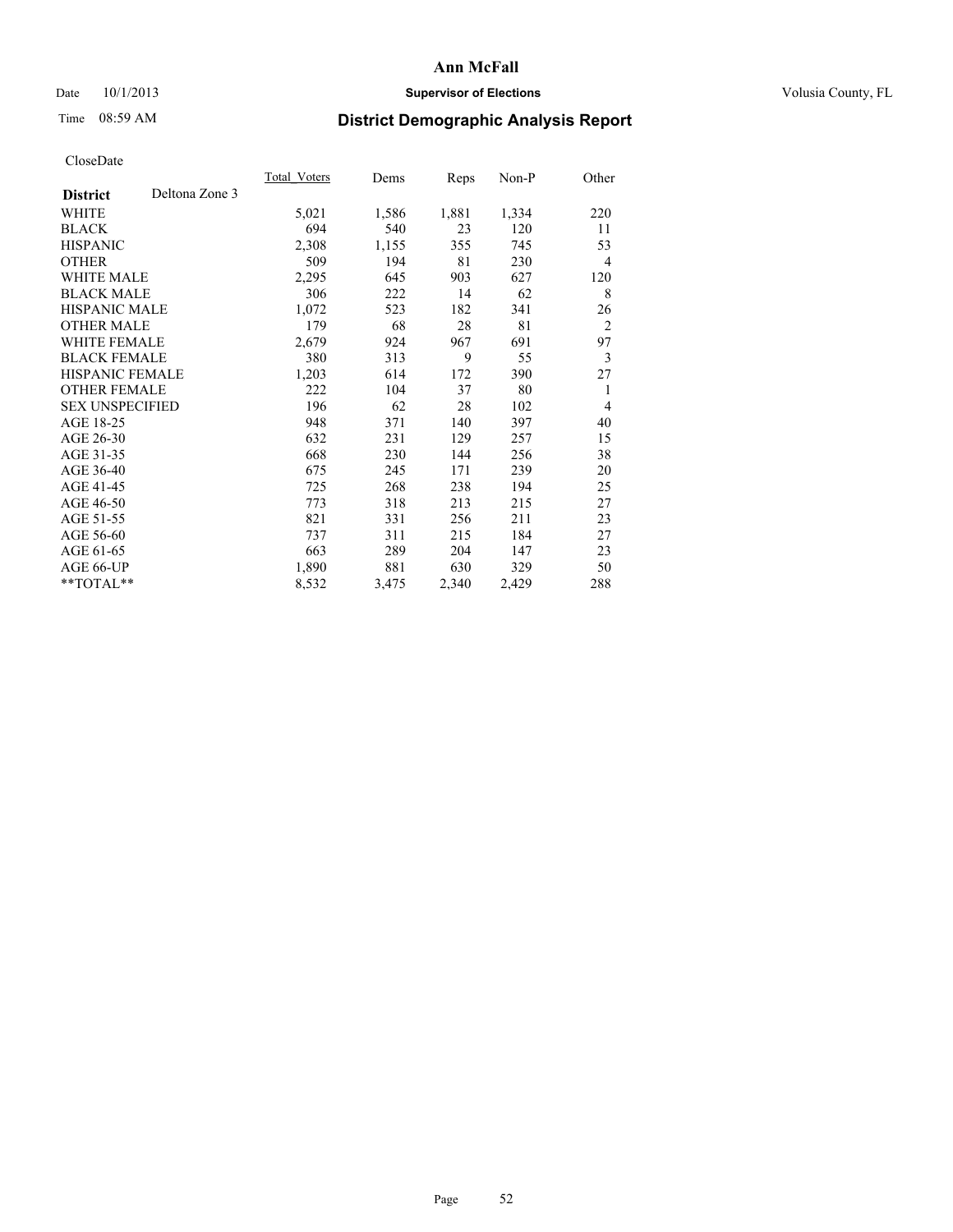### Date  $10/1/2013$  **Supervisor of Elections Supervisor of Elections** Volusia County, FL

# Time 08:59 AM **District Demographic Analysis Report**

|                        |                | Total Voters | Dems  | <b>Reps</b> | Non-P | Other          |
|------------------------|----------------|--------------|-------|-------------|-------|----------------|
| <b>District</b>        | Deltona Zone 4 |              |       |             |       |                |
| WHITE                  |                | 5,181        | 1,753 | 1,960       | 1,217 | 251            |
| <b>BLACK</b>           |                | 732          | 565   | 25          | 128   | 14             |
| <b>HISPANIC</b>        |                | 2,416        | 1,256 | 323         | 788   | 49             |
| <b>OTHER</b>           |                | 530          | 187   | 94          | 238   | 11             |
| WHITE MALE             |                | 2,374        | 721   | 934         | 580   | 139            |
| <b>BLACK MALE</b>      |                | 298          | 219   | 16          | 56    | 7              |
| <b>HISPANIC MALE</b>   |                | 1,117        | 536   | 169         | 381   | 31             |
| <b>OTHER MALE</b>      |                | 163          | 60    | 36          | 65    | $\overline{c}$ |
| <b>WHITE FEMALE</b>    |                | 2,760        | 1,014 | 1,009       | 626   | 111            |
| <b>BLACK FEMALE</b>    |                | 420          | 335   | 9           | 69    | 7              |
| <b>HISPANIC FEMALE</b> |                | 1,284        | 711   | 154         | 401   | 18             |
| <b>OTHER FEMALE</b>    |                | 214          | 97    | 36          | 75    | 6              |
| <b>SEX UNSPECIFIED</b> |                | 229          | 68    | 39          | 118   | $\overline{4}$ |
| AGE 18-25              |                | 1,027        | 374   | 180         | 442   | 31             |
| AGE 26-30              |                | 629          | 224   | 104         | 271   | 30             |
| AGE 31-35              |                | 650          | 269   | 144         | 203   | 34             |
| AGE 36-40              |                | 736          | 286   | 191         | 227   | 32             |
| AGE 41-45              |                | 696          | 283   | 185         | 201   | 27             |
| AGE 46-50              |                | 810          | 323   | 243         | 224   | 20             |
| AGE 51-55              |                | 840          | 375   | 256         | 180   | 29             |
| AGE 56-60              |                | 799          | 340   | 236         | 192   | 31             |
| AGE 61-65              |                | 718          | 317   | 248         | 131   | 22             |
| AGE 66-UP              |                | 1,954        | 970   | 615         | 300   | 69             |
| **TOTAL**              |                | 8,859        | 3,761 | 2,402       | 2,371 | 325            |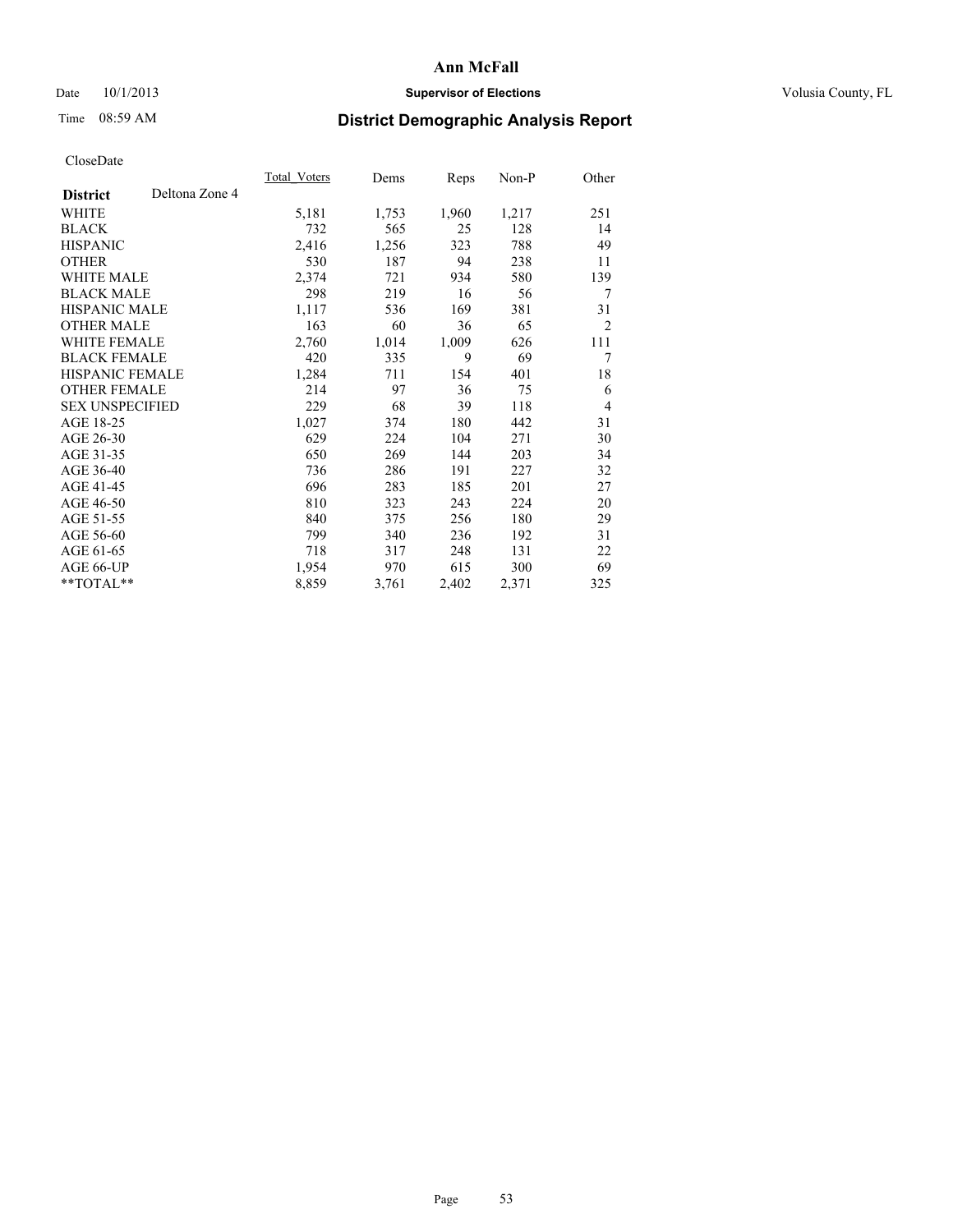### Date 10/1/2013 **Supervisor of Elections Supervisor of Elections** Volusia County, FL

# Time 08:59 AM **District Demographic Analysis Report**

|                        |                | Total Voters | Dems  | <b>Reps</b> | Non-P | Other          |
|------------------------|----------------|--------------|-------|-------------|-------|----------------|
| <b>District</b>        | Deltona Zone 5 |              |       |             |       |                |
| WHITE                  |                | 5,257        | 1,679 | 1,990       | 1,341 | 247            |
| <b>BLACK</b>           |                | 920          | 721   | 46          | 141   | 12             |
| <b>HISPANIC</b>        |                | 2,167        | 1,079 | 328         | 725   | 35             |
| <b>OTHER</b>           |                | 506          | 173   | 89          | 233   | 11             |
| WHITE MALE             |                | 2,466        | 695   | 1,001       | 630   | 140            |
| <b>BLACK MALE</b>      |                | 389          | 288   | 24          | 70    | 7              |
| <b>HISPANIC MALE</b>   |                | 1,025        | 502   | 161         | 339   | 23             |
| <b>OTHER MALE</b>      |                | 170          | 70    | 38          | 56    | 6              |
| <b>WHITE FEMALE</b>    |                | 2,753        | 975   | 973         | 699   | 106            |
| <b>BLACK FEMALE</b>    |                | 523          | 426   | 22          | 70    | 5              |
| <b>HISPANIC FEMALE</b> |                | 1,126        | 568   | 166         | 380   | 12             |
| <b>OTHER FEMALE</b>    |                | 204          | 82    | 32          | 86    | $\overline{4}$ |
| <b>SEX UNSPECIFIED</b> |                | 194          | 46    | 36          | 110   | $\overline{2}$ |
| AGE 18-25              |                | 1,115        | 377   | 241         | 456   | 41             |
| AGE 26-30              |                | 658          | 236   | 131         | 265   | 26             |
| AGE 31-35              |                | 705          | 280   | 126         | 265   | 34             |
| AGE 36-40              |                | 740          | 305   | 176         | 229   | 30             |
| AGE 41-45              |                | 722          | 292   | 204         | 207   | 19             |
| AGE 46-50              |                | 858          | 354   | 273         | 201   | 30             |
| AGE 51-55              |                | 906          | 338   | 317         | 231   | 20             |
| AGE 56-60              |                | 810          | 339   | 271         | 179   | 21             |
| AGE 61-65              |                | 655          | 287   | 192         | 145   | 31             |
| AGE 66-UP              |                | 1,681        | 844   | 522         | 262   | 53             |
| $*$ TOTAL $*$          |                | 8,850        | 3,652 | 2,453       | 2,440 | 305            |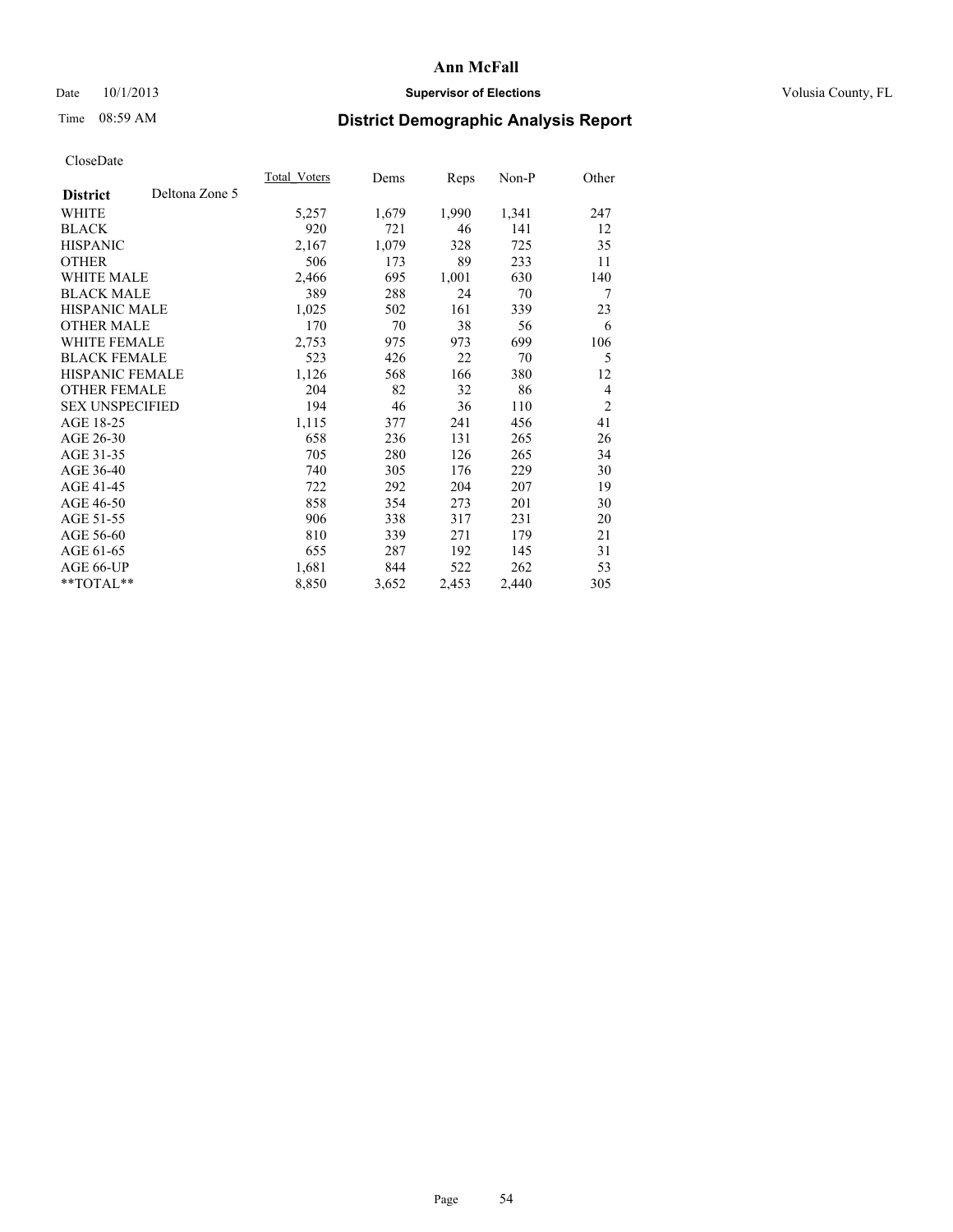### Date 10/1/2013 **Supervisor of Elections Supervisor of Elections** Volusia County, FL

# Time 08:59 AM **District Demographic Analysis Report**

|                        |                | Total Voters | Dems  | <b>Reps</b> | Non-P | Other          |
|------------------------|----------------|--------------|-------|-------------|-------|----------------|
| <b>District</b>        | Deltona Zone 6 |              |       |             |       |                |
| WHITE                  |                | 5,689        | 1,673 | 2,326       | 1,432 | 258            |
| <b>BLACK</b>           |                | 820          | 621   | 42          | 138   | 19             |
| <b>HISPANIC</b>        |                | 1,827        | 886   | 249         | 649   | 43             |
| <b>OTHER</b>           |                | 470          | 140   | 104         | 215   | 11             |
| <b>WHITE MALE</b>      |                | 2,665        | 678   | 1,149       | 707   | 131            |
| <b>BLACK MALE</b>      |                | 374          | 279   | 22          | 61    | 12             |
| <b>HISPANIC MALE</b>   |                | 856          | 394   | 127         | 312   | 23             |
| <b>OTHER MALE</b>      |                | 189          | 60    | 43          | 80    | 6              |
| <b>WHITE FEMALE</b>    |                | 2,976        | 985   | 1,154       | 712   | 125            |
| <b>BLACK FEMALE</b>    |                | 435          | 333   | 20          | 75    | 7              |
| HISPANIC FEMALE        |                | 940          | 481   | 119         | 321   | 19             |
| <b>OTHER FEMALE</b>    |                | 171          | 60    | 39          | 68    | $\overline{4}$ |
| <b>SEX UNSPECIFIED</b> |                | 200          | 50    | 48          | 98    | $\overline{4}$ |
| AGE 18-25              |                | 1,139        | 367   | 252         | 482   | 38             |
| AGE 26-30              |                | 672          | 213   | 156         | 278   | 25             |
| AGE 31-35              |                | 668          | 228   | 178         | 234   | 28             |
| AGE 36-40              |                | 716          | 242   | 204         | 233   | 37             |
| AGE 41-45              |                | 800          | 268   | 280         | 215   | 37             |
| AGE 46-50              |                | 898          | 344   | 301         | 212   | 41             |
| AGE 51-55              |                | 992          | 359   | 366         | 228   | 39             |
| AGE 56-60              |                | 799          | 338   | 279         | 158   | 24             |
| AGE 61-65              |                | 714          | 321   | 244         | 136   | 13             |
| AGE 66-UP              |                | 1,408        | 640   | 461         | 258   | 49             |
| **TOTAL**              |                | 8,806        | 3,320 | 2,721       | 2,434 | 331            |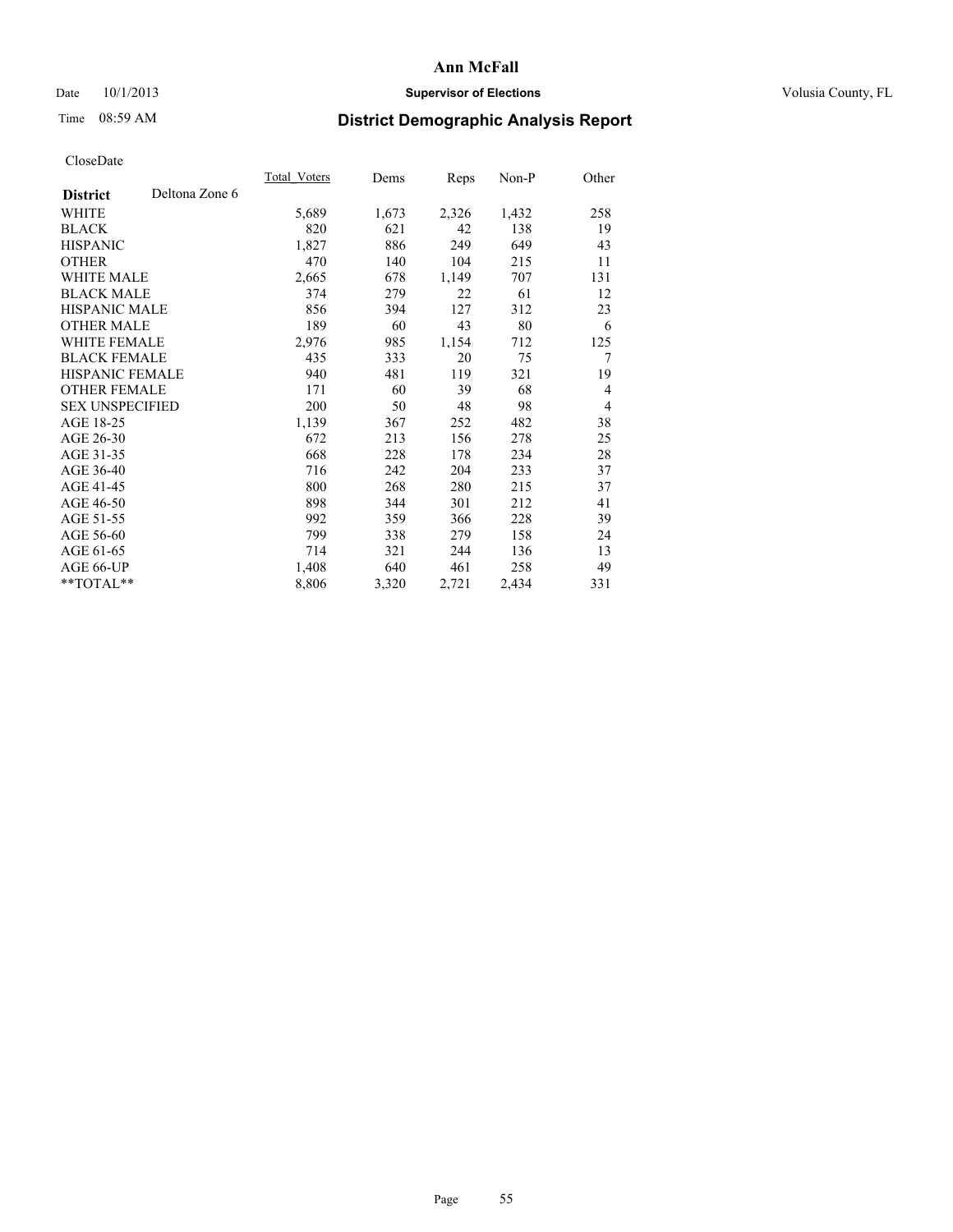### Date 10/1/2013 **Supervisor of Elections Supervisor of Elections** Volusia County, FL

## Time 08:59 AM **District Demographic Analysis Report**

|                        |                  | <b>Total Voters</b> | Dems  | Reps         | Non-P | Other          |
|------------------------|------------------|---------------------|-------|--------------|-------|----------------|
| <b>District</b>        | Edgewater Zone 1 |                     |       |              |       |                |
| WHITE                  |                  | 3,148               | 1,174 | 1,052        | 830   | 92             |
| <b>BLACK</b>           |                  | 71                  | 46    | 4            | 19    | $\overline{2}$ |
| <b>HISPANIC</b>        |                  | 48                  | 22    | 12           | 12    | $\overline{c}$ |
| <b>OTHER</b>           |                  | 107                 | 39    | 22           | 45    | 1              |
| WHITE MALE             |                  | 1,396               | 448   | 506          | 391   | 51             |
| <b>BLACK MALE</b>      |                  | 39                  | 22    | 4            | 11    | 2              |
| <b>HISPANIC MALE</b>   |                  | 20                  | 10    | 4            | 5     | 1              |
| <b>OTHER MALE</b>      |                  | 28                  | 13    | 9            | 6     | $\overline{0}$ |
| WHITE FEMALE           |                  | 1,723               | 714   | 533          | 435   | 41             |
| <b>BLACK FEMALE</b>    |                  | 31                  | 23    | $\mathbf{0}$ | 8     | $\overline{0}$ |
| <b>HISPANIC FEMALE</b> |                  | 28                  | 12    | 8            | 7     | 1              |
| <b>OTHER FEMALE</b>    |                  | 48                  | 20    | 9            | 18    | 1              |
| <b>SEX UNSPECIFIED</b> |                  | 61                  | 19    | 17           | 25    | $\theta$       |
| AGE 18-25              |                  | 298                 | 89    | 58           | 138   | 13             |
| AGE 26-30              |                  | 195                 | 63    | 49           | 80    | 3              |
| AGE 31-35              |                  | 223                 | 81    | 53           | 80    | 9              |
| AGE 36-40              |                  | 171                 | 53    | 49           | 63    | 6              |
| AGE 41-45              |                  | 210                 | 70    | 67           | 66    | 7              |
| AGE 46-50              |                  | 251                 | 90    | 88           | 69    | 4              |
| AGE 51-55              |                  | 352                 | 123   | 122          | 95    | 12             |
| AGE 56-60              |                  | 376                 | 138   | 130          | 97    | 11             |
| AGE 61-65              |                  | 339                 | 147   | 107          | 76    | 9              |
| AGE 66-UP              |                  | 959                 | 427   | 367          | 142   | 23             |
| **TOTAL**              |                  | 3,374               | 1,281 | 1,090        | 906   | 97             |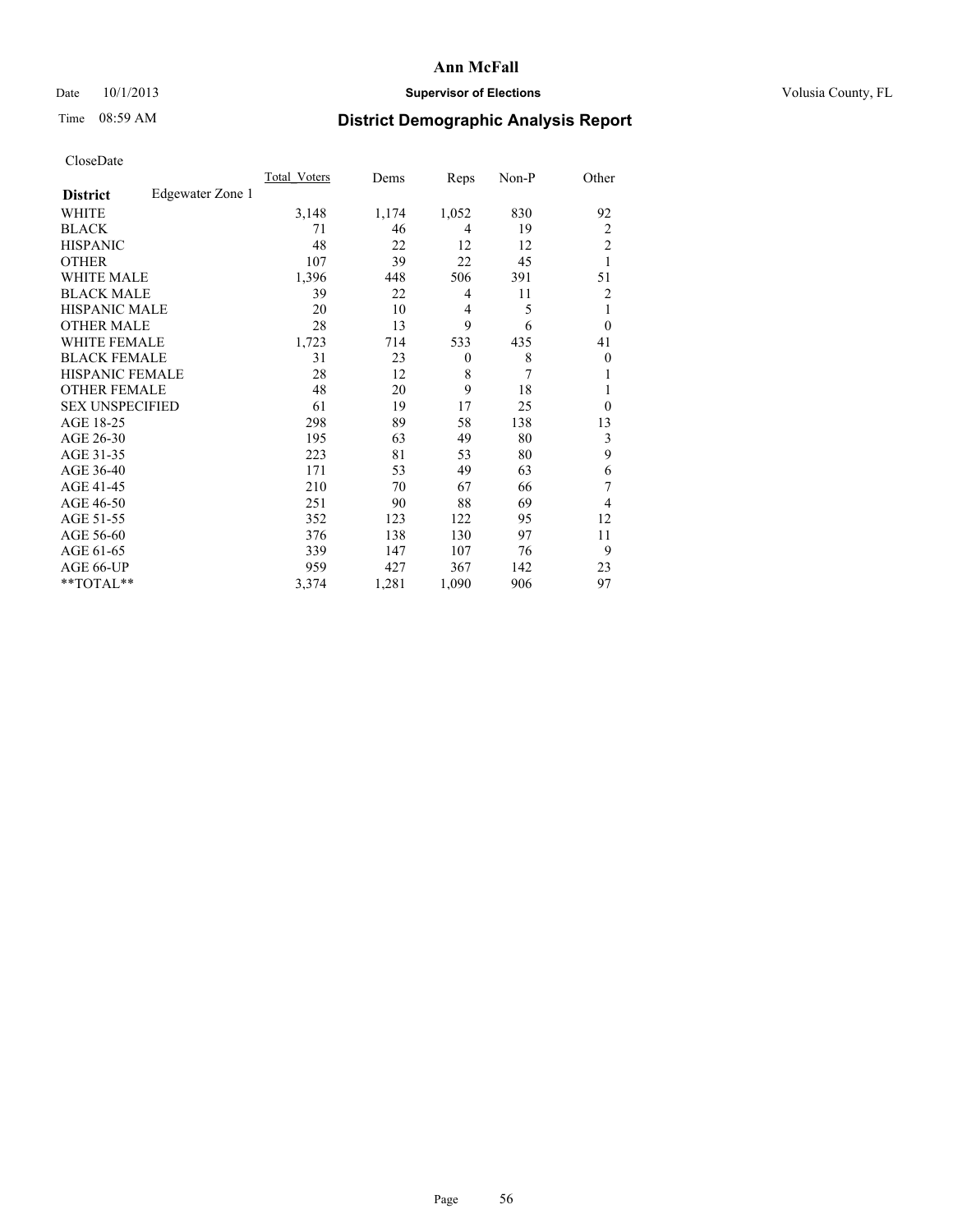### Date 10/1/2013 **Supervisor of Elections Supervisor of Elections** Volusia County, FL

## Time 08:59 AM **District Demographic Analysis Report**

| Cioscivate             |                  |                     |       |                |       |                |
|------------------------|------------------|---------------------|-------|----------------|-------|----------------|
|                        |                  | <b>Total Voters</b> | Dems  | Reps           | Non-P | Other          |
| <b>District</b>        | Edgewater Zone 2 |                     |       |                |       |                |
| <b>WHITE</b>           |                  | 3,363               | 1,186 | 1,152          | 952   | 73             |
| <b>BLACK</b>           |                  | 55                  | 40    | 4              | 11    | $\overline{0}$ |
| <b>HISPANIC</b>        |                  | 48                  | 18    | 8              | 21    |                |
| <b>OTHER</b>           |                  | 108                 | 28    | 27             | 52    |                |
| WHITE MALE             |                  | 1,535               | 489   | 589            | 415   | 42             |
| <b>BLACK MALE</b>      |                  | 21                  | 15    | 1              | 5     | $\theta$       |
| <b>HISPANIC MALE</b>   |                  | 25                  | 11    | 4              | 9     |                |
| <b>OTHER MALE</b>      |                  | 35                  | 10    | 9              | 15    |                |
| WHITE FEMALE           |                  | 1,809               | 692   | 557            | 529   | 31             |
| <b>BLACK FEMALE</b>    |                  | 34                  | 25    | 3              | 6     | $\Omega$       |
| <b>HISPANIC FEMALE</b> |                  | 21                  | 7     | $\overline{4}$ | 10    | $\Omega$       |
| <b>OTHER FEMALE</b>    |                  | 46                  | 15    | 16             | 15    | $\overline{0}$ |
| <b>SEX UNSPECIFIED</b> |                  | 48                  | 8     | 8              | 32    | $\Omega$       |
| AGE 18-25              |                  | 312                 | 93    | 83             | 128   | 8              |
| AGE 26-30              |                  | 214                 | 64    | 53             | 91    | 6              |
| AGE 31-35              |                  | 226                 | 59    | 57             | 106   | $\overline{4}$ |
| AGE 36-40              |                  | 236                 | 78    | 60             | 93    | 5              |
| AGE 41-45              |                  | 288                 | 88    | 88             | 105   | 7              |
| AGE 46-50              |                  | 268                 | 92    | 95             | 76    | 5              |
| AGE 51-55              |                  | 354                 | 113   | 135            | 94    | 12             |
| AGE 56-60              |                  | 345                 | 126   | 135            | 78    | 6              |
| AGE 61-65              |                  | 365                 | 141   | 138            | 80    | 6              |
| AGE 66-UP              |                  | 966                 | 418   | 347            | 185   | 16             |
| **TOTAL**              |                  | 3,574               | 1,272 | 1,191          | 1,036 | 75             |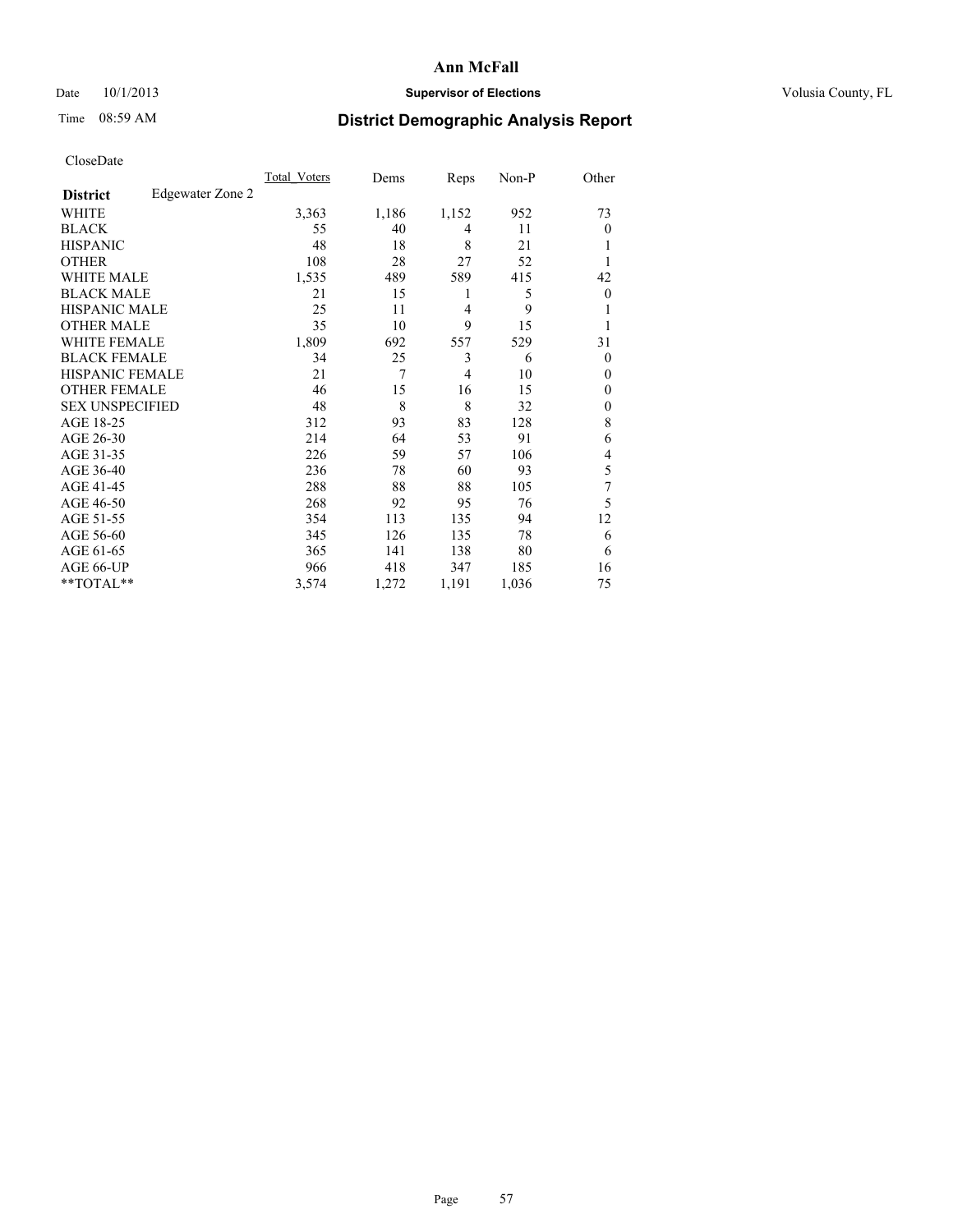### Date 10/1/2013 **Supervisor of Elections Supervisor of Elections** Volusia County, FL

## Time 08:59 AM **District Demographic Analysis Report**

|                        |                  | <b>Total Voters</b> | Dems  | Reps         | Non-P | Other            |
|------------------------|------------------|---------------------|-------|--------------|-------|------------------|
| <b>District</b>        | Edgewater Zone 3 |                     |       |              |       |                  |
| WHITE                  |                  | 3,117               | 1,137 | 1,047        | 841   | 92               |
| <b>BLACK</b>           |                  | 88                  | 70    | 2            | 16    | $\theta$         |
| <b>HISPANIC</b>        |                  | 45                  | 14    | 10           | 20    | 1                |
| <b>OTHER</b>           |                  | 131                 | 42    | 21           | 65    | 3                |
| WHITE MALE             |                  | 1,397               | 433   | 495          | 412   | 57               |
| <b>BLACK MALE</b>      |                  | 38                  | 29    | 2            | 7     | $\boldsymbol{0}$ |
| <b>HISPANIC MALE</b>   |                  | 20                  | 6     | 4            | 9     | 1                |
| <b>OTHER MALE</b>      |                  | 42                  | 13    | 10           | 18    | 1                |
| <b>WHITE FEMALE</b>    |                  | 1,704               | 700   | 546          | 423   | 35               |
| <b>BLACK FEMALE</b>    |                  | 49                  | 41    | $\mathbf{0}$ | 8     | $\overline{0}$   |
| <b>HISPANIC FEMALE</b> |                  | 24                  | 7     | 6            | 11    | $\theta$         |
| <b>OTHER FEMALE</b>    |                  | 53                  | 18    | 10           | 23    | 2                |
| <b>SEX UNSPECIFIED</b> |                  | 54                  | 16    | 7            | 31    | $\mathbf{0}$     |
| AGE 18-25              |                  | 306                 | 94    | 67           | 139   | 6                |
| AGE 26-30              |                  | 216                 | 62    | 54           | 95    | 5                |
| AGE 31-35              |                  | 199                 | 52    | 58           | 83    | 6                |
| AGE 36-40              |                  | 231                 | 62    | 75           | 83    | 11               |
| AGE 41-45              |                  | 243                 | 92    | 74           | 69    | 8                |
| AGE 46-50              |                  | 261                 | 90    | 98           | 67    | 6                |
| AGE 51-55              |                  | 294                 | 120   | 90           | 81    | 3                |
| AGE 56-60              |                  | 338                 | 133   | 113          | 83    | 9                |
| AGE 61-65              |                  | 334                 | 137   | 120          | 64    | 13               |
| AGE 66-UP              |                  | 959                 | 421   | 331          | 178   | 29               |
| **TOTAL**              |                  | 3,381               | 1,263 | 1,080        | 942   | 96               |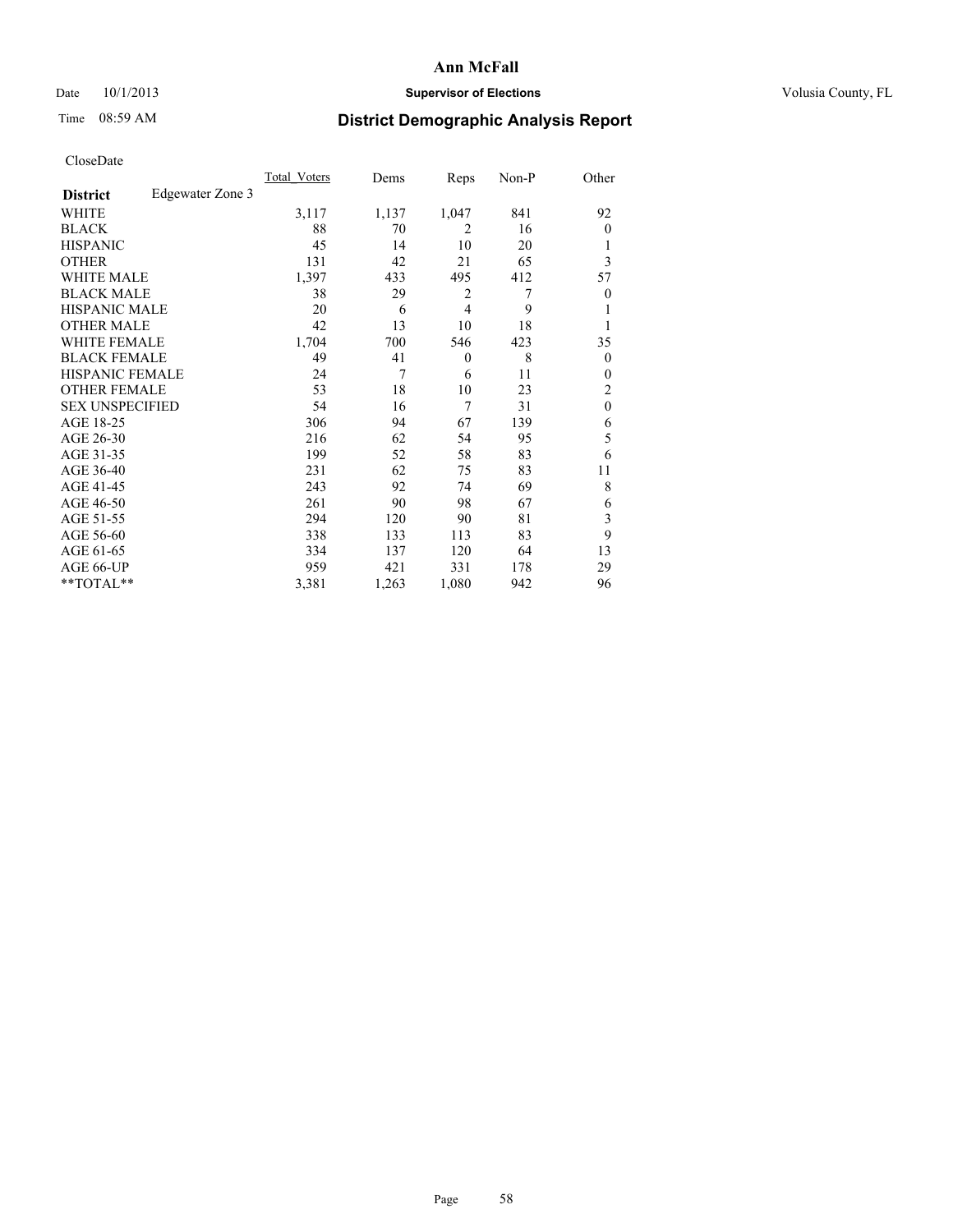### Date 10/1/2013 **Supervisor of Elections Supervisor of Elections** Volusia County, FL

## Time 08:59 AM **District Demographic Analysis Report**

|                        |                  | <b>Total Voters</b> | Dems  | Reps           | Non-P          | Other            |
|------------------------|------------------|---------------------|-------|----------------|----------------|------------------|
| <b>District</b>        | Edgewater Zone 4 |                     |       |                |                |                  |
| WHITE                  |                  | 3,233               | 1,120 | 1,127          | 878            | 108              |
| <b>BLACK</b>           |                  | 74                  | 61    | 4              | 9              | $\theta$         |
| <b>HISPANIC</b>        |                  | 48                  | 26    | 13             | 7              | 2                |
| <b>OTHER</b>           |                  | 91                  | 31    | 12             | 48             | $\theta$         |
| WHITE MALE             |                  | 1,479               | 458   | 566            | 411            | 44               |
| <b>BLACK MALE</b>      |                  | 32                  | 26    | 2              | 4              | $\boldsymbol{0}$ |
| <b>HISPANIC MALE</b>   |                  | 16                  | 8     | 4              | 3              | 1                |
| <b>OTHER MALE</b>      |                  | 32                  | 12    | $\tau$         | 13             | $\theta$         |
| <b>WHITE FEMALE</b>    |                  | 1,730               | 654   | 554            | 458            | 64               |
| <b>BLACK FEMALE</b>    |                  | 41                  | 34    | $\overline{2}$ | 5              | $\overline{0}$   |
| <b>HISPANIC FEMALE</b> |                  | 32                  | 18    | 9              | $\overline{4}$ | 1                |
| <b>OTHER FEMALE</b>    |                  | 30                  | 14    | 4              | 12             | $\theta$         |
| <b>SEX UNSPECIFIED</b> |                  | 54                  | 14    | 8              | 32             | $\mathbf{0}$     |
| AGE 18-25              |                  | 230                 | 62    | 62             | 105            |                  |
| AGE 26-30              |                  | 186                 | 58    | 43             | 76             | 9                |
| AGE 31-35              |                  | 209                 | 59    | 57             | 83             | 10               |
| AGE 36-40              |                  | 228                 | 80    | 61             | 79             | 8                |
| AGE 41-45              |                  | 236                 | 89    | 69             | 76             | $\overline{2}$   |
| AGE 46-50              |                  | 257                 | 100   | 85             | 66             | 6                |
| AGE 51-55              |                  | 309                 | 102   | 122            | 78             | 7                |
| AGE 56-60              |                  | 330                 | 124   | 112            | 85             | 9                |
| AGE 61-65              |                  | 309                 | 133   | 96             | 68             | 12               |
| AGE 66-UP              |                  | 1,152               | 431   | 449            | 226            | 46               |
| **TOTAL**              |                  | 3,446               | 1,238 | 1,156          | 942            | 110              |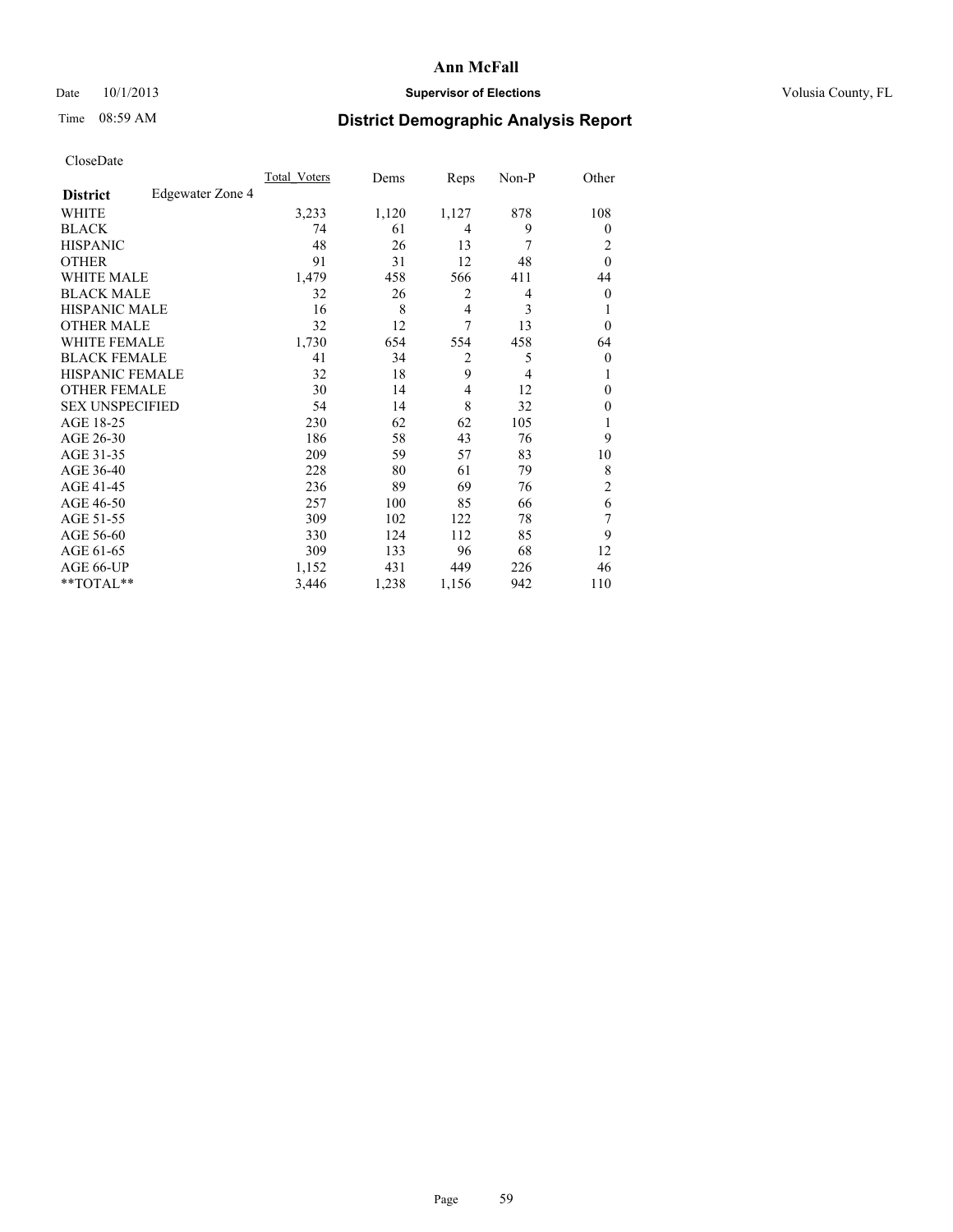### Date 10/1/2013 **Supervisor of Elections Supervisor of Elections** Volusia County, FL

## Time 08:59 AM **District Demographic Analysis Report**

|                        |                   | <b>Total Voters</b> | Dems | Reps           | Non-P | Other          |
|------------------------|-------------------|---------------------|------|----------------|-------|----------------|
| <b>District</b>        | Holly Hill Zone 1 |                     |      |                |       |                |
| WHITE                  |                   | 1,204               | 468  | 339            | 350   | 47             |
| <b>BLACK</b>           |                   | 125                 | 100  | 2              | 22    | 1              |
| <b>HISPANIC</b>        |                   | 50                  | 25   | 5              | 20    | $\Omega$       |
| <b>OTHER</b>           |                   | 76                  | 31   | 15             | 27    | 3              |
| WHITE MALE             |                   | 585                 | 206  | 183            | 176   | 20             |
| <b>BLACK MALE</b>      |                   | 50                  | 38   | 1              | 10    | 1              |
| <b>HISPANIC MALE</b>   |                   | 21                  | 7    | $\overline{2}$ | 12    | $\overline{0}$ |
| <b>OTHER MALE</b>      |                   | 24                  | 7    | 6              | 9     | $\overline{2}$ |
| WHITE FEMALE           |                   | 608                 | 259  | 153            | 169   | 27             |
| <b>BLACK FEMALE</b>    |                   | 74                  | 61   | 1              | 12    | $\overline{0}$ |
| <b>HISPANIC FEMALE</b> |                   | 29                  | 18   | 3              | 8     | $\Omega$       |
| <b>OTHER FEMALE</b>    |                   | 34                  | 18   | 9              | 7     | $\Omega$       |
| <b>SEX UNSPECIFIED</b> |                   | 30                  | 10   | 3              | 16    | 1              |
| AGE 18-25              |                   | 141                 | 54   | 24             | 63    | $\theta$       |
| AGE 26-30              |                   | 101                 | 46   | 17             | 35    | 3              |
| AGE 31-35              |                   | 82                  | 37   | 11             | 28    | 6              |
| AGE 36-40              |                   | 74                  | 30   | 20             | 23    | 1              |
| AGE 41-45              |                   | 102                 | 42   | 26             | 32    | $\overline{c}$ |
| AGE 46-50              |                   | 174                 | 65   | 44             | 59    | 6              |
| AGE 51-55              |                   | 173                 | 65   | 49             | 48    | 11             |
| AGE 56-60              |                   | 150                 | 61   | 29             | 53    | 7              |
| AGE 61-65              |                   | 149                 | 70   | 37             | 37    | 5              |
| AGE 66-UP              |                   | 309                 | 154  | 104            | 41    | 10             |
| **TOTAL**              |                   | 1,455               | 624  | 361            | 419   | 51             |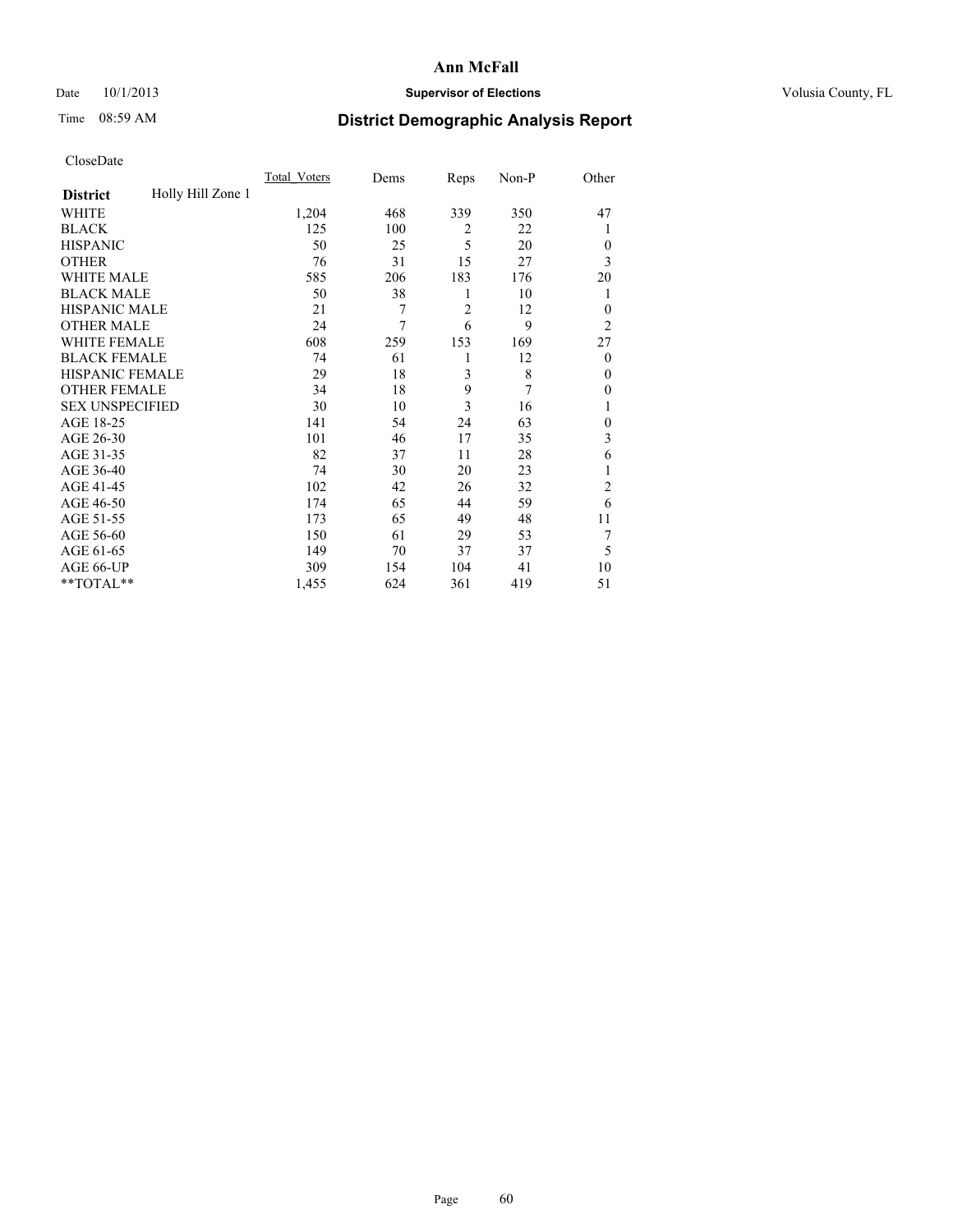### Date 10/1/2013 **Supervisor of Elections Supervisor of Elections** Volusia County, FL

## Time 08:59 AM **District Demographic Analysis Report**

| Cioscivate             |                   |              |      |                |       |                |
|------------------------|-------------------|--------------|------|----------------|-------|----------------|
|                        |                   | Total Voters | Dems | Reps           | Non-P | Other          |
| <b>District</b>        | Holly Hill Zone 2 |              |      |                |       |                |
| WHITE                  |                   | 1,350        | 596  | 362            | 343   | 49             |
| <b>BLACK</b>           |                   | 233          | 179  | 10             | 41    | 3              |
| <b>HISPANIC</b>        |                   | 48           | 25   | 9              | 13    | 1              |
| <b>OTHER</b>           |                   | 93           | 34   | 11             | 45    | 3              |
| WHITE MALE             |                   | 640          | 257  | 186            | 173   | 24             |
| <b>BLACK MALE</b>      |                   | 88           | 63   | 4              | 20    | 1              |
| <b>HISPANIC MALE</b>   |                   | 16           | 5    | 7              | 4     | $\theta$       |
| <b>OTHER MALE</b>      |                   | 32           | 10   | 5              | 14    | 3              |
| WHITE FEMALE           |                   | 700          | 337  | 173            | 167   | 23             |
| <b>BLACK FEMALE</b>    |                   | 144          | 115  | 6              | 21    | $\overline{2}$ |
| HISPANIC FEMALE        |                   | 32           | 20   | $\overline{2}$ | 9     | 1              |
| <b>OTHER FEMALE</b>    |                   | 36           | 15   | 6              | 15    | $\mathbf{0}$   |
| <b>SEX UNSPECIFIED</b> |                   | 36           | 12   | $\overline{3}$ | 19    | $\overline{c}$ |
| AGE 18-25              |                   | 181          | 74   | 32             | 67    | 8              |
| AGE 26-30              |                   | 120          | 55   | 23             | 40    | $\overline{c}$ |
| AGE 31-35              |                   | 125          | 64   | 19             | 35    | 7              |
| AGE 36-40              |                   | 115          | 52   | 15             | 46    | $\overline{c}$ |
| AGE 41-45              |                   | 149          | 64   | 37             | 43    | 5              |
| AGE 46-50              |                   | 176          | 69   | 51             | 48    | 8              |
| AGE 51-55              |                   | 208          | 108  | 47             | 43    | 10             |
| AGE 56-60              |                   | 175          | 93   | 38             | 42    | 2              |
| AGE 61-65              |                   | 153          | 70   | 39             | 37    | 7              |
| AGE 66-UP              |                   | 322          | 185  | 91             | 41    | 5              |
| **TOTAL**              |                   | 1,724        | 834  | 392            | 442   | 56             |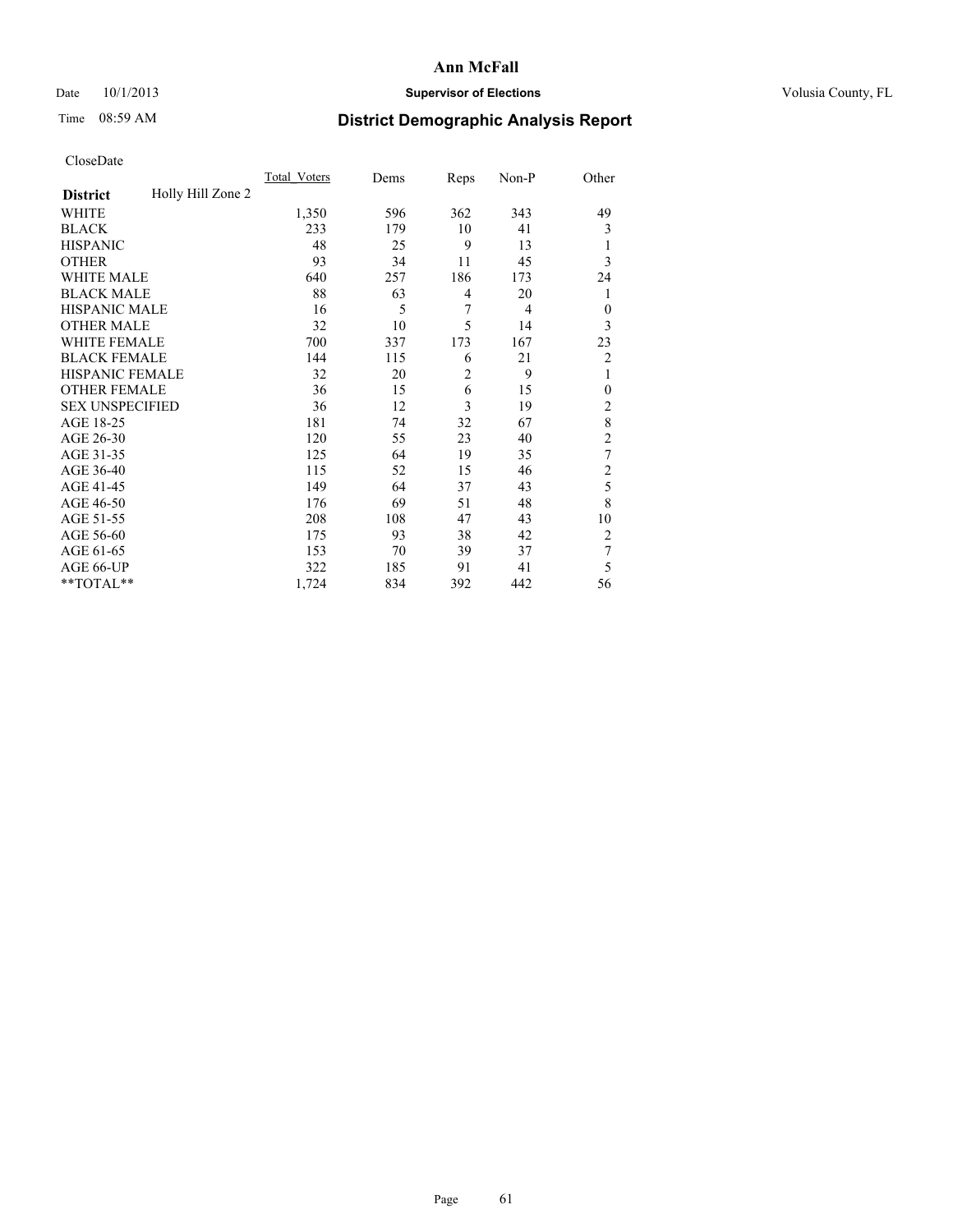### Date 10/1/2013 **Supervisor of Elections Supervisor of Elections** Volusia County, FL

## Time 08:59 AM **District Demographic Analysis Report**

|                        |                   | <b>Total Voters</b> | Dems | Reps         | Non-P | Other          |
|------------------------|-------------------|---------------------|------|--------------|-------|----------------|
| <b>District</b>        | Holly Hill Zone 3 |                     |      |              |       |                |
| WHITE                  |                   | 1,442               | 552  | 463          | 366   | 61             |
| <b>BLACK</b>           |                   | 143                 | 125  | 3            | 14    |                |
| <b>HISPANIC</b>        |                   | 26                  | 6    | 6            | 14    | $\Omega$       |
| <b>OTHER</b>           |                   | 77                  | 30   | 9            | 37    |                |
| WHITE MALE             |                   | 610                 | 199  | 207          | 173   | 31             |
| <b>BLACK MALE</b>      |                   | 56                  | 43   | 3            | 9     | 1              |
| <b>HISPANIC MALE</b>   |                   | 12                  | 3    | 3            | 6     | $\overline{0}$ |
| <b>OTHER MALE</b>      |                   | 24                  | 13   | 1            | 9     |                |
| WHITE FEMALE           |                   | 819                 | 347  | 252          | 190   | 30             |
| <b>BLACK FEMALE</b>    |                   | 86                  | 81   | $\mathbf{0}$ | 5     | $\overline{0}$ |
| <b>HISPANIC FEMALE</b> |                   | 14                  | 3    | 3            | 8     | $\Omega$       |
| <b>OTHER FEMALE</b>    |                   | 33                  | 12   | 8            | 13    | $\Omega$       |
| <b>SEX UNSPECIFIED</b> |                   | 34                  | 12   | 4            | 18    | $\Omega$       |
| AGE 18-25              |                   | 95                  | 37   | 18           | 39    |                |
| AGE 26-30              |                   | 84                  | 33   | 17           | 30    | 4              |
| AGE 31-35              |                   | 81                  | 30   | 16           | 32    | 3              |
| AGE 36-40              |                   | 63                  | 31   | 9            | 22    |                |
| AGE 41-45              |                   | 99                  | 28   | 25           | 42    | 4              |
| AGE 46-50              |                   | 122                 | 50   | 31           | 36    | 5              |
| AGE 51-55              |                   | 142                 | 54   | 39           | 42    | 7              |
| AGE 56-60              |                   | 154                 | 68   | 48           | 30    | 8              |
| AGE 61-65              |                   | 163                 | 69   | 48           | 42    | $\overline{4}$ |
| AGE 66-UP              |                   | 685                 | 313  | 230          | 116   | 26             |
| **TOTAL**              |                   | 1,688               | 713  | 481          | 431   | 63             |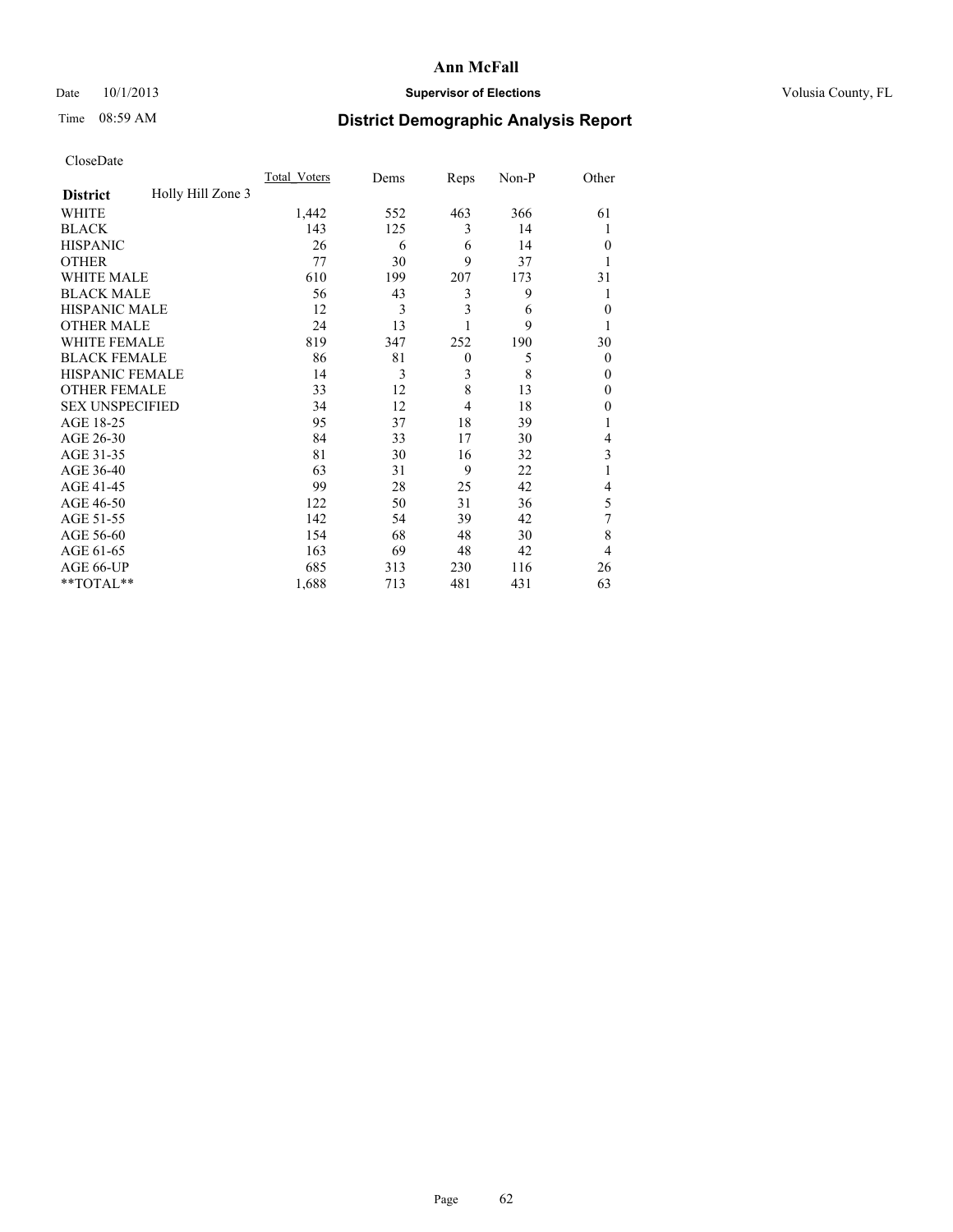### Date 10/1/2013 **Supervisor of Elections Supervisor of Elections** Volusia County, FL

## Time 08:59 AM **District Demographic Analysis Report**

|                        |                   | Total Voters | Dems | Reps           | Non-P | Other          |
|------------------------|-------------------|--------------|------|----------------|-------|----------------|
| <b>District</b>        | Holly Hill Zone 4 |              |      |                |       |                |
| WHITE                  |                   | 1,337        | 493  | 464            | 337   | 43             |
| <b>BLACK</b>           |                   | 269          | 217  | 7              | 44    | 1              |
| <b>HISPANIC</b>        |                   | 48           | 25   | $\overline{4}$ | 19    | $\theta$       |
| <b>OTHER</b>           |                   | 74           | 27   | 10             | 35    | $\overline{2}$ |
| WHITE MALE             |                   | 591          | 189  | 213            | 164   | 25             |
| <b>BLACK MALE</b>      |                   | 64           | 46   | 4              | 13    | 1              |
| <b>HISPANIC MALE</b>   |                   | 19           | 12   | 1              | 6     | $\mathbf{0}$   |
| <b>OTHER MALE</b>      |                   | 21           | 9    | 5              | 6     | 1              |
| WHITE FEMALE           |                   | 737          | 301  | 249            | 169   | 18             |
| <b>BLACK FEMALE</b>    |                   | 203          | 169  | 3              | 31    | $\theta$       |
| <b>HISPANIC FEMALE</b> |                   | 29           | 13   | 3              | 13    | 0              |
| <b>OTHER FEMALE</b>    |                   | 28           | 16   | 3              | 8     |                |
| <b>SEX UNSPECIFIED</b> |                   | 36           | 7    | 4              | 25    | $\mathbf{0}$   |
| AGE 18-25              |                   | 219          | 102  | 37             | 77    | 3              |
| AGE 26-30              |                   | 144          | 59   | 31             | 51    | 3              |
| AGE 31-35              |                   | 125          | 60   | 26             | 38    |                |
| AGE 36-40              |                   | 109          | 47   | 27             | 32    | 3              |
| AGE 41-45              |                   | 109          | 50   | 23             | 31    | 5              |
| AGE 46-50              |                   | 142          | 55   | 39             | 44    | 4              |
| AGE 51-55              |                   | 177          | 54   | 70             | 43    | 10             |
| AGE 56-60              |                   | 165          | 75   | 44             | 41    | 5              |
| AGE 61-65              |                   | 127          | 63   | 35             | 26    | 3              |
| AGE 66-UP              |                   | 411          | 197  | 153            | 52    | 9              |
| **TOTAL**              |                   | 1,728        | 762  | 485            | 435   | 46             |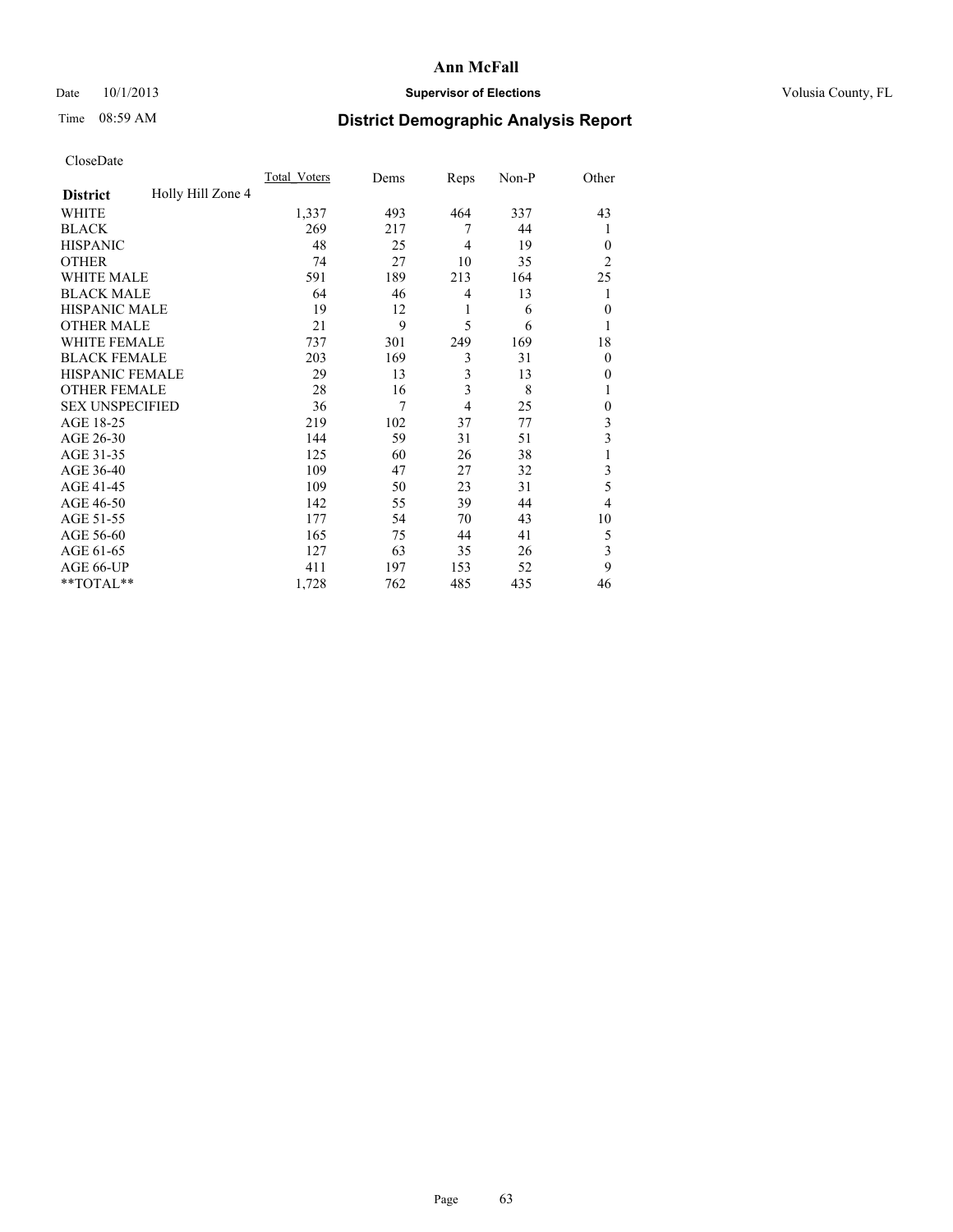### Date 10/1/2013 **Supervisor of Elections Supervisor of Elections** Volusia County, FL

## Time 08:59 AM **District Demographic Analysis Report**

|                        |            | Total Voters | Dems           | Reps         | Non-P          | Other          |
|------------------------|------------|--------------|----------------|--------------|----------------|----------------|
| <b>District</b>        | Lake Helen |              |                |              |                |                |
| <b>WHITE</b>           |            | 1,614        | 581            | 592          | 374            | 67             |
| <b>BLACK</b>           |            | 180          | 160            | 3            | 14             | 3              |
| <b>HISPANIC</b>        |            | 40           | 12             | 16           | 10             | 2              |
| <b>OTHER</b>           |            | 54           | 18             | 13           | 22             |                |
| WHITE MALE             |            | 732          | 231            | 289          | 177            | 35             |
| <b>BLACK MALE</b>      |            | 80           | 72             | 2            | 5              |                |
| <b>HISPANIC MALE</b>   |            | 14           | $\overline{4}$ | 6            | $\overline{4}$ | $\mathbf{0}$   |
| <b>OTHER MALE</b>      |            | 17           | 9              | $\mathbf{0}$ | 8              | $\theta$       |
| <b>WHITE FEMALE</b>    |            | 867          | 346            | 297          | 192            | 32             |
| <b>BLACK FEMALE</b>    |            | 98           | 86             | 1            | 9              | $\overline{c}$ |
| HISPANIC FEMALE        |            | 26           | 8              | 10           | 6              | $\overline{2}$ |
| <b>OTHER FEMALE</b>    |            | 22           | 8              | 5            | 8              | 1              |
| <b>SEX UNSPECIFIED</b> |            | 32           | 7              | 14           | 11             | $\mathbf{0}$   |
| AGE 18-25              |            | 166          | 54             | 44           | 61             | 7              |
| AGE 26-30              |            | 121          | 39             | 34           | 43             | 5              |
| AGE 31-35              |            | 110          | 40             | 27           | 39             | 4              |
| AGE 36-40              |            | 97           | 22             | 32           | 32             | 11             |
| AGE 41-45              |            | 147          | 57             | 41           | 39             | 10             |
| AGE 46-50              |            | 139          | 47             | 56           | 31             | 5              |
| AGE 51-55              |            | 216          | 82             | 90           | 36             | 8              |
| AGE 56-60              |            | 218          | 88             | 80           | 41             | 9              |
| AGE 61-65              |            | 187          | 93             | 56           | 33             | 5              |
| AGE 66-UP              |            | 487          | 249            | 164          | 65             | 9              |
| **TOTAL**              |            | 1,888        | 771            | 624          | 420            | 73             |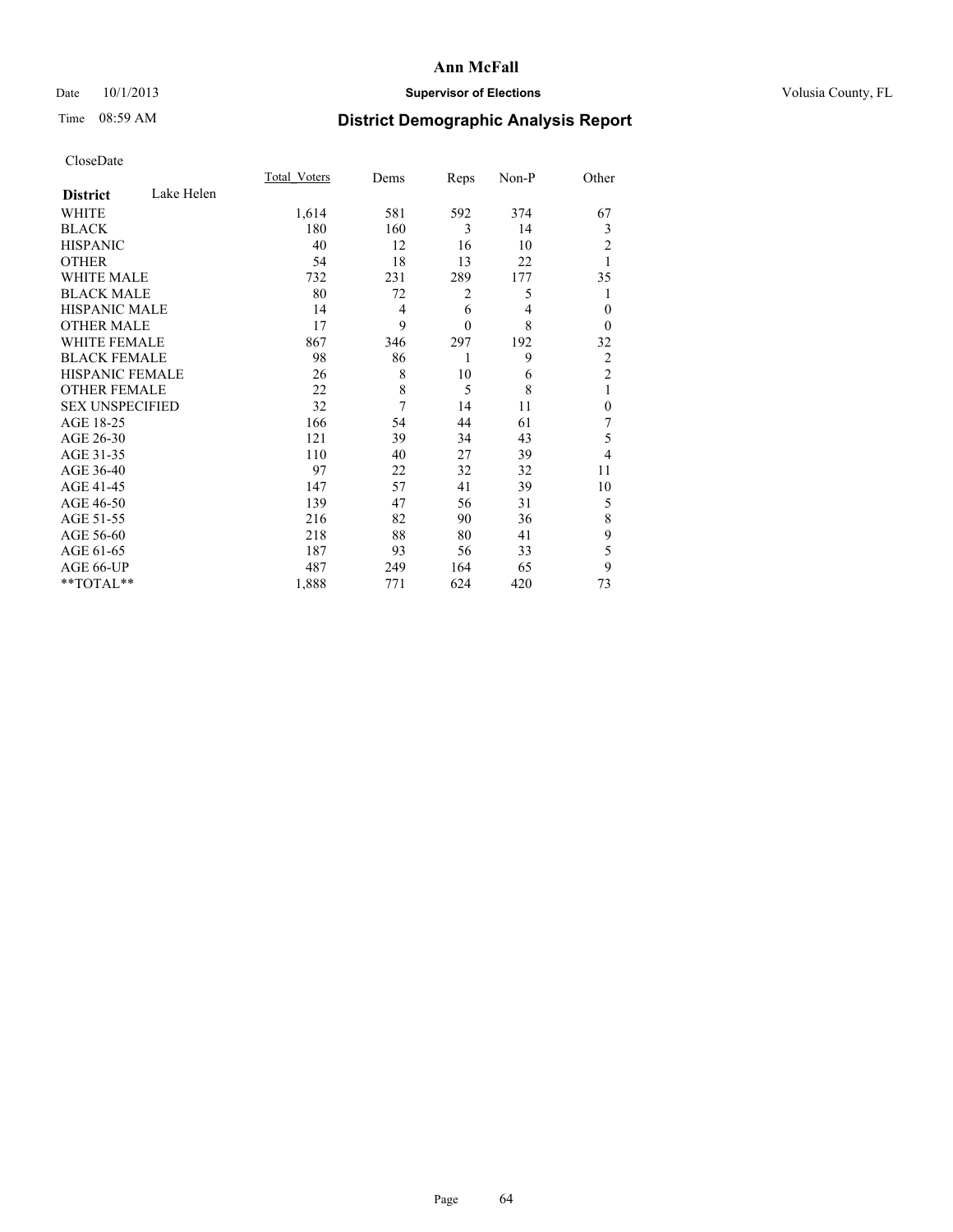### Date 10/1/2013 **Supervisor of Elections Supervisor of Elections** Volusia County, FL

# Time 08:59 AM **District Demographic Analysis Report**

|  | CloseDate |
|--|-----------|
|  |           |

|                        |                      | Total Voters | Dems  | Reps  | Non-P          | Other            |
|------------------------|----------------------|--------------|-------|-------|----------------|------------------|
| <b>District</b>        | New Smyrna Bch Zne 1 |              |       |       |                |                  |
| WHITE                  |                      | 4,479        | 1,439 | 1,952 | 974            | 114              |
| <b>BLACK</b>           |                      | 13           | 8     | 2     | 3              | $\overline{0}$   |
| <b>HISPANIC</b>        |                      | 63           | 20    | 19    | 22             | 2                |
| <b>OTHER</b>           |                      | 143          | 34    | 42    | 63             | $\overline{4}$   |
| WHITE MALE             |                      | 2,085        | 555   | 958   | 502            | 70               |
| <b>BLACK MALE</b>      |                      | 6            | 3     | 1     | $\overline{2}$ | $\boldsymbol{0}$ |
| <b>HISPANIC MALE</b>   |                      | 30           | 7     | 7     | 16             | $\theta$         |
| <b>OTHER MALE</b>      |                      | 46           | 9     | 17    | 19             |                  |
| <b>WHITE FEMALE</b>    |                      | 2,356        | 870   | 982   | 461            | 43               |
| <b>BLACK FEMALE</b>    |                      |              | 5     | 1     | 1              | $\overline{0}$   |
| HISPANIC FEMALE        |                      | 33           | 13    | 12    | 6              | 2                |
| <b>OTHER FEMALE</b>    |                      | 55           | 18    | 19    | 15             | 3                |
| <b>SEX UNSPECIFIED</b> |                      | 80           | 21    | 18    | 40             | 1                |
| AGE 18-25              |                      | 252          | 58    | 76    | 112            | 6                |
| AGE 26-30              |                      | 222          | 76    | 61    | 78             | 7                |
| AGE 31-35              |                      | 172          | 43    | 54    | 68             | 7                |
| AGE 36-40              |                      | 188          | 54    | 69    | 51             | 14               |
| AGE 41-45              |                      | 239          | 73    | 92    | 71             | 3                |
| AGE 46-50              |                      | 290          | 71    | 141   | 72             | 6                |
| AGE 51-55              |                      | 439          | 142   | 203   | 85             | 9                |
| AGE 56-60              |                      | 488          | 162   | 195   | 115            | 16               |
| AGE 61-65              |                      | 577          | 199   | 242   | 122            | 14               |
| AGE 66-UP              |                      | 1,831        | 623   | 882   | 288            | 38               |
| **TOTAL**              |                      | 4,698        | 1,501 | 2,015 | 1,062          | 120              |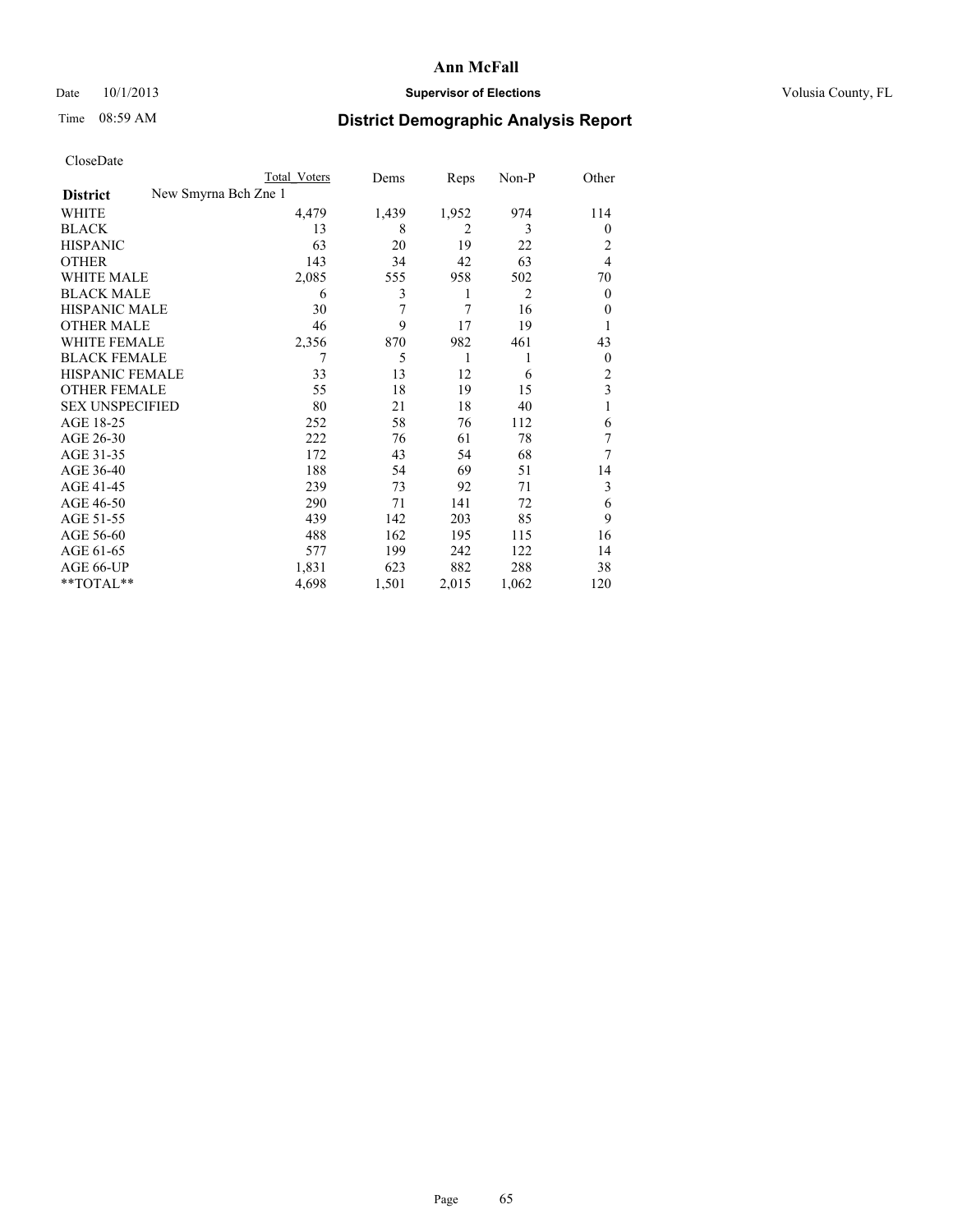### Date 10/1/2013 **Supervisor of Elections Supervisor of Elections** Volusia County, FL

# Time 08:59 AM **District Demographic Analysis Report**

|                        |                      | <b>Total Voters</b> | Dems           | Reps             | Non-P          | Other            |
|------------------------|----------------------|---------------------|----------------|------------------|----------------|------------------|
| <b>District</b>        | New Smyrna Bch Zne 2 |                     |                |                  |                |                  |
| WHITE                  |                      | 3,843               | 1,312          | 1,416            | 992            | 123              |
| <b>BLACK</b>           |                      | 60                  | 46             | 1                | 12             | 1                |
| <b>HISPANIC</b>        |                      | 50                  | 17             | 15               | 18             | $\theta$         |
| <b>OTHER</b>           |                      | 130                 | 34             | 33               | 61             | $\overline{2}$   |
| WHITE MALE             |                      | 1,751               | 522            | 664              | 495            | 70               |
| <b>BLACK MALE</b>      |                      | 23                  | 19             | $\boldsymbol{0}$ | 4              | $\boldsymbol{0}$ |
| <b>HISPANIC MALE</b>   |                      | 25                  | $\overline{4}$ | 8                | 13             | $\theta$         |
| <b>OTHER MALE</b>      |                      | 38                  | 11             | 11               | 15             | 1                |
| <b>WHITE FEMALE</b>    |                      | 2,061               | 777            | 739              | 492            | 53               |
| <b>BLACK FEMALE</b>    |                      | 37                  | 27             | 1                | 8              | 1                |
| HISPANIC FEMALE        |                      | 24                  | 13             | 7                | $\overline{4}$ | $\theta$         |
| <b>OTHER FEMALE</b>    |                      | 55                  | 21             | 15               | 18             |                  |
| <b>SEX UNSPECIFIED</b> |                      | 69                  | 15             | 20               | 34             | $\theta$         |
| AGE 18-25              |                      | 263                 | 75             | 63               | 116            | 9                |
| AGE 26-30              |                      | 219                 | 67             | 54               | 90             | 8                |
| AGE 31-35              |                      | 208                 | 58             | 52               | 88             | 10               |
| AGE 36-40              |                      | 194                 | 55             | 53               | 78             | 8                |
| AGE 41-45              |                      | 233                 | 65             | 81               | 80             | 7                |
| AGE 46-50              |                      | 238                 | 67             | 99               | 64             | 8                |
| AGE 51-55              |                      | 399                 | 123            | 170              | 90             | 16               |
| AGE 56-60              |                      | 424                 | 162            | 144              | 106            | 12               |
| AGE 61-65              |                      | 429                 | 169            | 141              | 107            | 12               |
| AGE 66-UP              |                      | 1,476               | 568            | 608              | 264            | 36               |
| **TOTAL**              |                      | 4,083               | 1,409          | 1,465            | 1,083          | 126              |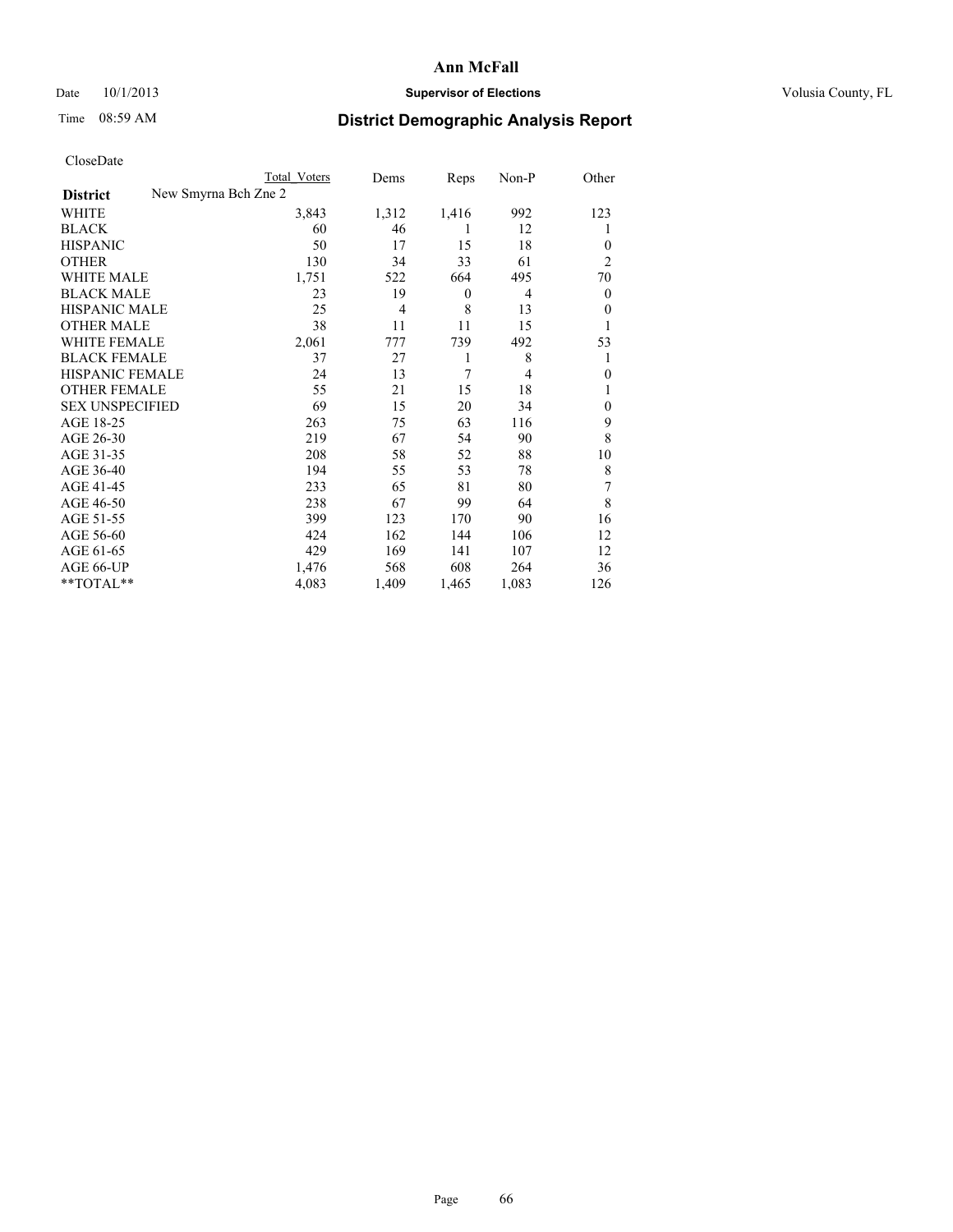### Date 10/1/2013 **Supervisor of Elections Supervisor of Elections** Volusia County, FL

## Time 08:59 AM **District Demographic Analysis Report**

|                        | <b>Total Voters</b>  |       | Reps<br>Dems   | Non-P                            | Other          |
|------------------------|----------------------|-------|----------------|----------------------------------|----------------|
| <b>District</b>        | New Smyrna Bch Zne 3 |       |                |                                  |                |
| WHITE                  |                      | 4,355 | 1,318<br>1,867 | 1,037                            | 133            |
| <b>BLACK</b>           |                      | 33    | 18             | 3<br>10                          | 2              |
| <b>HISPANIC</b>        |                      | 50    | 19             | 19<br>11                         | 1              |
| <b>OTHER</b>           |                      | 150   | 37             | 32<br>79                         | $\overline{2}$ |
| <b>WHITE MALE</b>      |                      | 2,002 | 899<br>522     | 508                              | 73             |
| <b>BLACK MALE</b>      |                      | 20    | 9              | 8<br>1                           | $\overline{2}$ |
| <b>HISPANIC MALE</b>   |                      | 28    | 11             | 8<br>8                           | 1              |
| <b>OTHER MALE</b>      |                      | 52    | 14             | 13<br>25                         | $\overline{0}$ |
| <b>WHITE FEMALE</b>    |                      | 2,328 | 789<br>959     | 520                              | 60             |
| <b>BLACK FEMALE</b>    |                      | 13    | 9              | $\overline{2}$<br>$\overline{2}$ | $\overline{0}$ |
| <b>HISPANIC FEMALE</b> |                      | 22    | 8              | $\overline{3}$<br>11             | $\Omega$       |
| <b>OTHER FEMALE</b>    |                      | 54    | 20             | 13<br>19                         | 2              |
| <b>SEX UNSPECIFIED</b> |                      | 69    | 10             | 15<br>44                         | $\theta$       |
| AGE 18-25              |                      | 235   | 59             | 58<br>105                        | 13             |
| AGE 26-30              |                      | 209   | 63             | 81<br>57                         | 8              |
| AGE 31-35              |                      | 213   | 48             | 89<br>71                         | 5              |
| AGE 36-40              |                      | 184   | 60             | 59<br>61                         | 4              |
| AGE 41-45              |                      | 217   | 56             | 77<br>77                         | 7              |
| AGE 46-50              |                      | 321   | 107<br>127     | 83                               | $\overline{4}$ |
| AGE 51-55              |                      | 368   | 131<br>111     | 109                              | 17             |
| AGE 56-60              |                      | 443   | 166<br>176     | 91                               | 10             |
| AGE 61-65              |                      | 446   | 138<br>203     | 97                               | 8              |
| AGE 66-UP              |                      | 1,952 | 584<br>954     | 352                              | 62             |
| **TOTAL**              |                      | 4,588 | 1,392<br>1,913 | 1,145                            | 138            |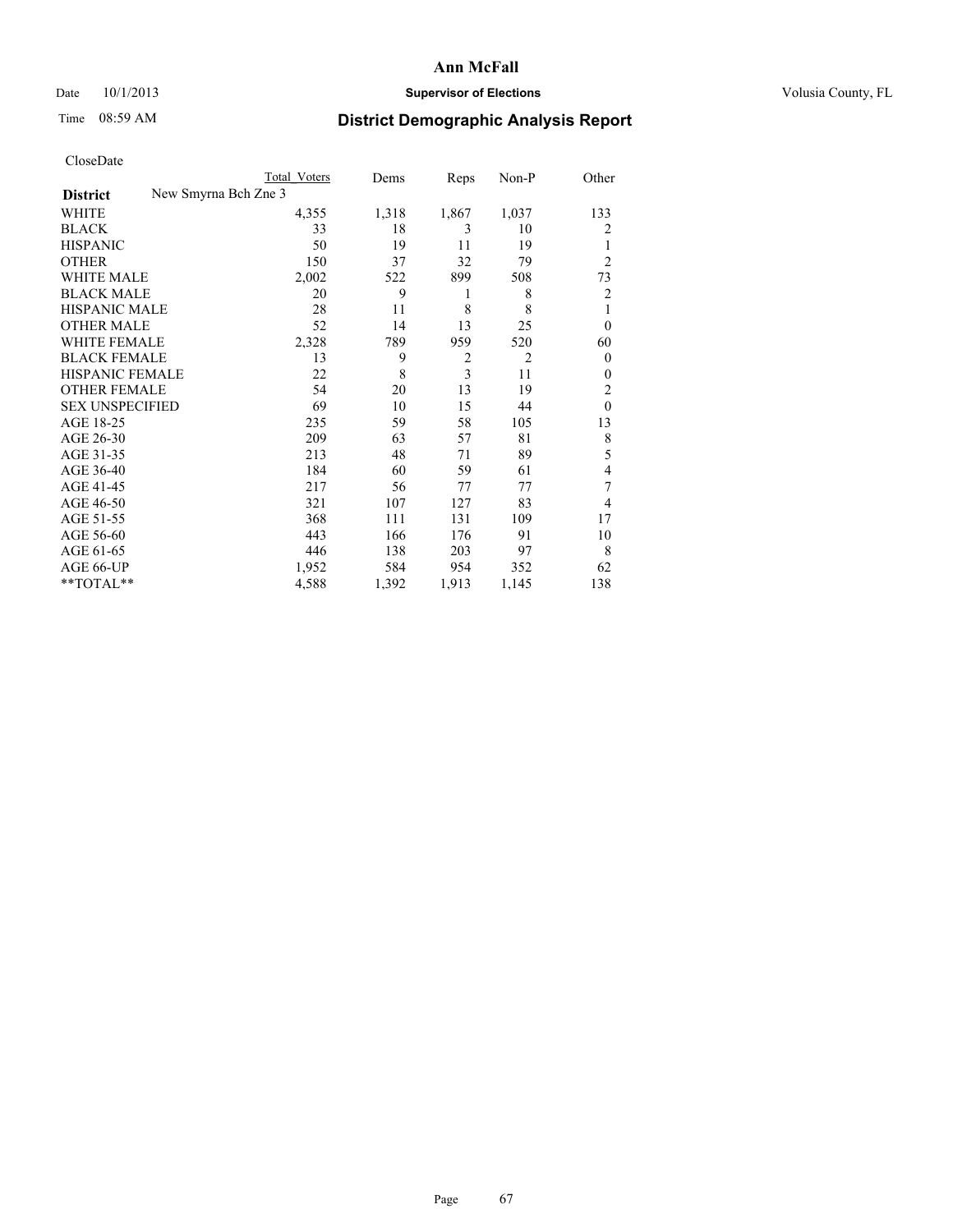### Date 10/1/2013 **Supervisor of Elections Supervisor of Elections** Volusia County, FL

## Time 08:59 AM **District Demographic Analysis Report**

|                        |                      | <b>Total Voters</b> | Dems  | Reps           | Non-P | Other          |
|------------------------|----------------------|---------------------|-------|----------------|-------|----------------|
| <b>District</b>        | New Smyrna Bch Zne 4 |                     |       |                |       |                |
| <b>WHITE</b>           |                      | 3,142               | 950   | 1,297          | 800   | 95             |
| <b>BLACK</b>           |                      | 643                 | 556   | 12             | 70    | 5              |
| <b>HISPANIC</b>        |                      | 68                  | 25    | 25             | 15    | 3              |
| <b>OTHER</b>           |                      | 181                 | 57    | 31             | 87    | 6              |
| <b>WHITE MALE</b>      |                      | 1,429               | 371   | 626            | 388   | 44             |
| <b>BLACK MALE</b>      |                      | 264                 | 219   | $\overline{4}$ | 36    | 5              |
| <b>HISPANIC MALE</b>   |                      | 30                  | 10    | 11             | 8     | 1              |
| <b>OTHER MALE</b>      |                      | 61                  | 18    | 12             | 30    | 1              |
| <b>WHITE FEMALE</b>    |                      | 1,687               | 570   | 663            | 403   | 51             |
| <b>BLACK FEMALE</b>    |                      | 374                 | 333   | 8              | 33    | $\theta$       |
| HISPANIC FEMALE        |                      | 38                  | 15    | 14             | 7     | $\overline{c}$ |
| <b>OTHER FEMALE</b>    |                      | 78                  | 32    | 15             | 27    | $\overline{4}$ |
| <b>SEX UNSPECIFIED</b> |                      | 73                  | 20    | 12             | 40    | 1              |
| AGE 18-25              |                      | 370                 | 152   | 78             | 131   | 9              |
| AGE 26-30              |                      | 230                 | 98    | 52             | 74    | 6              |
| AGE 31-35              |                      | 220                 | 73    | 64             | 78    | 5              |
| AGE 36-40              |                      | 255                 | 93    | 83             | 70    | 9              |
| AGE 41-45              |                      | 264                 | 97    | 91             | 70    | 6              |
| AGE 46-50              |                      | 266                 | 91    | 101            | 69    | 5              |
| AGE 51-55              |                      | 341                 | 130   | 118            | 87    | 6              |
| AGE 56-60              |                      | 418                 | 171   | 147            | 85    | 15             |
| AGE 61-65              |                      | 442                 | 172   | 164            | 90    | 16             |
| AGE 66-UP              |                      | 1,228               | 511   | 467            | 218   | 32             |
| **TOTAL**              |                      | 4,034               | 1,588 | 1,365          | 972   | 109            |
|                        |                      |                     |       |                |       |                |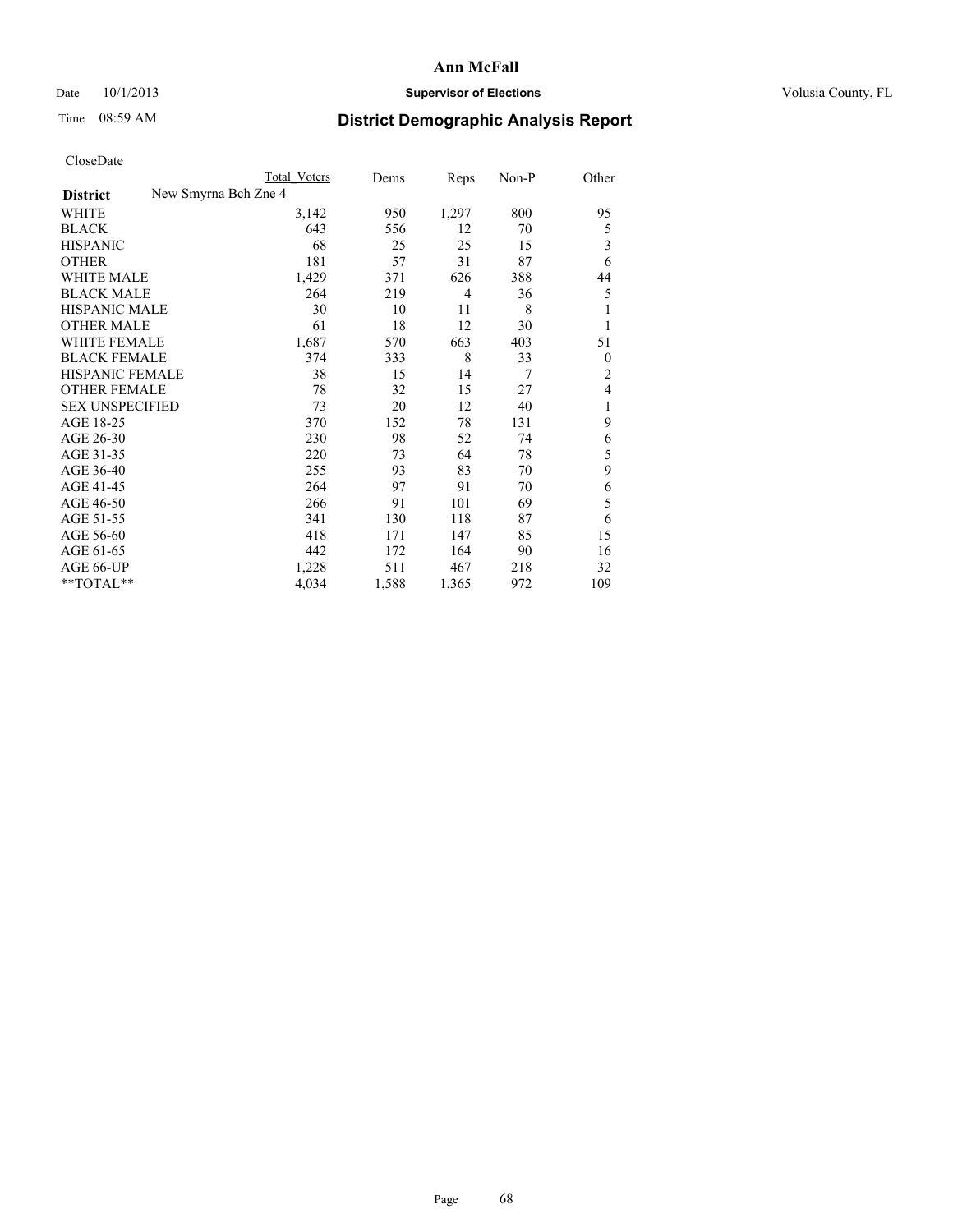### Date 10/1/2013 **Supervisor of Elections Supervisor of Elections** Volusia County, FL

## Time 08:59 AM **District Demographic Analysis Report**

|                        |          | Total Voters   | Dems           | Reps           | Non-P    | Other          |
|------------------------|----------|----------------|----------------|----------------|----------|----------------|
| <b>District</b>        | Oak Hill |                |                |                |          |                |
| WHITE                  |          | 1,105          | 390            | 416            | 273      | 26             |
| <b>BLACK</b>           |          | 173            | 149            | 4              | 19       | 1              |
| <b>HISPANIC</b>        |          | 6              | 3              | $\overline{2}$ | 1        | $\Omega$       |
| <b>OTHER</b>           |          | 33             | 6              | 9              | 15       | 3              |
| WHITE MALE             |          | 562            | 187            | 210            | 147      | 18             |
| <b>BLACK MALE</b>      |          | 73             | 60             | $\overline{2}$ | 10       | 1              |
| <b>HISPANIC MALE</b>   |          | $\overline{2}$ | $\theta$       | $\overline{2}$ | $\theta$ | $\theta$       |
| <b>OTHER MALE</b>      |          | 14             | $\overline{c}$ | 5              | 6        | 1              |
| WHITE FEMALE           |          | 535            | 202            | 202            | 123      | 8              |
| <b>BLACK FEMALE</b>    |          | 99             | 88             | $\overline{2}$ | 9        | $\theta$       |
| HISPANIC FEMALE        |          | $\overline{4}$ | 3              | $\overline{0}$ | 1        | $\Omega$       |
| <b>OTHER FEMALE</b>    |          | 11             | 4              | 3              | 2        | $\overline{c}$ |
| <b>SEX UNSPECIFIED</b> |          | 17             | $\overline{2}$ | 5              | 10       | $\theta$       |
| AGE 18-25              |          | 92             | 38             | 21             | 33       | $\theta$       |
| AGE 26-30              |          | 66             | 24             | 14             | 27       |                |
| AGE 31-35              |          | 61             | 24             | 19             | 17       |                |
| AGE 36-40              |          | 55             | 20             | 15             | 17       | 3              |
| AGE 41-45              |          | 73             | 29             | 21             | 20       | 3              |
| AGE 46-50              |          | 90             | 34             | 31             | 22       | 3              |
| AGE 51-55              |          | 141            | 60             | 46             | 34       |                |
| AGE 56-60              |          | 138            | 64             | 46             | 23       | 5              |
| AGE 61-65              |          | 147            | 67             | 41             | 37       | $\overline{2}$ |
| AGE 66-UP              |          | 454            | 188            | 177            | 78       | 11             |
| **TOTAL**              |          | 1,317          | 548            | 431            | 308      | 30             |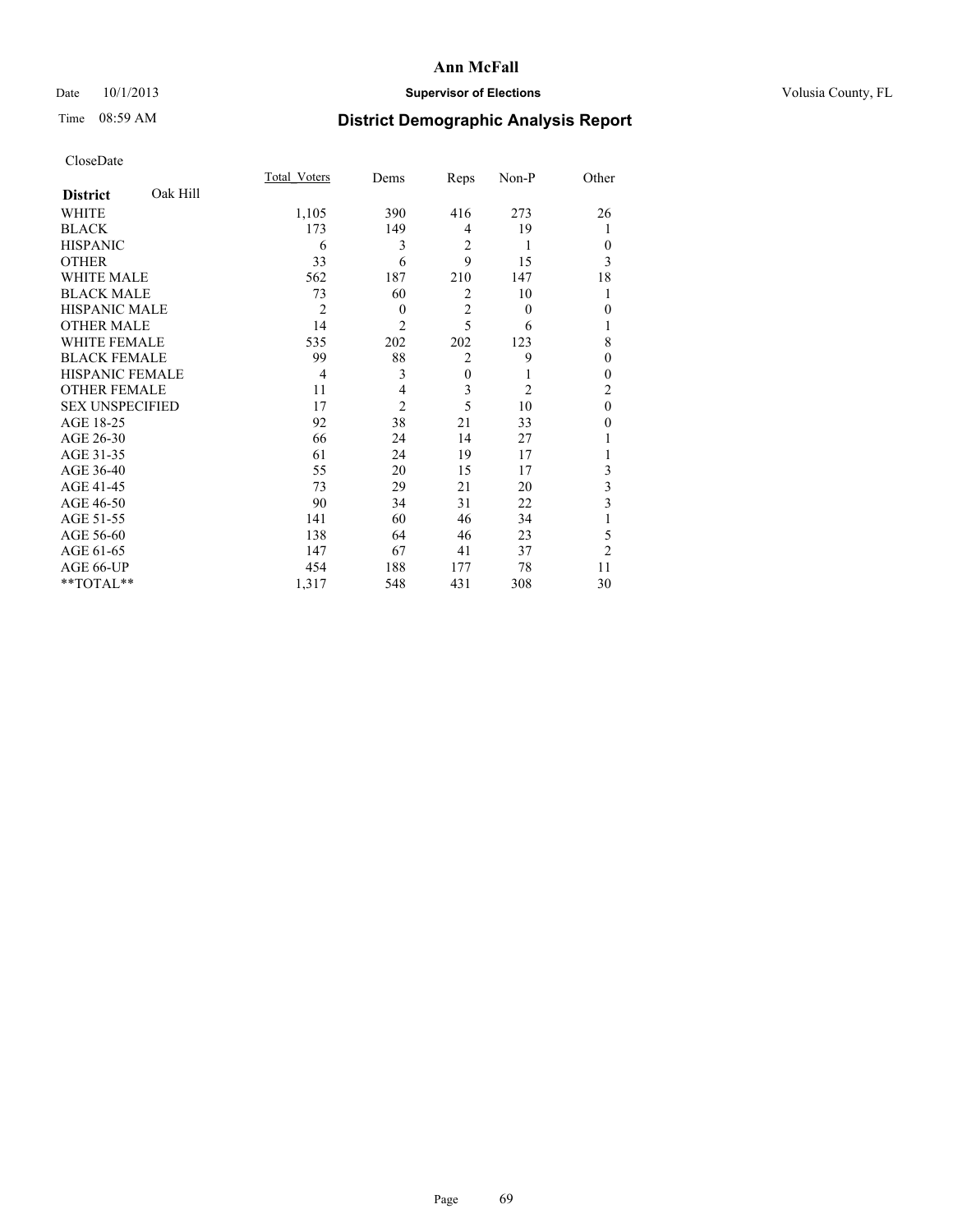### Date 10/1/2013 **Supervisor of Elections Supervisor of Elections** Volusia County, FL

## Time 08:59 AM **District Demographic Analysis Report**

|                        |                    | Total Voters | Dems | Reps           | Non-P | Other                   |
|------------------------|--------------------|--------------|------|----------------|-------|-------------------------|
| <b>District</b>        | Orange City Zone 1 |              |      |                |       |                         |
| WHITE                  |                    | 635          | 223  | 237            | 143   | 32                      |
| <b>BLACK</b>           |                    | 130          | 105  | 3              | 20    | $\overline{2}$          |
| <b>HISPANIC</b>        |                    | 364          | 173  | 52             | 134   | 5                       |
| <b>OTHER</b>           |                    | 54           | 20   | 9              | 19    | 6                       |
| WHITE MALE             |                    | 245          | 82   | 93             | 60    | 10                      |
| <b>BLACK MALE</b>      |                    | 42           | 35   | 1              | 6     | $\boldsymbol{0}$        |
| <b>HISPANIC MALE</b>   |                    | 143          | 60   | 26             | 55    | $\overline{2}$          |
| <b>OTHER MALE</b>      |                    | 16           | 7    | 4              | 3     | $\overline{2}$          |
| WHITE FEMALE           |                    | 384          | 139  | 141            | 82    | 22                      |
| <b>BLACK FEMALE</b>    |                    | 87           | 69   | $\overline{2}$ | 14    | $\overline{2}$          |
| HISPANIC FEMALE        |                    | 218          | 113  | 25             | 77    | $\overline{\mathbf{3}}$ |
| <b>OTHER FEMALE</b>    |                    | 24           | 10   | 3              | 8     | $\overline{\mathbf{3}}$ |
| <b>SEX UNSPECIFIED</b> |                    | 24           | 6    | 6              | 11    | 1                       |
| AGE 18-25              |                    | 116          | 49   | 16             | 47    | 4                       |
| AGE 26-30              |                    | 88           | 36   | 17             | 35    | $\theta$                |
| AGE 31-35              |                    | 114          | 43   | 25             | 38    | 8                       |
| AGE 36-40              |                    | 85           | 21   | 23             | 41    | $\mathbf{0}$            |
| AGE 41-45              |                    | 75           | 32   | 21             | 20    | $\overline{2}$          |
| AGE 46-50              |                    | 82           | 37   | 14             | 28    | 3                       |
| AGE 51-55              |                    | 75           | 38   | 18             | 14    | 5                       |
| AGE 56-60              |                    | 76           | 34   | 16             | 24    | $\overline{c}$          |
| AGE 61-65              |                    | 87           | 35   | 32             | 16    | $\overline{4}$          |
| AGE 66-UP              |                    | 385          | 196  | 119            | 53    | 17                      |
| **TOTAL**              |                    | 1,183        | 521  | 301            | 316   | 45                      |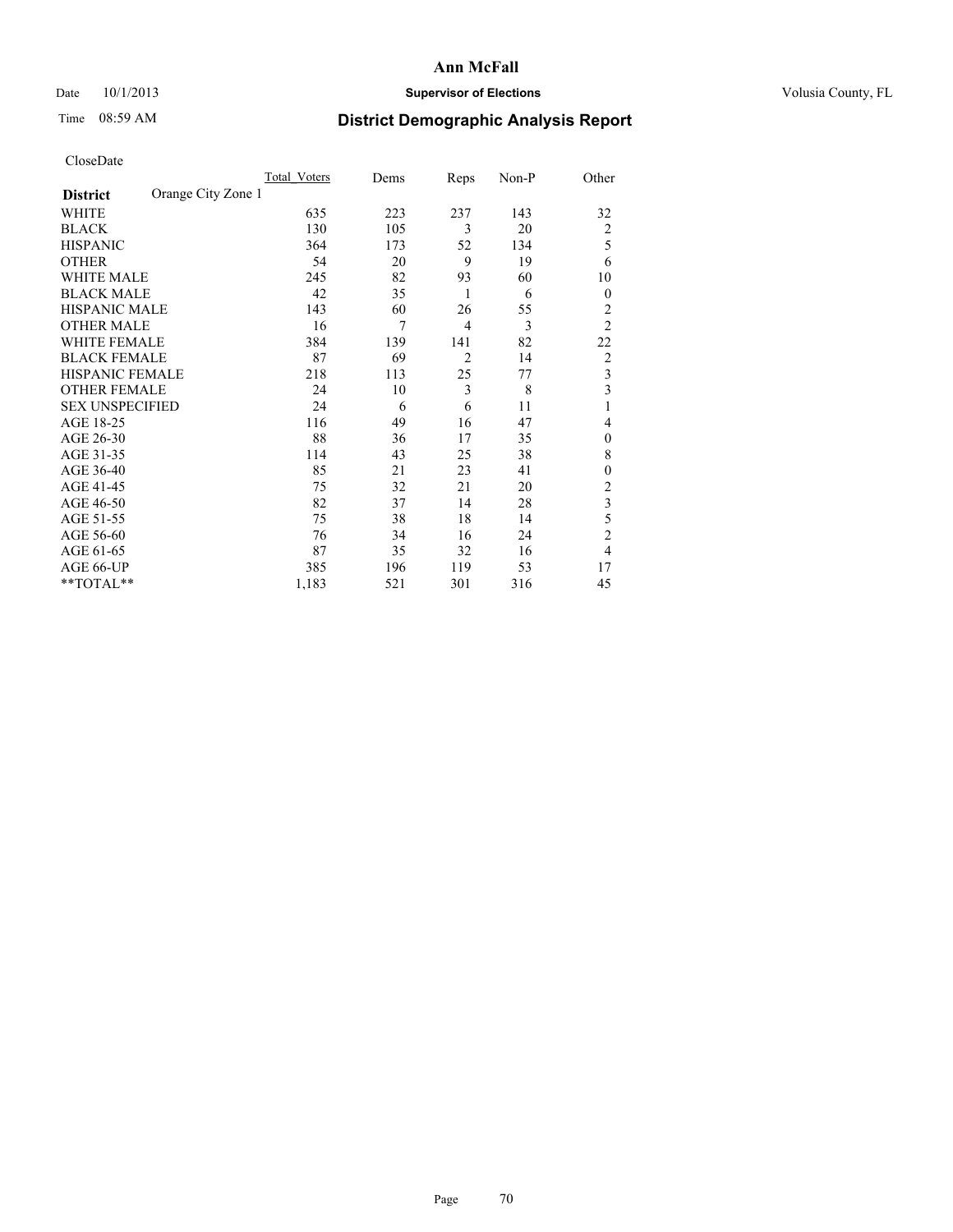### Date 10/1/2013 **Supervisor of Elections Supervisor of Elections** Volusia County, FL

## Time 08:59 AM **District Demographic Analysis Report**

|                        |                    | Total Voters | Dems | Reps           | Non-P        | Other                   |
|------------------------|--------------------|--------------|------|----------------|--------------|-------------------------|
| <b>District</b>        | Orange City Zone 2 |              |      |                |              |                         |
| WHITE                  |                    | 911          | 292  | 358            | 211          | 50                      |
| <b>BLACK</b>           |                    | 43           | 36   | 4              | 3            | $\Omega$                |
| <b>HISPANIC</b>        |                    | 123          | 59   | 19             | 43           | 2                       |
| <b>OTHER</b>           |                    | 60           | 20   | 17             | 23           | $\theta$                |
| WHITE MALE             |                    | 425          | 113  | 169            | 109          | 34                      |
| <b>BLACK MALE</b>      |                    | 18           | 12   | 3              | 3            | $\overline{0}$          |
| <b>HISPANIC MALE</b>   |                    | 54           | 26   | 10             | 17           |                         |
| <b>OTHER MALE</b>      |                    | 26           | 8    | 10             | 8            | $\Omega$                |
| WHITE FEMALE           |                    | 484          | 177  | 189            | 102          | 16                      |
| <b>BLACK FEMALE</b>    |                    | 25           | 24   | 1              | $\mathbf{0}$ | $\overline{0}$          |
| <b>HISPANIC FEMALE</b> |                    | 68           | 33   | 9              | 25           |                         |
| <b>OTHER FEMALE</b>    |                    | 19           | 9    | 3              | 7            | $\Omega$                |
| <b>SEX UNSPECIFIED</b> |                    | 18           | 5    | $\overline{4}$ | 9            | $\overline{0}$          |
| AGE 18-25              |                    | 128          | 39   | 23             | 57           | 9                       |
| AGE 26-30              |                    | 74           | 27   | 23             | 23           | 1                       |
| AGE 31-35              |                    | 93           | 28   | 29             | 30           | 6                       |
| AGE 36-40              |                    | 78           | 27   | 27             | 19           | 5                       |
| AGE 41-45              |                    | 87           | 29   | 25             | 28           | 5                       |
| AGE 46-50              |                    | 123          | 49   | 43             | 26           | 5                       |
| AGE 51-55              |                    | 111          | 32   | 48             | 24           | 7                       |
| AGE 56-60              |                    | 117          | 47   | 41             | 27           | $\overline{c}$          |
| AGE 61-65              |                    | 94           | 30   | 45             | 16           | $\overline{\mathbf{3}}$ |
| AGE 66-UP              |                    | 232          | 99   | 94             | 30           | 9                       |
| **TOTAL**              |                    | 1,137        | 407  | 398            | 280          | 52                      |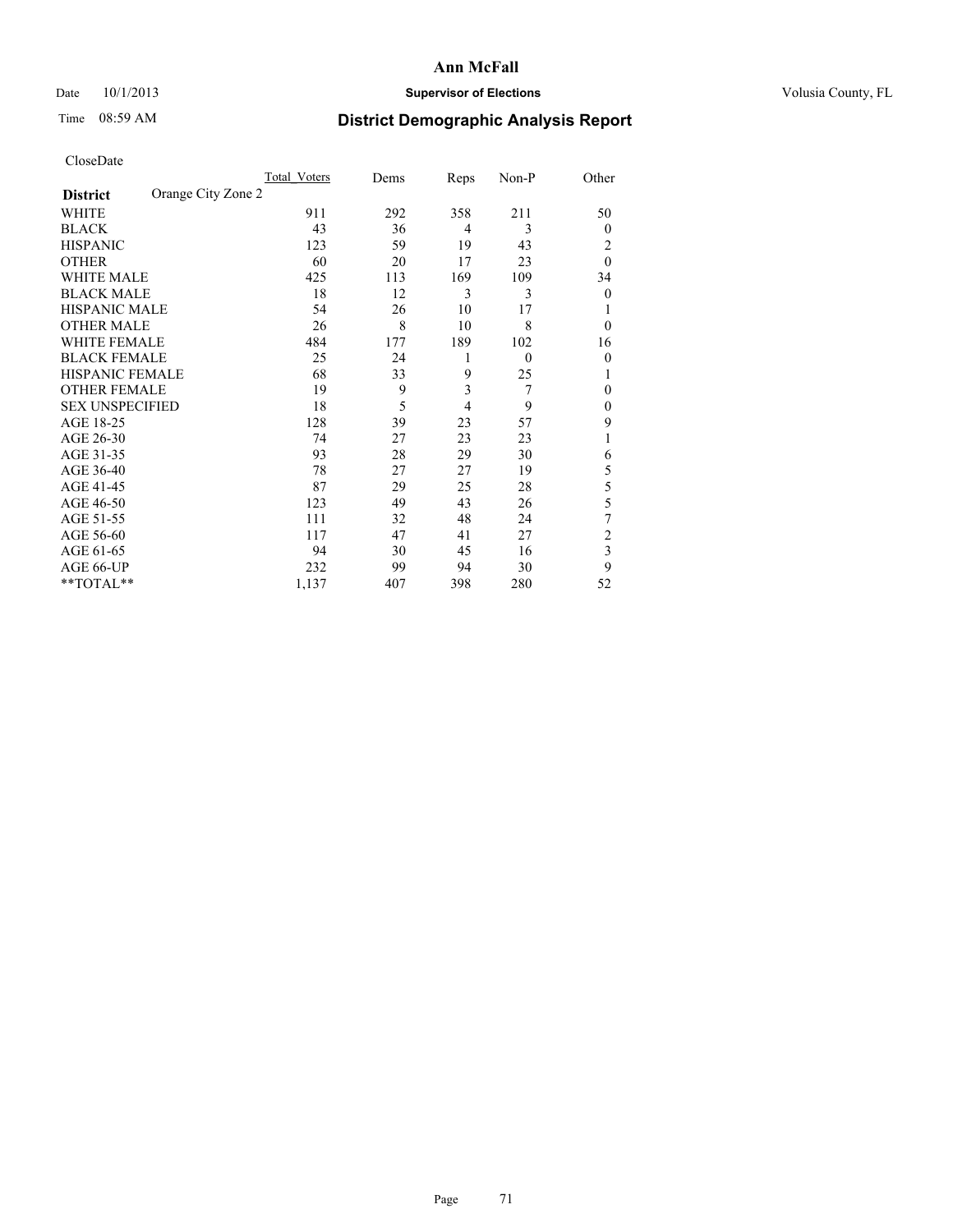### Date 10/1/2013 **Supervisor of Elections Supervisor of Elections** Volusia County, FL

## Time 08:59 AM **District Demographic Analysis Report**

|                        |                    | Total Voters | Dems | Reps           | Non-P | Other        |
|------------------------|--------------------|--------------|------|----------------|-------|--------------|
| <b>District</b>        | Orange City Zone 3 |              |      |                |       |              |
| WHITE                  |                    | 1,004        | 334  | 397            | 234   | 39           |
| <b>BLACK</b>           |                    | 73           | 55   | $\overline{2}$ | 14    | 2            |
| <b>HISPANIC</b>        |                    | 175          | 96   | 26             | 50    | 3            |
| <b>OTHER</b>           |                    | 67           | 20   | 11             | 35    | 1            |
| WHITE MALE             |                    | 437          | 124  | 183            | 110   | 20           |
| <b>BLACK MALE</b>      |                    | 28           | 20   | 1              | 6     | 1            |
| <b>HISPANIC MALE</b>   |                    | 73           | 34   | 13             | 24    | 2            |
| <b>OTHER MALE</b>      |                    | 28           | 11   | $\overline{4}$ | 13    | $\theta$     |
| <b>WHITE FEMALE</b>    |                    | 560          | 207  | 212            | 122   | 19           |
| <b>BLACK FEMALE</b>    |                    | 45           | 35   | 1              | 8     | 1            |
| <b>HISPANIC FEMALE</b> |                    | 100          | 60   | 13             | 26    |              |
| <b>OTHER FEMALE</b>    |                    | 24           | 6    | 5              | 12    |              |
| <b>SEX UNSPECIFIED</b> |                    | 24           | 8    | 4              | 12    | $\mathbf{0}$ |
| AGE 18-25              |                    | 89           | 29   | 22             | 30    | 8            |
| AGE 26-30              |                    | 70           | 29   | 14             | 26    | 1            |
| AGE 31-35              |                    | 71           | 28   | 19             | 21    | 3            |
| AGE 36-40              |                    | 65           | 20   | 20             | 24    |              |
| AGE 41-45              |                    | 89           | 31   | 27             | 31    | $\theta$     |
| AGE 46-50              |                    | 80           | 30   | 27             | 21    | 2            |
| AGE 51-55              |                    | 93           | 36   | 33             | 21    | 3            |
| AGE 56-60              |                    | 104          | 46   | 31             | 27    | $\mathbf{0}$ |
| AGE 61-65              |                    | 122          | 44   | 41             | 33    | 4            |
| AGE 66-UP              |                    | 536          | 212  | 202            | 99    | 23           |
| **TOTAL**              |                    | 1,319        | 505  | 436            | 333   | 45           |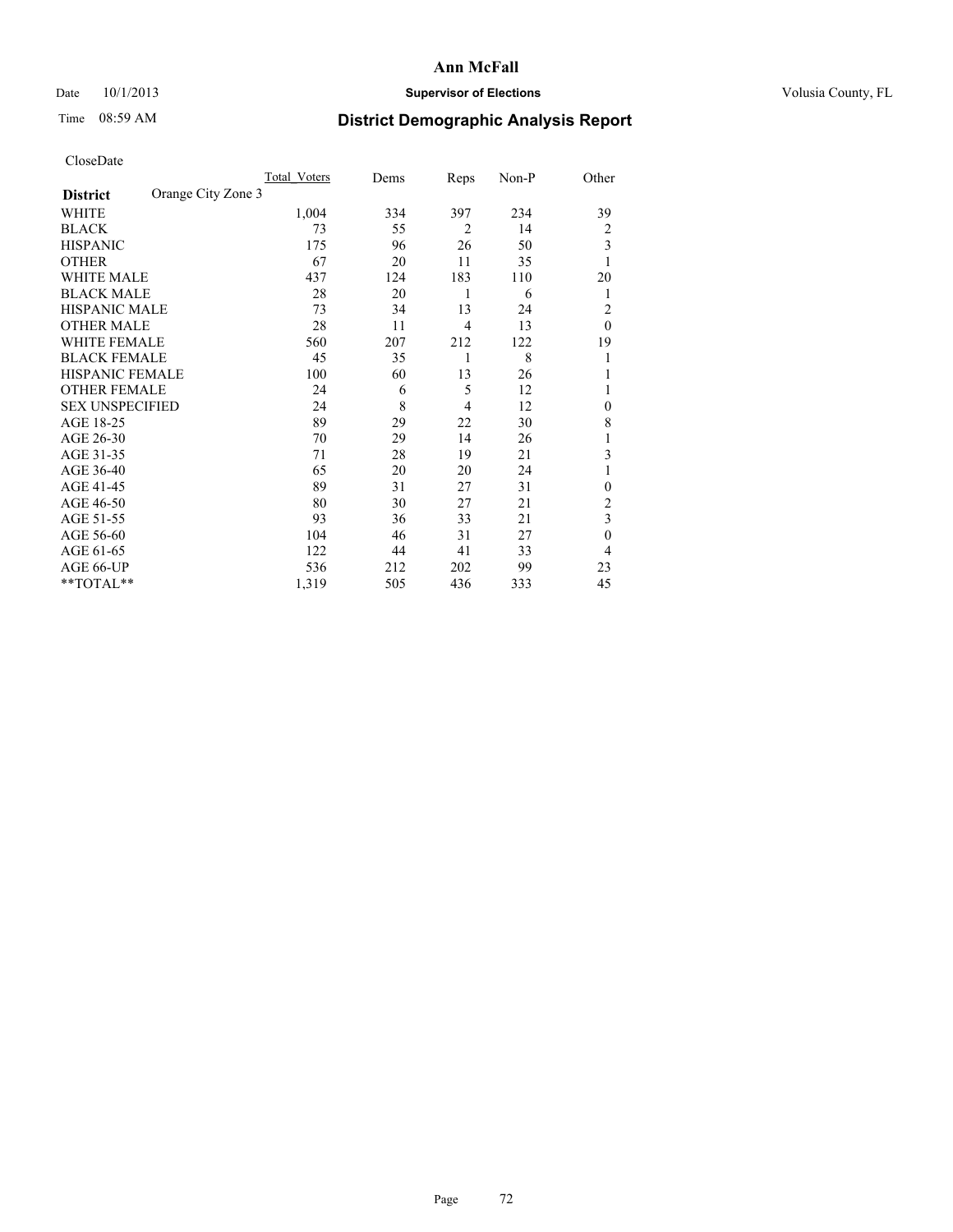## Date 10/1/2013 **Supervisor of Elections Supervisor of Elections** Volusia County, FL

## Time 08:59 AM **District Demographic Analysis Report**

|                        |                    | <b>Total Voters</b> | Dems           | Reps             | Non-P | Other                   |
|------------------------|--------------------|---------------------|----------------|------------------|-------|-------------------------|
| <b>District</b>        | Orange City Zone 4 |                     |                |                  |       |                         |
| <b>WHITE</b>           |                    | 1,128               | 359            | 441              | 284   | 44                      |
| <b>BLACK</b>           |                    | 14                  | 10             | $\mathbf{0}$     | 4     | $\Omega$                |
| <b>HISPANIC</b>        |                    | 48                  | 24             | 5                | 16    | 3                       |
| <b>OTHER</b>           |                    | 42                  | 6              | 11               | 24    |                         |
| WHITE MALE             |                    | 521                 | 139            | 215              | 145   | 22                      |
| <b>BLACK MALE</b>      |                    | 5                   | 4              | $\boldsymbol{0}$ | 1     | $\overline{0}$          |
| <b>HISPANIC MALE</b>   |                    | 22                  | 11             | $\overline{4}$   | 6     |                         |
| <b>OTHER MALE</b>      |                    | 14                  | $\overline{2}$ | $\overline{4}$   | 8     | $\Omega$                |
| <b>WHITE FEMALE</b>    |                    | 596                 | 216            | 221              | 137   | 22                      |
| <b>BLACK FEMALE</b>    |                    | 9                   | 6              | $\overline{0}$   | 3     | $\overline{0}$          |
| <b>HISPANIC FEMALE</b> |                    | 26                  | 13             | 1                | 10    | 2                       |
| <b>OTHER FEMALE</b>    |                    | 14                  | $\overline{4}$ | 4                | 6     | $\theta$                |
| <b>SEX UNSPECIFIED</b> |                    | 25                  | 4              | 8                | 12    |                         |
| AGE 18-25              |                    | 131                 | 26             | 42               | 52    | 11                      |
| AGE 26-30              |                    | 80                  | 24             | 18               | 34    | 4                       |
| AGE 31-35              |                    | 90                  | 27             | 33               | 27    | 3                       |
| AGE 36-40              |                    | 68                  | 18             | 23               | 25    | $\overline{c}$          |
| AGE 41-45              |                    | 92                  | 25             | 29               | 35    | $\overline{\mathbf{3}}$ |
| AGE 46-50              |                    | 111                 | 26             | 41               | 39    | 5                       |
| AGE 51-55              |                    | 121                 | 34             | 48               | 36    | 3                       |
| AGE 56-60              |                    | 121                 | 43             | 55               | 17    | 6                       |
| AGE 61-65              |                    | 126                 | 54             | 44               | 24    | 4                       |
| AGE 66-UP              |                    | 292                 | 122            | 124              | 39    | 7                       |
| **TOTAL**              |                    | 1,232               | 399            | 457              | 328   | 48                      |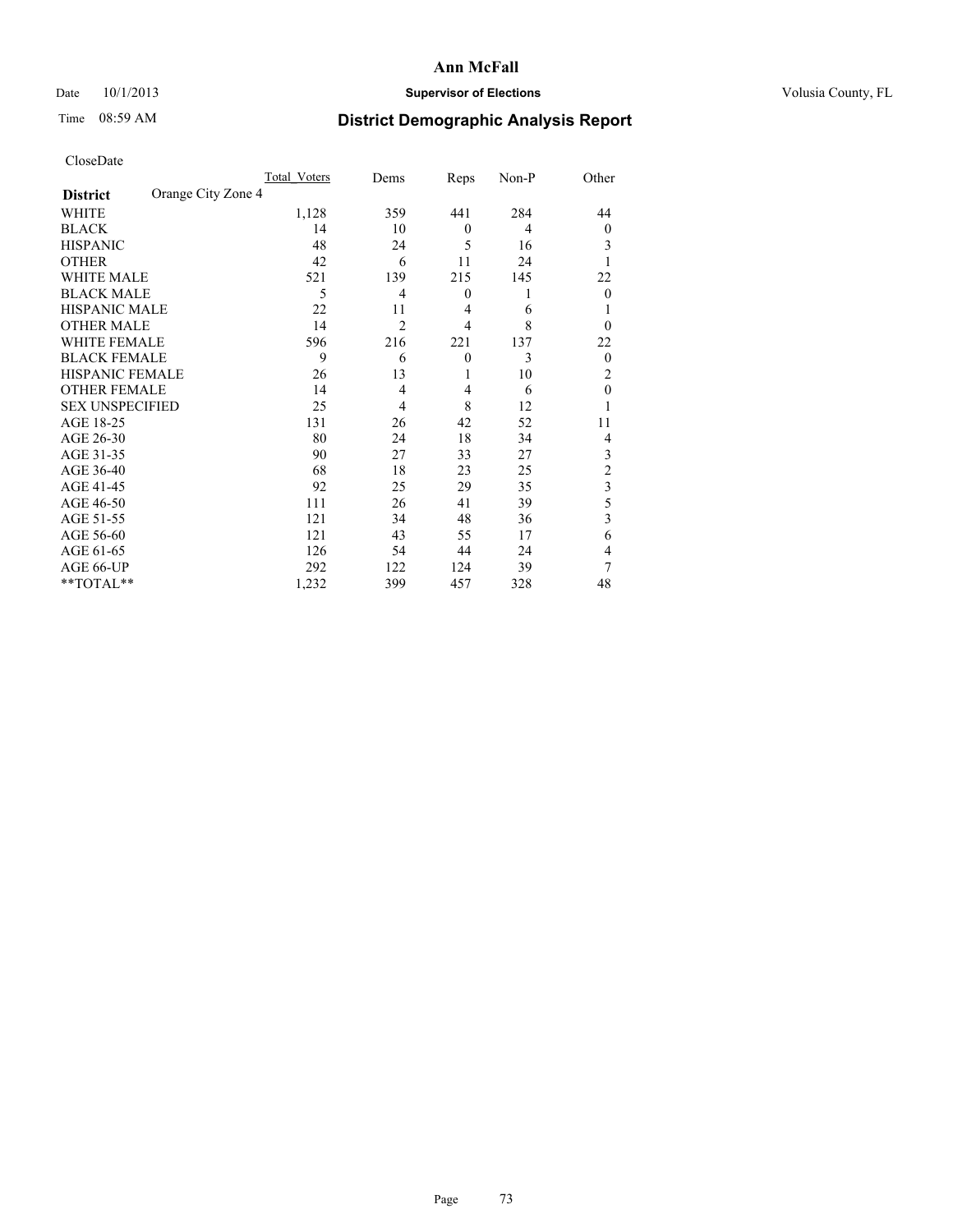## Date 10/1/2013 **Supervisor of Elections Supervisor of Elections** Volusia County, FL

# Time 08:59 AM **District Demographic Analysis Report**

|                        |                    | <b>Total Voters</b> | Dems | Reps           | Non-P | Other          |
|------------------------|--------------------|---------------------|------|----------------|-------|----------------|
| <b>District</b>        | Orange City Zone 5 |                     |      |                |       |                |
| WHITE                  |                    | 1,352               | 387  | 620            | 292   | 53             |
| <b>BLACK</b>           |                    | 110                 | 91   | $\overline{2}$ | 16    | 1              |
| <b>HISPANIC</b>        |                    | 93                  | 40   | 16             | 37    | $\Omega$       |
| <b>OTHER</b>           |                    | 68                  | 28   | 14             | 25    |                |
| WHITE MALE             |                    | 536                 | 134  | 244            | 124   | 34             |
| <b>BLACK MALE</b>      |                    | 47                  | 34   | 2              | 10    | 1              |
| <b>HISPANIC MALE</b>   |                    | 38                  | 17   | 7              | 14    | $\overline{0}$ |
| <b>OTHER MALE</b>      |                    | 20                  | 10   | $\overline{4}$ | 5     | 1              |
| WHITE FEMALE           |                    | 807                 | 252  | 373            | 163   | 19             |
| <b>BLACK FEMALE</b>    |                    | 61                  | 55   | $\mathbf{0}$   | 6     | $\overline{0}$ |
| <b>HISPANIC FEMALE</b> |                    | 55                  | 23   | 9              | 23    | $\Omega$       |
| <b>OTHER FEMALE</b>    |                    | 32                  | 15   | 7              | 10    | $\Omega$       |
| <b>SEX UNSPECIFIED</b> |                    | 27                  | 6    | 6              | 15    | $\overline{0}$ |
| AGE 18-25              |                    | 64                  | 22   | 12             | 28    | $\overline{2}$ |
| AGE 26-30              |                    | 46                  | 27   | 9              | 10    | $\mathbf{0}$   |
| AGE 31-35              |                    | 53                  | 14   | 14             | 24    |                |
| AGE 36-40              |                    | 48                  | 14   | 18             | 16    | $\overline{0}$ |
| AGE 41-45              |                    | 74                  | 28   | 18             | 25    | 3              |
| AGE 46-50              |                    | 64                  | 19   | 19             | 26    | $\theta$       |
| AGE 51-55              |                    | 86                  | 34   | 22             | 26    | $\overline{4}$ |
| AGE 56-60              |                    | 110                 | 46   | 31             | 32    |                |
| AGE 61-65              |                    | 98                  | 39   | 34             | 20    | 5              |
| AGE 66-UP              |                    | 980                 | 303  | 475            | 163   | 39             |
| **TOTAL**              |                    | 1,623               | 546  | 652            | 370   | 55             |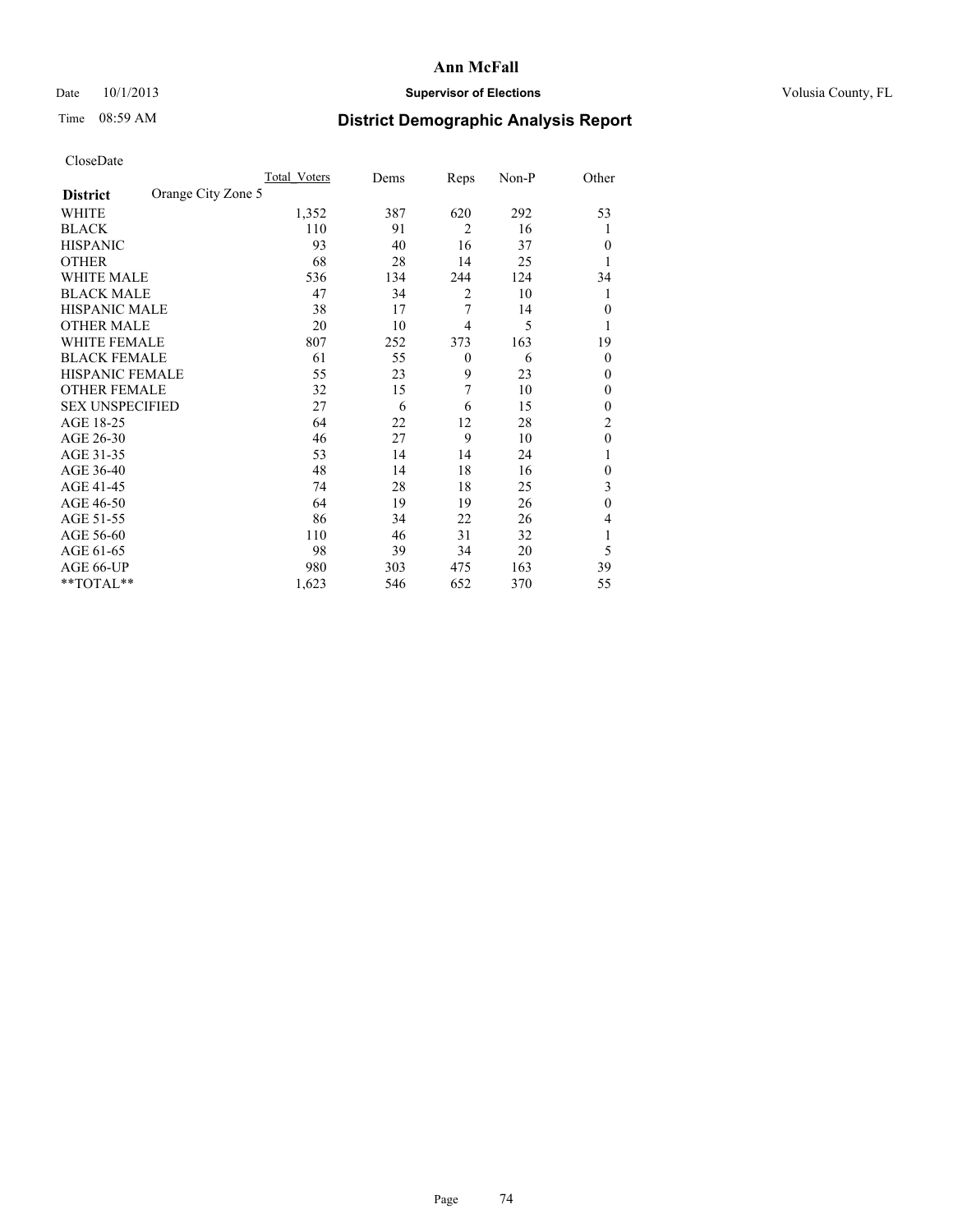## Date 10/1/2013 **Supervisor of Elections Supervisor of Elections** Volusia County, FL

## Time 08:59 AM **District Demographic Analysis Report**

|                        | <b>Total Voters</b> | Dems  | Reps           | Non-P | Other                   |
|------------------------|---------------------|-------|----------------|-------|-------------------------|
| <b>District</b>        | Ormond Beach Zone 1 |       |                |       |                         |
| WHITE                  | 7,177               | 2,249 | 3,166          | 1,528 | 234                     |
| <b>BLACK</b>           | 110                 | 75    | 8              | 20    | 7                       |
| <b>HISPANIC</b>        | 134                 | 50    | 41             | 40    | 3                       |
| <b>OTHER</b>           | 353                 | 103   | 105            | 138   | 7                       |
| WHITE MALE             | 3,304               | 940   | 1,491          | 752   | 121                     |
| <b>BLACK MALE</b>      | 54                  | 35    | $\overline{4}$ | 10    | 5                       |
| <b>HISPANIC MALE</b>   | 66                  | 19    | 25             | 19    | $\overline{\mathbf{3}}$ |
| <b>OTHER MALE</b>      | 141                 | 41    | 47             | 51    | $\overline{2}$          |
| <b>WHITE FEMALE</b>    | 3,834               | 1,299 | 1,664          | 762   | 109                     |
| <b>BLACK FEMALE</b>    | 55                  | 40    | $\overline{4}$ | 9     | 2                       |
| <b>HISPANIC FEMALE</b> | 65                  | 29    | 15             | 21    | $\mathbf{0}$            |
| <b>OTHER FEMALE</b>    | 146                 | 46    | 42             | 53    | 5                       |
| <b>SEX UNSPECIFIED</b> | 109                 | 28    | 28             | 49    | 4                       |
| AGE 18-25              | 549                 | 155   | 176            | 199   | 19                      |
| AGE 26-30              | 348                 | 94    | 126            | 112   | 16                      |
| AGE 31-35              | 336                 | 82    | 124            | 116   | 14                      |
| AGE 36-40              | 385                 | 113   | 151            | 104   | 17                      |
| AGE 41-45              | 545                 | 149   | 248            | 128   | 20                      |
| AGE 46-50              | 626                 | 176   | 280            | 157   | 13                      |
| AGE 51-55              | 658                 | 211   | 292            | 145   | 10                      |
| AGE 56-60              | 793                 | 263   | 360            | 144   | 26                      |
| AGE 61-65              | 816                 | 282   | 351            | 161   | 22                      |
| AGE 66-UP              | 2,718               | 952   | 1,212          | 460   | 94                      |
| **TOTAL**              | 7.774               | 2,477 | 3,320          | 1,726 | 251                     |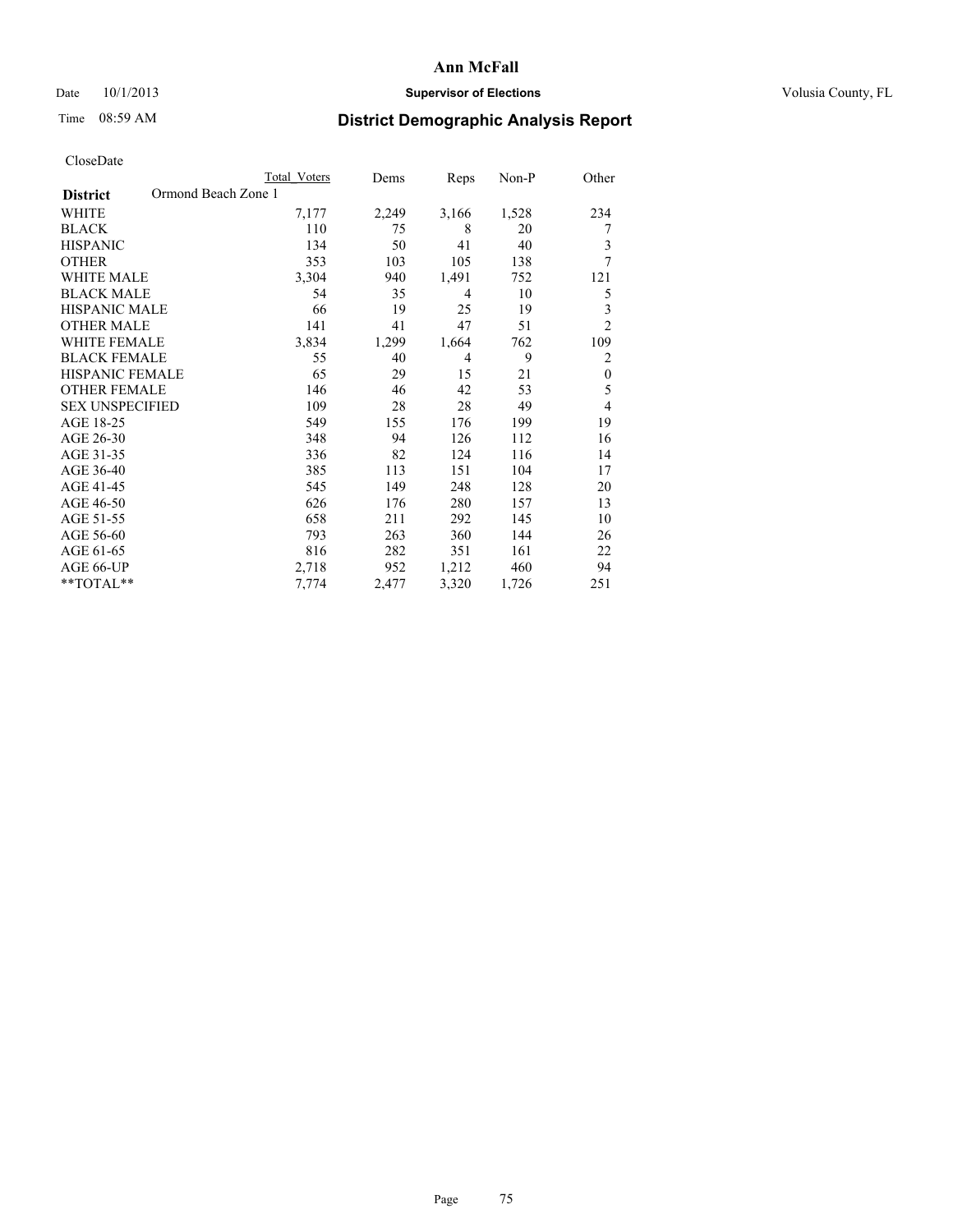### Date 10/1/2013 **Supervisor of Elections Supervisor of Elections** Volusia County, FL

# Time 08:59 AM **District Demographic Analysis Report**

|                                        | <b>Total Voters</b> | Dems  | Reps  | Non-P | Other            |
|----------------------------------------|---------------------|-------|-------|-------|------------------|
| Ormond Beach Zone 2<br><b>District</b> |                     |       |       |       |                  |
| WHITE                                  | 5,418               | 1,998 | 1,957 | 1,282 | 181              |
| <b>BLACK</b>                           | 367                 | 288   | 19    | 54    | 6                |
| <b>HISPANIC</b>                        | 158                 | 69    | 41    | 46    | $\overline{c}$   |
| <b>OTHER</b>                           | 359                 | 132   | 84    | 134   | 9                |
| WHITE MALE                             | 2,417               | 759   | 947   | 620   | 91               |
| <b>BLACK MALE</b>                      | 155                 | 108   | 12    | 31    | 4                |
| HISPANIC MALE                          | 63                  | 24    | 18    | 19    | $\overline{c}$   |
| <b>OTHER MALE</b>                      | 130                 | 47    | 35    | 43    | 5                |
| WHITE FEMALE                           | 2,964               | 1,228 | 998   | 649   | 89               |
| <b>BLACK FEMALE</b>                    | 207                 | 177   | 7     | 21    | $\overline{2}$   |
| <b>HISPANIC FEMALE</b>                 | 95                  | 45    | 23    | 27    | $\boldsymbol{0}$ |
| <b>OTHER FEMALE</b>                    | 136                 | 63    | 37    | 34    | $\overline{2}$   |
| <b>SEX UNSPECIFIED</b>                 | 135                 | 36    | 24    | 72    | $\overline{3}$   |
| AGE 18-25                              | 532                 | 181   | 140   | 197   | 14               |
| AGE 26-30                              | 371                 | 136   | 90    | 134   | 11               |
| AGE 31-35                              | 394                 | 142   | 89    | 151   | 12               |
| AGE 36-40                              | 346                 | 119   | 99    | 113   | 15               |
| AGE 41-45                              | 458                 | 152   | 161   | 128   | 17               |
| AGE 46-50                              | 549                 | 182   | 209   | 137   | 21               |
| AGE 51-55                              | 599                 | 214   | 214   | 150   | 21               |
| AGE 56-60                              | 614                 | 265   | 195   | 130   | 24               |
| AGE 61-65                              | 602                 | 258   | 197   | 130   | 17               |
| AGE 66-UP                              | 1,837               | 838   | 707   | 246   | 46               |
| **TOTAL**                              | 6,302               | 2,487 | 2,101 | 1,516 | 198              |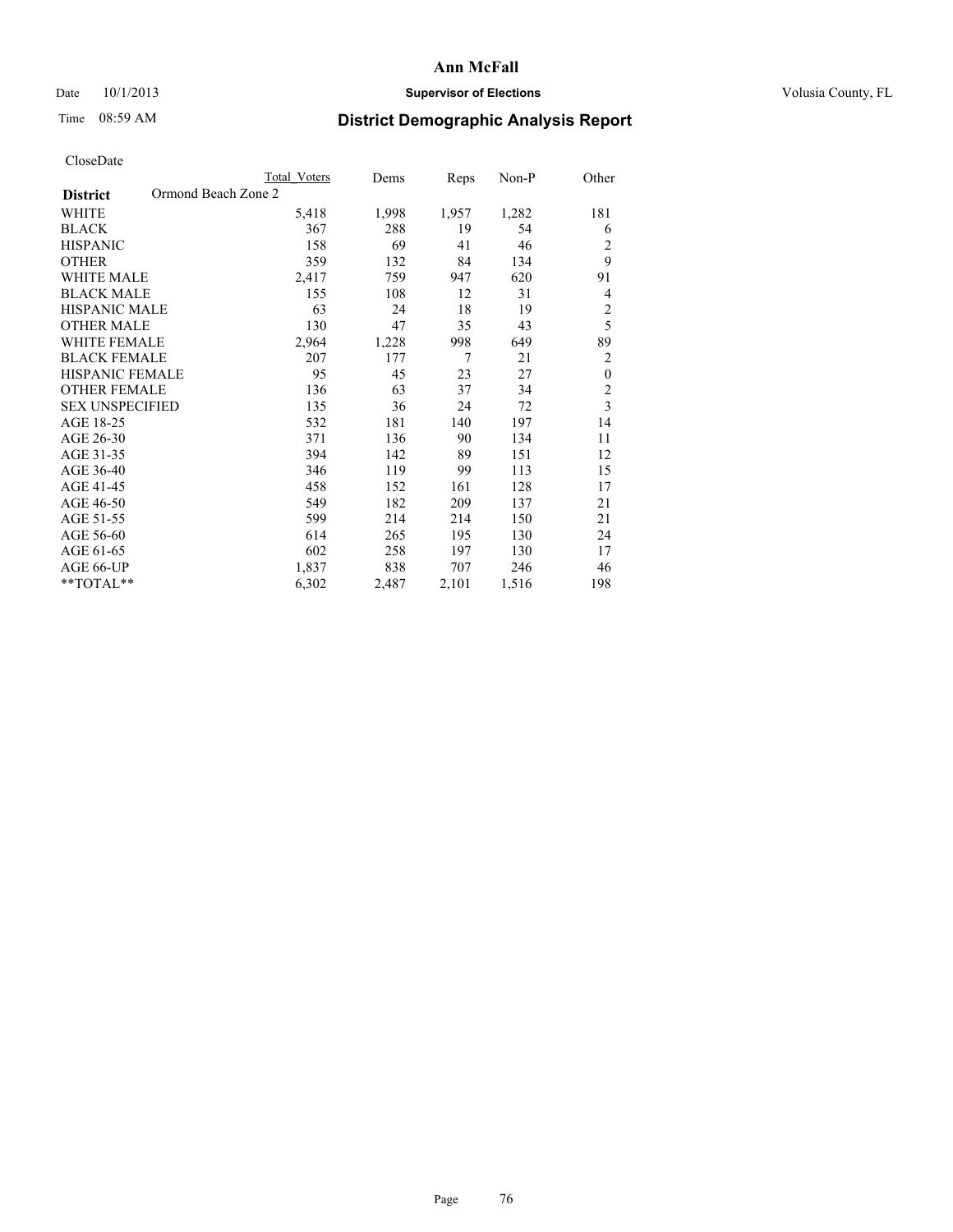## Date 10/1/2013 **Supervisor of Elections Supervisor of Elections** Volusia County, FL

## Time 08:59 AM **District Demographic Analysis Report**

|                                        | Total Voters | Dems  | Reps           | Non-P | Other          |
|----------------------------------------|--------------|-------|----------------|-------|----------------|
| Ormond Beach Zone 3<br><b>District</b> |              |       |                |       |                |
| WHITE                                  | 6,579        | 1,917 | 3,206          | 1,268 | 188            |
| <b>BLACK</b>                           | 175          | 134   | 8              | 27    | 6              |
| <b>HISPANIC</b>                        | 160          | 49    | 50             | 57    | 4              |
| <b>OTHER</b>                           | 417          | 118   | 109            | 182   | 8              |
| WHITE MALE                             | 3,055        | 797   | 1,541          | 626   | 91             |
| <b>BLACK MALE</b>                      | 78           | 57    | $\overline{4}$ | 15    | $\overline{2}$ |
| <b>HISPANIC MALE</b>                   | 79           | 18    | 32             | 27    | $\overline{c}$ |
| <b>OTHER MALE</b>                      | 157          | 40    | 43             | 69    | 5              |
| WHITE FEMALE                           | 3,475        | 1,106 | 1,649          | 624   | 96             |
| <b>BLACK FEMALE</b>                    | 95           | 76    | $\overline{4}$ | 11    | 4              |
| <b>HISPANIC FEMALE</b>                 | 80           | 31    | 17             | 30    | $\overline{c}$ |
| <b>OTHER FEMALE</b>                    | 185          | 63    | 50             | 69    | 3              |
| <b>SEX UNSPECIFIED</b>                 | 127          | 30    | 33             | 63    | 1              |
| AGE 18-25                              | 727          | 191   | 269            | 248   | 19             |
| AGE 26-30                              | 426          | 113   | 182            | 120   | 11             |
| AGE 31-35                              | 328          | 89    | 138            | 92    | 9              |
| AGE 36-40                              | 372          | 89    | 143            | 115   | 25             |
| AGE 41-45                              | 527          | 140   | 256            | 118   | 13             |
| AGE 46-50                              | 671          | 160   | 332            | 158   | 21             |
| AGE 51-55                              | 719          | 225   | 339            | 139   | 16             |
| AGE 56-60                              | 806          | 258   | 388            | 149   | 11             |
| AGE 61-65                              | 764          | 268   | 346            | 128   | 22             |
| AGE 66-UP                              | 1,991        | 685   | 980            | 267   | 59             |
| **TOTAL**                              | 7,331        | 2,218 | 3,373          | 1,534 | 206            |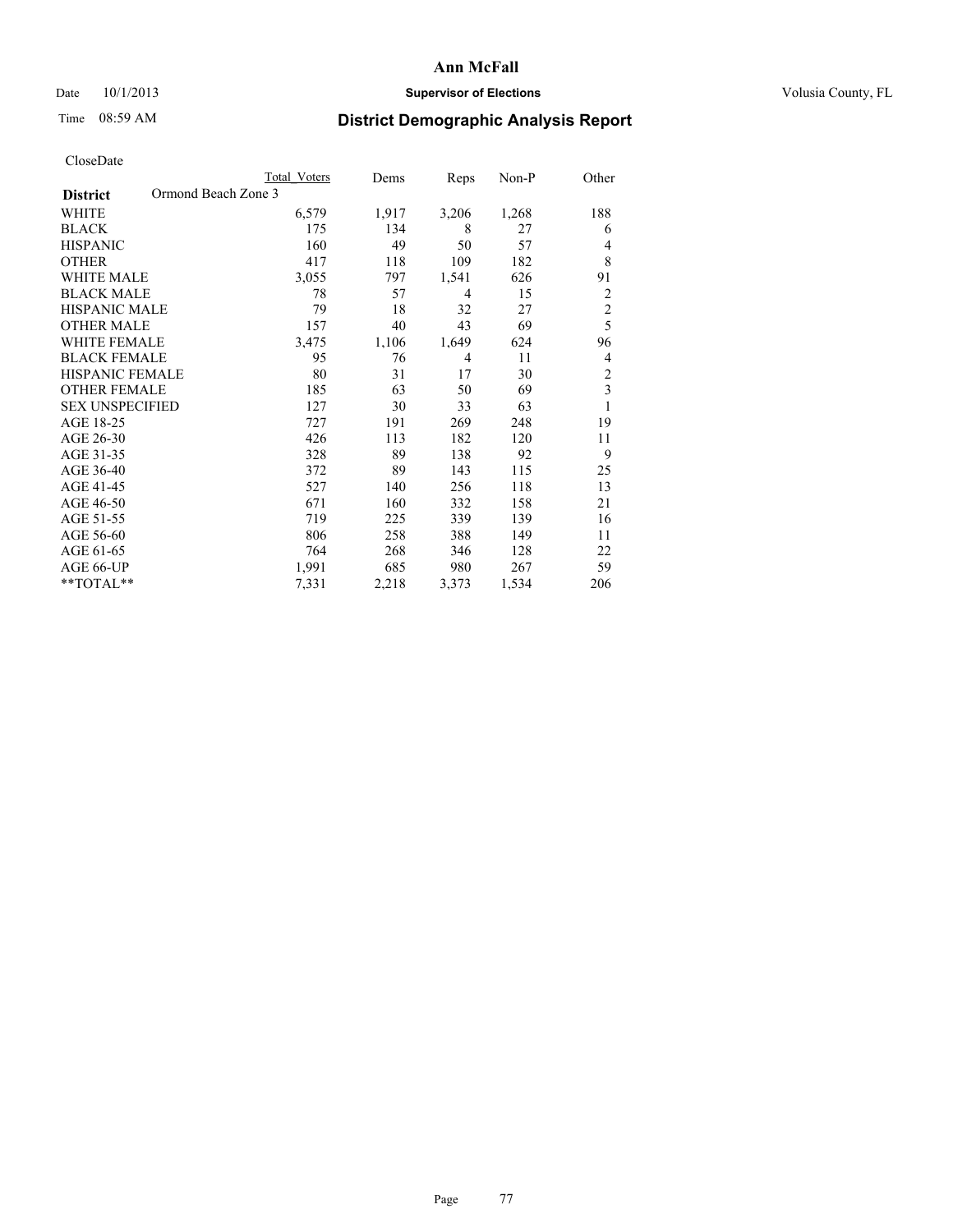## Date 10/1/2013 **Supervisor of Elections Supervisor of Elections** Volusia County, FL

## Time 08:59 AM **District Demographic Analysis Report**

|                        | Total Voters        | Dems  | Reps  | Non-P | Other          |
|------------------------|---------------------|-------|-------|-------|----------------|
| <b>District</b>        | Ormond Beach Zone 4 |       |       |       |                |
| WHITE                  | 6,428               | 2,183 | 2,529 | 1,478 | 238            |
| <b>BLACK</b>           | 184                 | 136   | 12    | 31    | 5              |
| <b>HISPANIC</b>        | 121                 | 65    | 18    | 36    | $\overline{c}$ |
| <b>OTHER</b>           | 313                 | 100   | 71    | 130   | 12             |
| <b>WHITE MALE</b>      | 2,833               | 837   | 1,158 | 705   | 133            |
| <b>BLACK MALE</b>      | 80                  | 57    | 4     | 17    | 2              |
| <b>HISPANIC MALE</b>   | 47                  | 23    | 10    | 12    | $\overline{2}$ |
| <b>OTHER MALE</b>      | 118                 | 39    | 22    | 50    | 7              |
| <b>WHITE FEMALE</b>    | 3,541               | 1,331 | 1,359 | 749   | 102            |
| <b>BLACK FEMALE</b>    | 103                 | 78    | 8     | 14    | 3              |
| HISPANIC FEMALE        | 72                  | 42    | 8     | 22    | $\mathbf{0}$   |
| <b>OTHER FEMALE</b>    | 129                 | 46    | 42    | 36    | 5              |
| <b>SEX UNSPECIFIED</b> | 123                 | 31    | 19    | 70    | 3              |
| AGE 18-25              | 506                 | 154   | 149   | 193   | 10             |
| AGE 26-30              | 347                 | 113   | 100   | 124   | 10             |
| AGE 31-35              | 283                 | 79    | 88    | 102   | 14             |
| AGE 36-40              | 306                 | 82    | 109   | 98    | 17             |
| AGE 41-45              | 356                 | 117   | 127   | 99    | 13             |
| AGE 46-50              | 484                 | 150   | 206   | 117   | 11             |
| AGE 51-55              | 630                 | 228   | 235   | 149   | 18             |
| AGE 56-60              | 662                 | 246   | 262   | 129   | 25             |
| AGE 61-65              | 650                 | 266   | 215   | 142   | 27             |
| AGE 66-UP              | 2,822               | 1,049 | 1,139 | 522   | 112            |
| **TOTAL**              | 7,046               | 2,484 | 2,630 | 1,675 | 257            |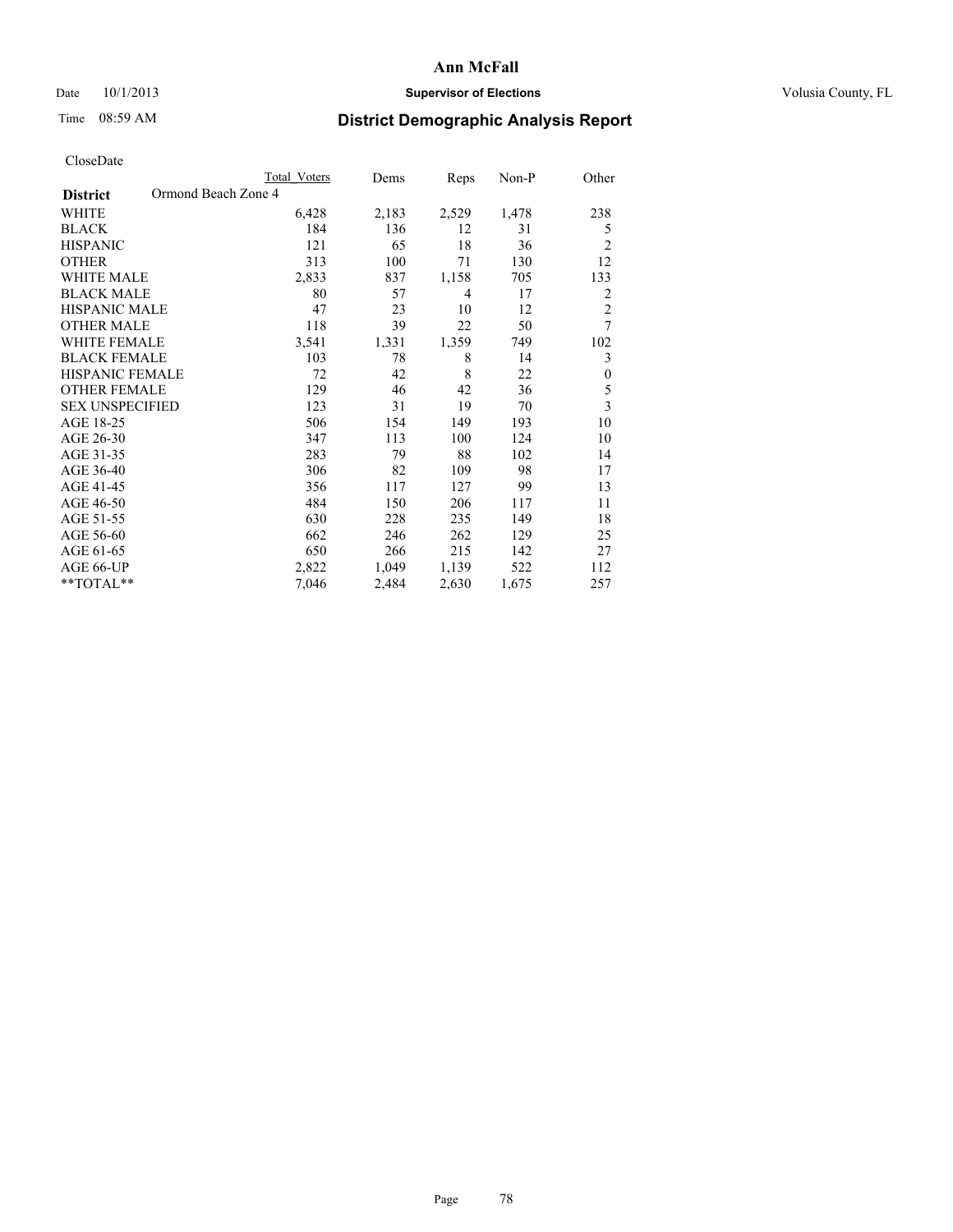## Date 10/1/2013 **Supervisor of Elections Supervisor of Elections** Volusia County, FL

# Time 08:59 AM **District Demographic Analysis Report**

|                        |         | <b>Total Voters</b> | Dems           | Reps           | Non-P          | Other          |
|------------------------|---------|---------------------|----------------|----------------|----------------|----------------|
| <b>District</b>        | Pierson |                     |                |                |                |                |
| WHITE                  |         | 538                 | 198            | 237            | 89             | 14             |
| <b>BLACK</b>           |         | 49                  | 42             | $\overline{2}$ | 5              | $\theta$       |
| <b>HISPANIC</b>        |         | 121                 | 59             | 5              | 54             | 3              |
| <b>OTHER</b>           |         | 20                  | 5              | 5              | 10             | $\theta$       |
| WHITE MALE             |         | 260                 | 91             | 120            | 38             | 11             |
| <b>BLACK MALE</b>      |         | 21                  | 17             | 1              | 3              | $\theta$       |
| <b>HISPANIC MALE</b>   |         | 52                  | 31             | 1              | 19             | 1              |
| <b>OTHER MALE</b>      |         | 9                   | 3              | $\overline{2}$ | 4              | 0              |
| WHITE FEMALE           |         | 274                 | 106            | 115            | 50             | 3              |
| <b>BLACK FEMALE</b>    |         | 28                  | 25             | 1              | $\overline{2}$ | $\mathbf{0}$   |
| <b>HISPANIC FEMALE</b> |         | 68                  | 28             | $\overline{4}$ | 34             | $\overline{c}$ |
| <b>OTHER FEMALE</b>    |         | 5                   | $\overline{c}$ | $\overline{2}$ | 1              | $\theta$       |
| <b>SEX UNSPECIFIED</b> |         | 11                  | 1              | 3              | 7              | $\mathbf{0}$   |
| AGE 18-25              |         | 102                 | 44             | 21             | 37             | $\theta$       |
| AGE 26-30              |         | 56                  | 13             | 16             | 26             | 1              |
| AGE 31-35              |         | 51                  | 14             | 16             | 19             | $\overline{c}$ |
| AGE 36-40              |         | 48                  | 15             | 18             | 14             | 1              |
| AGE 41-45              |         | 48                  | 17             | 17             | 12             | $\overline{c}$ |
| AGE 46-50              |         | 57                  | 27             | 18             | 9              | 3              |
| AGE 51-55              |         | 69                  | 29             | 26             | 11             | 3              |
| AGE 56-60              |         | 89                  | 41             | 34             | 12             | $\overline{c}$ |
| AGE 61-65              |         | 49                  | 21             | 24             | $\overline{4}$ | $\mathbf{0}$   |
| AGE 66-UP              |         | 159                 | 83             | 59             | 14             | 3              |
| **TOTAL**              |         | 728                 | 304            | 249            | 158            | 17             |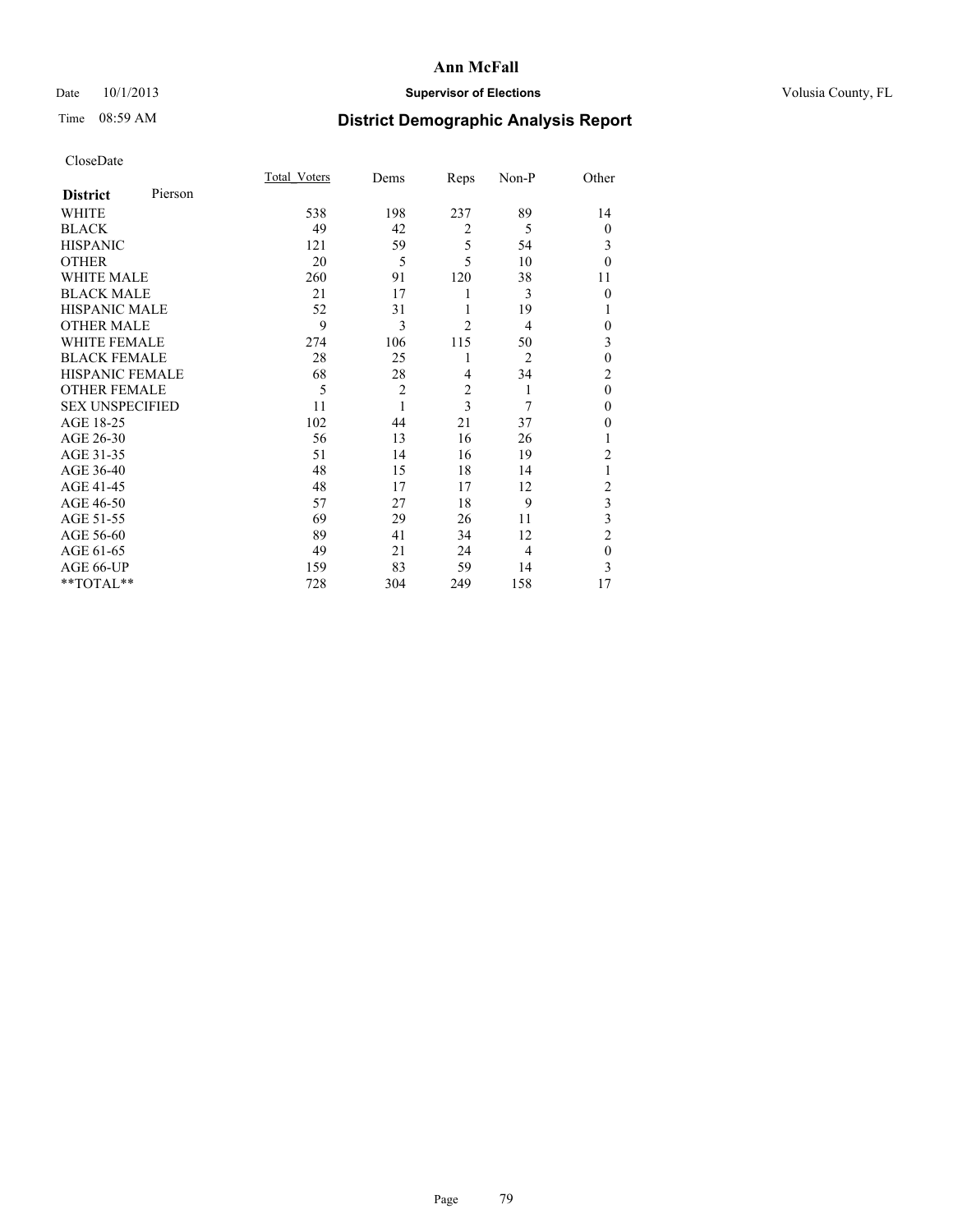## Date 10/1/2013 **Supervisor of Elections Supervisor of Elections** Volusia County, FL

# Time 08:59 AM **District Demographic Analysis Report**

|                        |             | <b>Total Voters</b> | Dems             | Reps             | Non-P          | Other          |
|------------------------|-------------|---------------------|------------------|------------------|----------------|----------------|
| <b>District</b>        | Ponce Inlet |                     |                  |                  |                |                |
| WHITE                  |             | 2,672               | 631              | 1,362            | 596            | 83             |
| <b>BLACK</b>           |             | 4                   | 1                | 1                | $\overline{2}$ | $\theta$       |
| <b>HISPANIC</b>        |             | 40                  | 11               | 19               | 10             | $\theta$       |
| <b>OTHER</b>           |             | 97                  | 27               | 31               | 36             | 3              |
| WHITE MALE             |             | 1,273               | 256              | 668              | 307            | 42             |
| <b>BLACK MALE</b>      |             | 1                   | $\boldsymbol{0}$ | $\boldsymbol{0}$ | 1              | $\overline{0}$ |
| <b>HISPANIC MALE</b>   |             | 16                  | 6                | 6                | 4              | $\theta$       |
| <b>OTHER MALE</b>      |             | 34                  | 8                | 14               | 9              | 3              |
| <b>WHITE FEMALE</b>    |             | 1,378               | 370              | 688              | 280            | 40             |
| <b>BLACK FEMALE</b>    |             | 3                   |                  | 1                | 1              | $\theta$       |
| <b>HISPANIC FEMALE</b> |             | 24                  | 5                | 13               | 6              | $\theta$       |
| <b>OTHER FEMALE</b>    |             | 46                  | 15               | 13               | 18             | 0              |
| <b>SEX UNSPECIFIED</b> |             | 38                  | 9                | 10               | 18             |                |
| AGE 18-25              |             | 138                 | 29               | 48               | 55             | 6              |
| AGE 26-30              |             | 69                  | 18               | 27               | 22             | $\overline{c}$ |
| AGE 31-35              |             | 79                  | 15               | 31               | 31             | $\overline{c}$ |
| AGE 36-40              |             | 91                  | 13               | 41               | 33             | 4              |
| AGE 41-45              |             | 108                 | 20               | 50               | 35             | 3              |
| AGE 46-50              |             | 161                 | 42               | 79               | 39             |                |
| AGE 51-55              |             | 250                 | 48               | 137              | 62             | 3              |
| AGE 56-60              |             | 310                 | 73               | 158              | 69             | 10             |
| AGE 61-65              |             | 390                 | 95               | 177              | 99             | 19             |
| AGE 66-UP              |             | 1,217               | 317              | 665              | 199            | 36             |
| **TOTAL**              |             | 2,813               | 670              | 1,413            | 644            | 86             |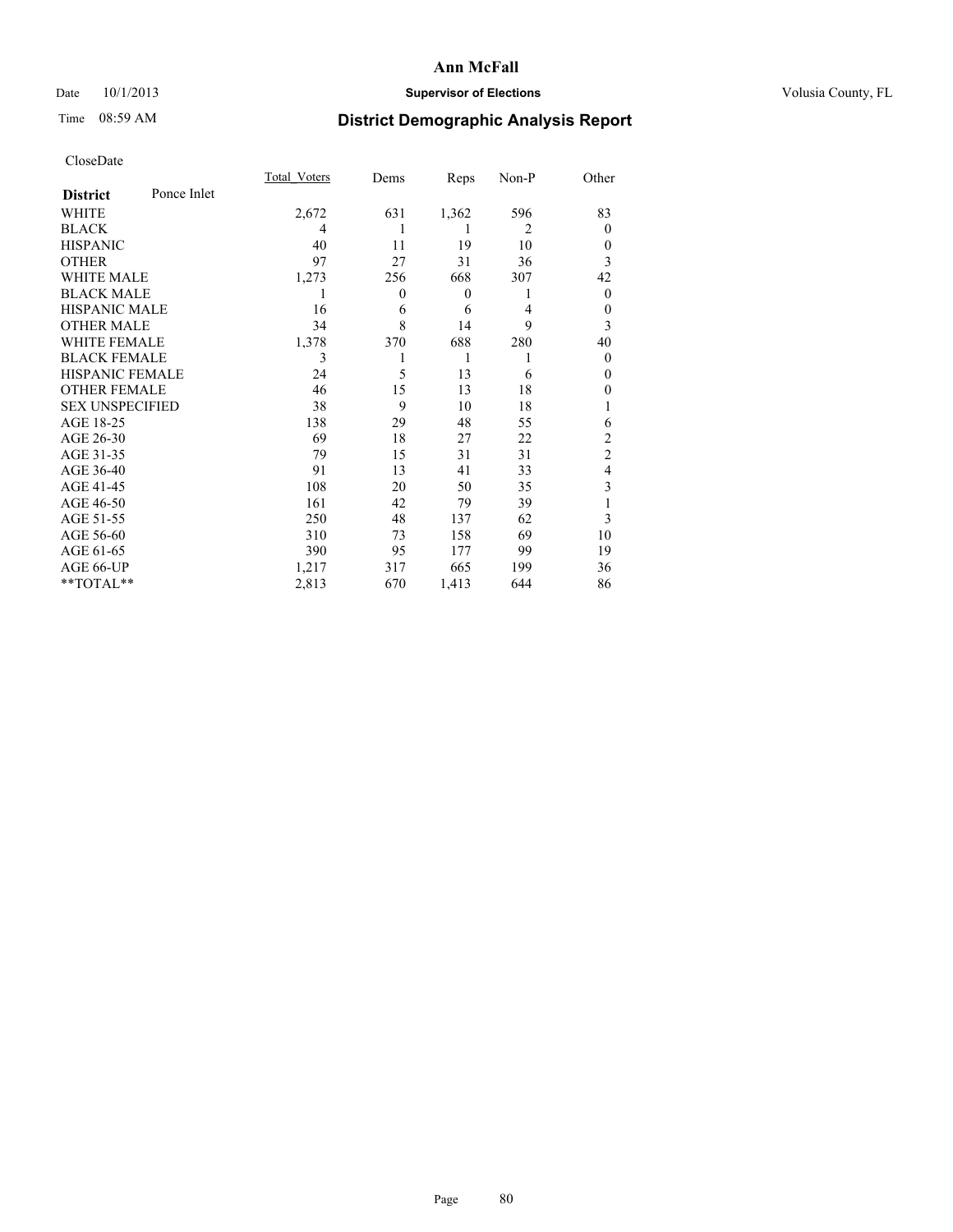### Date  $10/1/2013$  **Supervisor of Elections Supervisor of Elections** Volusia County, FL

## Time 08:59 AM **District Demographic Analysis Report**

|                                       | <b>Total Voters</b> | Dems  | Reps  | Non-P | Other          |
|---------------------------------------|---------------------|-------|-------|-------|----------------|
| Port Orange Zone 1<br><b>District</b> |                     |       |       |       |                |
| WHITE                                 | 7,683               | 2,890 | 2,417 | 2,097 | 279            |
| <b>BLACK</b>                          | 161                 | 123   | 6     | 27    | 5              |
| <b>HISPANIC</b>                       | 207                 | 90    | 32    | 80    | 5              |
| <b>OTHER</b>                          | 342                 | 108   | 58    | 165   | 11             |
| <b>WHITE MALE</b>                     | 3,441               | 1,112 | 1,196 | 988   | 145            |
| <b>BLACK MALE</b>                     | 67                  | 48    | 3     | 15    | 1              |
| <b>HISPANIC MALE</b>                  | 84                  | 39    | 13    | 29    | 3              |
| <b>OTHER MALE</b>                     | 107                 | 35    | 19    | 48    | 5              |
| <b>WHITE FEMALE</b>                   | 4,169               | 1,753 | 1,200 | 1,085 | 131            |
| <b>BLACK FEMALE</b>                   | 94                  | 75    | 3     | 12    | 4              |
| HISPANIC FEMALE                       | 118                 | 49    | 19    | 48    | $\overline{c}$ |
| <b>OTHER FEMALE</b>                   | 151                 | 55    | 32    | 59    | 5              |
| <b>SEX UNSPECIFIED</b>                | 162                 | 45    | 28    | 85    | $\overline{4}$ |
| AGE 18-25                             | 707                 | 226   | 132   | 318   | 31             |
| AGE 26-30                             | 500                 | 166   | 98    | 221   | 15             |
| AGE 31-35                             | 501                 | 162   | 126   | 195   | 18             |
| AGE 36-40                             | 462                 | 162   | 114   | 153   | 33             |
| AGE 41-45                             | 529                 | 161   | 159   | 192   | 17             |
| AGE 46-50                             | 649                 | 240   | 188   | 201   | 20             |
| AGE 51-55                             | 816                 | 309   | 262   | 213   | 32             |
| AGE 56-60                             | 855                 | 331   | 296   | 200   | 28             |
| AGE 61-65                             | 784                 | 308   | 261   | 185   | 30             |
| AGE 66-UP                             | 2,590               | 1,146 | 877   | 491   | 76             |
| **TOTAL**                             | 8,393               | 3,211 | 2,513 | 2,369 | 300            |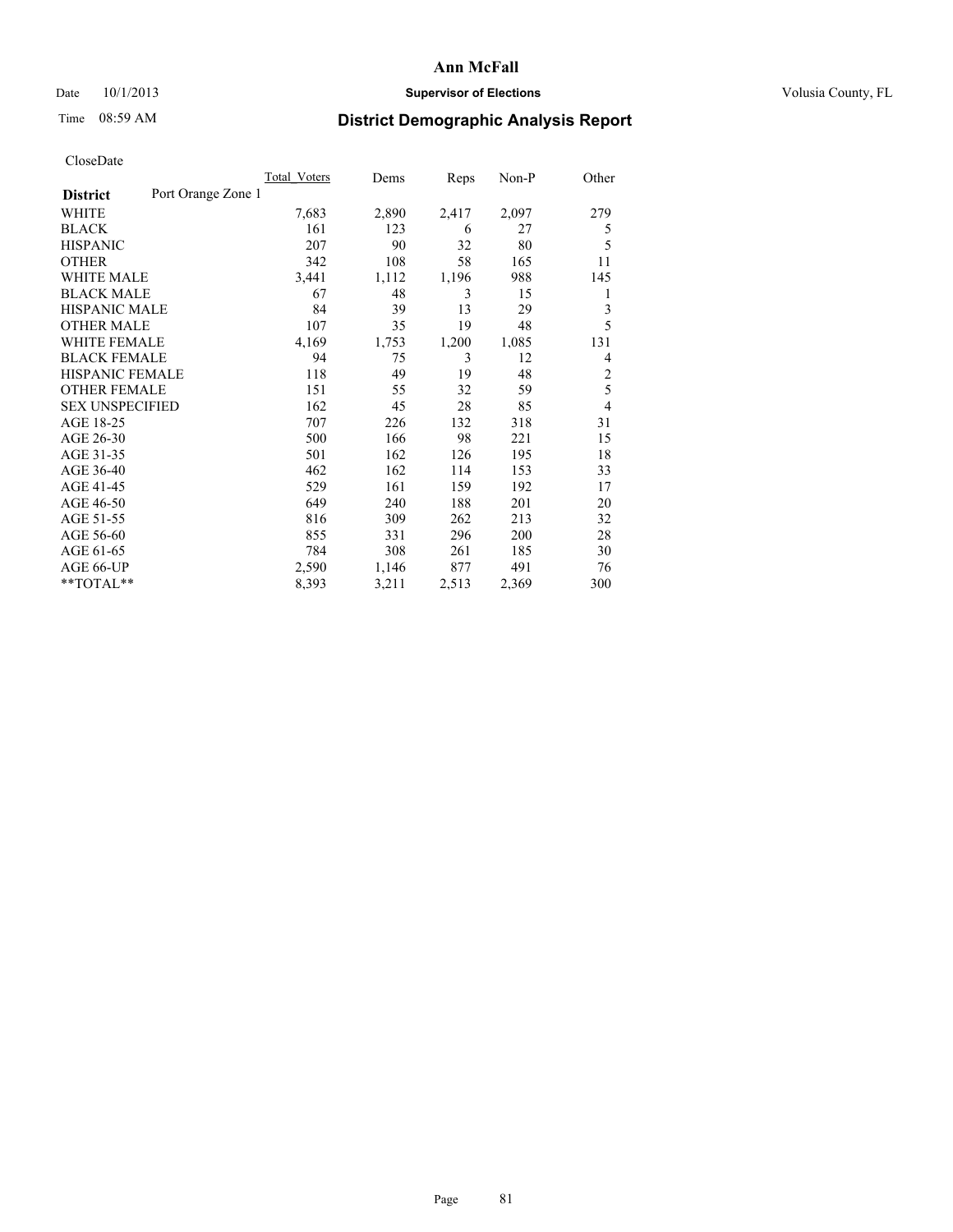### Date 10/1/2013 **Supervisor of Elections Supervisor of Elections** Volusia County, FL

# Time 08:59 AM **District Demographic Analysis Report**

|                                       | <b>Total Voters</b> | Dems  | Reps  | Non-P | Other                   |
|---------------------------------------|---------------------|-------|-------|-------|-------------------------|
| Port Orange Zone 2<br><b>District</b> |                     |       |       |       |                         |
| WHITE                                 | 8,021               | 2,720 | 2,940 | 2,042 | 319                     |
| <b>BLACK</b>                          | 348                 | 266   | 15    | 60    | 7                       |
| <b>HISPANIC</b>                       | 257                 | 101   | 58    | 92    | 6                       |
| <b>OTHER</b>                          | 467                 | 145   | 102   | 210   | 10                      |
| WHITE MALE                            | 3,607               | 1,060 | 1,415 | 975   | 157                     |
| <b>BLACK MALE</b>                     | 121                 | 87    | 7     | 23    | 4                       |
| <b>HISPANIC MALE</b>                  | 127                 | 47    | 33    | 43    | 4                       |
| <b>OTHER MALE</b>                     | 178                 | 50    | 38    | 84    | 6                       |
| <b>WHITE FEMALE</b>                   | 4,322               | 1,630 | 1,495 | 1,041 | 156                     |
| <b>BLACK FEMALE</b>                   | 223                 | 175   | 8     | 37    | 3                       |
| <b>HISPANIC FEMALE</b>                | 128                 | 54    | 24    | 48    | $\overline{c}$          |
| <b>OTHER FEMALE</b>                   | 194                 | 76    | 46    | 69    | $\overline{\mathbf{3}}$ |
| <b>SEX UNSPECIFIED</b>                | 193                 | 53    | 49    | 84    | 7                       |
| AGE 18-25                             | 804                 | 239   | 214   | 319   | 32                      |
| AGE 26-30                             | 646                 | 196   | 192   | 230   | 28                      |
| AGE 31-35                             | 567                 | 177   | 157   | 211   | 22                      |
| AGE 36-40                             | 487                 | 154   | 160   | 157   | 16                      |
| AGE 41-45                             | 542                 | 168   | 187   | 162   | 25                      |
| AGE 46-50                             | 702                 | 229   | 251   | 196   | 26                      |
| AGE 51-55                             | 805                 | 296   | 301   | 187   | 21                      |
| AGE 56-60                             | 793                 | 292   | 280   | 193   | 28                      |
| AGE 61-65                             | 877                 | 340   | 304   | 214   | 19                      |
| AGE 66-UP                             | 2,870               | 1,141 | 1,069 | 535   | 125                     |
| **TOTAL**                             | 9,093               | 3,232 | 3,115 | 2,404 | 342                     |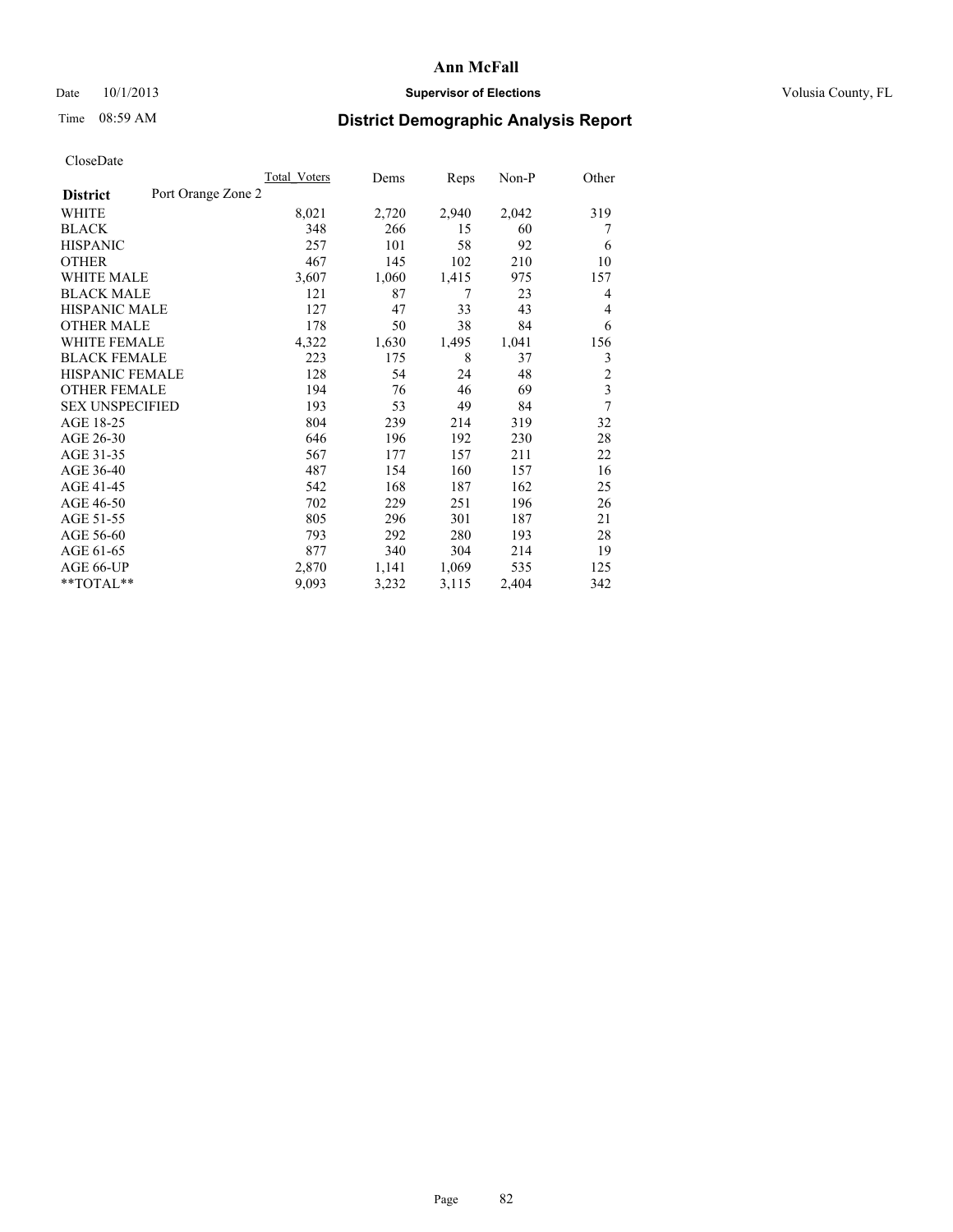### Date  $10/1/2013$  **Supervisor of Elections Supervisor of Elections** Volusia County, FL

# Time 08:59 AM **District Demographic Analysis Report**

|                                       | <b>Total Voters</b> | Dems  | Reps  | Non-P | Other |
|---------------------------------------|---------------------|-------|-------|-------|-------|
| Port Orange Zone 3<br><b>District</b> |                     |       |       |       |       |
| WHITE                                 | 9,052               | 2,736 | 3,739 | 2,224 | 353   |
| <b>BLACK</b>                          | 287                 | 231   | 13    | 35    | 8     |
| <b>HISPANIC</b>                       | 255                 | 99    | 51    | 95    | 10    |
| <b>OTHER</b>                          | 491                 | 136   | 131   | 204   | 20    |
| <b>WHITE MALE</b>                     | 4,059               | 1,079 | 1,752 | 1,036 | 192   |
| <b>BLACK MALE</b>                     | 132                 | 99    | 7     | 22    | 4     |
| <b>HISPANIC MALE</b>                  | 110                 | 41    | 20    | 45    | 4     |
| <b>OTHER MALE</b>                     | 179                 | 53    | 48    | 65    | 13    |
| <b>WHITE FEMALE</b>                   | 4,903               | 1,636 | 1,953 | 1,159 | 155   |
| <b>BLACK FEMALE</b>                   | 152                 | 129   | 6     | 13    | 4     |
| <b>HISPANIC FEMALE</b>                | 138                 | 55    | 30    | 47    | 6     |
| <b>OTHER FEMALE</b>                   | 204                 | 62    | 57    | 80    | 5     |
| <b>SEX UNSPECIFIED</b>                | 208                 | 48    | 61    | 91    | 8     |
| AGE 18-25                             | 800                 | 235   | 257   | 279   | 29    |
| AGE 26-30                             | 633                 | 185   | 198   | 232   | 18    |
| AGE 31-35                             | 603                 | 182   | 198   | 202   | 21    |
| AGE 36-40                             | 559                 | 161   | 212   | 160   | 26    |
| AGE 41-45                             | 674                 | 218   | 251   | 192   | 13    |
| AGE 46-50                             | 774                 | 208   | 335   | 207   | 24    |
| AGE 51-55                             | 835                 | 241   | 371   | 199   | 24    |
| AGE 56-60                             | 858                 | 319   | 315   | 192   | 32    |
| AGE 61-65                             | 915                 | 321   | 341   | 213   | 40    |
| AGE 66-UP                             | 3,434               | 1,132 | 1,456 | 682   | 164   |
| **TOTAL**                             | 10,085              | 3,202 | 3,934 | 2,558 | 391   |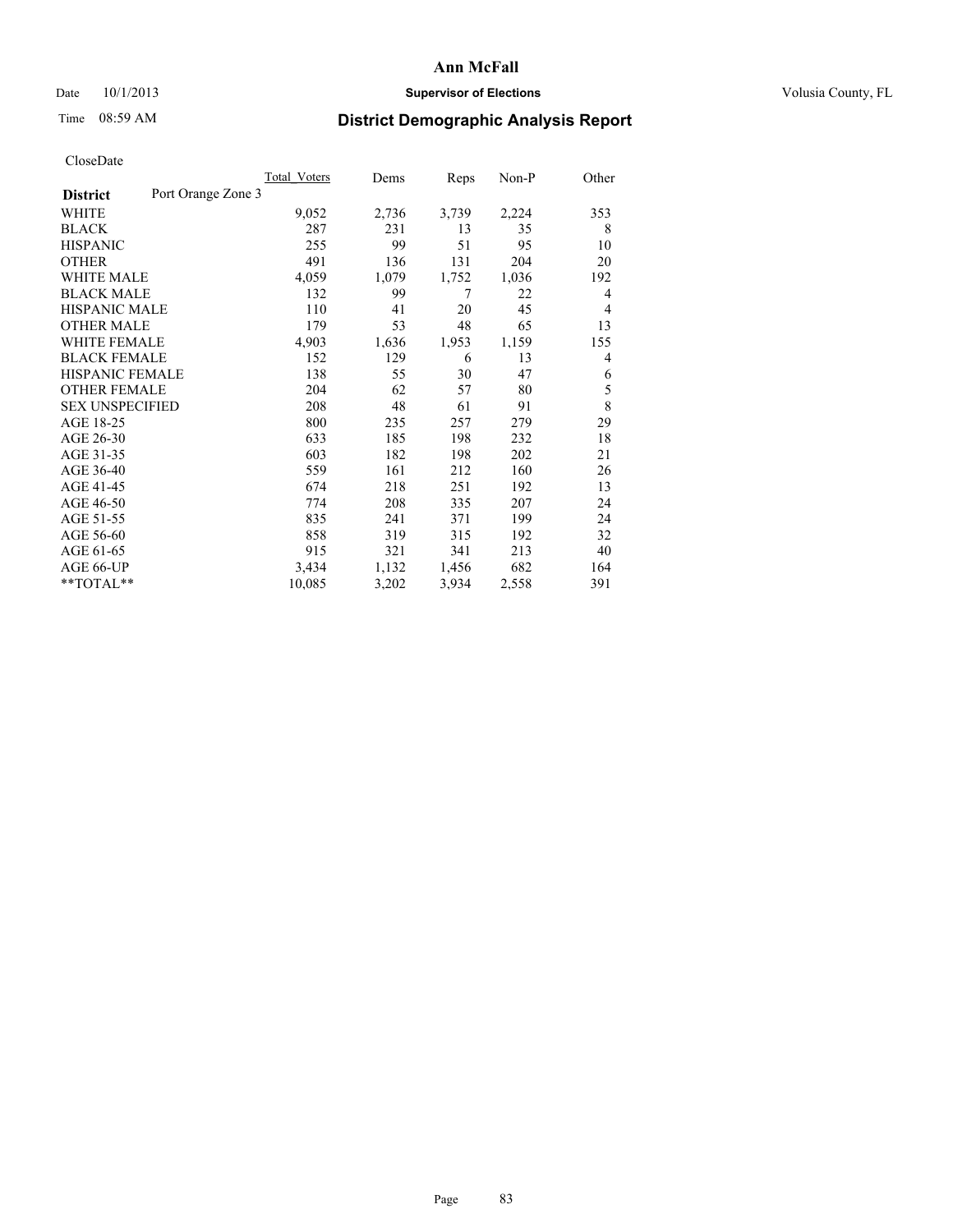## Date 10/1/2013 **Supervisor of Elections Supervisor of Elections** Volusia County, FL

## Time 08:59 AM **District Demographic Analysis Report**

|                                       | <b>Total Voters</b> | Dems  | Reps  | Non-P | Other          |
|---------------------------------------|---------------------|-------|-------|-------|----------------|
| Port Orange Zone 4<br><b>District</b> |                     |       |       |       |                |
| WHITE                                 | 9,094               | 2,769 | 3,942 | 2,093 | 290            |
| <b>BLACK</b>                          | 248                 | 188   | 21    | 38    | 1              |
| <b>HISPANIC</b>                       | 251                 | 90    | 75    | 81    | 5              |
| <b>OTHER</b>                          | 515                 | 170   | 111   | 223   | 11             |
| <b>WHITE MALE</b>                     | 4,288               | 1,146 | 1,945 | 1,038 | 159            |
| <b>BLACK MALE</b>                     | 119                 | 82    | 16    | 21    | $\overline{0}$ |
| HISPANIC MALE                         | 118                 | 38    | 33    | 43    | 4              |
| <b>OTHER MALE</b>                     | 204                 | 67    | 47    | 83    | 7              |
| <b>WHITE FEMALE</b>                   | 4,715               | 1,601 | 1,960 | 1,027 | 127            |
| <b>BLACK FEMALE</b>                   | 126                 | 104   | 4     | 17    |                |
| <b>HISPANIC FEMALE</b>                | 131                 | 52    | 40    | 38    | 1              |
| <b>OTHER FEMALE</b>                   | 217                 | 83    | 49    | 81    | $\overline{4}$ |
| <b>SEX UNSPECIFIED</b>                | 190                 | 44    | 55    | 87    | $\overline{4}$ |
| AGE 18-25                             | 960                 | 258   | 310   | 355   | 37             |
| AGE 26-30                             | 527                 | 177   | 157   | 178   | 15             |
| AGE 31-35                             | 554                 | 161   | 181   | 195   | 17             |
| AGE 36-40                             | 633                 | 177   | 225   | 204   | 27             |
| AGE 41-45                             | 889                 | 251   | 384   | 236   | 18             |
| AGE 46-50                             | 930                 | 259   | 401   | 238   | 32             |
| AGE 51-55                             | 1,073               | 318   | 508   | 219   | 28             |
| AGE 56-60                             | 1,050               | 360   | 478   | 187   | 25             |
| AGE 61-65                             | 1,010               | 400   | 394   | 187   | 29             |
| AGE 66-UP                             | 2,482               | 856   | 1,111 | 436   | 79             |
| **TOTAL**                             | 10,108              | 3,217 | 4,149 | 2,435 | 307            |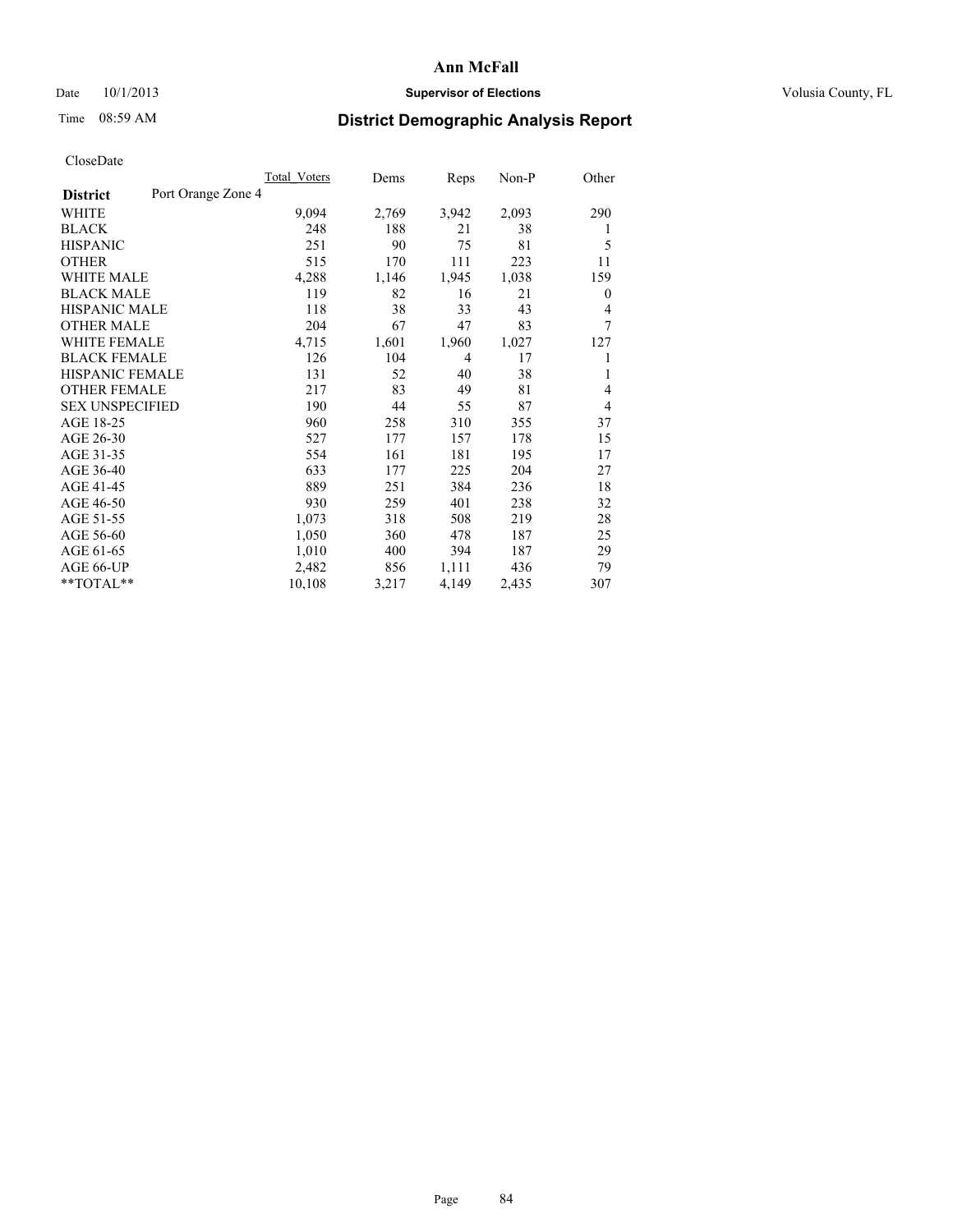## Date 10/1/2013 **Supervisor of Elections Supervisor of Elections** Volusia County, FL

# Time 08:59 AM **District Demographic Analysis Report**

|                        |               | Total Voters | Dems  | Reps  | $Non-P$ | Other          |
|------------------------|---------------|--------------|-------|-------|---------|----------------|
| <b>District</b>        | South Daytona |              |       |       |         |                |
| WHITE                  |               | 6,463        | 2,460 | 2,232 | 1,562   | 209            |
| <b>BLACK</b>           |               | 621          | 503   | 18    | 94      | 6              |
| <b>HISPANIC</b>        |               | 180          | 85    | 32    | 58      | 5              |
| <b>OTHER</b>           |               | 362          | 134   | 63    | 161     | 4              |
| WHITE MALE             |               | 2,945        | 966   | 1,102 | 750     | 127            |
| <b>BLACK MALE</b>      |               | 244          | 189   | 5     | 46      | 4              |
| <b>HISPANIC MALE</b>   |               | 89           | 37    | 17    | 31      | 4              |
| <b>OTHER MALE</b>      |               | 106          | 40    | 19    | 45      | $\overline{2}$ |
| WHITE FEMALE           |               | 3,473        | 1,474 | 1,118 | 799     | 82             |
| <b>BLACK FEMALE</b>    |               | 364          | 305   | 12    | 45      | $\overline{c}$ |
| <b>HISPANIC FEMALE</b> |               | 87           | 45    | 15    | 26      | 1              |
| <b>OTHER FEMALE</b>    |               | 161          | 70    | 33    | 56      | $\overline{c}$ |
| <b>SEX UNSPECIFIED</b> |               | 157          | 56    | 24    | 77      | $\mathbf{0}$   |
| AGE 18-25              |               | 703          | 265   | 161   | 259     | 18             |
| AGE 26-30              |               | 558          | 223   | 135   | 184     | 16             |
| AGE 31-35              |               | 471          | 190   | 99    | 160     | 22             |
| AGE 36-40              |               | 425          | 149   | 125   | 137     | 14             |
| AGE 41-45              |               | 559          | 237   | 155   | 155     | 12             |
| AGE 46-50              |               | 658          | 234   | 245   | 166     | 13             |
| AGE 51-55              |               | 781          | 316   | 261   | 182     | 22             |
| AGE 56-60              |               | 755          | 329   | 247   | 155     | 24             |
| AGE 61-65              |               | 758          | 323   | 237   | 169     | 29             |
| AGE 66-UP              |               | 1,958        | 916   | 680   | 308     | 54             |
| **TOTAL**              |               | 7,626        | 3,182 | 2,345 | 1,875   | 224            |